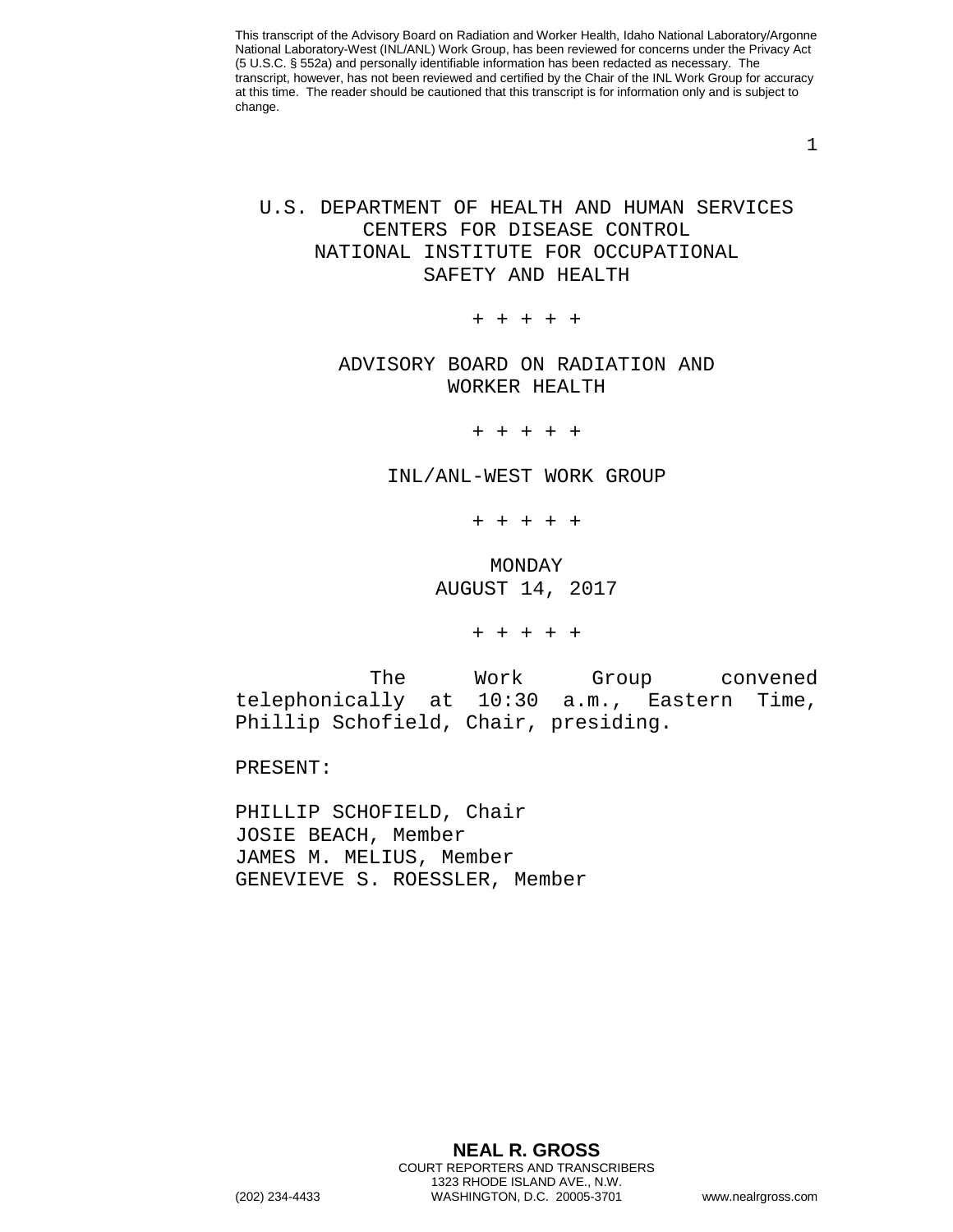## **NEAL R. GROSS** COURT REPORTERS AND TRANSCRIBERS 1323 RHODE ISLAND AVE., N.W. (202) 234-4433 WASHINGTON, D.C. 20005-3701 www.nealrgross.com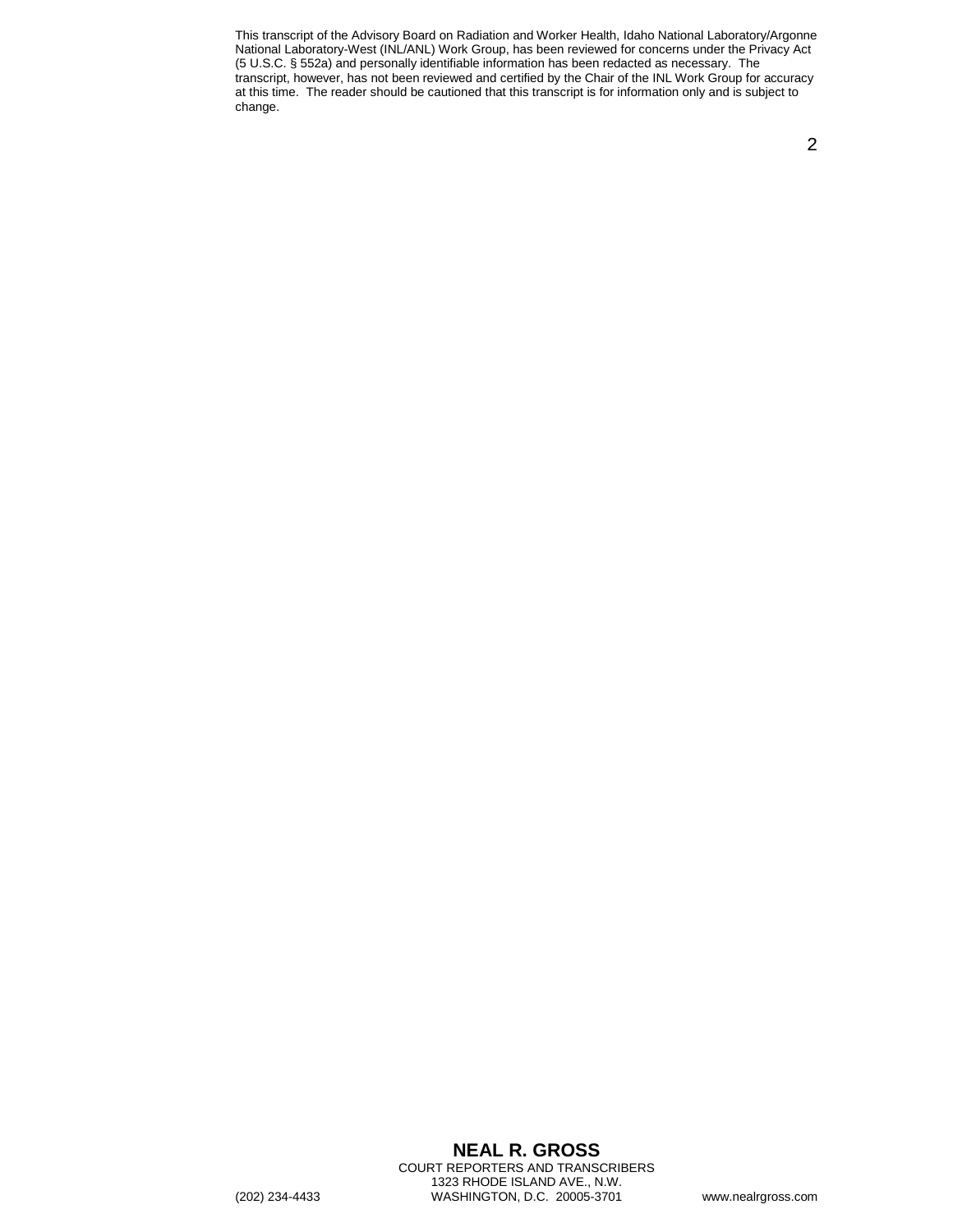3

ALSO PRESENT:

TED KATZ, Designated Federal Official BOB BARTON, SC&A RON BUCHANAN, SC&A DOUG FARVER, SC&A MITCH FINDLEY, ORAU Team JOE FITZGERALD, SC&A BRIAN GLECKLER, ORAU Team JOHN MAURO, SC&A JIM NETON, DCAS STEVE OSTROW, SC&A MICHAEL RAFKY, HHS JOHN STIVER, SC&A TIM TAULBEE, SC&A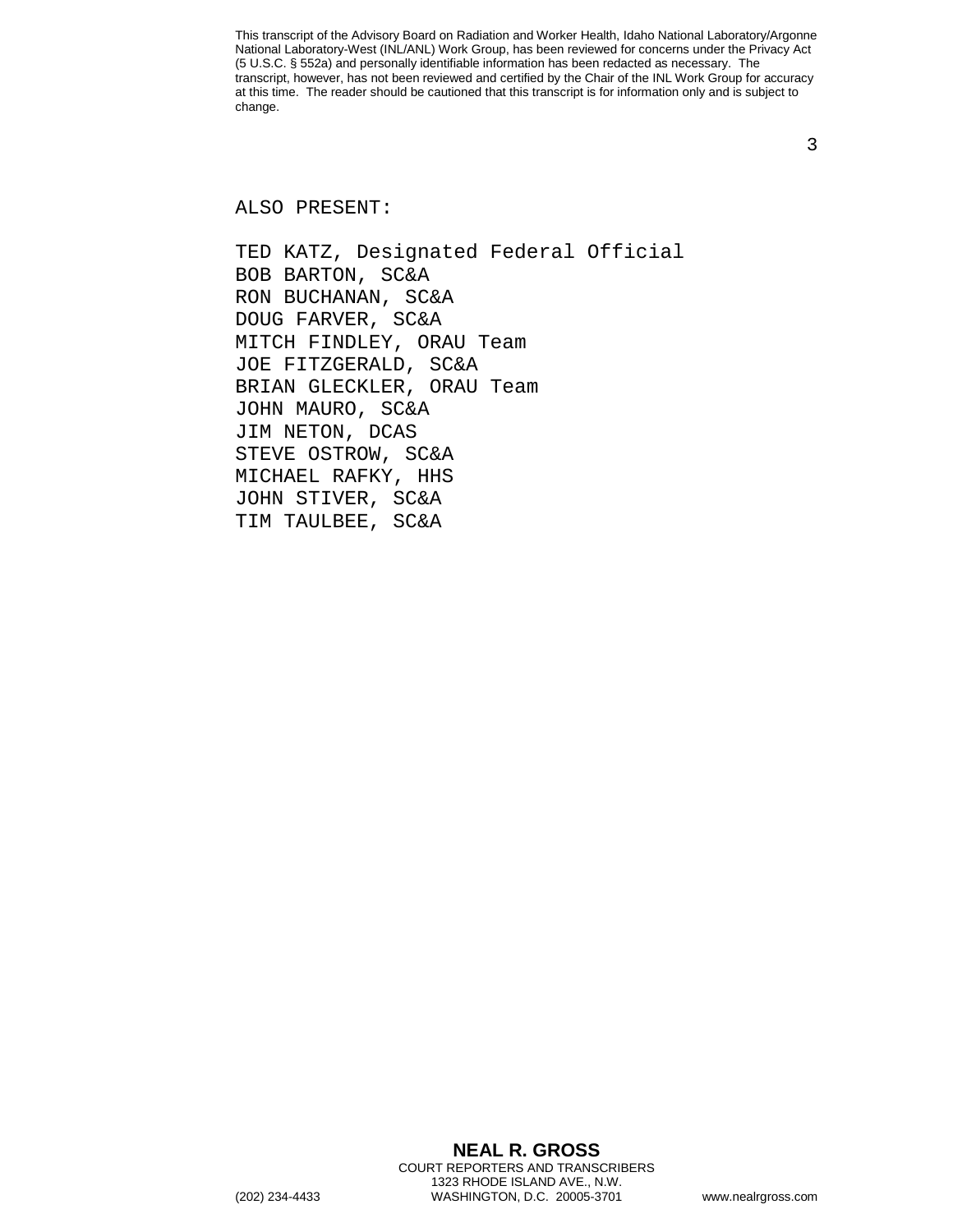## **Contents**

| NIOSH SEC Petition Evaluation for CPP 7    |  |
|--------------------------------------------|--|
|                                            |  |
| SC&A Review of CPP Internal Exposure to 19 |  |
| Alpha Radiation Prior to 1963 19           |  |
| Plans for August Board Meeting and 73      |  |
| Status/Path Forward on Ongoing Issues 73   |  |
| Resolution for INL/ANL-W 73                |  |
|                                            |  |
|                                            |  |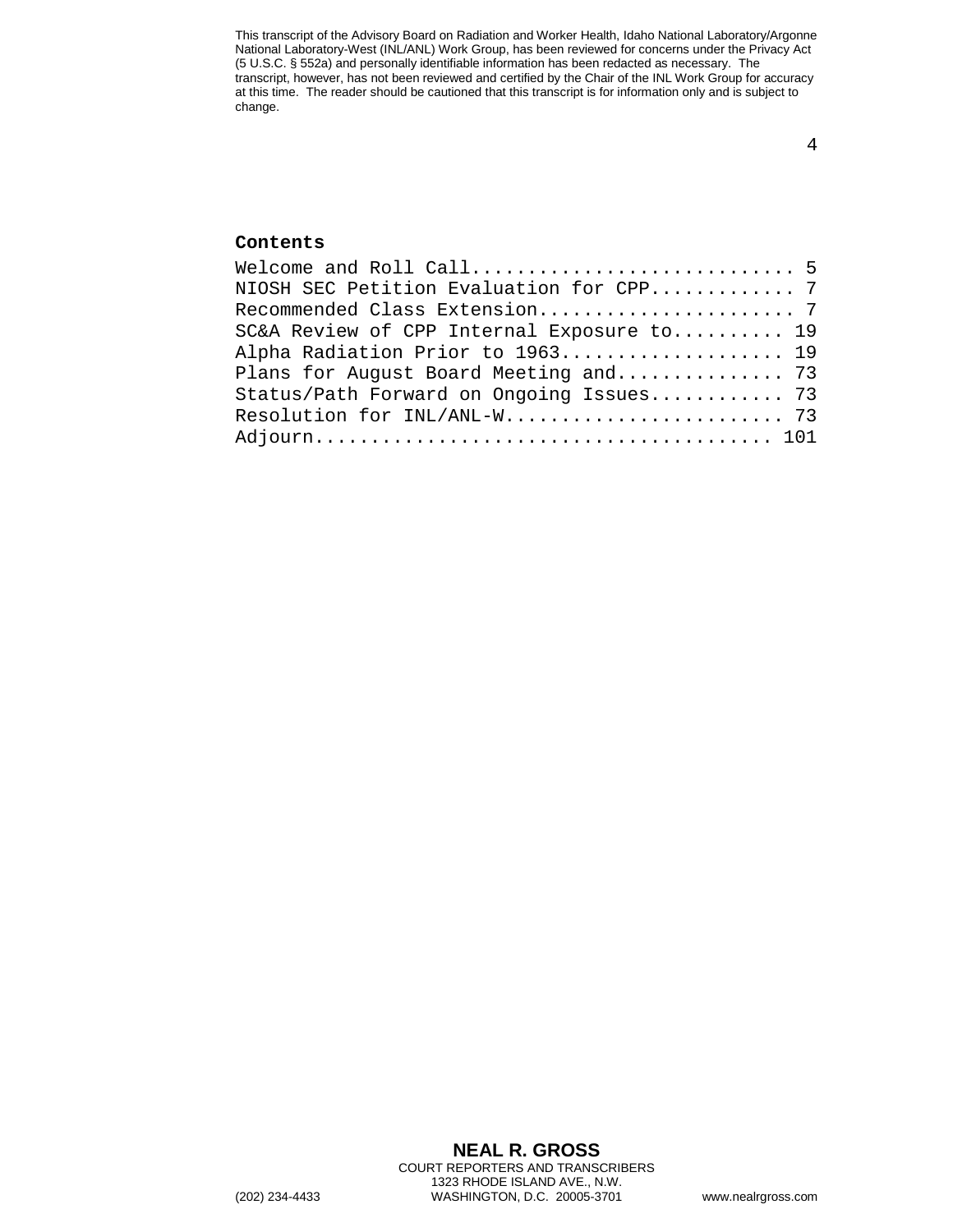5

<span id="page-4-0"></span>

| $\mathbf 1$ | $P-R-O-C-E-E-D-I-N-G-S$                           |
|-------------|---------------------------------------------------|
| 2           | (10:33 a.m.)                                      |
| 3           | Welcome and Roll Call                             |
| 4           | MR. KATZ: Welcome, everybody. This                |
| 5           | is the Advisory Board on Radiation and Worker     |
| 6           | Health for the INL and ANL-West Work Group.       |
| 7           | And some preliminaries here.<br>The               |
| 8           | agenda for today, and the material that will be   |
| 9           | discussed today are posted on the NIOSH website   |
| 10          | under the Board section, schedule of meetings,    |
| 11          | today's date. Go to that page and you can look    |
| 12          | at the agenda, you can see the documents that are |
| 13          | being discussed and follow along accordingly.     |
| 14          | We also have Skype, but that's only               |
| 15          | for the Members, because it has to be that way to |
| 16          | protect privacy. And on Skype, folks who are      |
| 17          | online with this meeting, are not public members, |
| 18          | if you want to follow along, and, actually, Tim   |
| 19          | is going to show a presentation there, but I'm    |
| 20          | not sure.                                         |

**NEAL R. GROSS** COURT REPORTERS AND TRANSCRIBERS 1323 RHODE ISLAND AVE., N.W.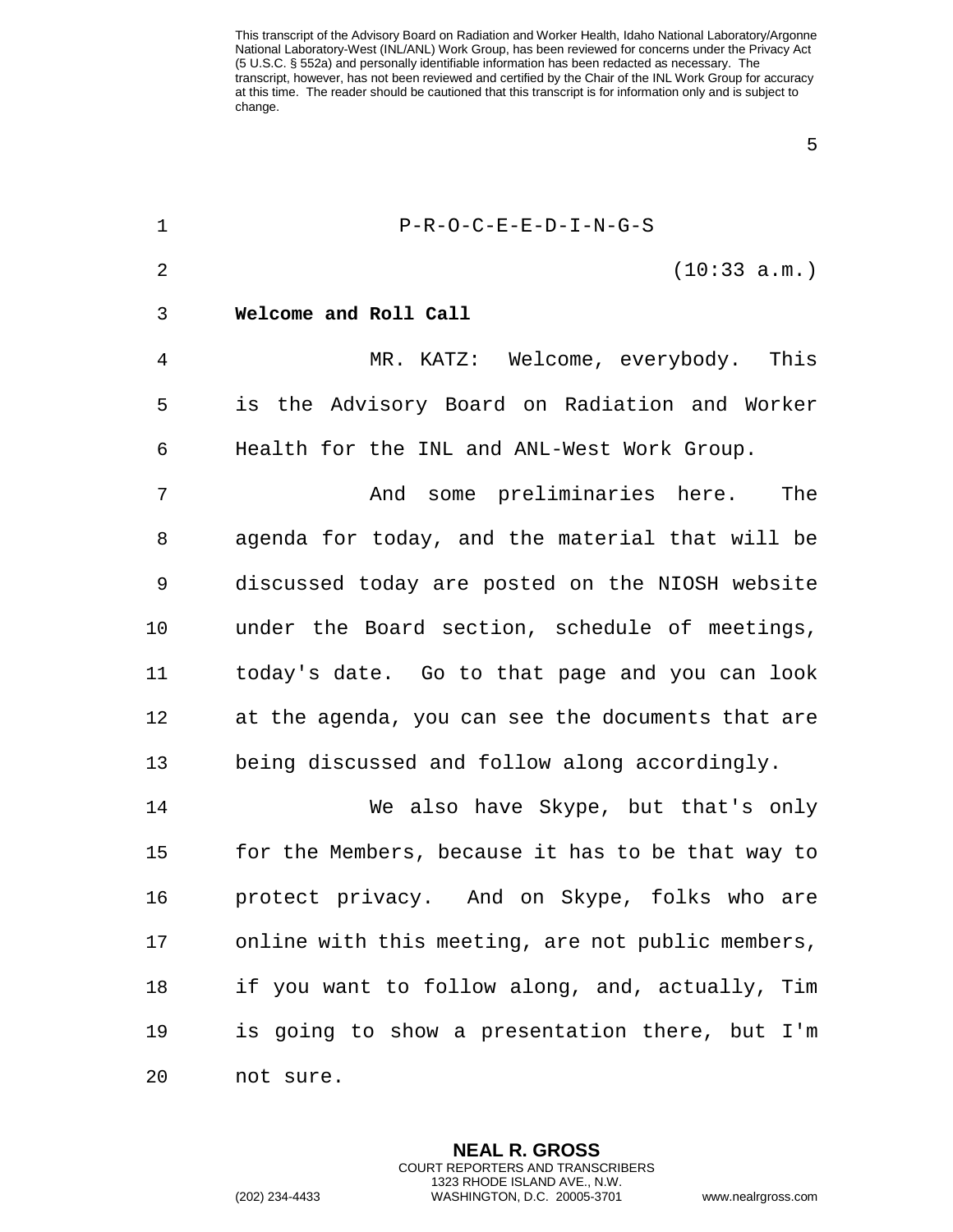6

| $\mathbf 1$    | Okay. Board Members, we have Phil                 |
|----------------|---------------------------------------------------|
| $\overline{2}$ | Schofield, Josie Beach, Gen Roessler, and Jim     |
| 3              | Melius. None of them have conflicts of interest   |
| 4              | of this site, but please, as we do roll call, the |
| 5              | rest of the folks, speak to conflict of interest, |
| 6              | and let's start with the NIOSH ORAU team.         |
| 7              | (Roll call.)                                      |
| 8              | MR. KATZ: Okay, let me just ask                   |
| 9              | everybody to please mute your phones, except when |
| 10             | you're addressing the group. If you don't have    |
| 11             | any button press *6 to mute your phone, *6 to     |
| 12             | come off of mute, and don't put the call on hold  |
| 13             | at any point.                                     |
| 14             | And with that, it's your meeting,                 |
| 15             | Phil.                                             |
| 16             | CHAIR SCHOFIELD: Okay. I think we'll              |
| 17             | start off with SC&A, unless somebody has a better |
| 18             | idea here.                                        |
| 19             | MR. KATZ: Phil, I think you need a                |
| 20             | presentation, right, from NIOSH first.            |

**NEAL R. GROSS** COURT REPORTERS AND TRANSCRIBERS 1323 RHODE ISLAND AVE., N.W.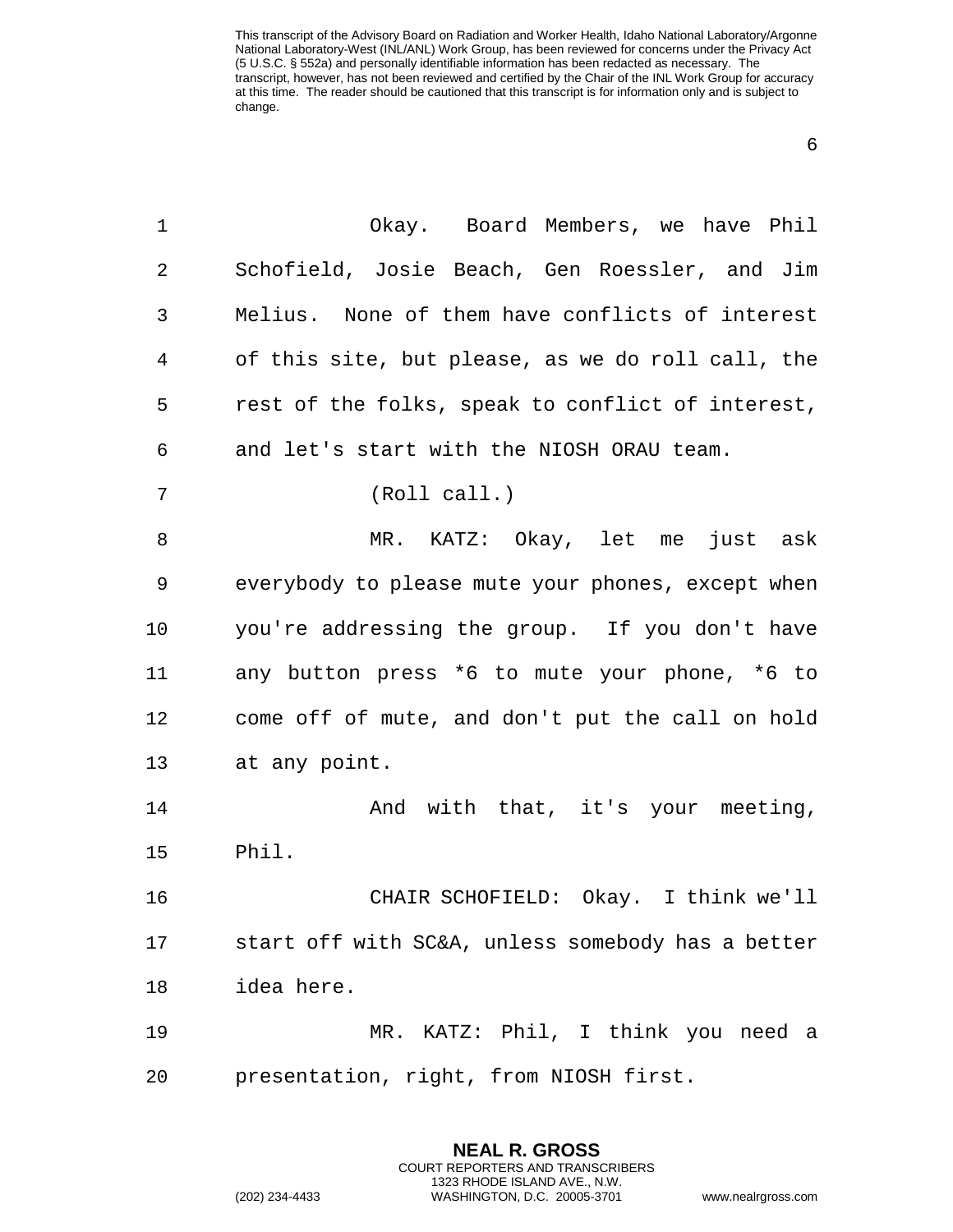7

<span id="page-6-1"></span><span id="page-6-0"></span>

| $\mathbf 1$ | CHAIR SCHOFIELD: Oh, okay.                        |
|-------------|---------------------------------------------------|
| 2           | DR. TAULBEE: Well, Ted, this is Tim.              |
| 3           | I actually didn't prepare a presentation for the  |
| 4           | Work Group. I've got one for the full Board       |
| 5           | meeting for next week. I can certainly go through |
| 6           | that with the Work Group if that's $-$            |
| 7           | MR. KATZ: Okay.                                   |
| 8           | DR. TAULBEE: -- what you want.                    |
| 9           | MR. KATZ: Well, if you don't feel the             |
| 10          | need to, then that's fine. I'm not --             |
| 11          | DR. TAULBEE: Well, I mean, I can give             |
| 12          | an overview of what we're going to be talking     |
| 13          | about next week, and that's certainly -- I can    |
| 14          | certainly do that. I'm not sure if you wanted a   |
| 15          | presentation, but if you do, we can.              |
| 16          | MR. KATZ: No, no, no. I'm not trying              |
| 17          | to drive the train here.                          |
| 18          | NIOSH SEC Petition Evaluation for CPP             |
| 19          | Recommended Class Extension                       |
| 20          | DR. TAULBEE: Okay.                                |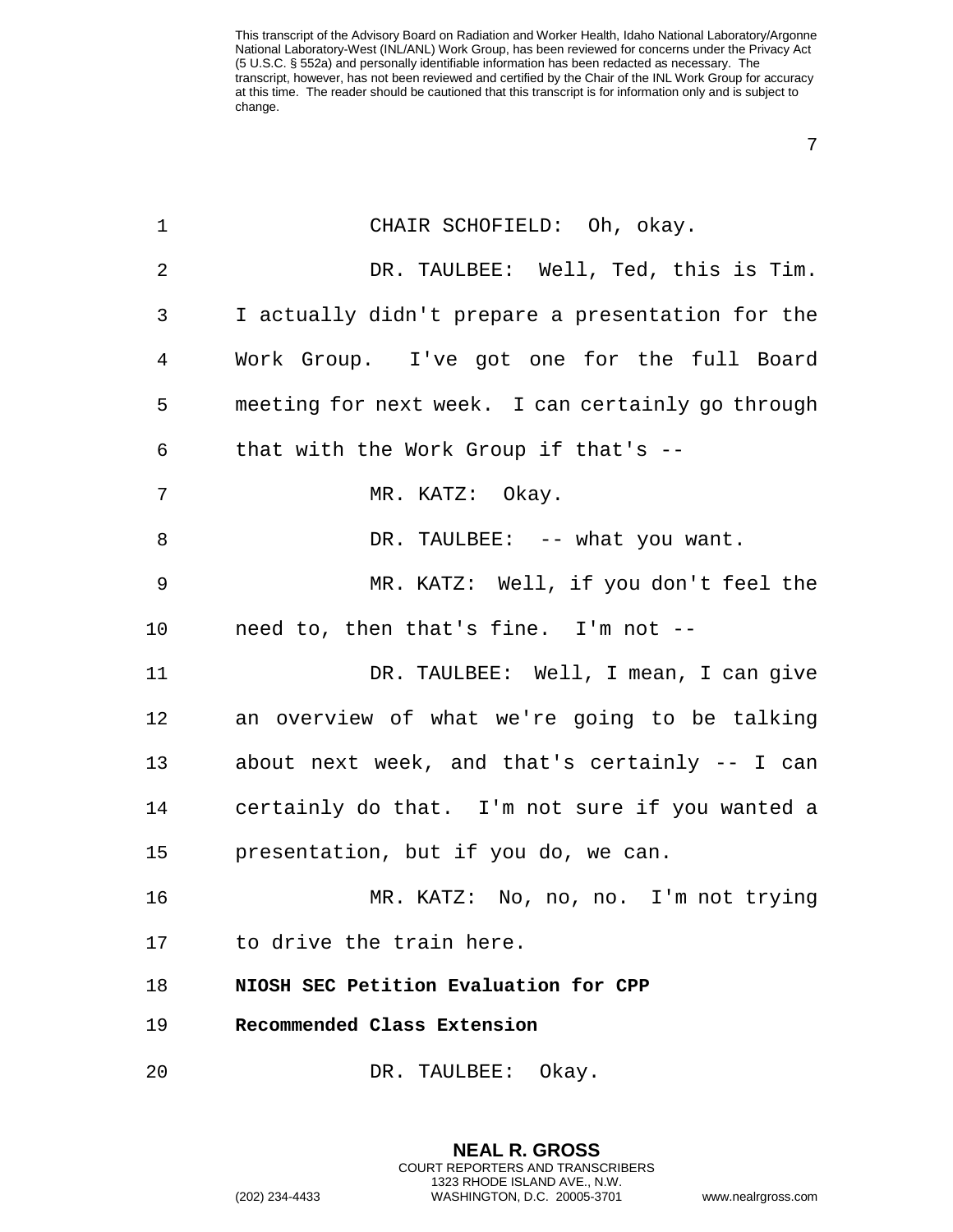8

| $\mathbf 1$ | I guess, first of all, everybody did               |
|-------------|----------------------------------------------------|
| 2           | get a copy of the ER, correct? It is posted on     |
| 3           | the website, the 83.14.                            |
| 4           | MEMBER BEACH: Yes.                                 |
| 5           | DR. TAULBEE: Okay. And what you                    |
| 6           | found in that is that we are recommending to       |
| 7           | expand the Class from January 1975 up through      |
| 8           | December of 1980, and the reason is, as we learned |
| 9           | in our evaluation, that the site did<br>not        |
| 10          | implement their routine bioassay monitoring        |
| 11          | program as quickly as one might have expected      |
| 12          | given that report in October of 1974.              |
| 13          | It took some time with, I guess,                   |
| 14          | negotiations with the bioassay lab as to how many  |
| 15          | samples they could do, but there just didn't seem  |
| 16          | to be any urgency to that until there was some     |
| 17          | implementation around 1978, and they saw some      |
| 18          | additional low-level intakes, and then at that     |
| 19          | time, they began to really get it in gear in a     |
| 20          | sense and implemented the bioassay by 1981.        |

**NEAL R. GROSS** COURT REPORTERS AND TRANSCRIBERS 1323 RHODE ISLAND AVE., N.W.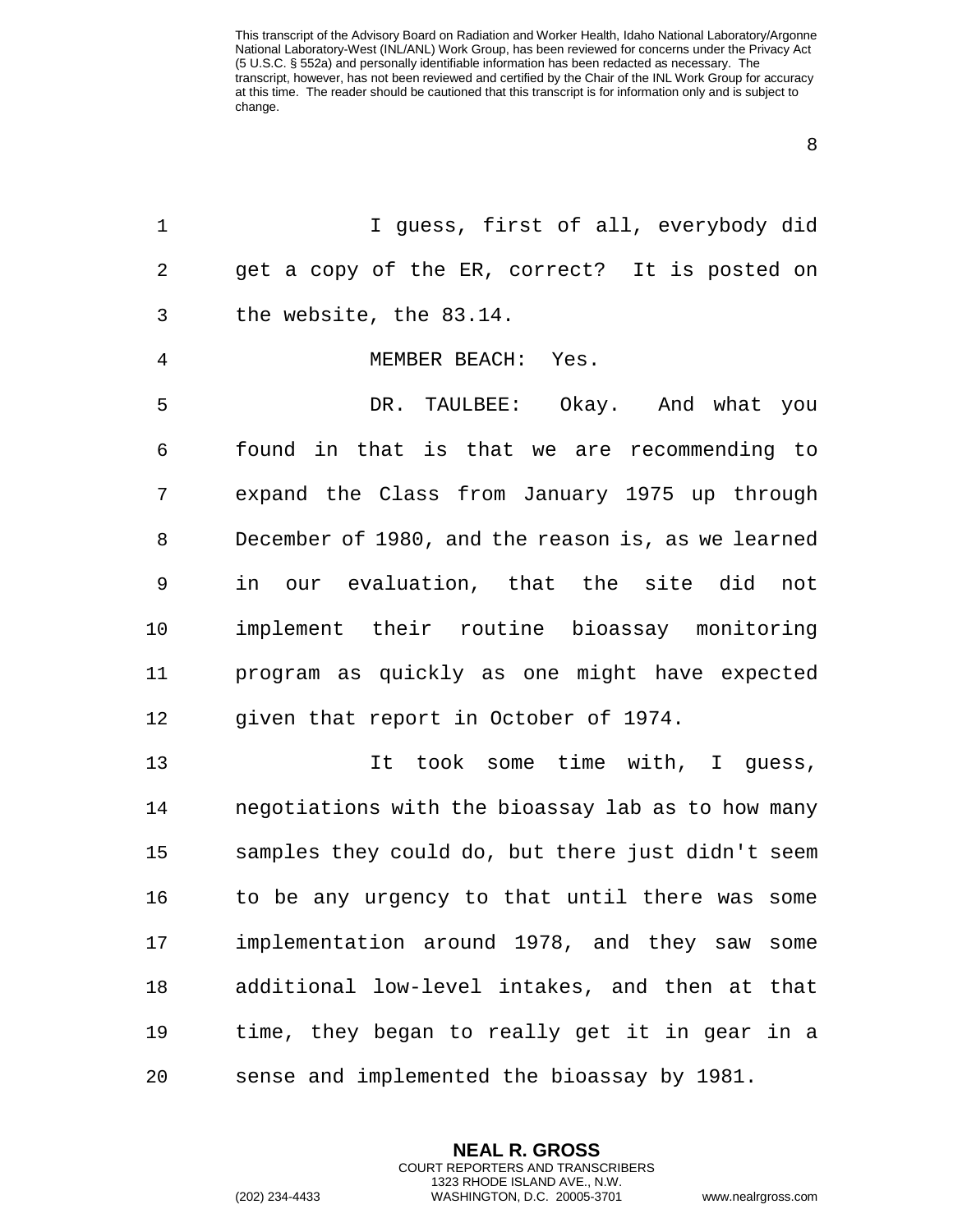9

| $\mathbf{1}$ | I guess, the most important thing that            |
|--------------|---------------------------------------------------|
| 2            | I would draw the Work Group's attention to is     |
| 3            | Table 5-2 in the ER, and there it clearly shows   |
| 4            | that, you know, you go from just a handful of     |
| 5            | bioassay for plutonium during the years -- let's  |
| 6            | see, 1976 and '77, there were none, and then      |
| 7            | you've got a few fecal samples in 1978, '79 a few |
| 8            | more, 1980 a few more. But then in 1981 is when   |
| 9            | you can see it jumps into the hundreds of people  |
| 10           | being monitored.                                  |
| 11           | So, that's why we're recommending                 |
| 12           | extending this Class is that even though there    |
| 13           | was an evaluation done and a recommendation to    |
| 14           | institute routine bioassay, it wasn't             |
| 15           | accomplished until 1981.                          |
| 16           | So, that's the crux of the main reason            |
| 17           | why we were expanding, or recommending expanding, |
| 18           | this Class at this time.                          |
| 19           | The other thing that I would pull, or             |
|              |                                                   |

**NEAL R. GROSS** COURT REPORTERS AND TRANSCRIBERS 1323 RHODE ISLAND AVE., N.W.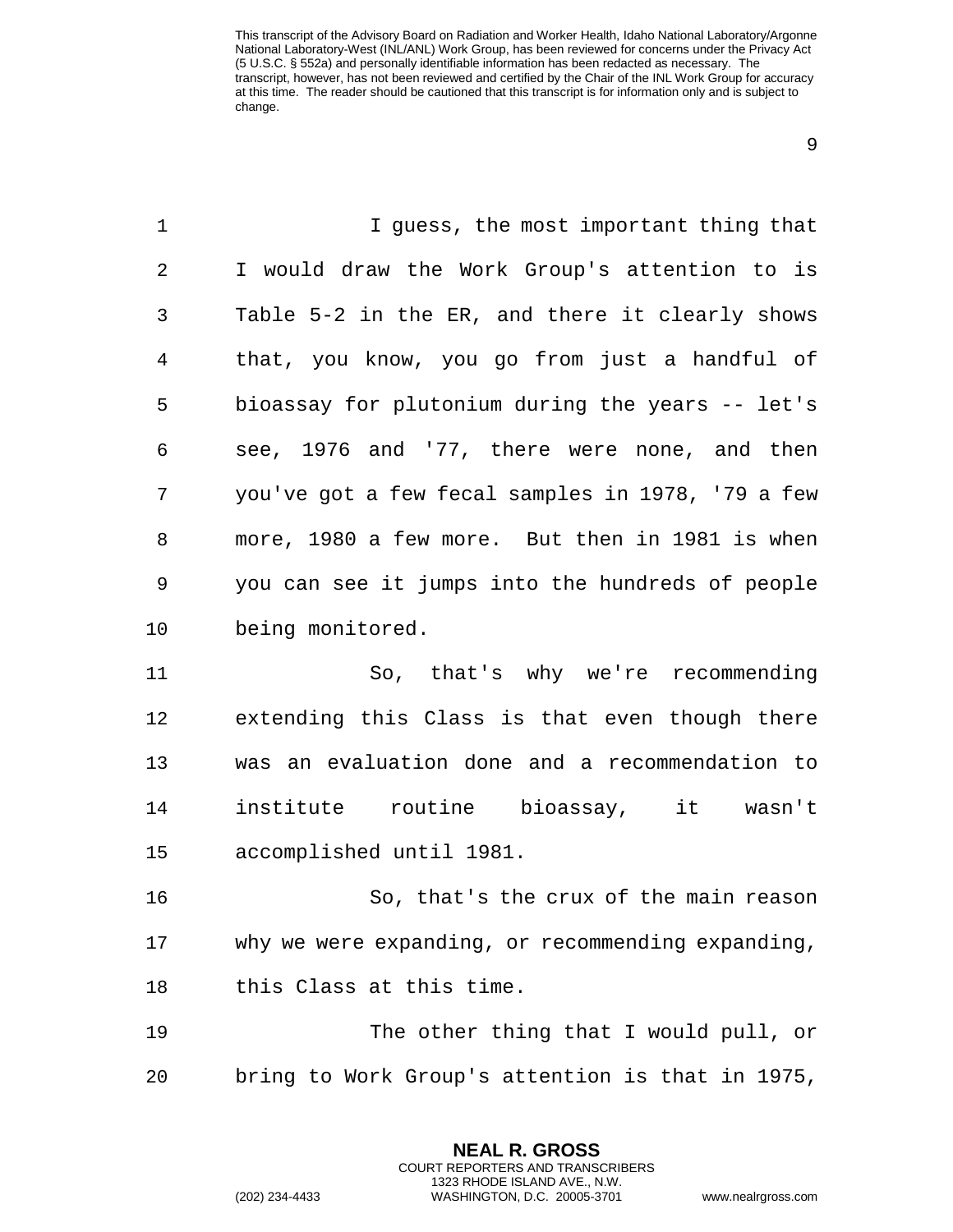the sites which backed to one area -- or one badge one area methodology for external monitoring. The reason they did this was that -- well, the main reason they went to the all-area was they had one contractor who was controlling, or managing NGR, as well as CPP, Test Area North, and the Central Facilities, and they both got the contract again in 1975, and individual contractors didn't want to be responsible for dose at other facilities, and the only way to track that was to go back to the external monitoring of one badge one area, and so we found the documentation of that, and it certainly appears that way from the record and the review that we did, and so in the report, we included a table showing, again, the monthly reports those that we had with a number of badges to try and show the completeness inside the Evaluation Report this time instead of doing it after the fact.

> **NEAL R. GROSS** COURT REPORTERS AND TRANSCRIBERS 1323 RHODE ISLAND AVE., N.W.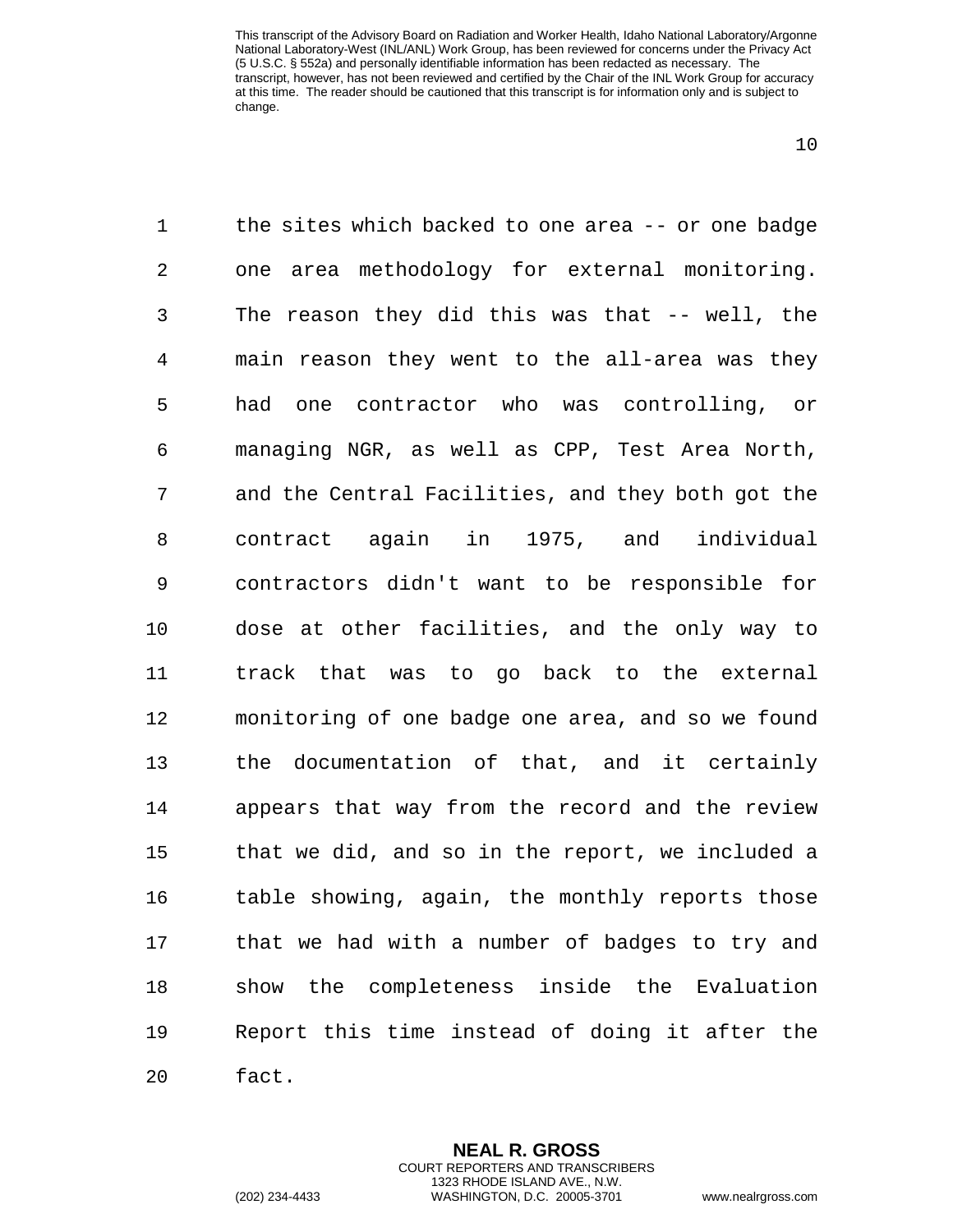11

| 1  | So, those are the two things that I               |
|----|---------------------------------------------------|
| 2  | wanted to point out to the Work Group, and answer |
| 3  | any questions if you have them.                   |
| 4  | (No audible response.)                            |
| 5  | DR. TAULBEE: Hearing no questions,                |
| 6  | then I'll be happy to -- or, again, I'll be       |
| 7  | presenting this next week at the Board meeting to |
| 8  | the full Board as we do generally 83.14s, and --  |
| 9  | well, actually, all of the SECs, and I can        |
| 10 | certainly address any questions then if you have  |
| 11 | them as well.                                     |
| 12 | So, with that, Phil, I'll send it back            |
| 13 | to you.                                           |
| 14 | CHAIR SCHOFIELD: I don't particularly             |
| 15 | have any questions unless somebody else does.     |
| 16 | Tim, this is Josie.<br>MEMBER BEACH:              |
| 17 | I'm sorry I didn't jump in. What was the -- can   |
| 18 | you remind me what the cutoff date was for the    |
| 19 | original ER? I know you're only going up to '80s  |
| 20 | $-- 80s here.$                                    |

**NEAL R. GROSS** COURT REPORTERS AND TRANSCRIBERS 1323 RHODE ISLAND AVE., N.W.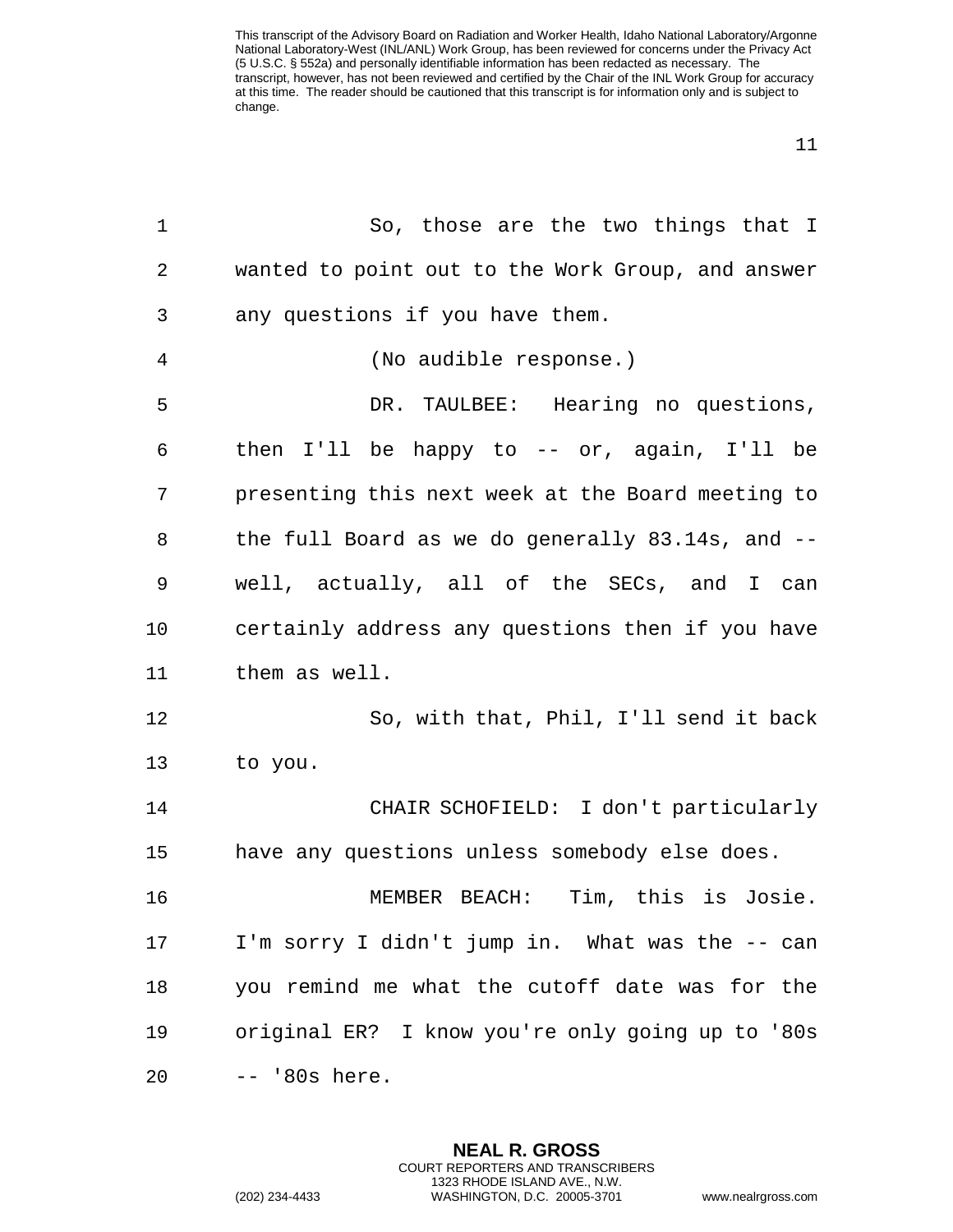12

| $\mathbf 1$    | DR. TAULBEE: The original ER asked                |
|----------------|---------------------------------------------------|
| $\overline{2}$ | through 1970, and when we got to 1970, we saw     |
| 3              | that there was still an infusibility, so we       |
| 4              | continued on until the first opportunity where we |
| 5              | thought it might change, and that was with that   |
| 6              | report talking about implementing a routine       |
| 7              | bioassay, and so that was why we cut it off in    |
| 8              | December of 1974, December 31, 1974, and we       |
| 9              | continued, or we indicated at that time that we   |
| 10             | would look at further depending upon when they    |
| 11             | implemented the bioassay, the routine bioassay.   |
| 12             | If they had implemented it in January             |
| 13             | of 1975, we would not be recommending an SEC      |
| 14             | extension here under the 83.14. So, the original  |
| 15             | petition though only went through December of     |
| 16             | 1970.                                             |
| 17             | MEMBER BEACH: Okay, that's what I                 |
| 18             | thought. Thank you.                               |
| 19             | CHAIR SCHOFIELD: Anybody have any                 |
| 20             | questions for Tim?                                |

**NEAL R. GROSS**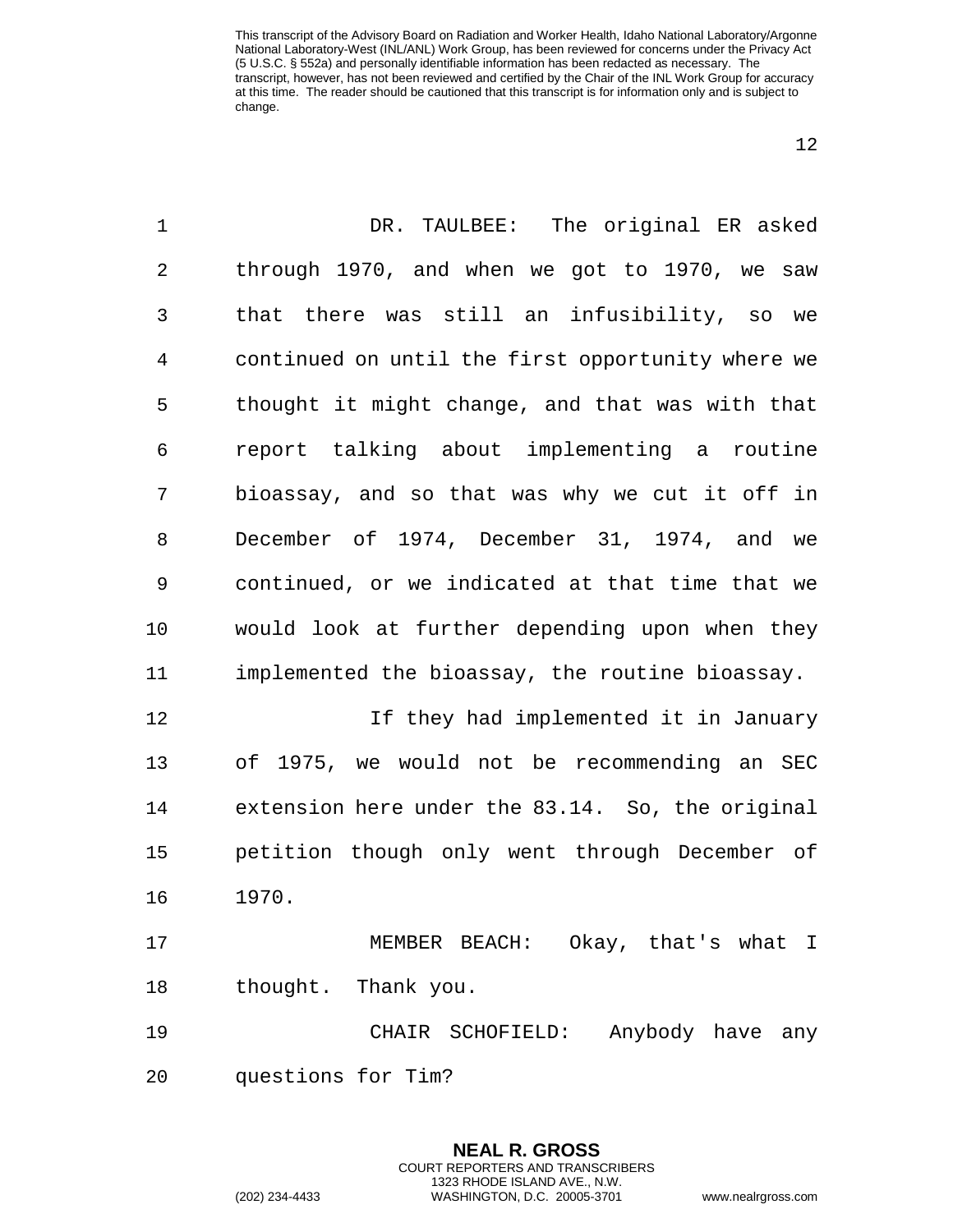| $\mathbf 1$ | MR. BARTON: Yes. This is Bob Barton.              |
|-------------|---------------------------------------------------|
| 2           | Could you talk just a little bit more about, I    |
| 3           | guess, kind of the characteristics of the         |
| 4           | plutonium change? I mean, actually, we have over  |
| 5           | 200 urinalyses from 1981, and almost 300 fecal    |
| 6           | samples.                                          |
| 7           | Do we know an idea of how many workers            |
| 8           | were actually in that routine program? I mean,    |
| 9           | how does that really break out from total samples |
| 10          | like the number of actual workers we're<br>to     |
| 11          | talking about?                                    |
| 12          | DR. TAULBEE: That I don't have at the             |
| 13          | top of my head here. I mean, in general, here if  |
| 14          | you can -- let me go down here and look at the    |
| 15          | external monitoring here in that time period.     |
| 16          | looks like there were<br>It<br>I'm<br>$--$        |
| 17          | looking at Figure 5-1 now. Just a second here.    |
| 18          | It looks like there were about -- well, by 1981,  |
| 19          | it looks like there were about 1,200 monitored    |
| 20          | workers, so we're looking at about 20 percent of  |

**NEAL R. GROSS** COURT REPORTERS AND TRANSCRIBERS 1323 RHODE ISLAND AVE., N.W.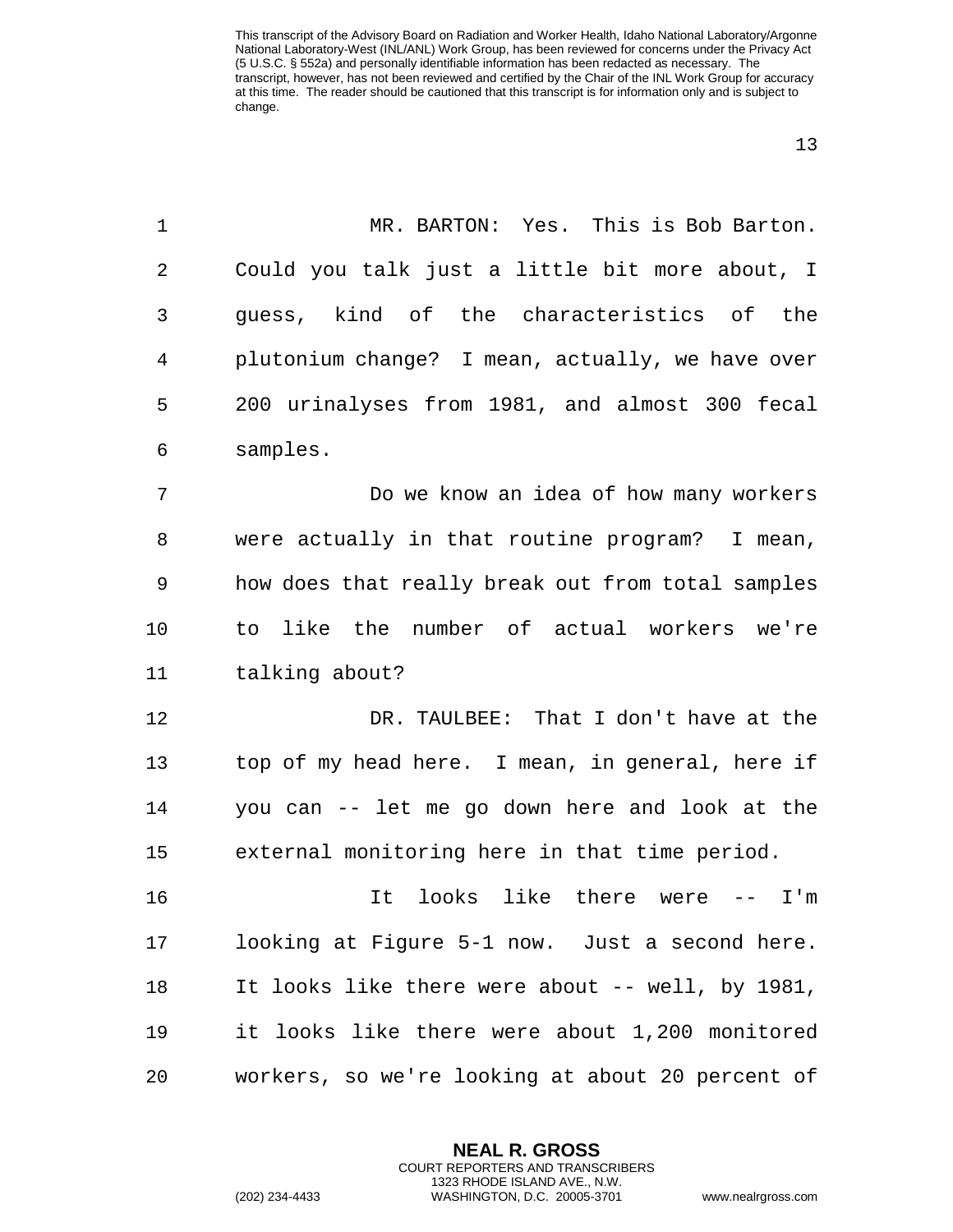the workforce.

2 And keep in mind, CPP is quite large. You've got the calciner running at this time period, and so you've got a lot of mixed fission products going on. The plutonium exposure is really limited to that separations building.

 Not everybody worked there, so you had some -- you had the calciner operation, you had the spent fuel pool -- I can't remember the building number, I want to say it's 603, but that could be wrong, where they received all of the fuel, so there's kind of three major operations going on there at that same time, so the plutonium exposures are really limited to the, the main processing building, the 601 facility.

 They also broke out a separate kind of engineering area during this time period that was in another building, so there were a lot of people there on site, but not all of them going into CPP, so they were monitoring the operations folks

> **NEAL R. GROSS** COURT REPORTERS AND TRANSCRIBERS 1323 RHODE ISLAND AVE., N.W.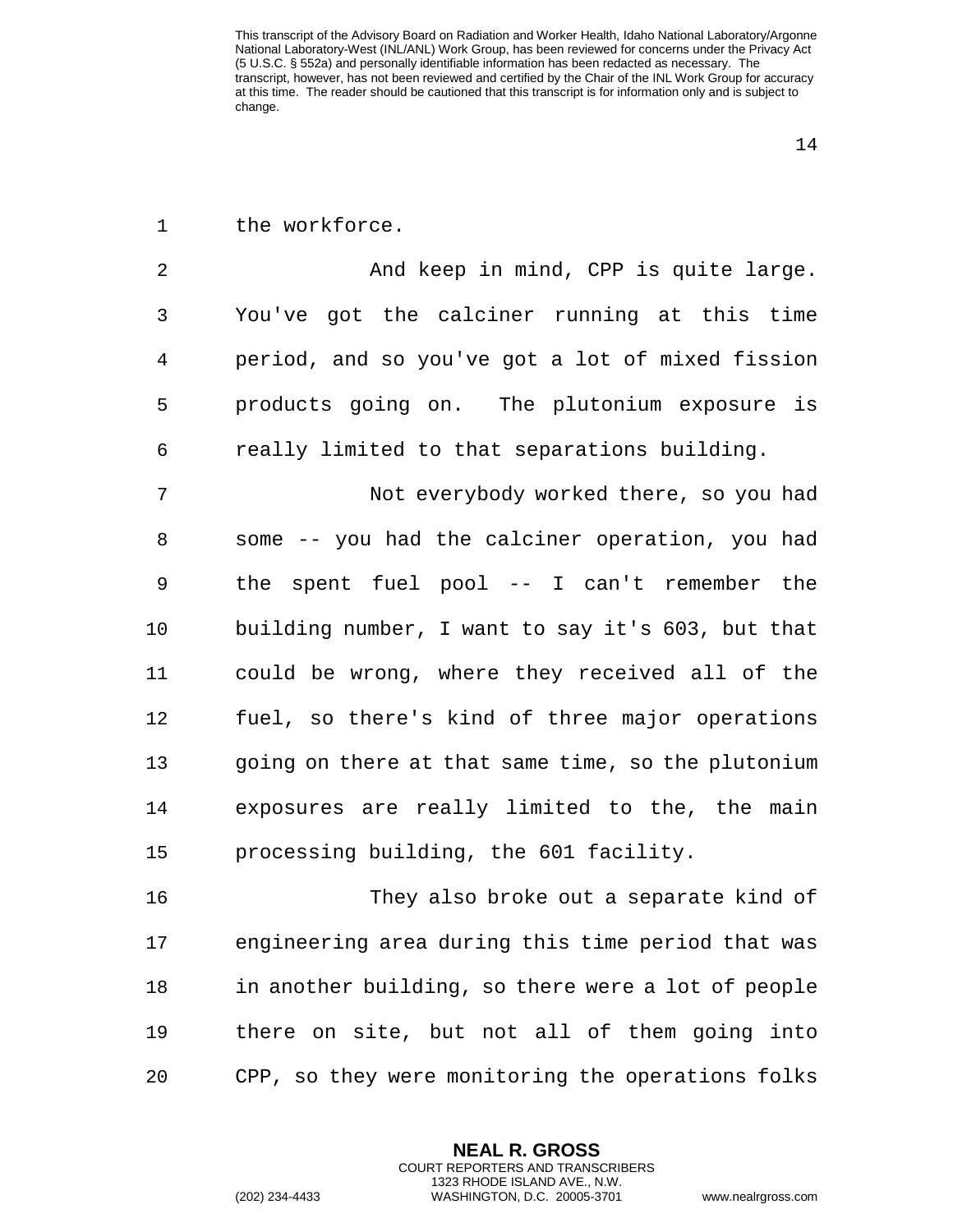| 1              | that were routinely gaining access.              |
|----------------|--------------------------------------------------|
| $\overline{2}$ | We have coded this data by the way,              |
| 3              | but we are in the process of checking it for     |
| 4              | completeness and accuracy, and once we do, then  |
| 5              | we'll have a better idea of the demographics of  |
| 6              | the individual workers that were monitored from  |
| 7              | urinalysis and fecal.                            |
| 8              | I don't know if that answers your                |
| 9              | question at all, but I hope it does.             |
| 10             | MR. BARTON: Yes. Obviously, you guys             |
| 11             | are still working through the, like you said,    |
| 12             | kind of parsing out the demographics.            |
| 13             | I mean, are these samples -- do they             |
| 14             | actually delineate the area within CPP, or do we |
| 15             | just know that they were in CPP when they        |
| 16             | submitted these samples?                         |
| 17             | DR. TAULBEE: Mitch, do you happen to             |
| 18             | know that?                                       |
| 19             | MR. FINDLEY: They were working at                |
| 20             | CPP, Tim.                                        |

**NEAL R. GROSS** COURT REPORTERS AND TRANSCRIBERS 1323 RHODE ISLAND AVE., N.W.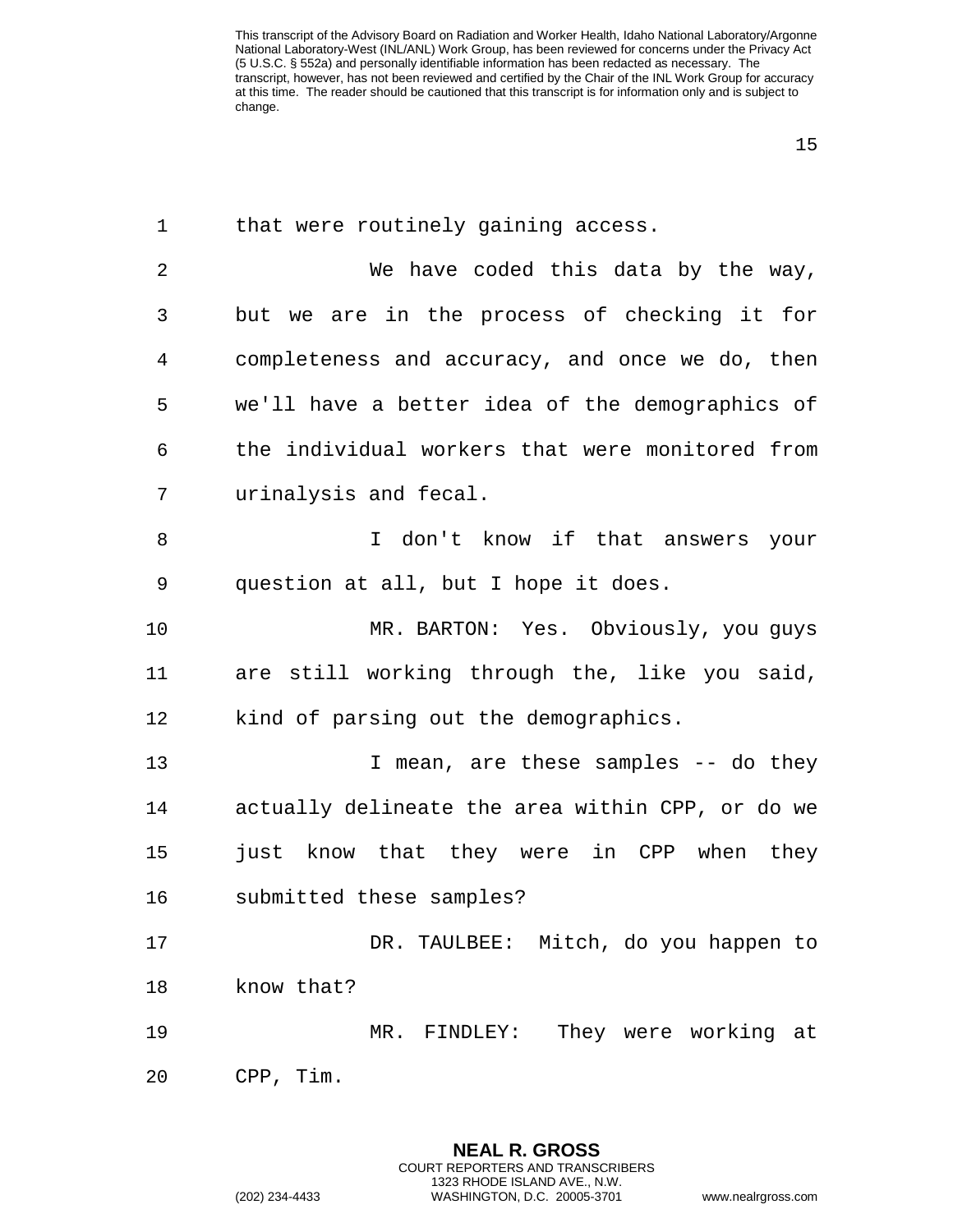| $\mathbf 1$ | And, Bob, to elaborate a little bit on            |
|-------------|---------------------------------------------------|
| 2           | what Tim said. They typically tried to focus the  |
| 3           | analyses for plutonium on those that may work     |
| 4           | with materials that didn't have the mixed fission |
| 5           | products in them, so these were the chemists,     |
| 6           | analysts, decon technicians in certain areas,     |
| 7           | that types of, types of people, and those were    |
| 8           | actually the list of personnel that were          |
| 9           | generated and sent to RESL each month, as far as  |
| 10          | who needed to be included in the bioassay         |
| 11          | program.                                          |
| 12          | MR. BARTON: I see. Thank you.                     |
| 13          | MEMBER BEACH: Well, and this is                   |
| 14          | Josie. I kind of had a question on that also.     |
| 15          | Your cutoff is 1980, and I can see on your Table  |
| 16          | 5-2 that the urinalysis and the fecal increased,  |
| 17          | but then I see they went down again in '86.       |
| 18          | I guess, my question is, how do you               |
| 19          | know that they captured everybody that actually   |
| 20          | needed to have the sampling after, of course,     |

**NEAL R. GROSS** COURT REPORTERS AND TRANSCRIBERS 1323 RHODE ISLAND AVE., N.W.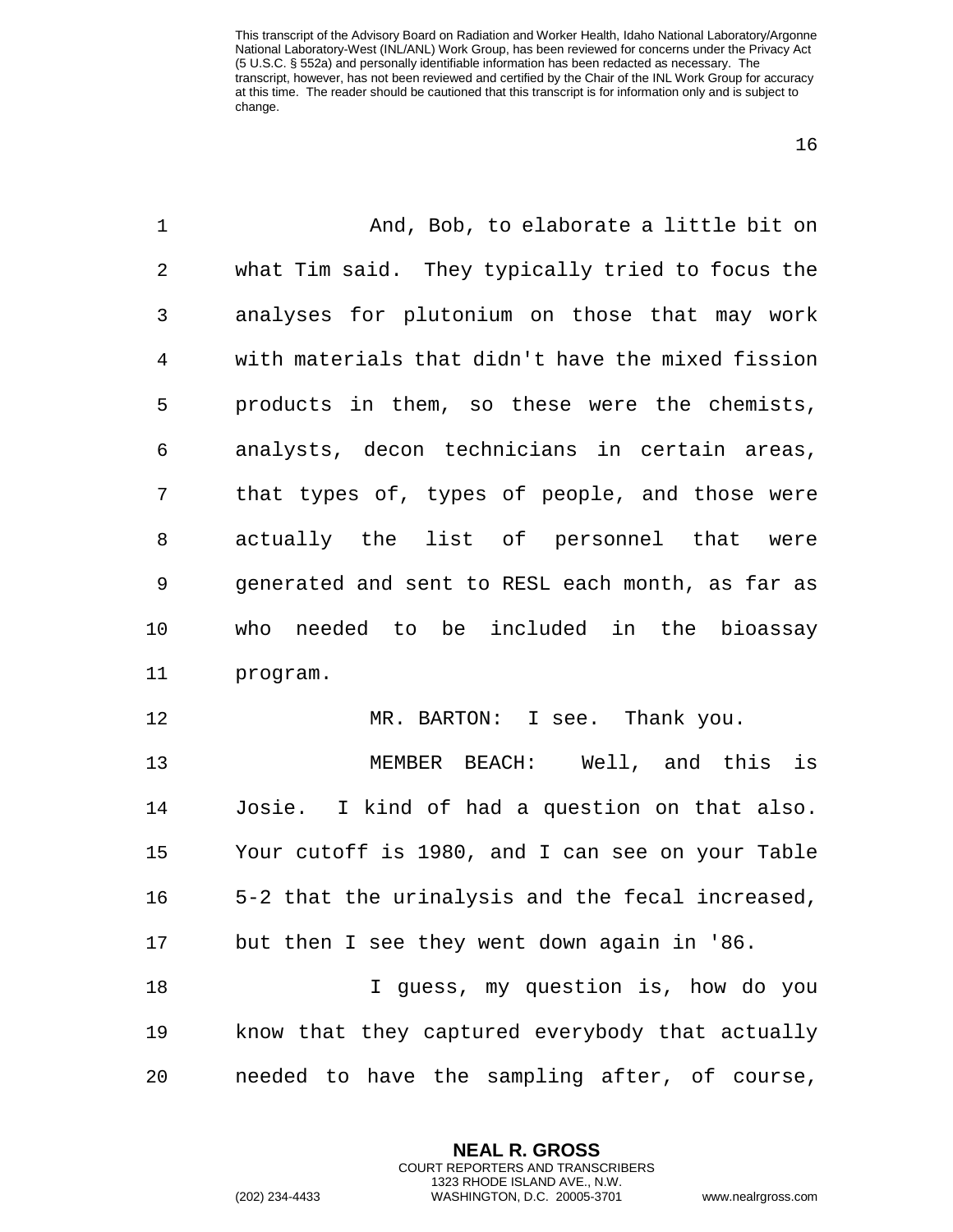| $\mathbf 1$ | 1980?                                              |
|-------------|----------------------------------------------------|
| 2           | DR. TAULBEE: Well, you know --                     |
| 3           | MEMBER BEACH: Well, I ask that, Tim,               |
| 4           | because you say CPP was a large operation, and -   |
| 5           |                                                    |
| 6           | DR. TAULBEE: But until we go through               |
| 7           | and we look at exactly which jobs people were      |
| 8           | doing, I guess, there's no way for us to really    |
| 9           | answer that at this time exactly. I mean, by       |
| 10          | just looking at the numbers, I mean, and as Mitch  |
| 11          | pointed out, they were trying to sample the        |
| 12          | people that had a potential for a plutonium or an  |
| 13          | actinide-type of an exposure without an exclusion  |
| 14          | product one, and, you know, you see the numbers    |
| 15          | jump tremendously here. I mean, it's a factor of   |
| 16          | 10 or 20.                                          |
| 17          | MEMBER BEACH: Well, yes, I see that.               |
| 18          | DR. TAULBEE: And the other thing that              |
| 19          | I would say here about 1986 is, you see a decrease |
| 20          | in the urine, but an increase in the fecal, so it  |

**NEAL R. GROSS** COURT REPORTERS AND TRANSCRIBERS 1323 RHODE ISLAND AVE., N.W.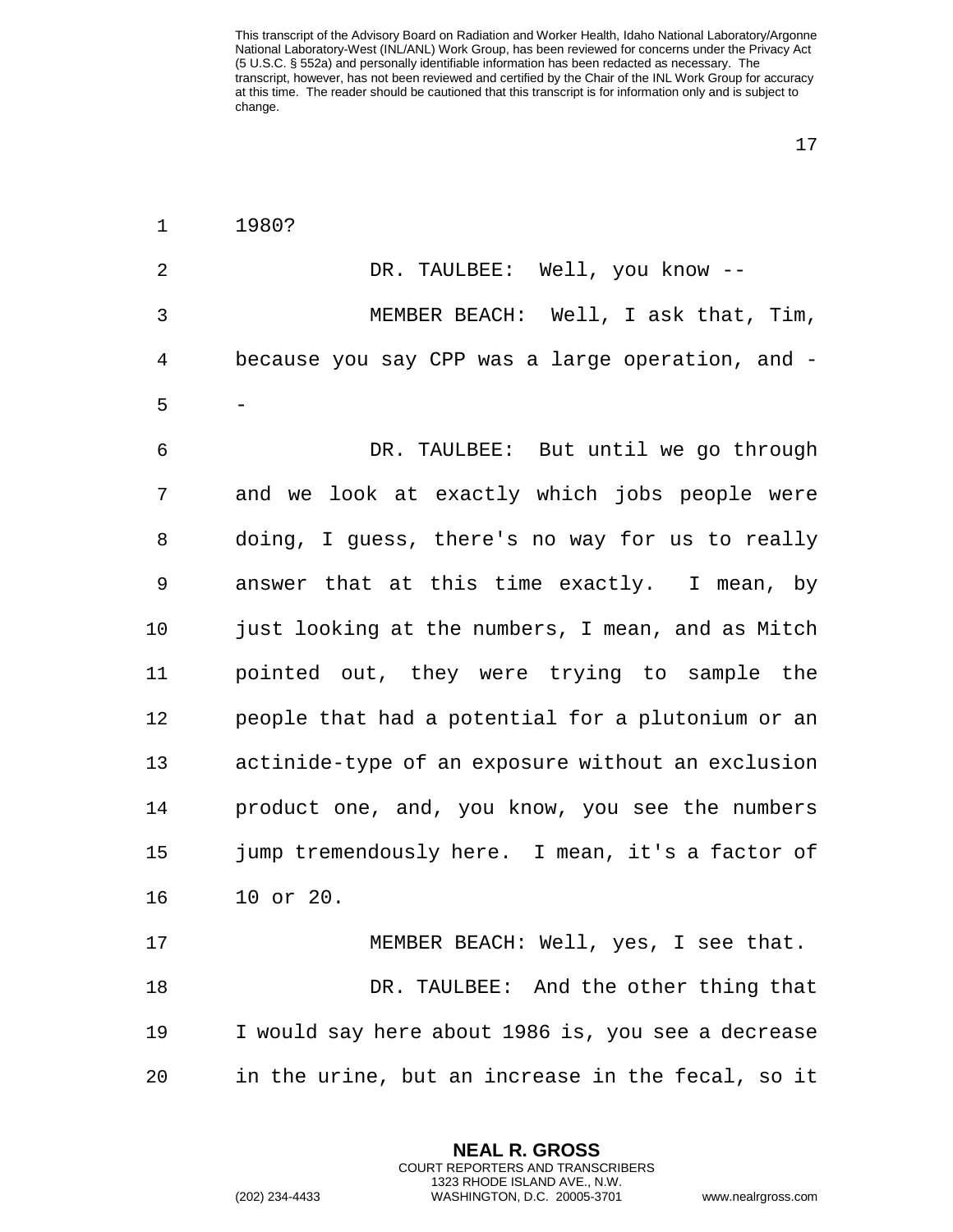| $\mathbf 1$    | went more towards fecal sampling at that point in  |
|----------------|----------------------------------------------------|
| $\overline{2}$ | time, so I -- you know, like I said, unless we -   |
| 3              | - until we do a, you know, kind of case-by-case    |
| $\overline{4}$ | type of evaluation of what was their job and       |
| 5              | looking at that, at that level of detail, then,    |
| 6              | you know, we've got the list of the people who     |
| 7              | were provided -- or who were requested to leave    |
| 8              | a sample, and, you know, as Mitch pointed out,     |
| 9              | those tended to be the people who could be working |
| 10             | with just actinides and not have a mixed fission   |
| 11             | product component.                                 |
| 12             | MEMBER BEACH: Phil, this is Josie. I               |
| 13             | don't have anything else right now.                |
| 14             | DR. TAULBEE: Okay. Phil, hearing no                |
| 15             | other questions, I'd send it back to you then.     |
| 16             | MEMBER BEACH: Phil, are you on mute?               |
| 17             | CHAIR SCHOFIELD: Yes, I am.                        |
| 18             | (Laughter.)                                        |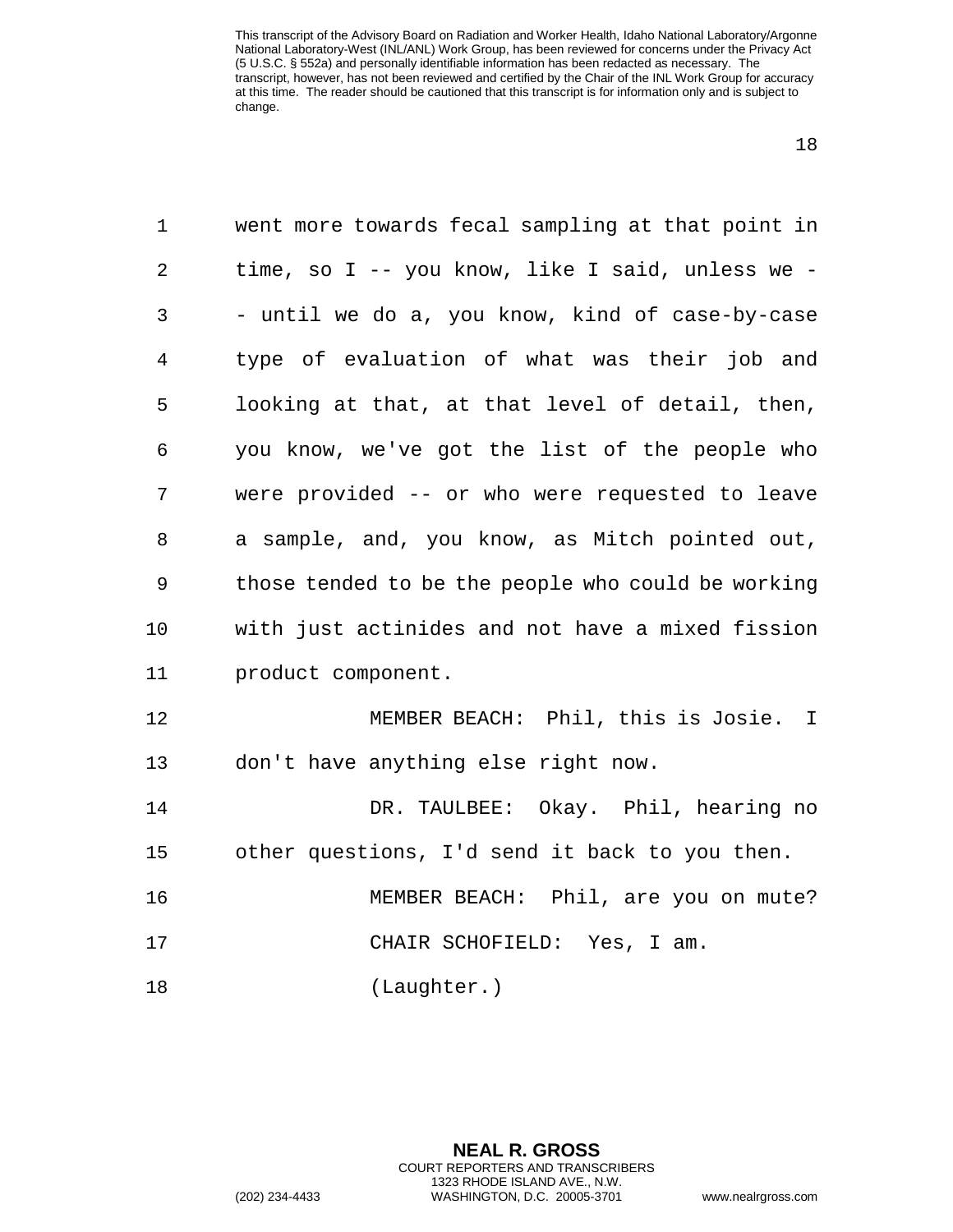19

<span id="page-18-1"></span><span id="page-18-0"></span>

| $\mathbf 1$ | SC&A Review of CPP Internal Exposure to           |
|-------------|---------------------------------------------------|
| 2           | Alpha Radiation Prior to 1963                     |
| 3           | CHAIR SCHOFIELD: Yes, I was on mute.              |
| 4           | Since there are no other questions at             |
| 5           | this time, I'd like to have SC&A, their review of |
| 6           | CPP internal exposures for the alpha radiation    |
| 7           | prior to 1963.                                    |
| 8           | And one question I have right off the             |
| 9           | bat on that is, if they have any real idea if     |
| 10          | there was much plutonium used going through the   |
| 11          | process at that time?                             |
| 12          | MR. BARTON: I don't know.                         |
| 13          | Tim, do you want to tackle that one,              |
| 14          | or I can talk a little bit about it if you want?  |
| 15          | DR. TAULBEE: I can -- I can tackle a              |
| 16          | little bit of it.                                 |
| 17          | There wasn't any effort to separate               |
| 18          | out the plutonium prior to the 1963 time period.  |
| 19          | In 1963 is when the lab started doing some        |
| 20          | experimentation with doing the separations in     |
| 21          | preparation for a campaign that started in 1965   |
|             |                                                   |

**NEAL R. GROSS** COURT REPORTERS AND TRANSCRIBERS 1323 RHODE ISLAND AVE., N.W.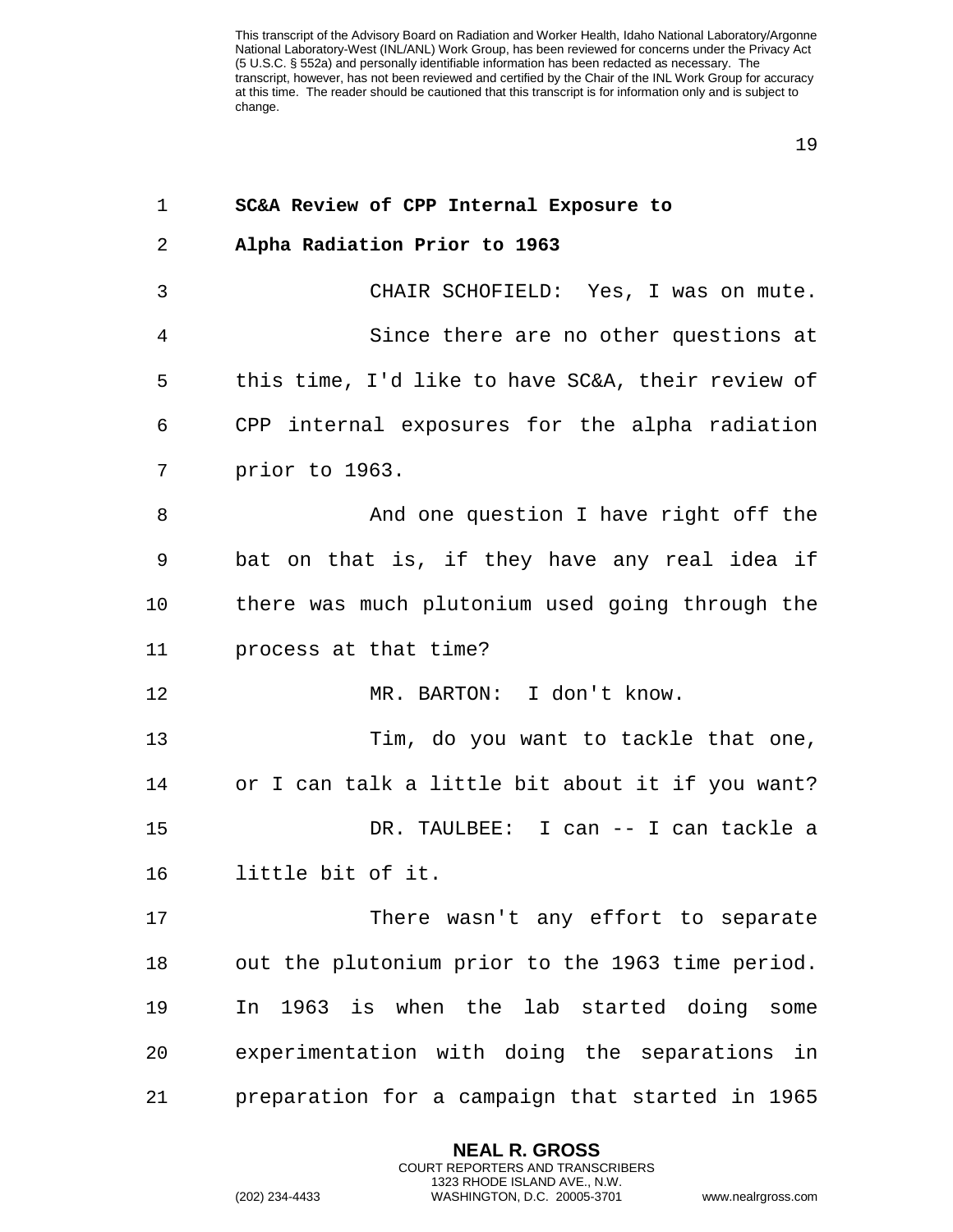and continued through 1972, so while there could be some plutonium coming through in the sampling, the sampling would also be containing the uranium and, I believe, that most of the alpha that you see, especially, in the bottling room that SC&A talks about is uranium-235 in a nitrate form during that time period. CHAIR SCHOFIELD: They looked at the -- how far did you guys get through on that looking for maybe the exposure records, not just with people, but like in some of the rooms and stuff for alpha contamination which would be an indication where all this was used? MR. BARTON: Well, so I don't have a formal presentation, but what I did do is I went through the report and kind of pulled out the slides and tables, which I can put up on Skype, and we can kind of go through them, and you'll see a lot of the logbooks that we were able to pull during data capture, and there's room survey

> **NEAL R. GROSS** COURT REPORTERS AND TRANSCRIBERS 1323 RHODE ISLAND AVE., N.W.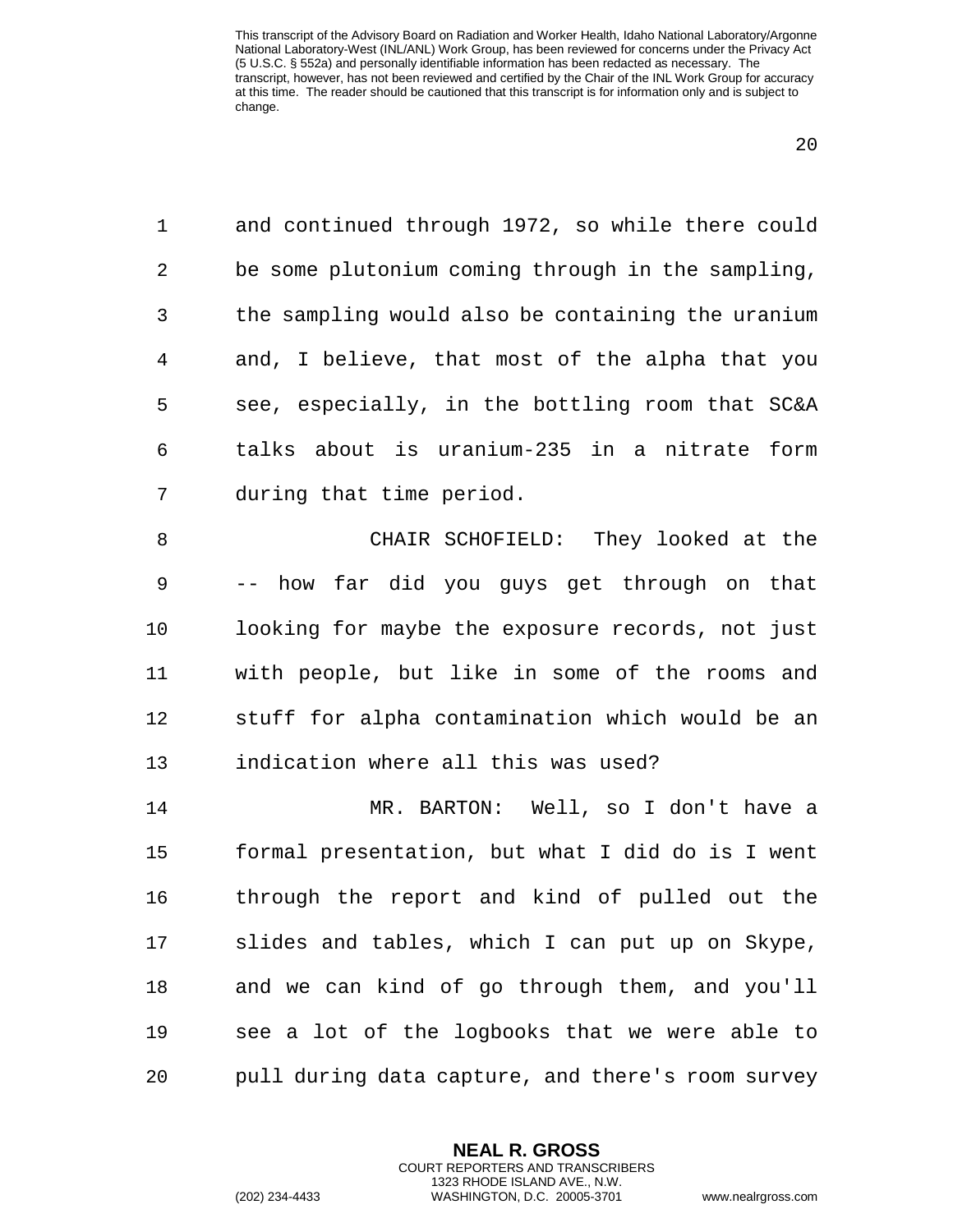| $\mathbf 1$ | logs, some air sampling sheets that are in that   |
|-------------|---------------------------------------------------|
| 2           | report.                                           |
| 3           | These are really examples that we                 |
| 4           | pulled when me and Joe were out there, and Josie  |
| 5           | and Gen Roessler too, and really kind of          |
| 6           | concentrating our efforts on boxes that had not   |
| 7           | really been looked through yet as part of the ER  |
| 8           | process, and so that sort of forms a basis of     |
| 9           | this report.                                      |
| 10          | I don't know. Would it be beneficial,             |
| 11          | I can kind of go through the report and maybe     |
| 12          | stop after each finding, and then we can discuss  |
| 13          | them each in turn, or we can go through the whole |
| 14          | thing and discuss it at the end?                  |
| 15          | I don't know what's going to be most              |
| 16          | beneficial, but I think it might answer at least  |
| 17          | some of your questions right off the bat to sort  |
| 18          | of go through the report, and then we can talk    |
| 19          | about it as we go.                                |
| 20          | That might<br>be<br>CHAIR SCHOFIELD:              |

**NEAL R. GROSS** COURT REPORTERS AND TRANSCRIBERS 1323 RHODE ISLAND AVE., N.W.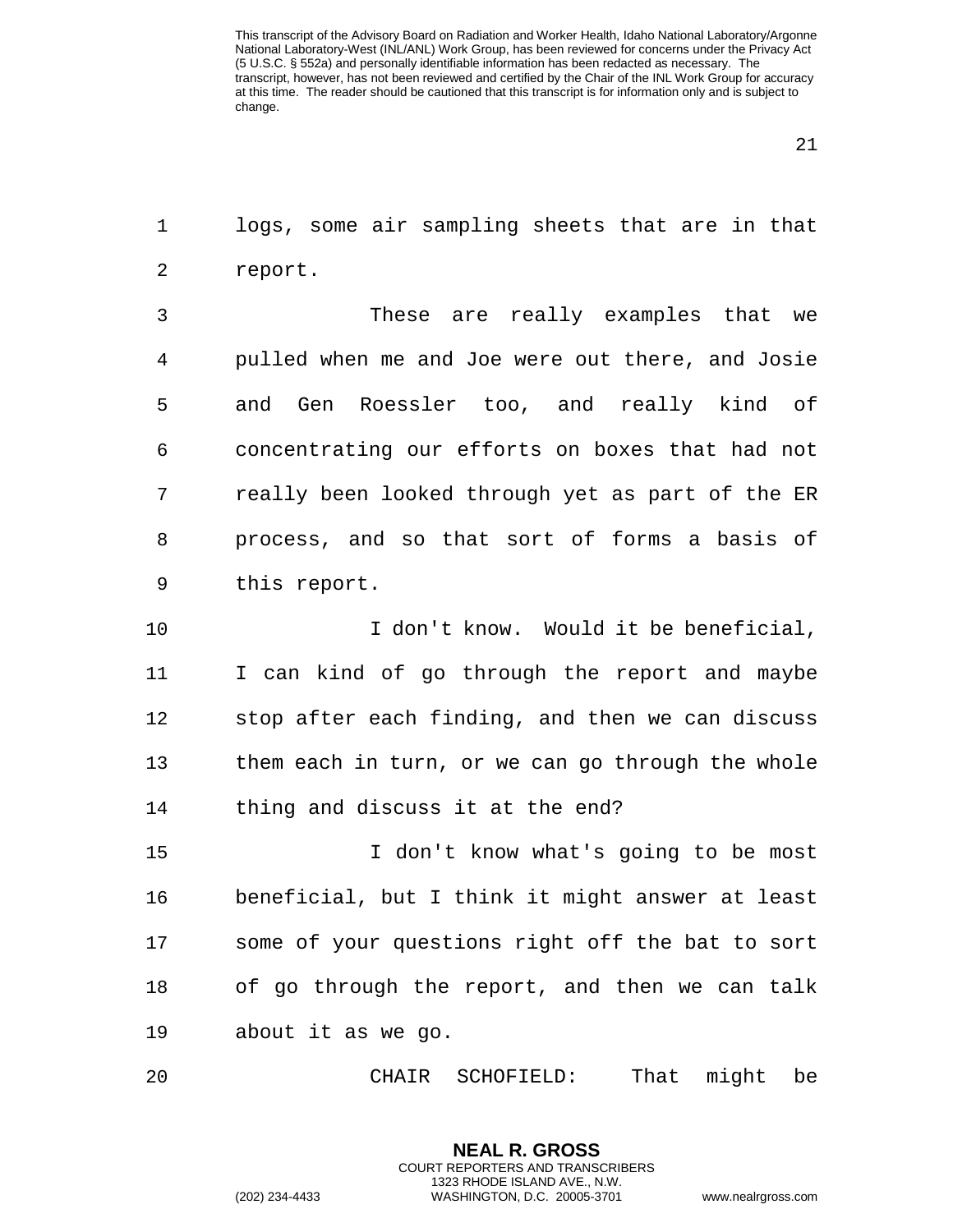| 1              | helpful. I know it would be to me.                |
|----------------|---------------------------------------------------|
| $\overline{2}$ | MR. BARTON: Okay. Let me see if I                 |
| 3              | can get this up on Skype. And if anybody's on     |
| 4              | that, can you just let me know when, if anything  |
| 5              | pops up?                                          |
| 6              | DR. MAURO: It just showed up on mine.             |
| 7              | MR. BARTON: Okay.                                 |
| 8              | DR. OSTROW: Yes, this is Steve. It                |
| 9              | showed up on my computer also.                    |
| 10             | MEMBER ROESSLER: Mine says it's                   |
| 11             | loading. There it is.                             |
| 12             | MEMBER BEACH: I got it.                           |
| 13             | MR. BARTON: Okay, great. Alright,                 |
| 14             | so, obviously, we're talking again about CPP, but |
| 15             | prior to 1963 where the current SEC evaluation or |
| 16             | recommendation is. And as you know, the purpose   |
| 17             | of CPP was obviously to kind of take, you know,   |
| 18             | uranium that had already been run through the     |
| 19             | reactors and strip away the undesirable           |
| 20             | contaminates and fission products, some of those  |

**NEAL R. GROSS** COURT REPORTERS AND TRANSCRIBERS 1323 RHODE ISLAND AVE., N.W.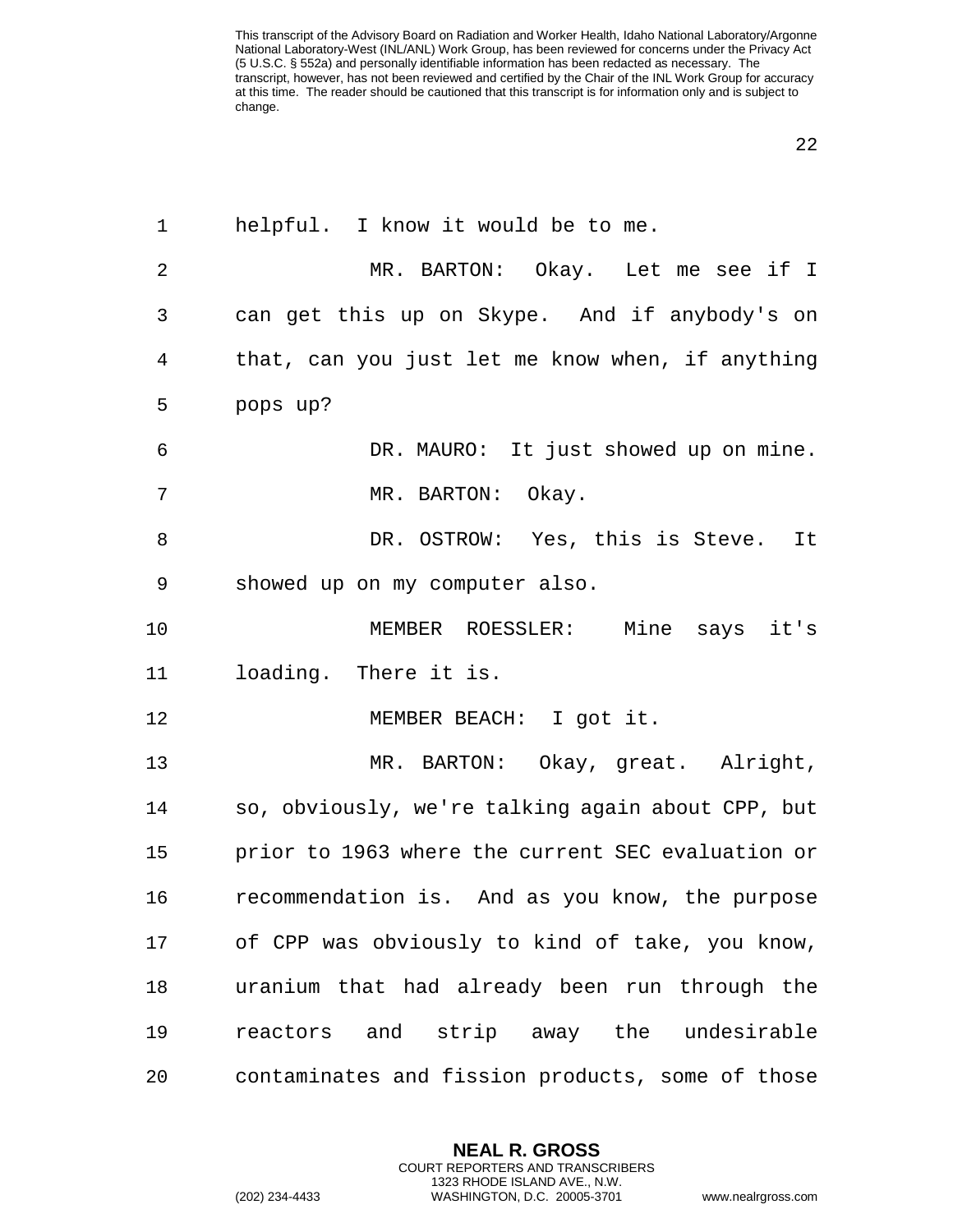| 1  | transuranics, and be able to essentially reuse    |
|----|---------------------------------------------------|
| 2  | the uranium.                                      |
| 3  | Now, the main question is is, what $-$ -          |
| 4  | how do you bound any exposures to the alpha       |
| 5  | component of the source term? And currently, as   |
| 6  | we understand it, and as it's in the INL TBD,     |
| 7  | it's basically a ratio method.                    |
| 8  | There's very extensive fission                    |
| 9  | product bioassay at CPP pretty much throughout,   |
| 10 | and so if you take those fission products and     |
| 11 | apply a certain ratio, you can kind of back       |
| 12 | calculate to what the, the alpha component is     |
| 13 | based on those fission products, but we asked     |
| 14 | ourselves the question, "Well, are there any      |
| 15 | situations where you're going to have people who  |
| 16 | were exposed to just, you know, sort of the alpha |
| 17 | component where the fission products have already |
| 18 | been stripped away that wouldn't allow you to     |
| 19 | really use a method, because you just don't have  |
| 20 | the fission product component?"                   |

**NEAL R. GROSS** COURT REPORTERS AND TRANSCRIBERS 1323 RHODE ISLAND AVE., N.W.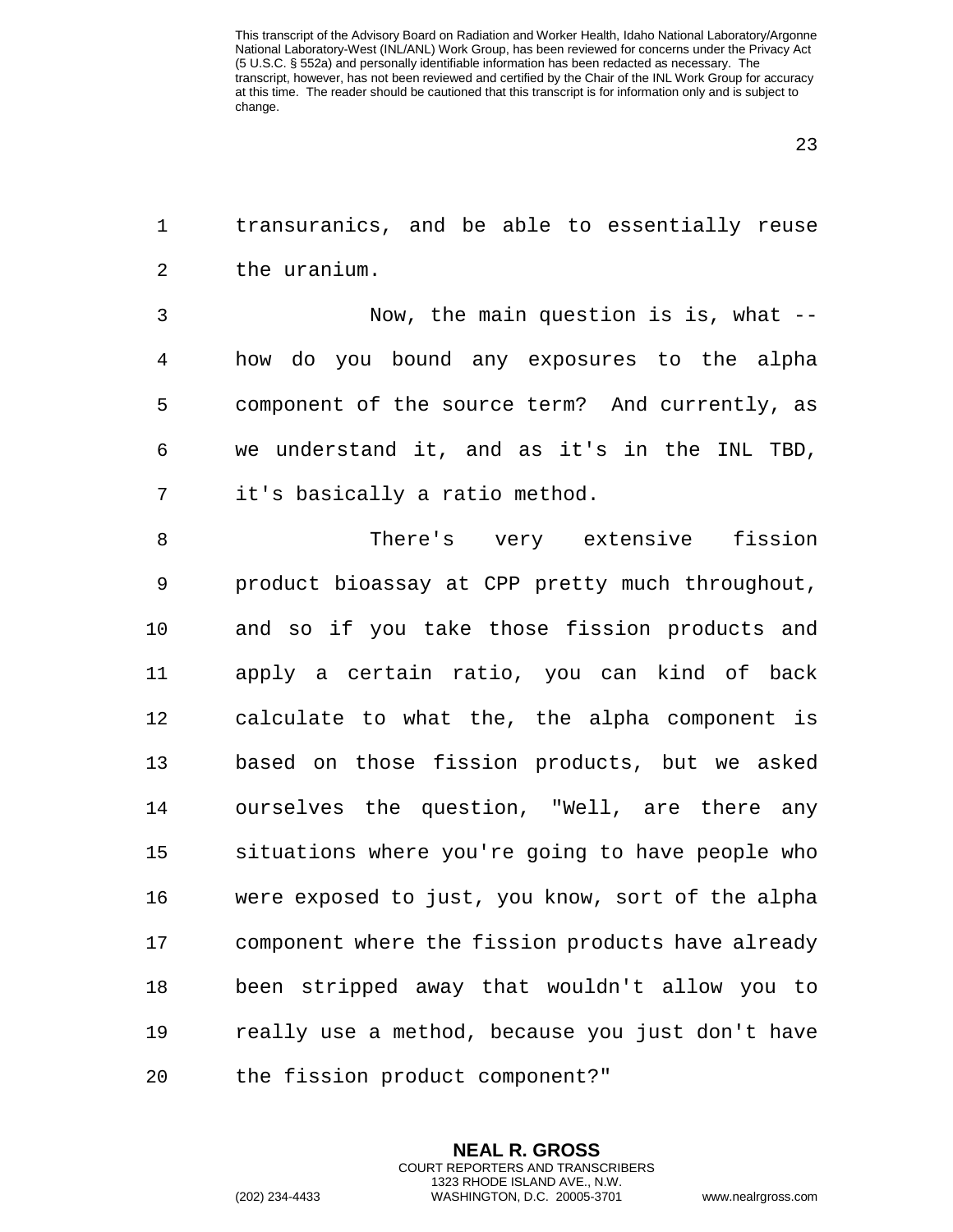I guess, I'd note here that SC&A released the report back in January that's sort of a companion report to what we're about to talk about. That one was done by Ron Buchanan. It's entitled, or titled, "SC&A's Evaluation of Cesium-137 and Strontium-90, Fission and Activation Product, and Actinide Values Using INL Monthly and Annual Waste Reports in Relationship to Assigning Intakes." So, that looks at the specific ratio method and what data is out there to support those ratios. As I said, that's sort of a companion report. This one's more looking at, are there any situations where using a ratio might not be appropriate? So, the way SC&A went around, you know, tried to wrap around that problem was we

 look at, obviously, the SRDB documents that are already there. They are some survey data and a couple of incidents, which we're going to talk

> **NEAL R. GROSS** COURT REPORTERS AND TRANSCRIBERS 1323 RHODE ISLAND AVE., N.W.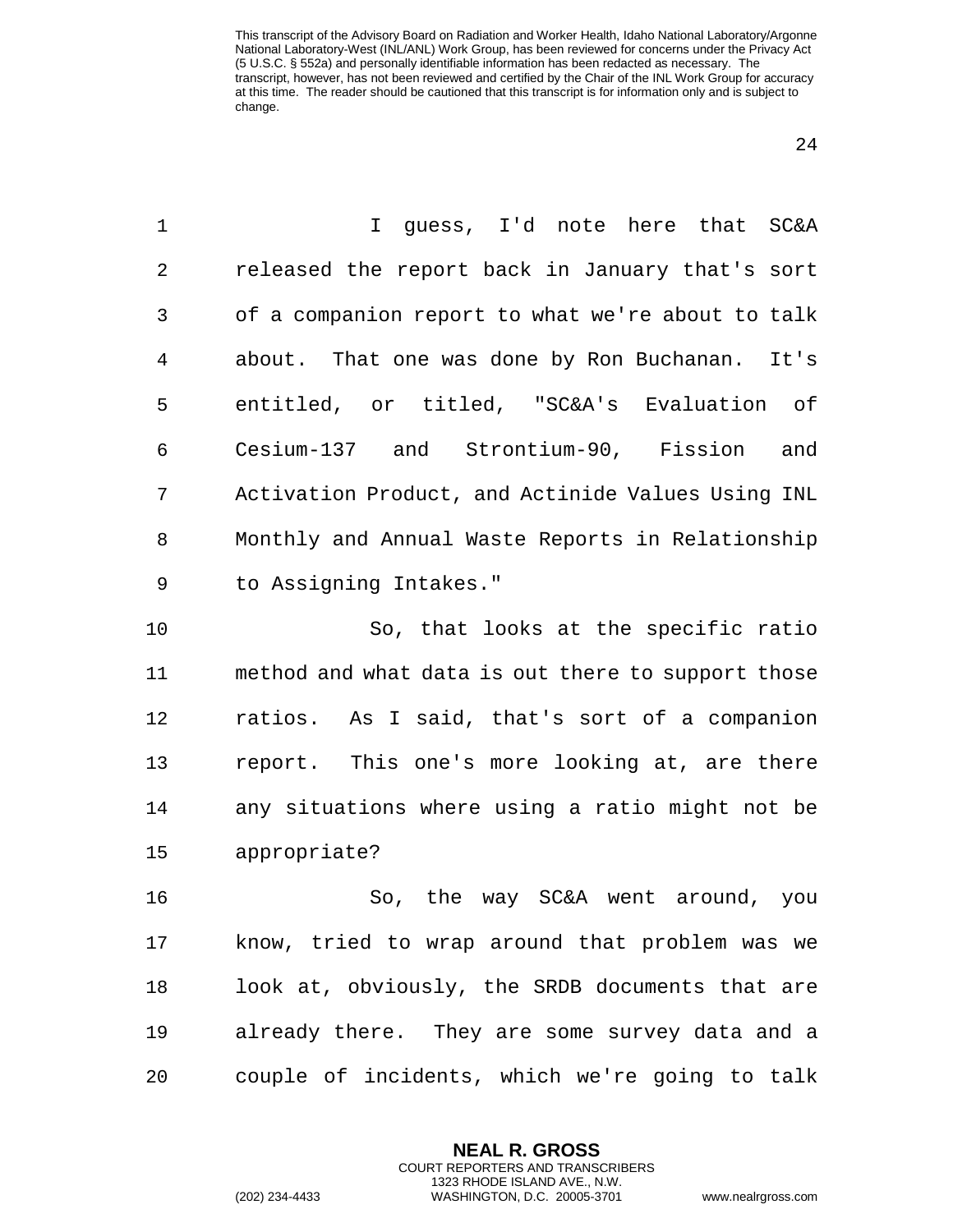about, and there was the additional data capture that we were involved in back in January and March of last year.

 There was also some focus interviews with former workers. Now, the interviews weren't only focused on the issue of CPP prior to 1963, but we did specifically ask them questions about alpha emitters during that timeframe to try to glean some information. Those interviews were in person in January and November, and by telephone in February, April, and December of last year.

12 And then, the last thing we did was we went into some claim files and looked specifically at job titles, such as chemists and other laboratory type personnel, or people who would be involved in the end stages of the product sampling and packaging, and -- you'll see why, but it's sort of intuitive.

 Those are the people who if there was a potential for exposure to alpha emitting

> **NEAL R. GROSS** COURT REPORTERS AND TRANSCRIBERS 1323 RHODE ISLAND AVE., N.W.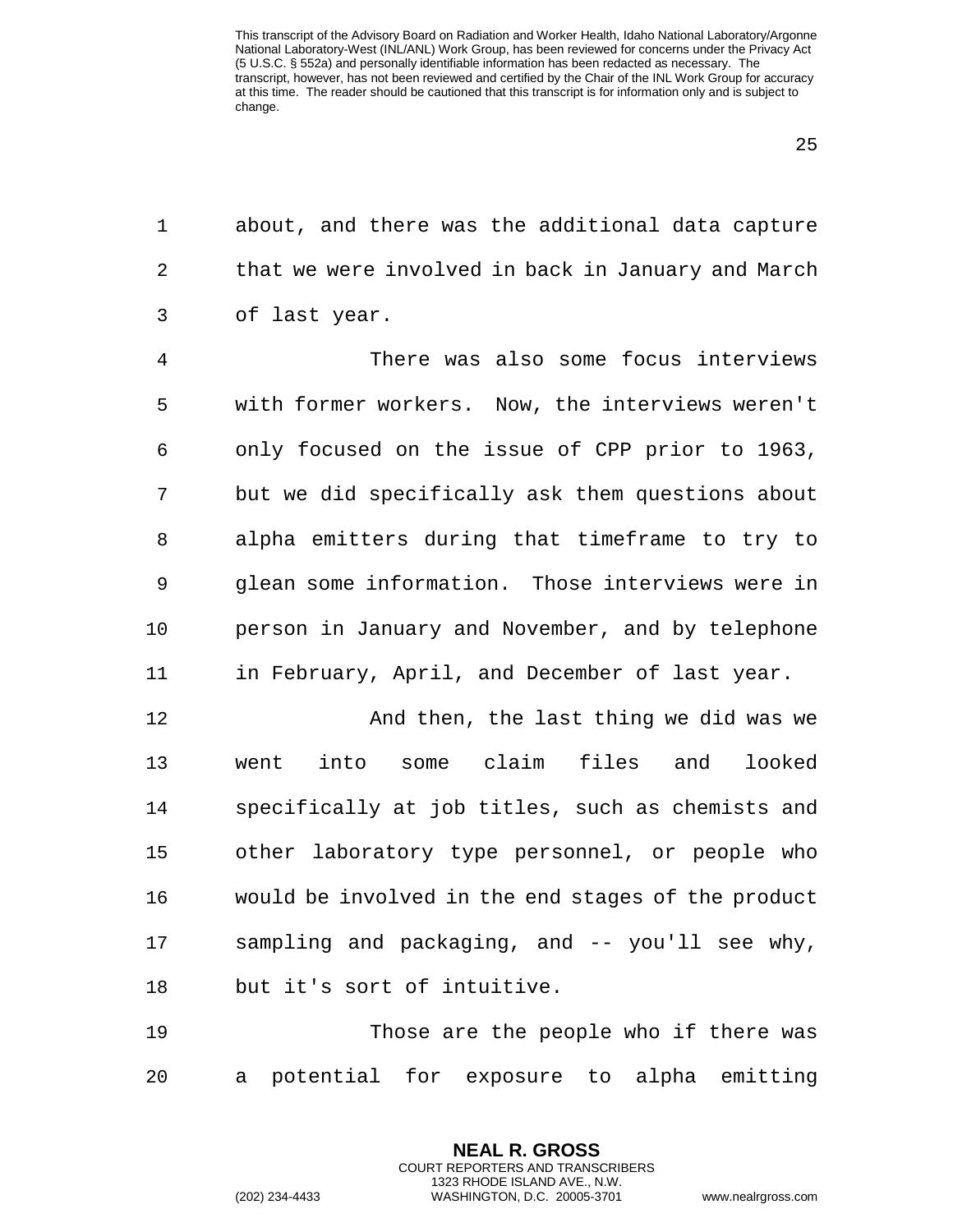| $\mathbf 1$    | material that wasn't sufficiently comingled with   |
|----------------|----------------------------------------------------|
| 2              | fission products that's pretty much where you'd    |
| 3              | look first.                                        |
| $\overline{4}$ | So, the first slide we're looking at               |
| 5              | here -- and, again, this is from our data capture. |
| 6              | This is a health physics daily shift report. And   |
| 7              | as you can see there's spaces for 36 different     |
| 8              | entries.                                           |
| 9              | If you look at the bottom of the page              |
| 10             | here, this one was from January 1955. It was on    |
| 11             | the third shift with Crew C. And I called a        |
| 12             | couple of things out here in blue.                 |
| 13             | And for those, I don't know if there's             |
| 14             | anyone on the phone who doesn't have access to     |
| 15             | Skype, but this report is on the website. And      |
| 16             | right now, we're looking at Section 2, and it's    |
| 17             | on page 11.                                        |
| 18             | And I called out a couple of lines                 |
| 19             | here, lines 6, 7, 9, and 10 for location 207.      |
| 20             | It's a little hard to read, which is why I tried   |

**NEAL R. GROSS** COURT REPORTERS AND TRANSCRIBERS 1323 RHODE ISLAND AVE., N.W.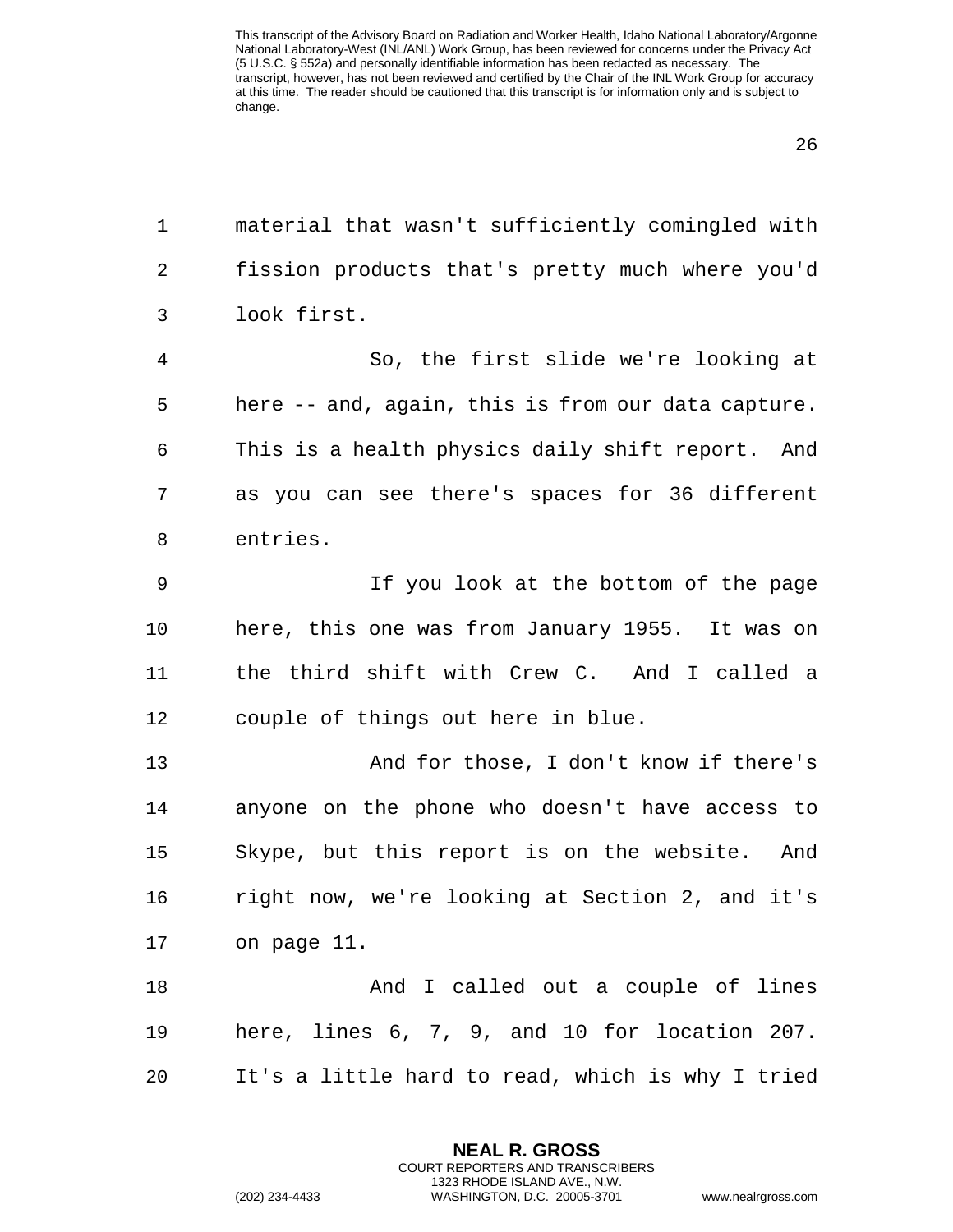1 to blow it up into a PowerPoint slide, but as you 2 can see, those rooms were -- there's a 3 contamination survey that was done. That's sort 4 of that second column with a check, the next 5 column over.

6 Consultation or special services, 7 that's what's checked there, and then count the 8 number of smears that were taken, the number of 9 smears that were counted, and then over at the 10 far right, you'll see under remarks and 11 explanations, they found wall contaminations, and 12 there's the alpha after, floor contamination, 13 again, alpha, and then as you notice -- so that's 14 entry six and seven, and then down at nine and 15 ten, it appeared they went back during the same 16 shift and took more samples.

17 So, this is sort of the format of one 18 of the records that we were looking for. These 19 things were contained in really large 20 compilations of logbooks, and so we went through

> **NEAL R. GROSS** COURT REPORTERS AND TRANSCRIBERS 1323 RHODE ISLAND AVE., N.W.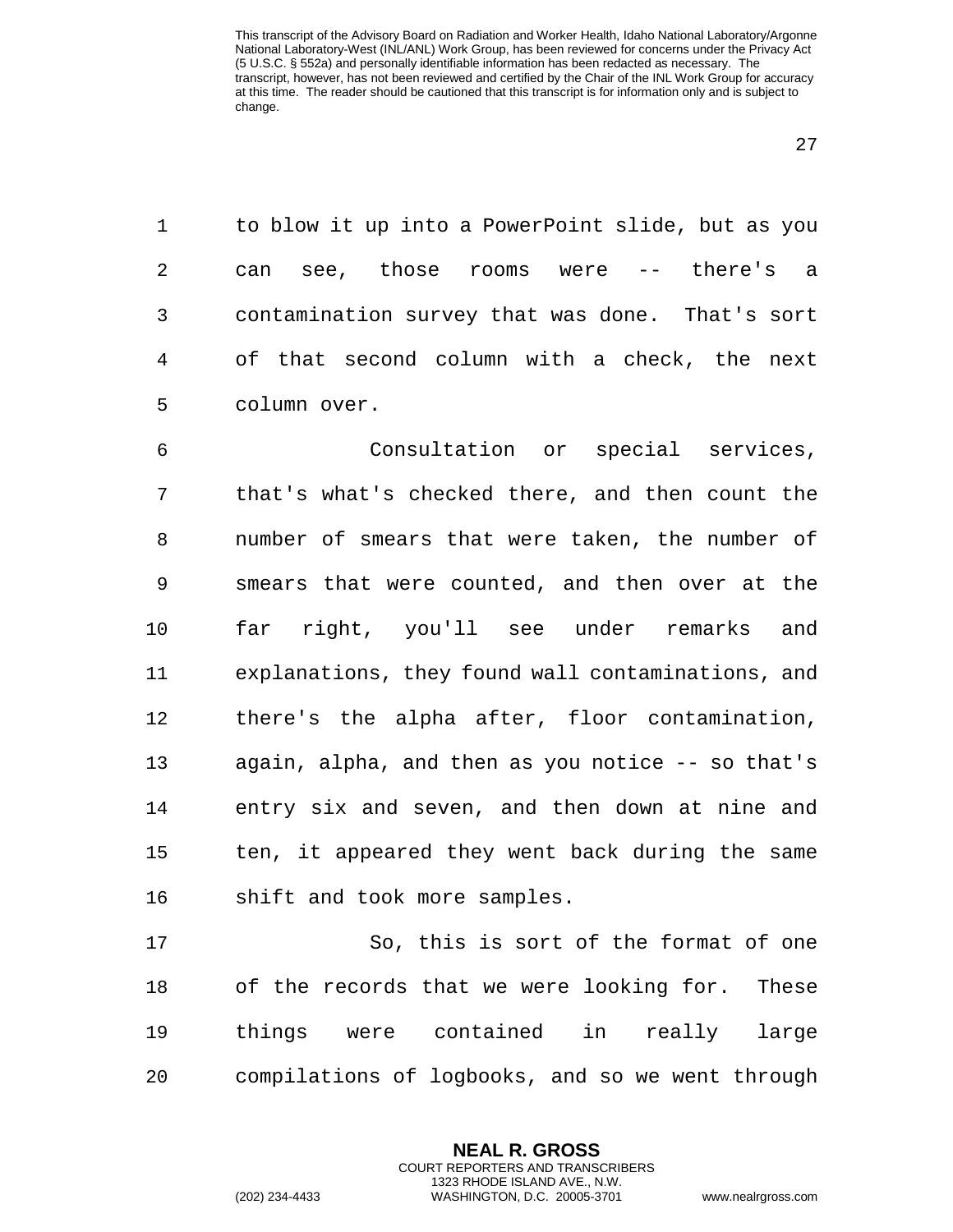| 1              | them and we pulled a few examples, which we       |
|----------------|---------------------------------------------------|
| $\overline{a}$ | summarized basically in our own table form, which |
| 3              | is going to be the next slide.                    |
| $\overline{4}$ | This is Table 1 in the report. It's               |
| 5              | on page 12. So, this shows, again, these are the  |
| 6              | alpha contamination surveys. You can see there's  |
| 7              | an alpha incident, there's a contamination of the |
| 8              | hands. These -- the ones you're looking at right  |
| 9              | now are from 1953 to 1954. You see there's a      |
| 10             | column labeled area, and you have LB-1 and LB     |
|                |                                                   |
| 11             | Halls, which seemed to be laboratory locations.   |
| 12             | If you look specifically at example               |
| 13             | five in this table, you can see that an incident  |
| 14             | report was completed as a result of that          |
| 15             | activity. We could not locate that incident       |
| 16             | report, so we're not really sure where that is or |
| 17             | if it was kept.                                   |
| 18             | So, on the next one, we're still                  |
| 19             | looking at more of these examples from the Health |

Physics log sheets. These are from 1954.

**NEAL R. GROSS** COURT REPORTERS AND TRANSCRIBERS 1323 RHODE ISLAND AVE., N.W.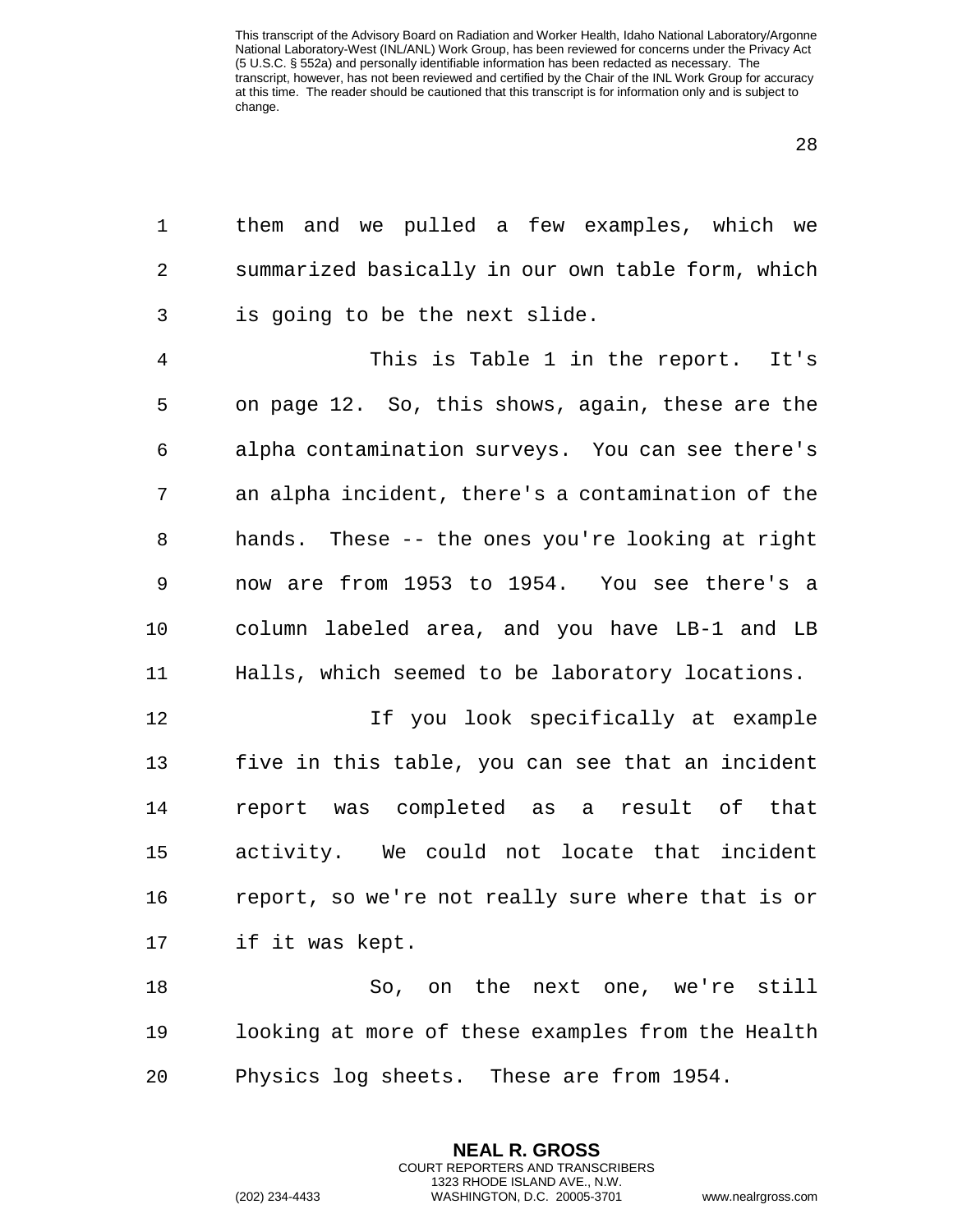| $\mathbf 1$ | If you look at example nine, there was            |
|-------------|---------------------------------------------------|
| 2           | a spill, then later in the shift, they surveyed   |
| 3           | it again before cocooning a hood, which I assumed |
| 4           | to mean they wrapped it up in some packaging      |
| 5           | possibly for potential disposal or maybe just     |
| 6           | keep it in place until it could<br>be             |
| 7           | decontaminated. I don't really know.              |
| 8           | Example 11 on this sheet, again, this             |
| 9           | is from Room 207, which would be the example we   |
| 10          | provided before. Again, there was a spill.        |
| 11          | If you go to the next one -- and,                 |
| 12          | again, these are all examples, which are in the   |
| 13          | report, and that we found in the shifts,          |
| 14          | essentially, activity shift logbooks to document  |
| 15          | what each, each shift was doing.                  |
| 16          | So, now, again, we're looking at --               |
| 17          | this is on page 14 of the report. Again, you      |
| 18          | have alpha contamination found, they're surveying |
| 19          | some tools, there's a survey in the final product |
| 20          | These are, again, 1954 to 1955.<br>bottle room.   |

**NEAL R. GROSS** COURT REPORTERS AND TRANSCRIBERS 1323 RHODE ISLAND AVE., N.W.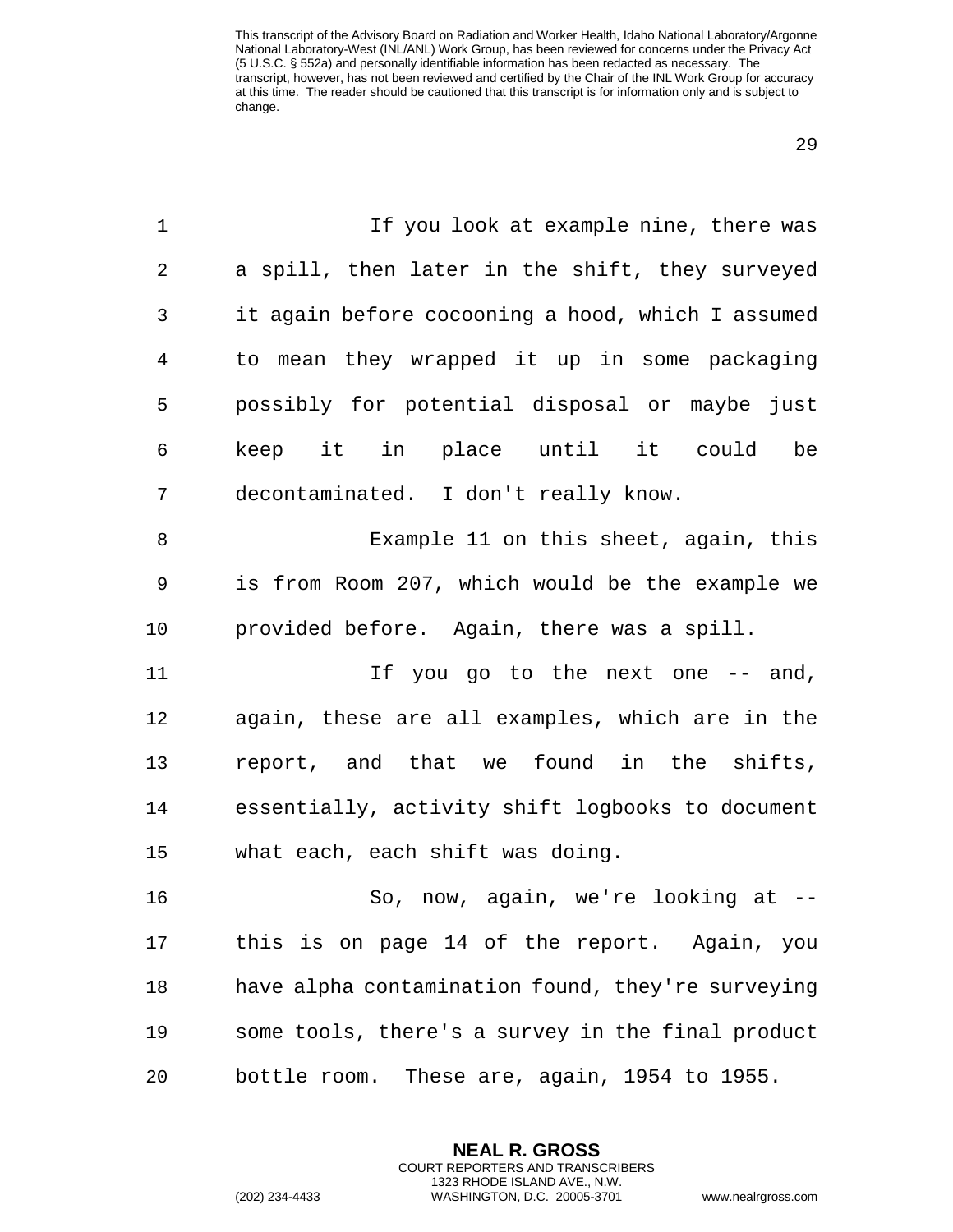| $\mathbf 1$ | If you look at example 18, there was                 |
|-------------|------------------------------------------------------|
| 2           | an explosion, then they used a Samson meter,         |
| 3           | which is an alpha meter, but also a GM meter, but    |
| 4           | here that there was also<br>note<br>we<br>a a        |
| 5           | decontamination survey the very next day after       |
| 6           | this explosion event, and they only used the         |
| 7           | Samson meter at that one, so I assume that they      |
| 8           | only found alpha the first time, and so went back    |
| 9           | after decon to see if there was any alpha            |
| 10          | remaining. And, obviously, there was an incident     |
| 11          | report compiled over this, but we were not able      |
| 12          | to find that either.                                 |
| 13          | Okay. And the last entry is on --                    |
| 14          | this table, again, this is Table 1 from the          |
| 15          | report. Sort of more of the same. We have            |
| 16          | contaminations, possible spills, and, again,         |
| 17          | similar locations. We have Room 207, we have         |
| 18          | laboratory areas, and also noted activities in $Q$ - |
| 19          | cell and E-cell.                                     |
|             |                                                      |

Another type of record we found was

**NEAL R. GROSS** COURT REPORTERS AND TRANSCRIBERS 1323 RHODE ISLAND AVE., N.W.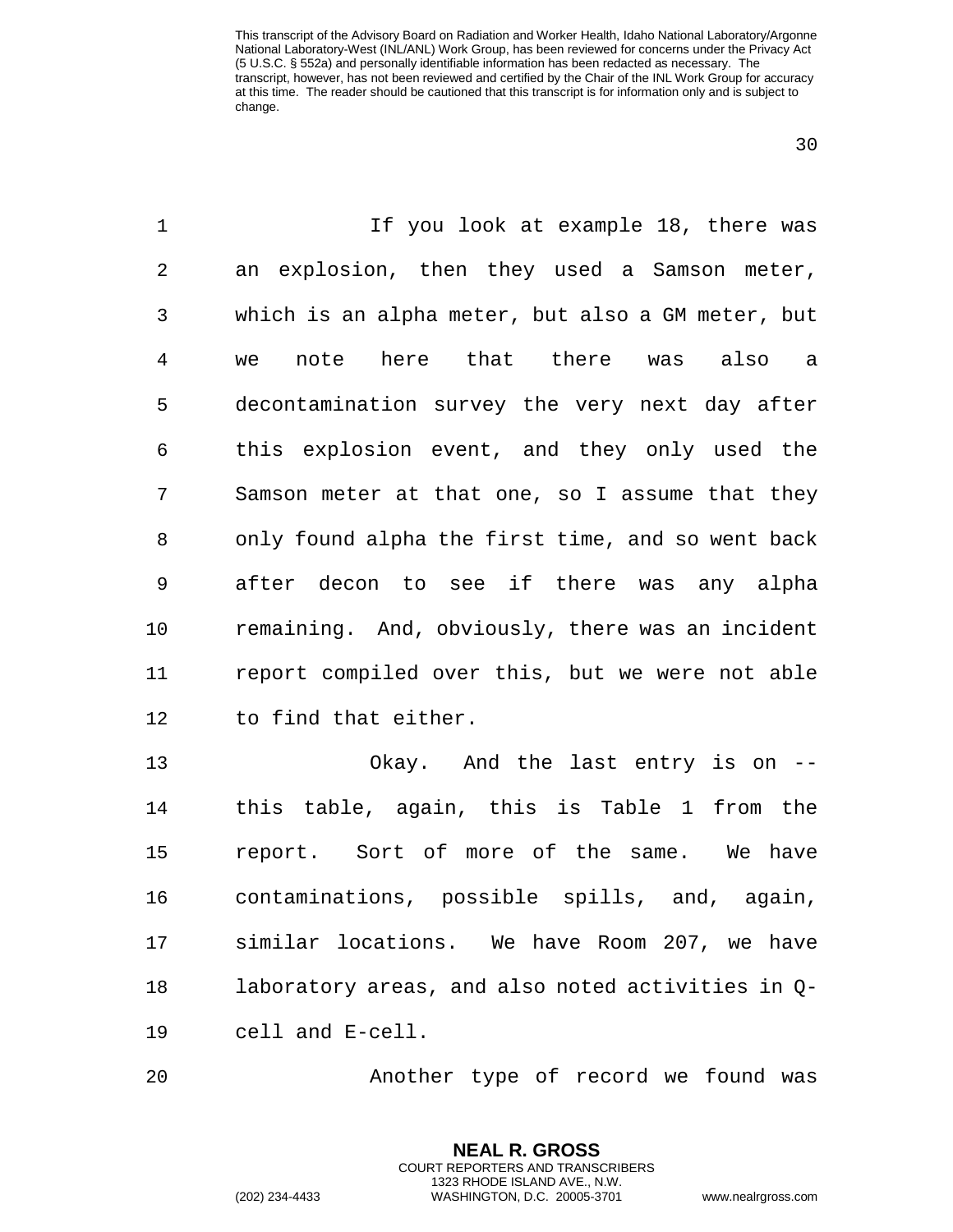| $\mathbf{1}$   | more descriptive about individual activities.     |
|----------------|---------------------------------------------------|
| $\overline{a}$ | It's loading up on my screen, so it               |
| 3              | may take a second for you folks, but this is a    |
| $\overline{4}$ | little bit more descriptive than those logbook    |
| 5              | entries that I was just showing you, and this     |
| 6              | really talks a lot more about it.                 |
| 7              | Here's one example that we pulled.                |
| 8              | This is -- this is in Lab 32. This is from 1954.  |
| 9              | It doesn't say it on this sheet, but this is,     |
| 10             | this is a log from 1954, and it says, to the best |
| 11             | of my ability, "Got to checking around LB-32      |
| 12             | after floor plan showed quite a bit of alpha      |
| 13             | contamination. Took smears off of walls,          |
| 14             | equipment, etc., all extremely contaminated. The  |
| 15             | only thing this could be due to is airborne       |
| 16             | contamination. To add to the problem, most of     |
| 17             | the activity is U-233, which is three to four     |
| 18             | times more hazardous than U-235. Started a 24-    |
| 19             | hour air sample and roped off the area, about 15  |
| 20             | smears taken and counted."                        |

**NEAL R. GROSS** COURT REPORTERS AND TRANSCRIBERS 1323 RHODE ISLAND AVE., N.W.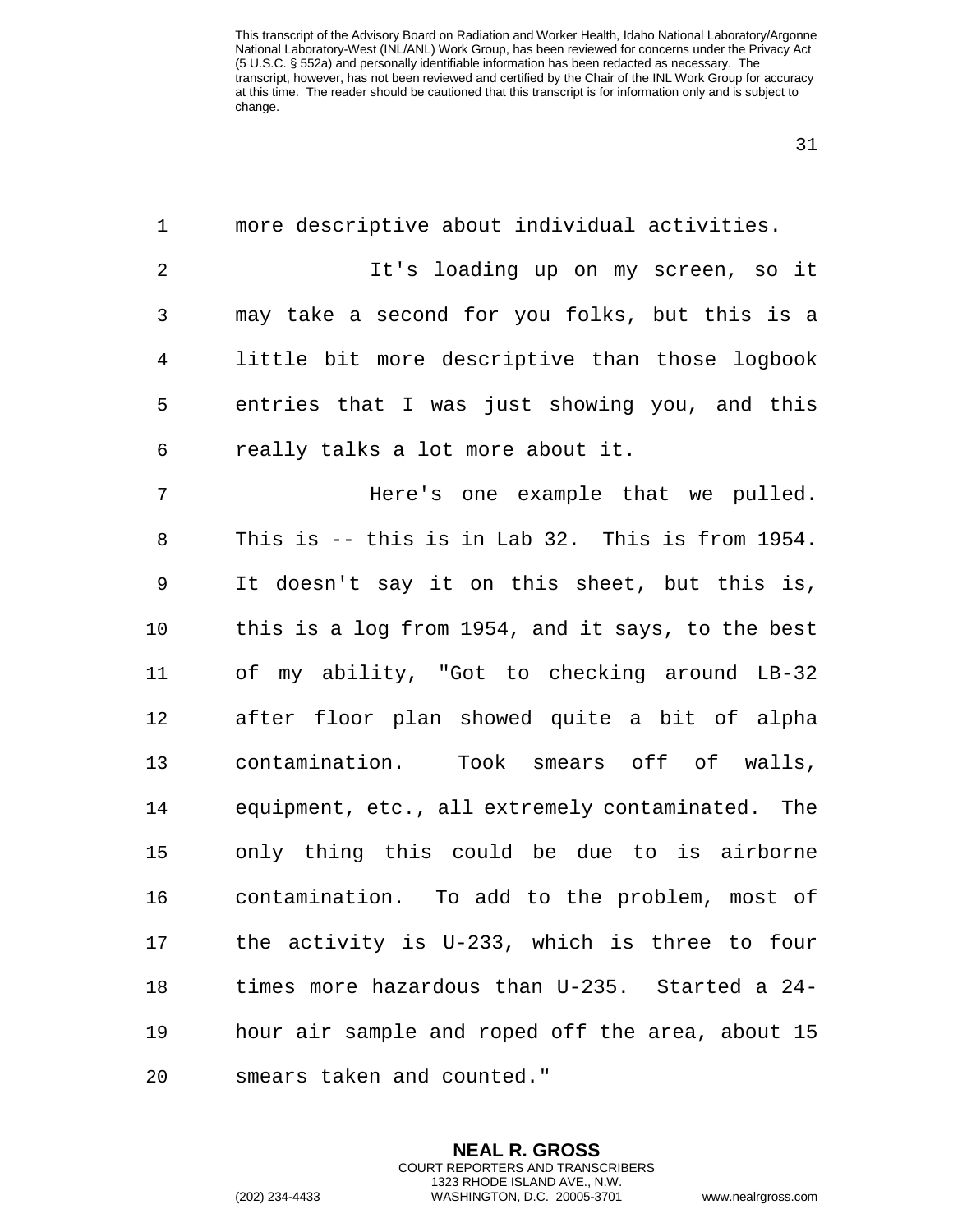| $\mathbf 1$ | So, again, this is sort of a different             |
|-------------|----------------------------------------------------|
| 2           | type of record that documented HP activities was   |
| 3           | going on, then obviously gives a lot more          |
| 4           | information, so just like we did before, we kind   |
| 5           | of summarized some examples of these into a        |
| 6           | table, and, hopefully, that table is popping up.   |
| 7           | So, what we're looking for -- for                  |
| 8           | those following just from the report, this is      |
| 9           | Table 2 on page 17. Again, you have the lab        |
| 10          | areas, the PM area, which I assume is the product, |
| 11          | product area.                                      |
| 12          | You see example six here was an air                |
| 13          | sample that they counted for alpha, and had no     |
| 14          | significant beta-gamma counts.                     |
| 15          | Example seven had $a$ -- it says,                  |
| 16          | "Routine Area Survey. Found several hot spots.     |
| 17          | Reported same. Forty-one smears taken, and         |
| 18          | counted for alpha-beta-gamma. Found an alpha       |
| 19          | contamination at LB-32 again." And again was       |
| 20          | underlined in the actual record. That's not        |

**NEAL R. GROSS** COURT REPORTERS AND TRANSCRIBERS 1323 RHODE ISLAND AVE., N.W.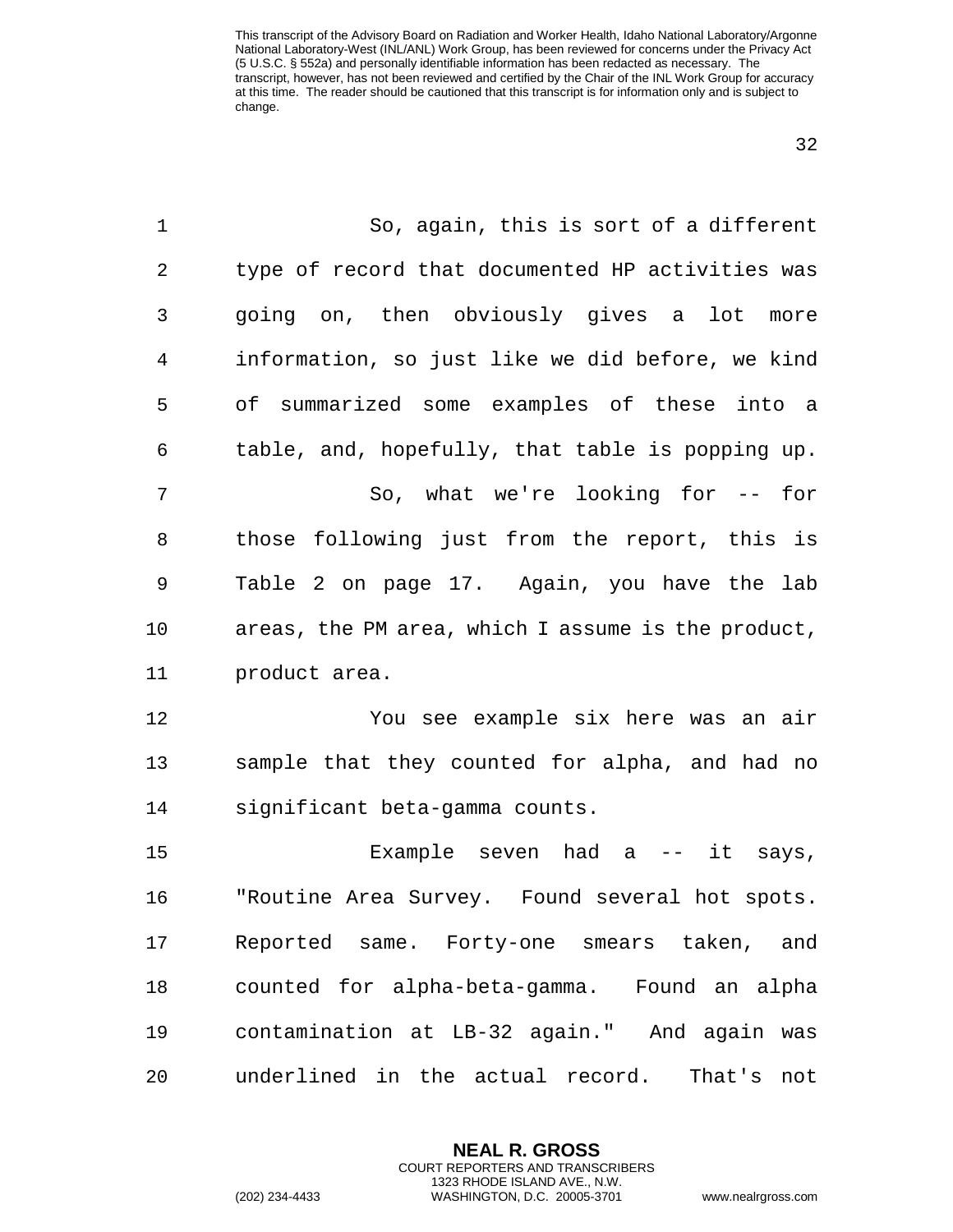| $\mathbf 1$    | something we added.                               |
|----------------|---------------------------------------------------|
| $\overline{2}$ | So, that brings us to Finding 1, which            |
| 3              | should pop up on your screens, and I'll read this |
| 4              | one.                                              |
| 5              | "SC&A found multiple examples and                 |
| 6              | sampled HP logbooks that indicate alpha           |
| 7              | contamination was detected without corresponding  |
| 8              | indications that beta-gamma contamination was     |
| 9              | also present. This is indicative that they were   |
| 10             | certain situations and locations at CPP in which  |
| 11             | alpha contamination may have existed that was not |
| 12             | comingled with fission and activation product     |
| 13             | material."                                        |
| 14             | So, I guess, I'll ask, do we want to              |
| 15             | stop here, are there questions so far, or I can   |
| 16             | keep going?                                       |
| 17             | CHAIR SCHOFIELD: Does anybody have                |
| 18             | any questions?                                    |
| 19             | (No audible response.)                            |
| 20             | MR. BARTON: Okay. Hearing none, we                |

**NEAL R. GROSS** COURT REPORTERS AND TRANSCRIBERS 1323 RHODE ISLAND AVE., N.W.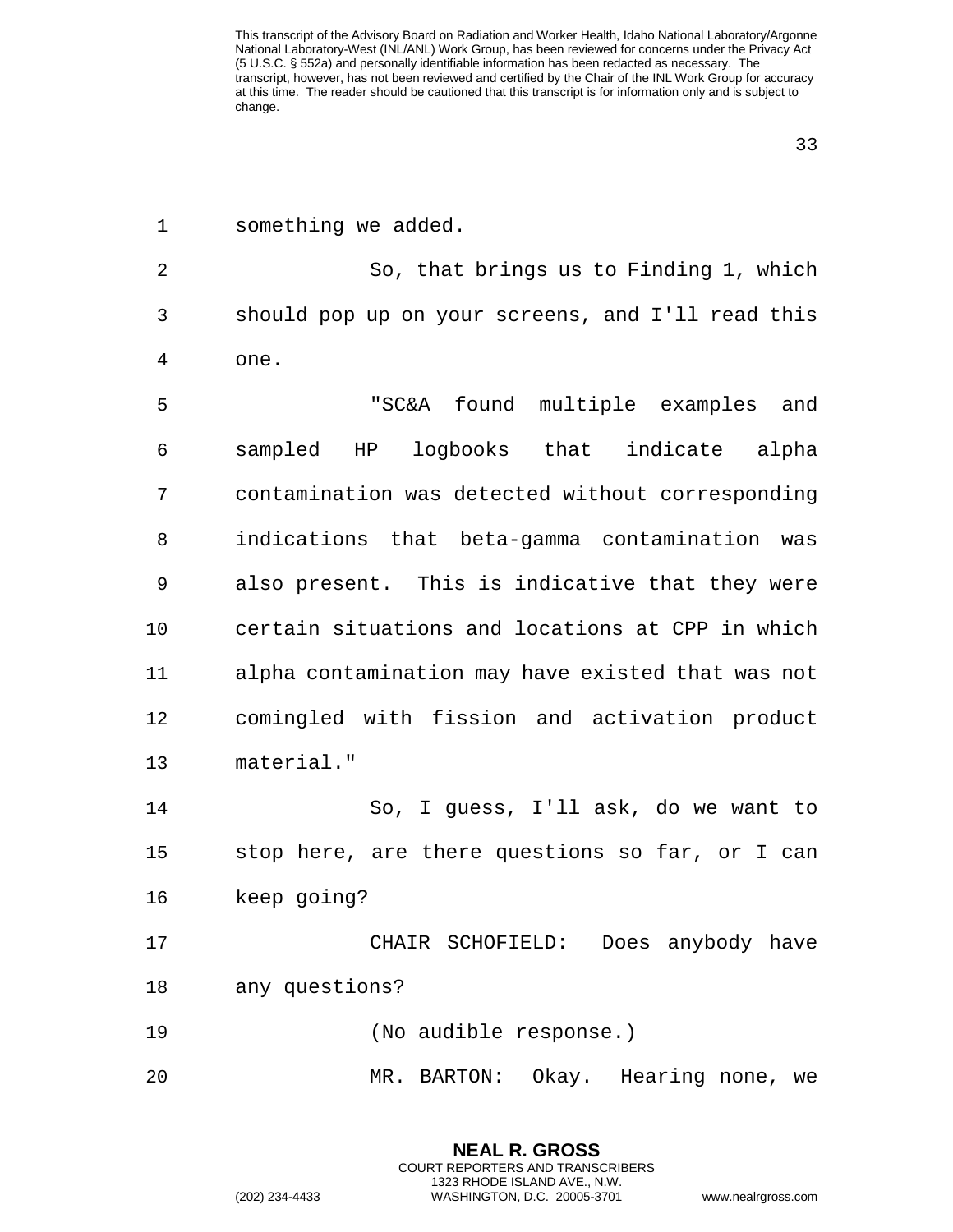|  | can move on. |  |
|--|--------------|--|
|  |              |  |

 Another thing we found, move on to -- moving on to the next slide shortly. We found some alpha monitoring in the Product Bottle Room. These were smears essentially taken on the uranium bottles to check for contamination presumably on the outside of the container. These are from 1954.

 And, again, if you're looking at the report, you know, what we're seeing right now is Figure 3 on page 19, and, again, Figure 4 on page 20.

 So, as you can see here, I called some things out in red. Obviously, they're analyzing for alpha. It's in the -- it's a product bottle smear. You can see some notes that some of them were taken after the bottle itself had been decontaminated. There's some indications in some of the other samples that they should be decontaminated.

> **NEAL R. GROSS** COURT REPORTERS AND TRANSCRIBERS 1323 RHODE ISLAND AVE., N.W.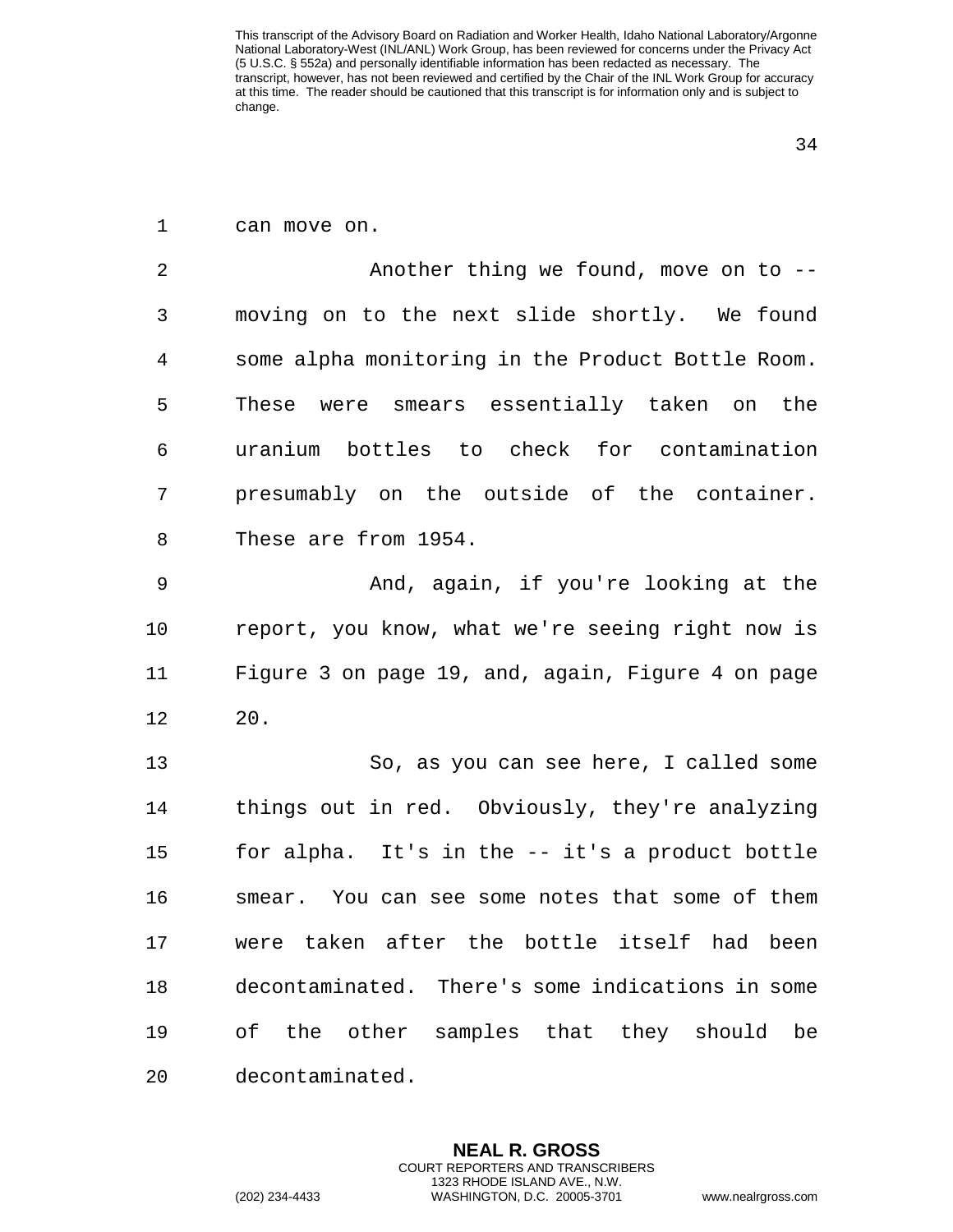| $\mathbf 1$ | As you look in the bottom left, you                |
|-------------|----------------------------------------------------|
| 2           | can see that bottle 108 was rechecked, and that's  |
| 3           | one of the ones called out that needed to be       |
| 4           | decontaminated, and it was clear it was okay.      |
| 5           | So, we'll head into the next slide.                |
| 6           | Again, this is -- this is the next day again we're |
| 7           | analyzing for alpha. You see there's a couple of   |
| 8           | checkmarks here. I assume that that meant          |
| 9           | decontamination was necessary, and that's only     |
| 10          | because directly below that, you can see that      |
| 11          | rechecks were taken for bottles 101 and 155,       |
| 12          | which were the ones checked off above, and so      |
| 13          | they were actually rechecked again during the      |
| 14          | same day, again, presumably after they had been    |
| 15          | decontaminated.                                    |
| 16          | Figure 5 in the report, it has an air              |
| 17          | sample from 1954. Again, this is the Product       |
| 18          | Bottle Room. The result appears to be five-        |
| 19          | times-ten-to-the-minus-11, and has a uC for        |
| 20          | microcurie. It doesn't say per milliliter, but     |

**NEAL R. GROSS** COURT REPORTERS AND TRANSCRIBERS 1323 RHODE ISLAND AVE., N.W.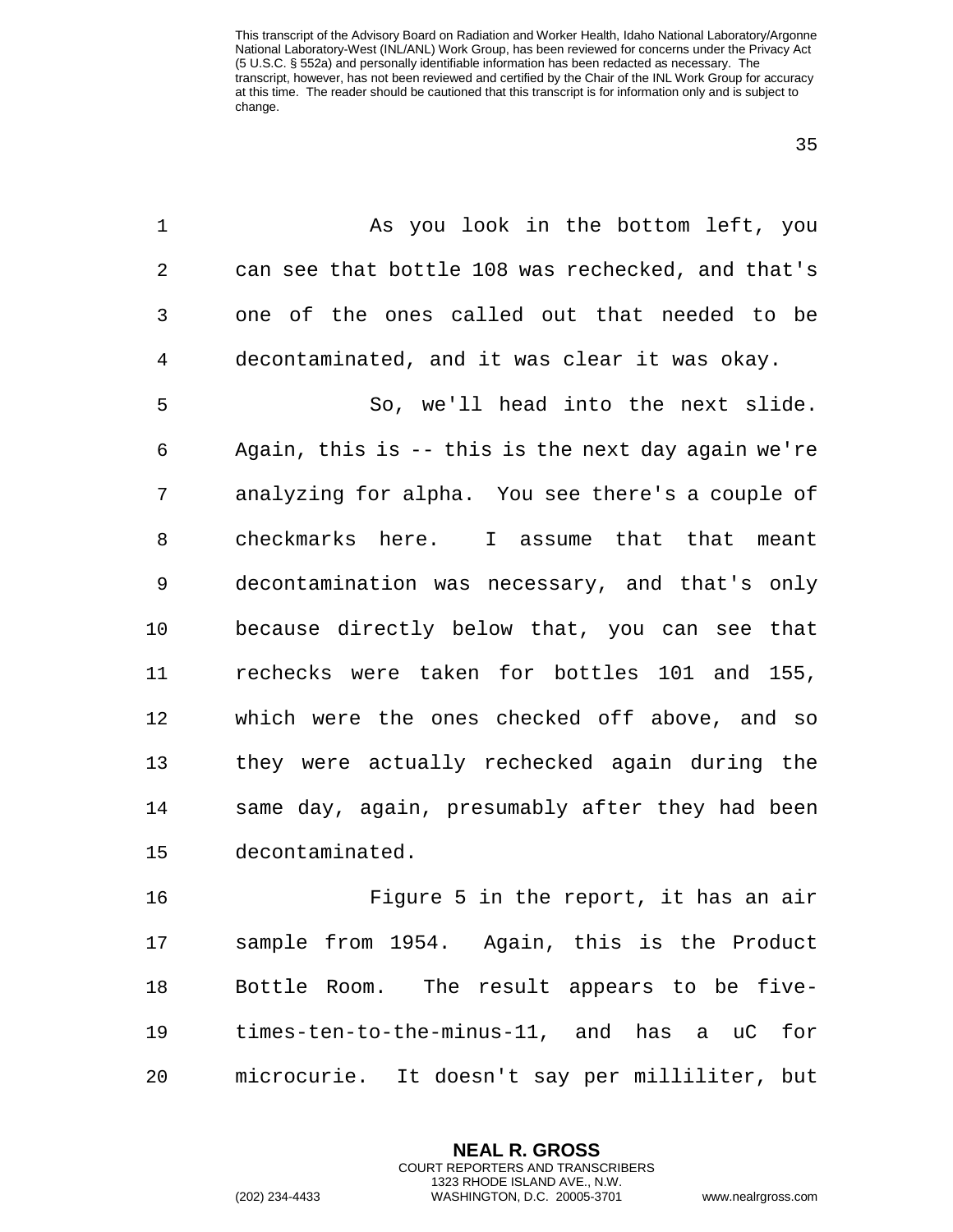that's kind of -- or per cc, but that's pretty much assumed just based on the surrounding records that we looked at, I mean, don't report air samples as simply an activity, it's always got to be normalized at some volume, and the volume that always appeared was per milliliter. So, again, here they were taking air samples during -- in the final product room. Again, this was from 1954. So that will bring us to Finding 2, which reads, "SC&A found examples of alpha monitoring taking place in the Product Bottle Room, including smear surveys of product bottles and bird cages, as well as air monitoring for alpha. This is evidence that alpha contamination, including airborne contamination, was a concern to the HP staff for this area. Given the nature of routine work activities encountered in the Product Bottle Room, it is unlikely that workers in this area would also

> **NEAL R. GROSS** COURT REPORTERS AND TRANSCRIBERS 1323 RHODE ISLAND AVE., N.W.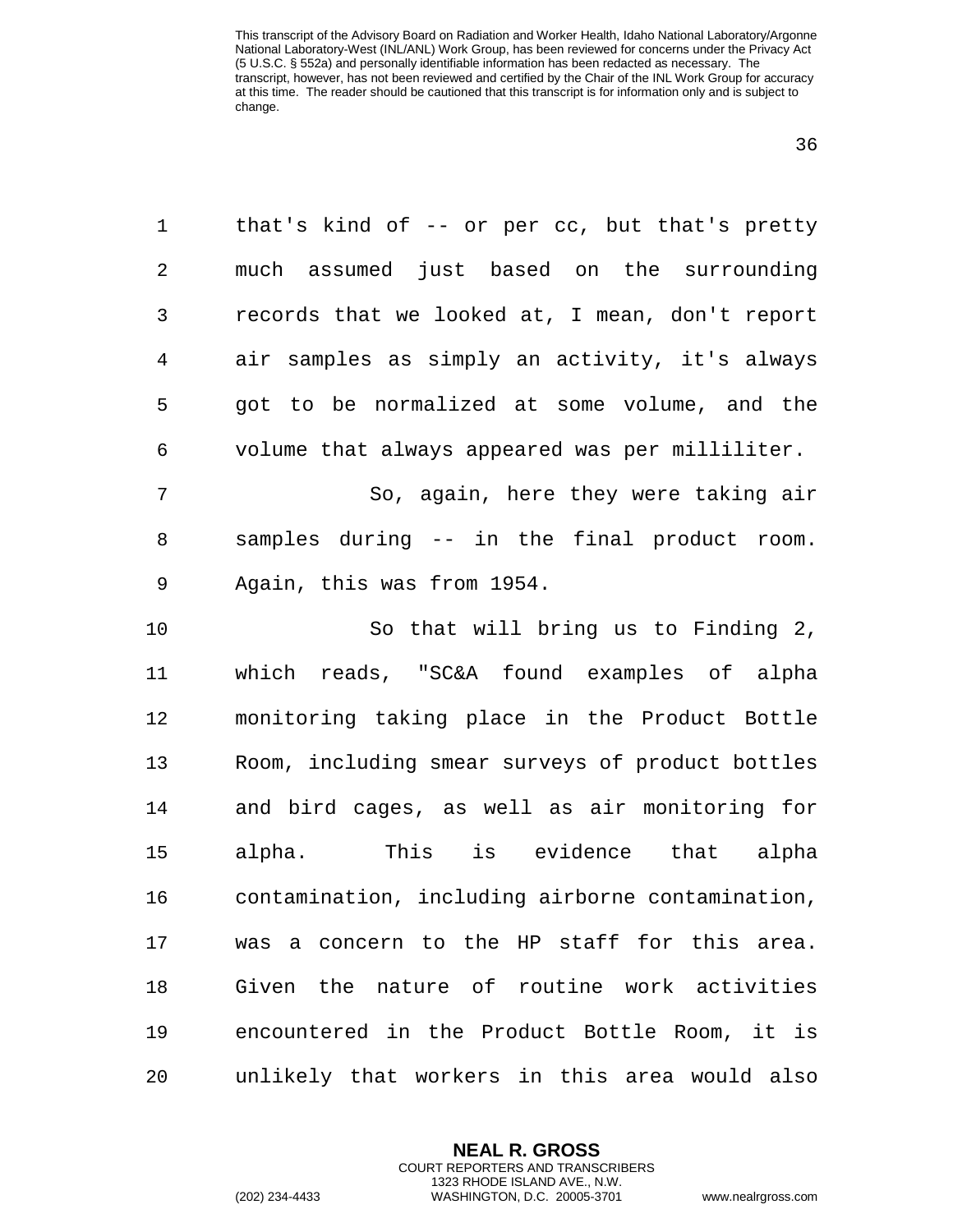| 1              | encounter the fission products," because the      |
|----------------|---------------------------------------------------|
| 2              | whole point was to pull them off, "that are       |
| 3              | commingled with the enriched uranium."            |
| $\overline{4}$ | So, that is Finding 2. Again, if                  |
| 5              | anyone has any questions or wants clarification,  |
| 6              | please just jump in and stop me.                  |
| 7              | Another thing that we found during                |
| 8              | data capture, and also there were a few of these  |
| 9              | on the SRDB, were area survey maps. And here's    |
| 10             | one example. And, again, these are the types of   |
| 11             | activities that were kind of described previously |
| 12             | on those log sheets of going to different areas   |
| 13             | and performing contamination surveys.             |
| 14             | So, as you can see here, and it may               |
| 15             | be difficult, but you can see there's several     |
| 16             | things called out in counts per minute. And then  |
| 17             | you'll see the little alpha symbol after the      |
| 18             | results. So these were in a glove box, a sink,    |
| 19             | and a hood, and then there's sort of unidentified |
| 20             | area. It kind of -- I'm not sure what that would  |

**NEAL R. GROSS** COURT REPORTERS AND TRANSCRIBERS 1323 RHODE ISLAND AVE., N.W.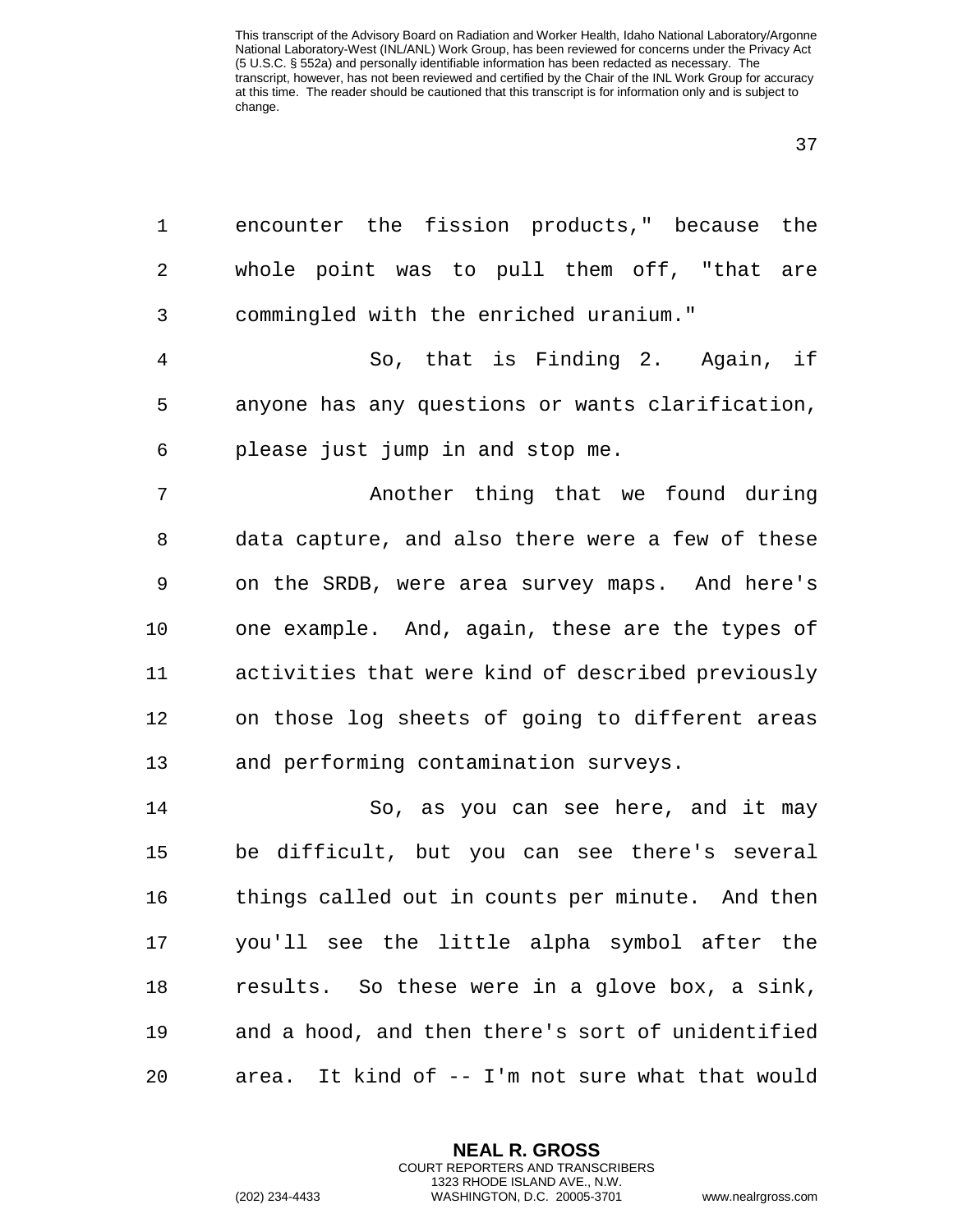| 1              | be, maybe a desk or something like that, towards  |
|----------------|---------------------------------------------------|
| $\overline{2}$ | the bottom. So this is one example.               |
| 3              | Moving on. That was from 1961. This               |
| 4              | one's from 1955. This one is specifically         |
| 5              | looking for alpha, as you can see in the top-     |
| 6              | right corner, an alpha contaminations survey.     |
| 7              | And we kind of circled this area by the hood in   |
| 8              | the upper-right corner. And I'm just going to     |
| 9              | head right to the next slide, which kind of blows |
| 10             | up that section, because it's pretty hard to      |
| 11             | read.                                             |
| 12             | Okay. So, again, I'm looking at a                 |
| 13             | same hood. And you can see there was a 31 count   |
| 14             | per minute alpha on a smear. Around the hood, it  |
| 15             | was up to 1,500 dpm per 100 centimeters squared,  |
| 16             | which the radiation control guide for alpha was   |
| 17             | 20 dpm per 100 centimeters squared, so that       |
| 18             | result in that hood was about 75 times higher.    |
| 19             | But there's also a note here that the             |
| 20             | blotting paper that was used should be changed.   |

**NEAL R. GROSS** COURT REPORTERS AND TRANSCRIBERS 1323 RHODE ISLAND AVE., N.W.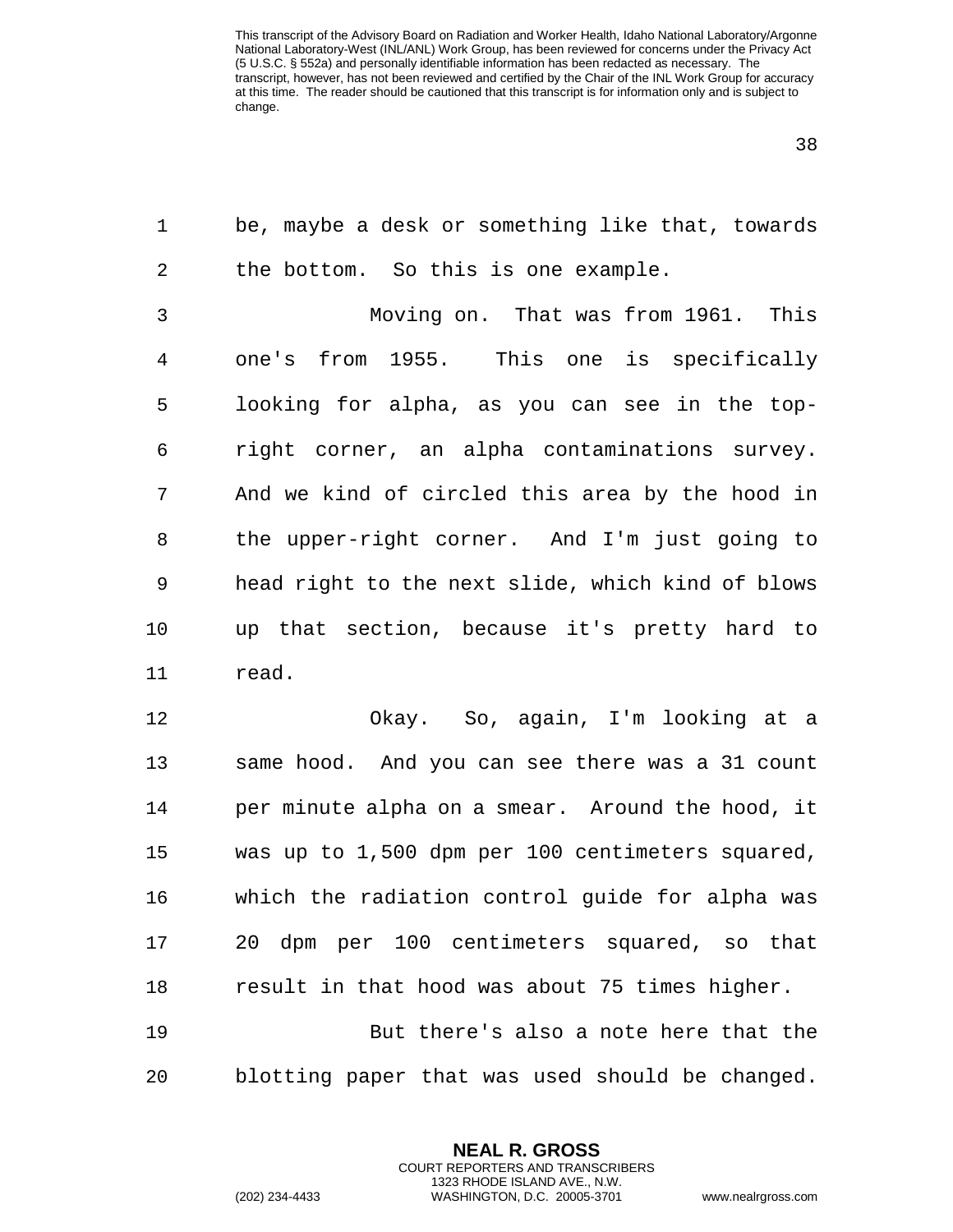| $\mathbf{1}$ | And you'll see, when we get into some of the       |
|--------------|----------------------------------------------------|
| 2            | interviews, they described how the HP staff would  |
| 3            | use blotting paper pretty regularly to try to      |
| 4            | hold down contamination levels.                    |
| 5            | DR. TAULBEE: Bob, can I comment here?              |
| 6            | MR. BARTON: Sure.                                  |
| 7            | DR. TAULBEE: Okay. The 1,500 dpm,                  |
| 8            | that was taken with the Samson, so that's a direct |
| 9            | reading, not a removable. The 31 dpm or cpm --     |
| 10           | I think, it's cpm -- was what was removable, not   |
| 11           | the 1,500.                                         |
| 12           | MR. BARTON: Okay.                                  |
| 13           | DR. TAULBEE: So, the Rad Control                   |
| 14           | Guide was for 20 for alpha for removable.          |
| 15           | MR. BARTON: Okay. And then,                        |
| 16           | obviously, that 31 would have to be converted to   |
| 17           | a certain area, and from counts to                 |
| 18           | disintegration. So I'm not sure what that would    |
| 19           | actually come out to, but good to know that that   |
| 20           |                                                    |
|              | was a direct reading. In either case, 31, even     |

**NEAL R. GROSS** COURT REPORTERS AND TRANSCRIBERS 1323 RHODE ISLAND AVE., N.W.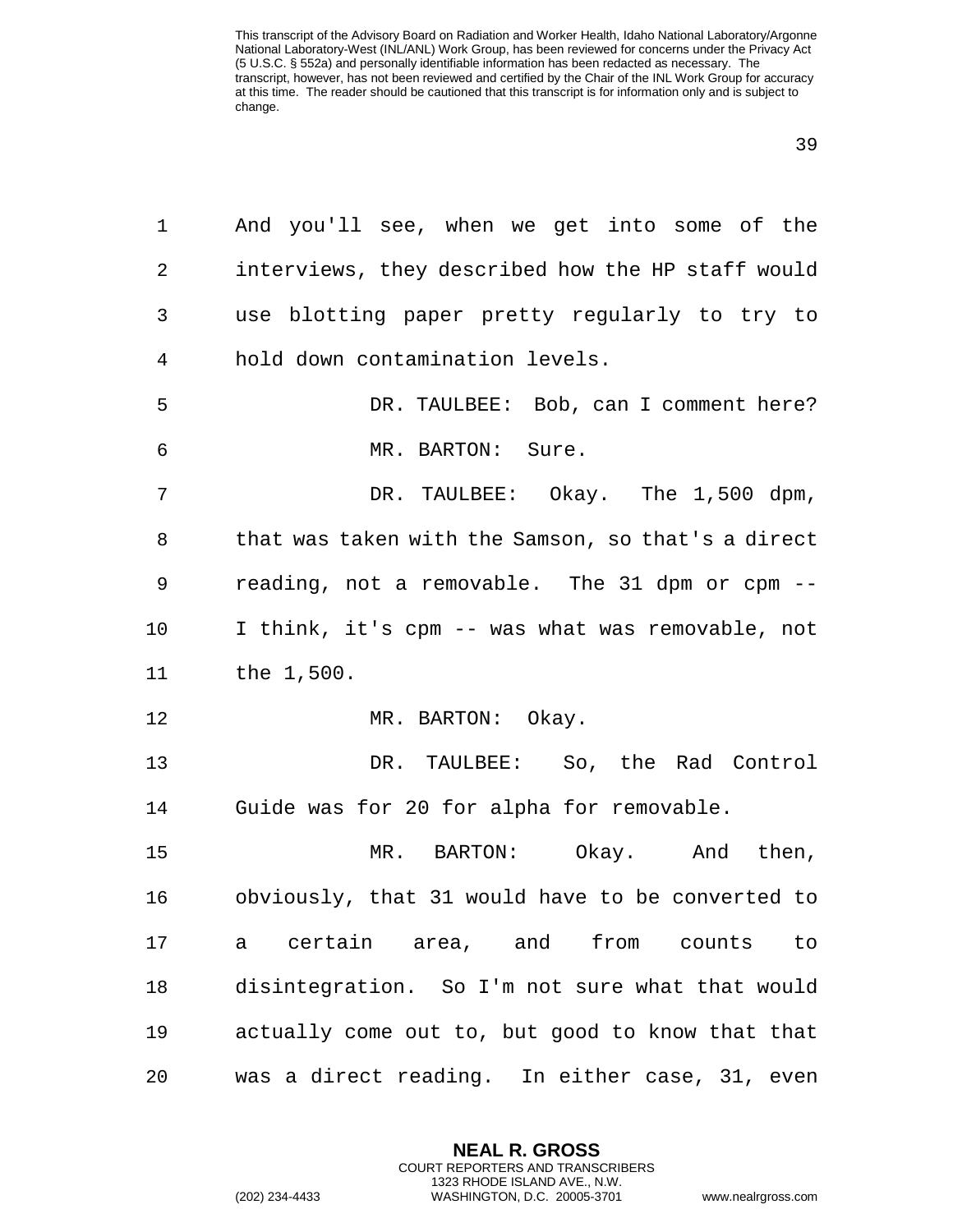if it directly goes from that counts per minute to dpm per 100 centimeters, it's still above, but not 75 times above. So, thank you for that clarification.

 Another example, this is within the X- Cell, and they're doing alpha/beta/gamma surveys. You have one unlabeled result on the floor there, so we're not really sure what that is. Most of the other reported results are simply alpha, but there was one beta/gamma result on the, I believe, that's the floor, the bottom left. I assume that's in front of a process cell or something like that, but, again, the only thing reported here is alpha. And that was in 1961.

 Another 1961. Again, this is -- the survey type was kind of -- I don't know if it's cut off on your screen. It's slightly cut off on mine, because it says I'm presenting. But the survey type was, again, a routine contamination and radiation survey, and you have a couple of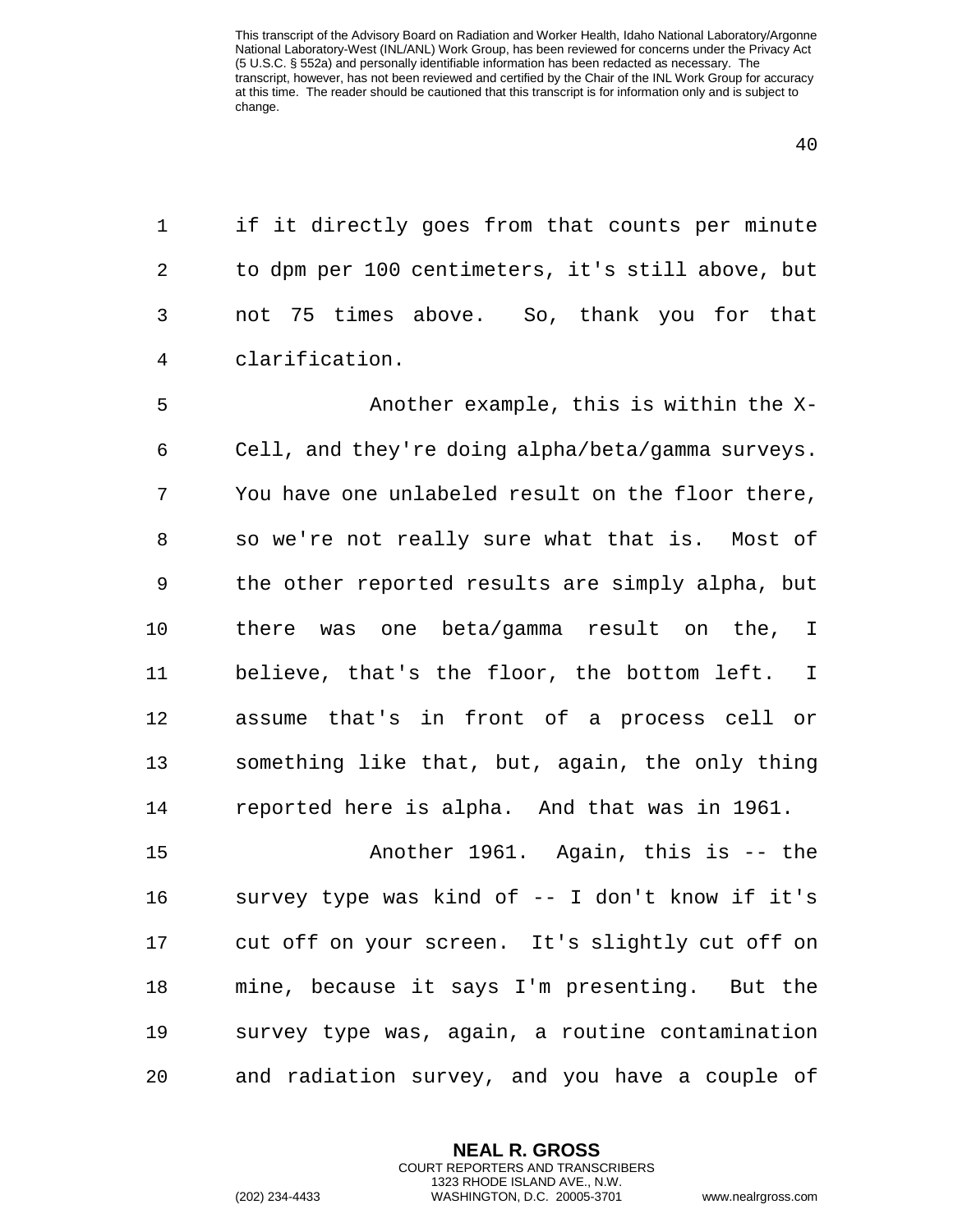| $\mathbf{1}$ | areas where we have 110 dpm alpha, 70 dpm alpha,   |
|--------------|----------------------------------------------------|
| 2            | and those areas are suggested to be cleaned.       |
| 3            | This one's from 1960. And, again, you              |
| 4            | have 40 counts on furnace and the face of a hood,  |
| 5            | and the floor was marked as okay. Again, I can't   |
| 6            | quite see if this was alpha-specific. I think      |
| 7            | this was another one. I don't know if everyone     |
| 8            | can see what type of survey it is. Again, it's     |
| 9            | cut off on my screen, unfortunately. But, again,   |
| 10           | this is another instance where they came in and    |
| 11           | they found some alpha. And it didn't actually      |
| 12           | say "recommend cleaning," but did check out that   |
| 13           | the floor was okay.                                |
| 14           | Head to the next one. Okay, here we                |
| 15           | Again, this is a radiation contamination<br>go.    |
| 16           | survey. And there are several locations on the     |
| 17           | floor where they noted alpha contamination.<br>You |
| 18           | have contamination found on a stool, and also      |
| 19           | notes here that all smears for beta/gamma were     |
| 20           | less than 50 counts per minute. And then a note    |
|              |                                                    |

**NEAL R. GROSS** COURT REPORTERS AND TRANSCRIBERS 1323 RHODE ISLAND AVE., N.W.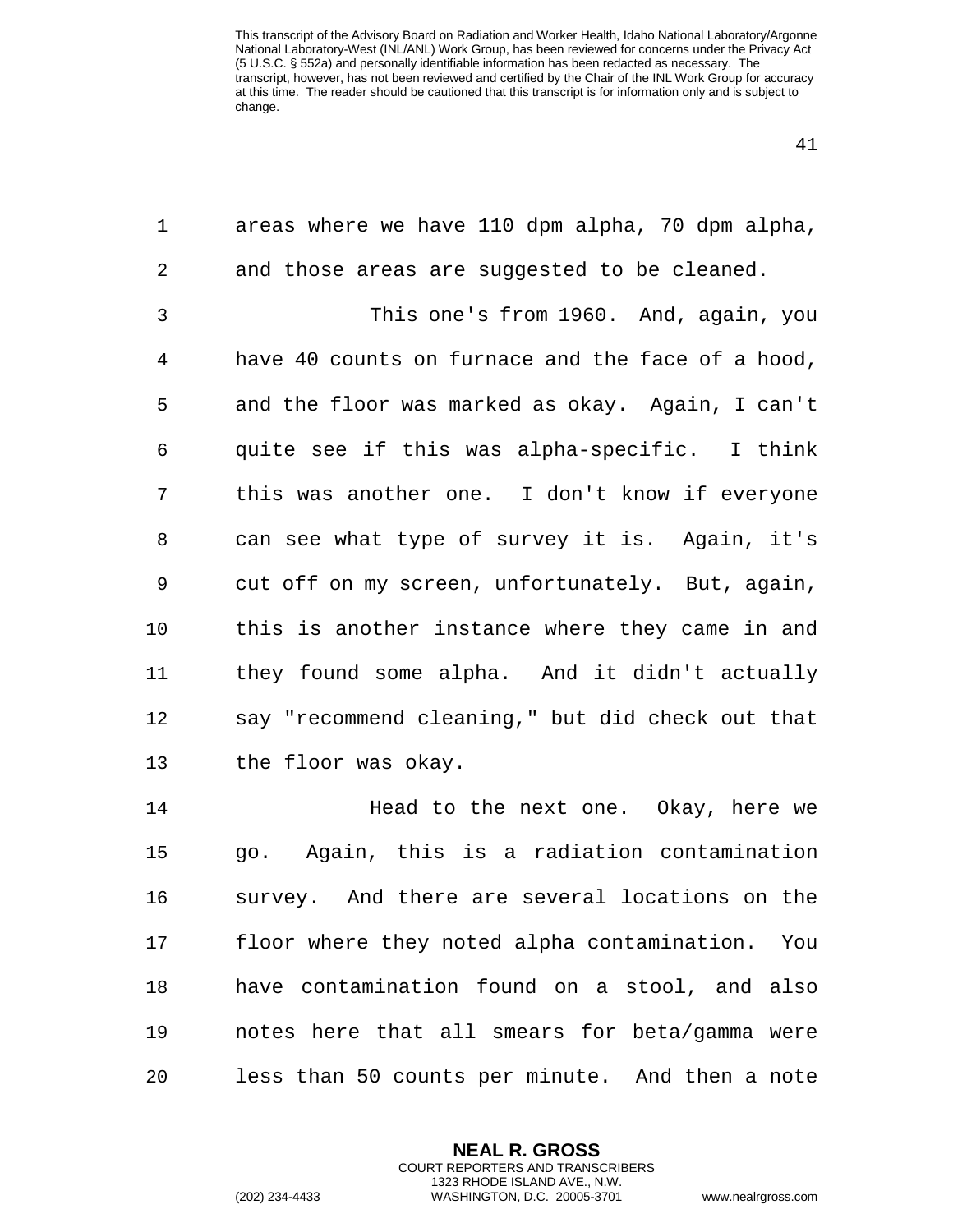| $\mathbf 1$ | that all of the locations are shown for alpha.    |
|-------------|---------------------------------------------------|
| 2           | And that was in 1957.                             |
| 3           | Another one. This is just a                       |
| 4           | contamination survey. And, again, here you have   |
| 5           | one that was measured for both alpha and beta,    |
| 6           | and the alpha counter is more larger than the     |
| 7           | beta component in the hood, and then over on the  |
| 8           | other side, you see that an alpha result 890. It  |
| 9           | doesn't say dpm, cpm, or anything, but it does    |
| 10          | say that area needs to be mopped.                 |
| 11          | This is in LB-32, and this is actually            |
| 12          | the location where we had an example where they   |
| 13          | said they found uranium contamination again.      |
| 14          | This is in 1954. We even see there's several      |
| 15          | values in here. Now, it doesn't say what they -   |
| 16          | - I mean, there's some counts per minute results  |
| 17          | circled. There's this dpm is 100 centimeters.     |
| 18          | It doesn't necessarily specify there if it's a    |
|             |                                                   |
| 19          | Samson, so I'm not sure. It might be that there's |

**NEAL R. GROSS** COURT REPORTERS AND TRANSCRIBERS 1323 RHODE ISLAND AVE., N.W.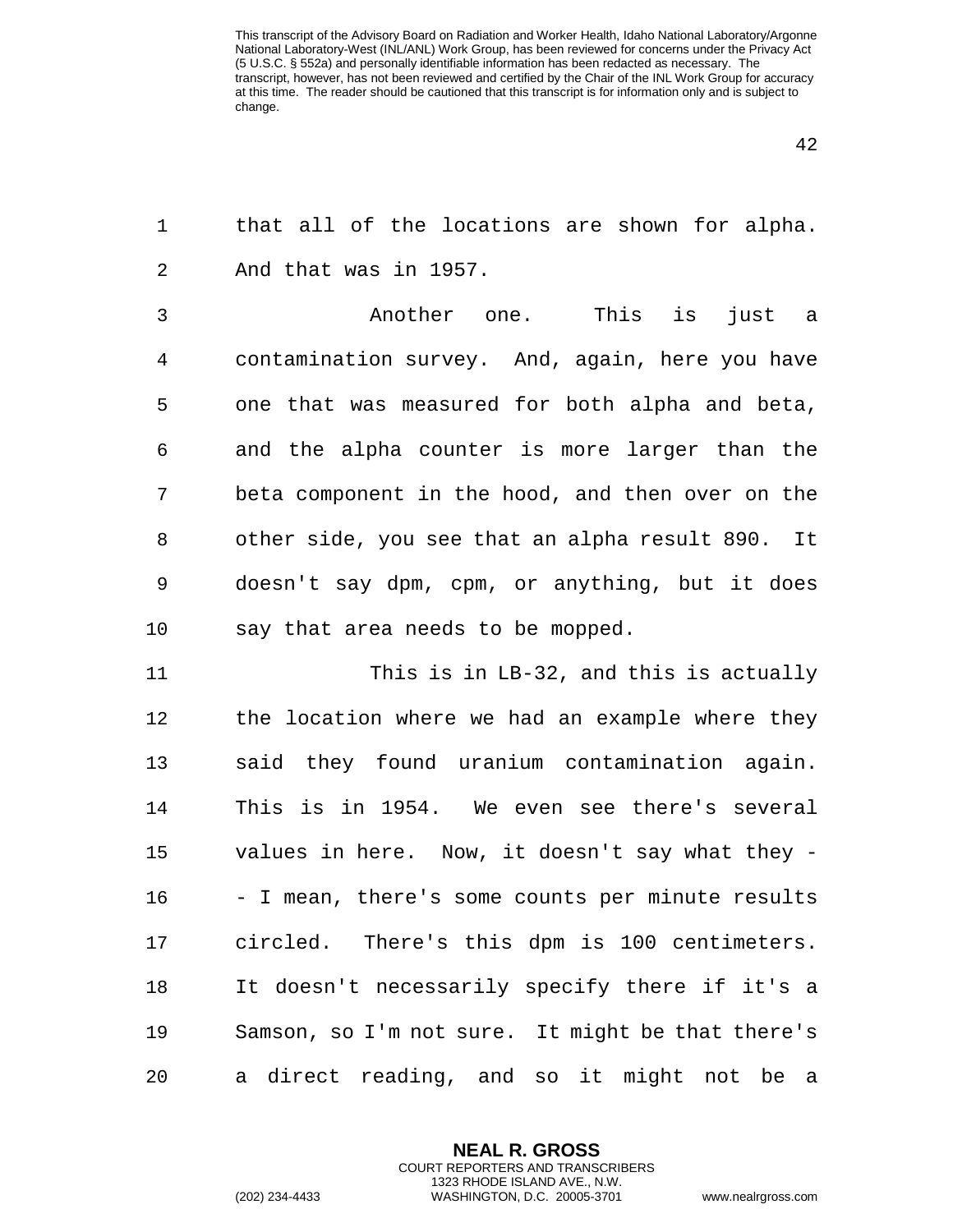removable, but we really don't know. But, again, you have it around the hoods, you have one spot right on the floor, lab benches, the sink right near the cabinets. And this survey was specifically for alpha contamination.

 That brings us to Finding 3. "SC&A identified several area contamination survey maps from 1954, '55, '57, and '60, and '61 that indicate that alpha contamination may have been the primary radiological concern for certain locations at the time of the survey. In many cases, the survey is a general contamination survey that did not detect beta/gamma activity, but directed that the identified locations with alpha contamination be cleaned up."

 So, those are some examples of the survey maps that we were able to find during data capture.

 The next thing we're going to look at is some air sampling that we were able to find.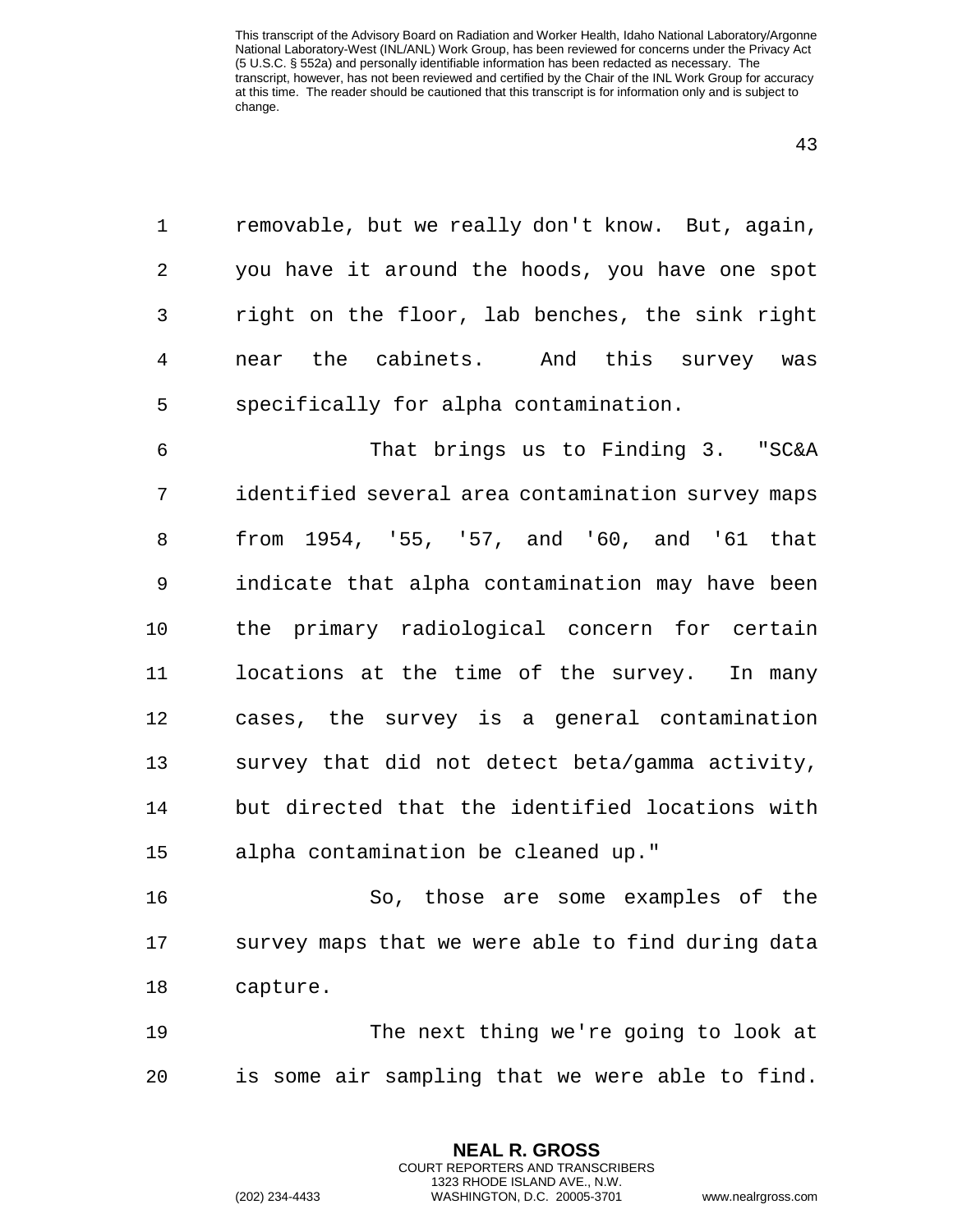| $\mathbf 1$    | These were all for the 216 lab, and these are $-$ |
|----------------|---------------------------------------------------|
| $\overline{2}$ | let's see, these are 1954.                        |
| 3              | And, again, they found U-233. And                 |
| $\overline{4}$ | there they were specifically measuring for alpha. |
| 5              | And, again, there's a notation there,             |
| 6              | handwritten, that says, "The contaminant is U-    |
| 7              | 233, and is likely in the form of U-308, uranium  |
| 8              | oxide."                                           |
| $\overline{9}$ | We'll look at another example. Here's             |
| 10             | another one again where they found U-233          |
| 11             | concentration. Again, this is -- well, I don't    |
| 12             | believe it specifically says it here, but this    |
| 13             | is, again, for the 216 laboratory, and, again,    |
| 14             | from 1954.                                        |
| 15             | This one here is, again, 216 area,                |
| 16             | 1954, and they actually measured for both long-   |
| 17             | lived alpha and beta. And, in this example, they  |
| 18             | did have measurable alpha contaminations in the   |
| 19             | air, but the long-lived beta measurement<br>was   |
| 20             | zero.                                             |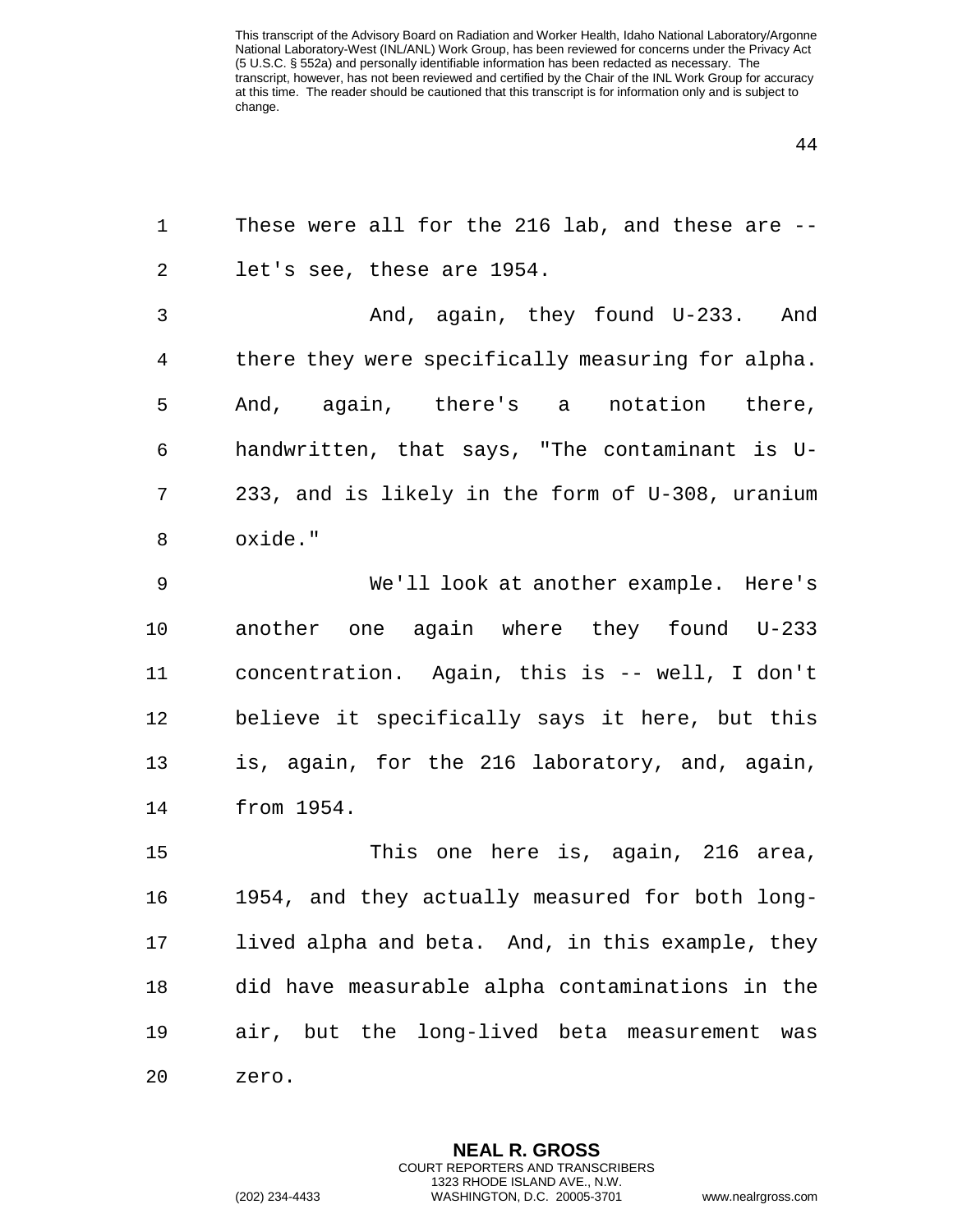Here's another example where they did

| 2              | both alpha and beta. And the ones I've called     |
|----------------|---------------------------------------------------|
| $\mathsf{3}$   | out, again, are for 216. And so that's sample     |
| $\overline{4}$ | six. And as you can see towards the bottom here,  |
| 5              | they report the results. You have long-lived      |
| 6              | beta of 8-times-7-to-the-minus 13 microcuries per |
| 7              | cc, and long-lived alpha 9.6 times 10. And the    |
| 8              | number is a little hard to figure out. It's       |
| 9              | either 10-to-the-minus-12 or 10-to-the-minus-13.  |
| 10             | In either case, it's a little bit higher than     |
| 11             | that beta measurement.                            |
| 12             | Looking at Finding 4. "Based on a                 |
| 13             | limited set of air samples in Room 216 from       |
| 14             | November of 1954, it is apparent that there was   |
| 15             | airborne alpha activity present. Evidence         |
| 16             | suggests the airborne alpha activity was U-233 in |
| 17             | the form of U-308. In two of the three examples,  |
| 18             | the airborne long-lived alpha activity bounded    |
| 19             | the airborne beta activity."                      |

Now we're going to talk a little bit

**NEAL R. GROSS** COURT REPORTERS AND TRANSCRIBERS 1323 RHODE ISLAND AVE., N.W.

(202) 234-4433 WASHINGTON, D.C. 20005-3701 www.nealrgross.com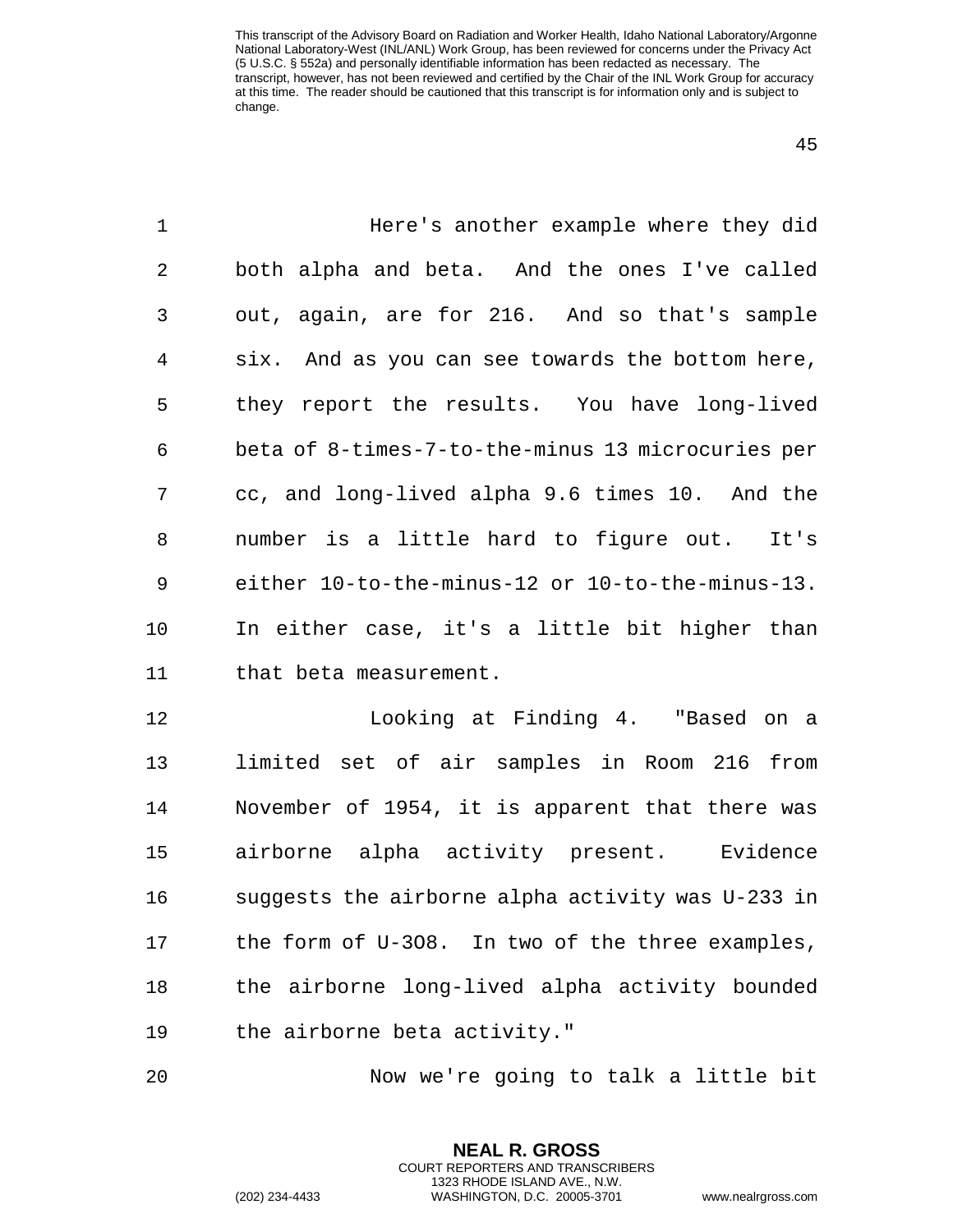more about the interviews. And I just want to kind of say that finding interviewees is obviously a little difficult just because of the timeframe we're talking about at CPP, you know, prior to 1963, but also the level of technical information about different source terms and exposure potentials that you might have. It is very difficult to find people with direct knowledge of that. The interviewee on the screen here is obviously one of those people that was very, very helpful in establishing the conditions. Here's one quote I pulled from the interview, which I'll read out. And just for those following, the quote I'm looking at is, I believe, on page 36. It says, "The analytical lab did U and Pu separations on third cycle process samples in the 1950s for process control. The lab was

surveyed at every shift. Plutonium-238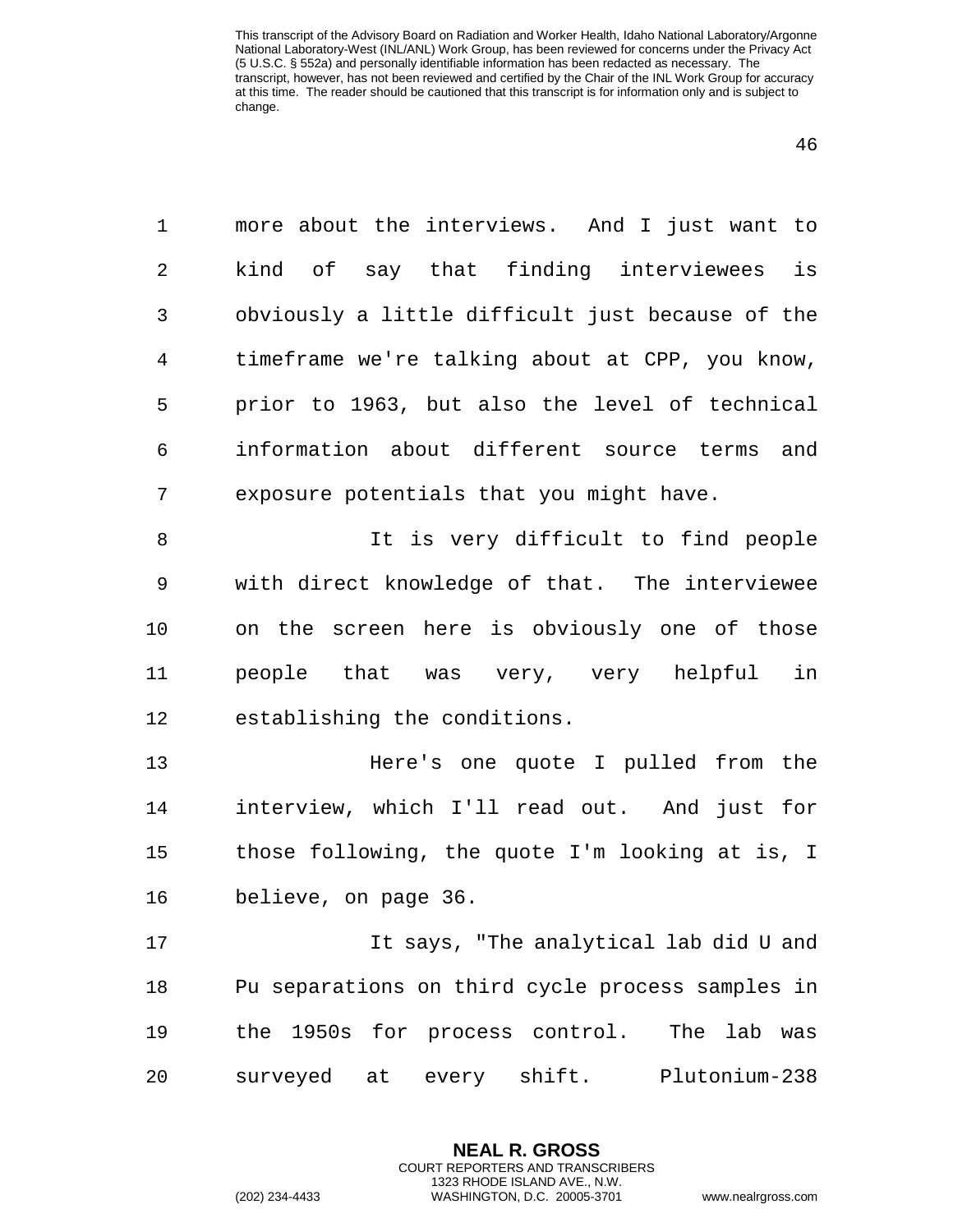1 contamination was found on a lab bench. It was 2 found, reported, and cleaned up because of the 3 shift surveys. When alpha contamination was 4 discovered in the lab, the entire crew was sent 5 for urine bioassay looking for U and Pu. Alpha 6 bioassay was done when conditions indicated. 7 Alpha contamination was not seen often. Alpha 8 bioassay would be done if alpha uptakes were 9 suspected, mostly for lab personnel. The highest 10 potential for internal alpha exposure was the 11 third cycle extraction."

12 Another quote from the same 13 interviewee. He tied to make management and 14 workers aware of Pu. He gave the interview team 15 a copy of a document titled, 'Why Concern for 16 Plutonium at an Enriched Uranium Processing 17 Plant?' "This was a presentation he gave to 18 operation staff in the cafeteria about 1959. It 19 was not well understood. Fission products were 20 the controlling dose issue. The technical staff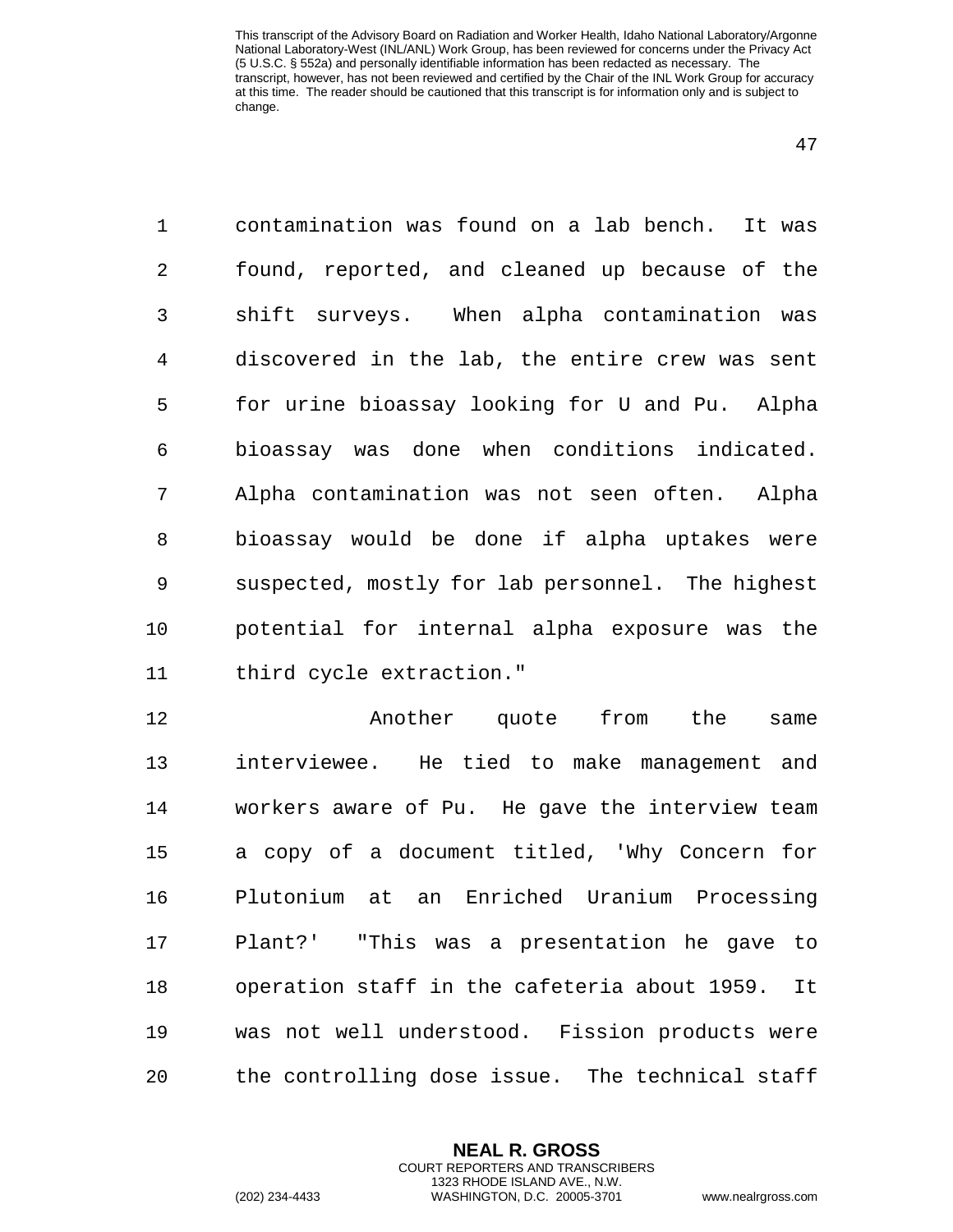believed the controls were adequate for alpha contamination, and the survey equipment was capable of detecting alpha contamination. Pu was only present in small amounts, but it was recognized that it doesn't take much to create a problem."

 Now, this interviewee did provide a presentation, as it's shown here, "Why Concern for Plutonium?" The presentation itself, we believe, was probably not from 1959, based on a couple of pieces of information that were included in it. It was likely more from later maybe the late 1970s or later on. So it's not really clear to us whether he did give a presentation in 1959. Unfortunately, the raw interview notes we were not able to locate, so all we have is the summary, and the summary has this quote in it.

 Here's another. This person was an HP in the mid-1950s, then they switched to a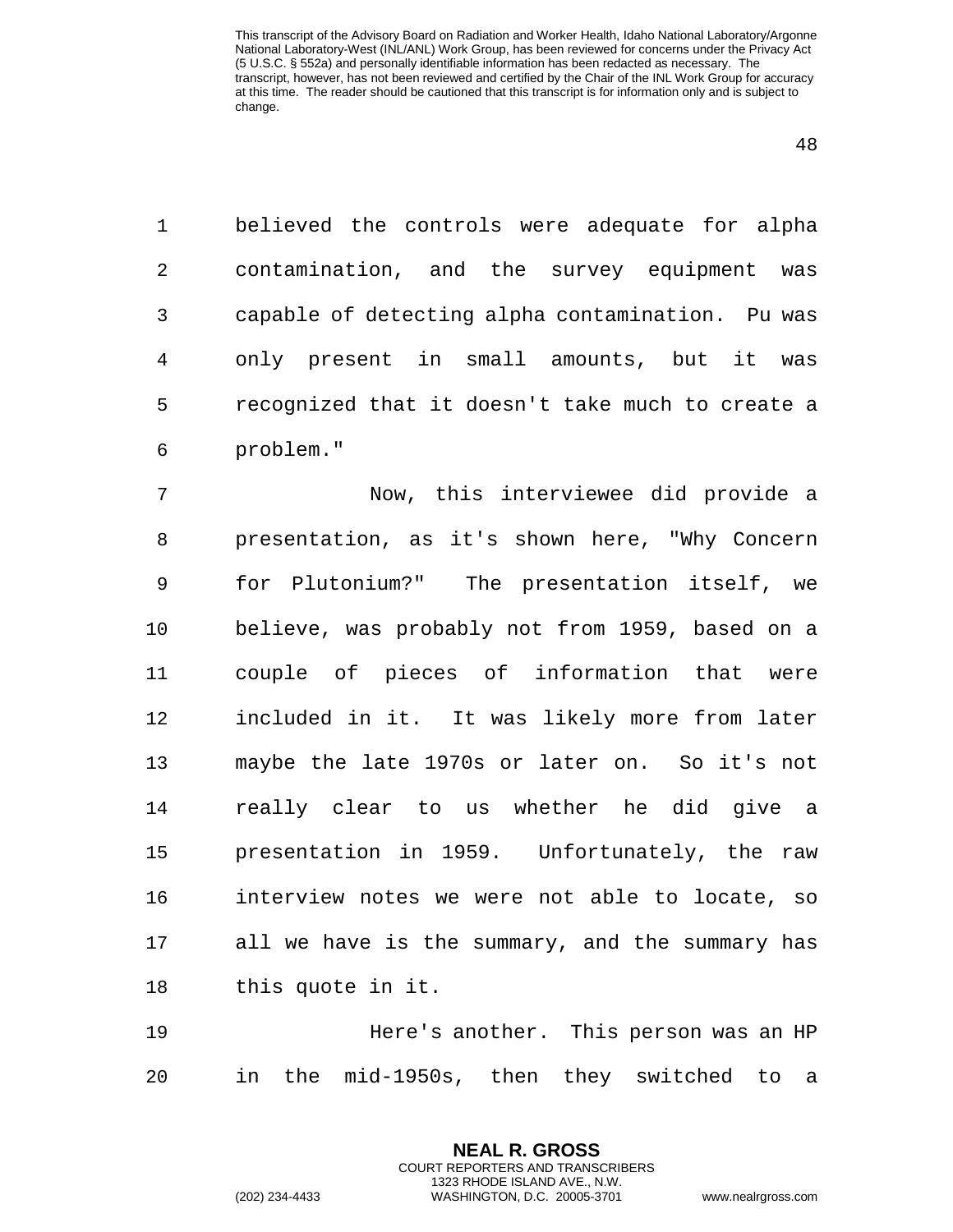| $\mathbf 1$ | supervisor in '60s. And I believe this quote is   |
|-------------|---------------------------------------------------|
| $\sqrt{2}$  | on page 39.                                       |
| 3           | This person was aware of one location             |
| 4           | at CPP where alpha contamination was a concern.   |
| 5           | Not certain of the specific location now; it may  |
| 6           | have been the uranium packaging area or an        |
| 7           | analytical laboratory. He only recalls alpha      |
| 8           | contamination events happening about three to     |
| 9           | four times during his five years. He doesn't      |
| 10          | recall the details clearly.                       |
| 11          | This is an interview with a chemical              |
| 12          | operator that began in the late '50s. This quote  |
| 13          | is from page 38.                                  |
| 14          | He wasn't very knowledgeable of HP                |
| 15          | instrumentation. He recalls taking a sample of    |
| 16          | the end product, which contained uranium.         |
| 17          | Several people were there. Security had to open   |
| 18          | the door/vault to access the sampling area.<br>He |
| 19          | doesn't specifically recall HP monitoring,<br>but |
| 20          | they were probably there. So, again, that's sort  |
|             |                                                   |

**NEAL R. GROSS** COURT REPORTERS AND TRANSCRIBERS 1323 RHODE ISLAND AVE., N.W.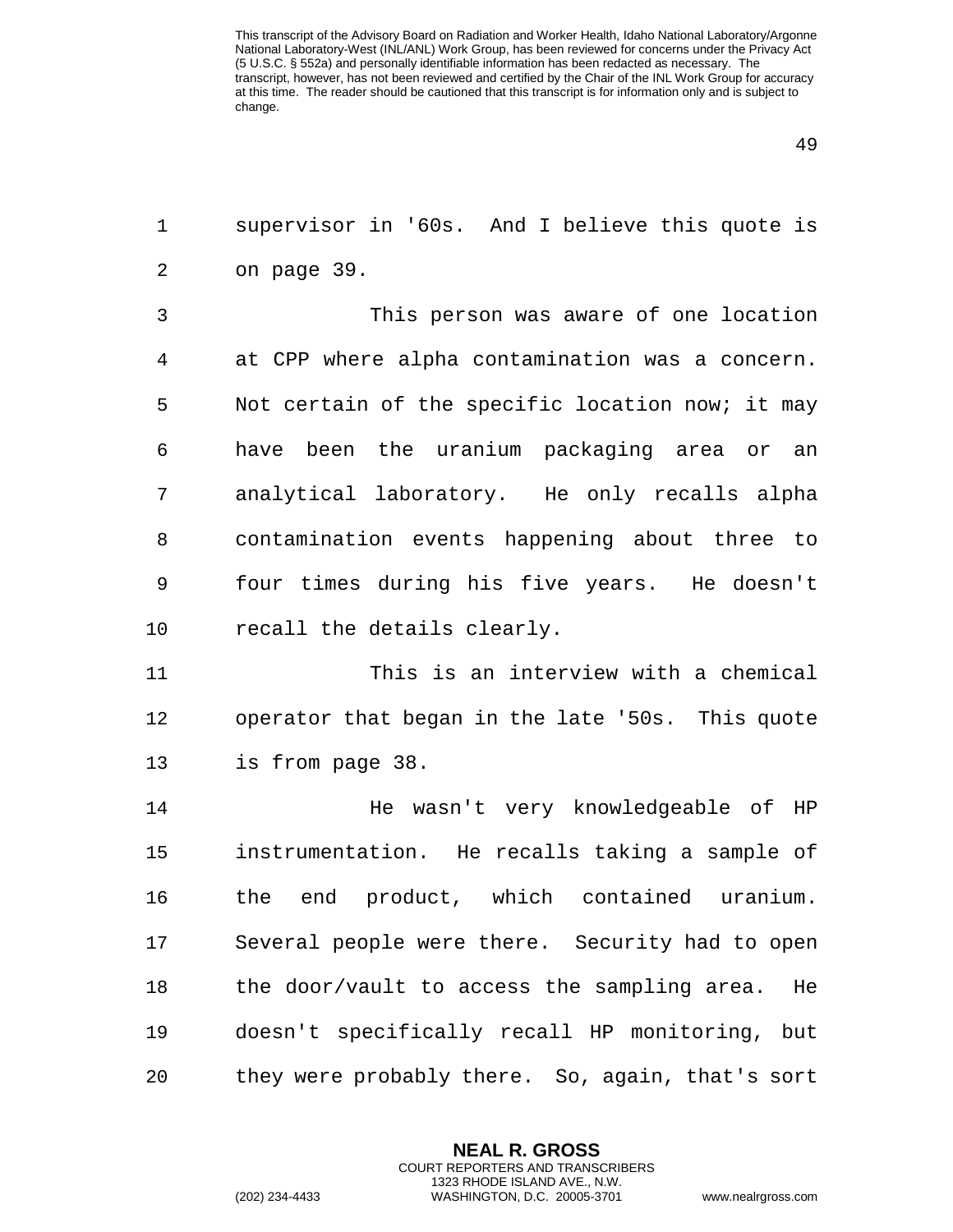| 1      | of the sampling of the end product.                 |
|--------|-----------------------------------------------------|
| 2      | interviewee<br>This<br>$\mathsf a$<br>was           |
| 3      | chemist/laboratory tech in the analytical<br>lab    |
| 4      | Shift Cell and X-Cell during the 1950s.<br>He       |
| 5      | describes a lot of the HP practices<br>and          |
| 6      | activities. This quote that we're looking at is     |
| 7      | on page 37.                                         |
| 8      | "In the Shift Lab, blotter paper would              |
| 9      | be placed on benches and floors. Even<br>the        |
| 10     | interior of the hoods would be papered down.<br>All |
| 11     | of this was done to control contamination and       |
| 12     | keep the work surfaces as clean as possible.        |
| 13     | Health Physics did smears at the end of the shift.  |
| 14     | They, being the analytical lab, always prepared     |
| 15     | blotter paper for the next shift as directed by     |
| 16     | the HPs. Papering was done quite frequently."       |
| 17     | Just trying to move to the next one.                |
| $18\,$ | Here we go. Here's -- again, this was an HP at      |
| 19     | CPP, and this describes, again, some of those       |
| 20     | contamination control activities, which, you        |

**NEAL R. GROSS** COURT REPORTERS AND TRANSCRIBERS 1323 RHODE ISLAND AVE., N.W.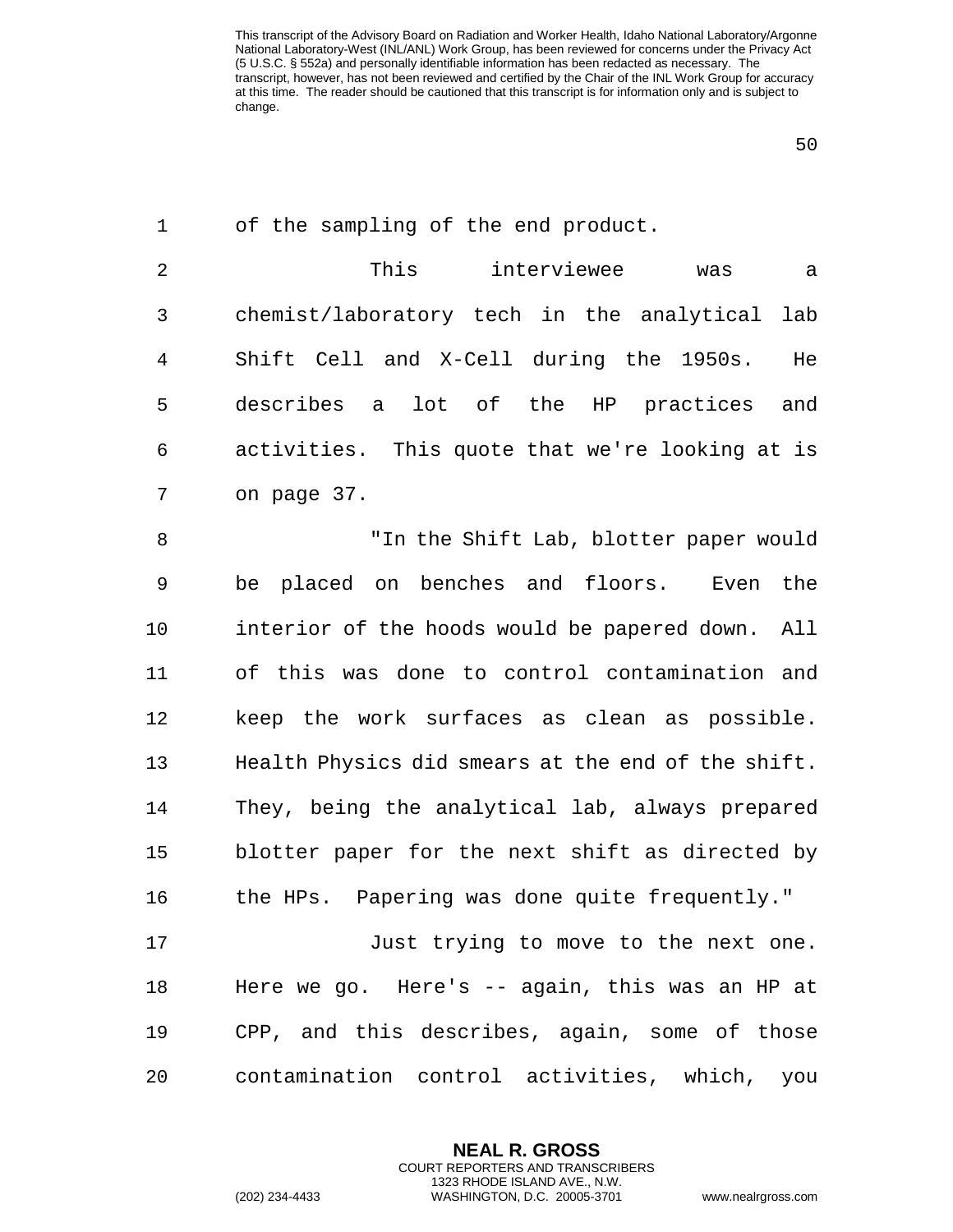know, we talked about before by going around and surveying the different laboratory areas and some of those activities we talked about, but just some of the general things.

 When you entered CPP, you changed into anti-Cs. On the way out, they showered, and walked through a monitor. The floors were cleaned every day. Air samples and smears were taken. Blotter paper was used, and operations workers would help police and keep the area clean, and they also had to clean up when contamination was found.

 So, this brings us to Observation 1. "Based on five identified interviews with former CPP workers having some knowledge of radiological operations, it is apparent that the HP staff were aware of, and took steps to control, alpha contamination in certain areas of the plant. These areas include the laboratories and other product areas where the interviewees indicate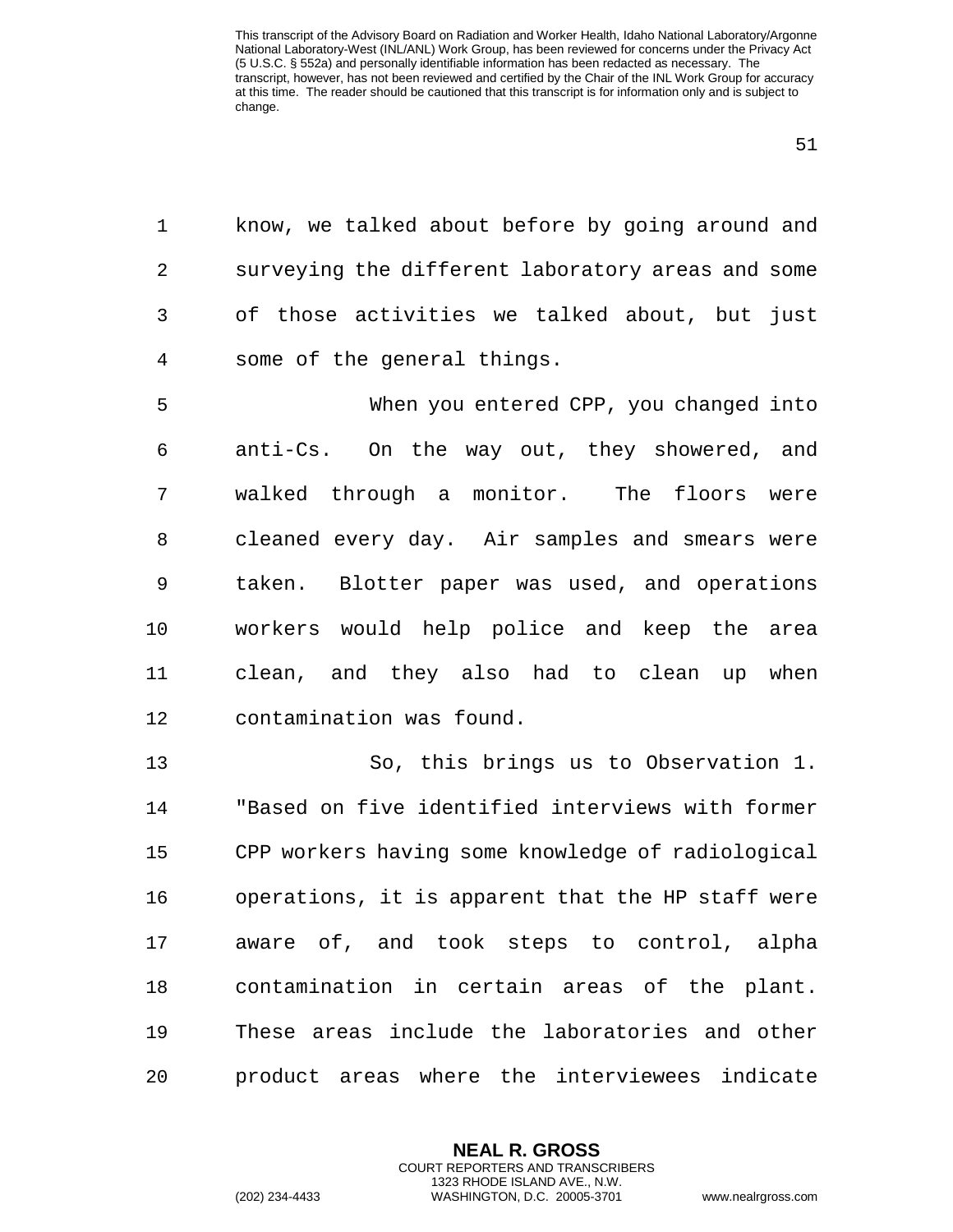| 1              | that an incident-based internal monitoring        |
|----------------|---------------------------------------------------|
| $\overline{2}$ | program was employed for alpha emitters, but it   |
| 3              | is unclear what levels of alpha contamination     |
| 4              | would actually trigger special bioassay samples   |
| 5              | versus more common decontamination activities."   |
| 6              | So, the next thing we did --                      |
| 7              | MEMBER ROESSLER: Bob, let me ask a                |
| 8              | question before you go on?                        |
| 9              | MR. BARTON: Sure.                                 |
| 10             | MEMBER ROESSLER: This is Gen.<br>On               |
| 11             | page 37, you mentioned -- well, I'm wondering,    |
| 12             | has the interviewee seen your report?             |
| 13             | MR. BARTON: Not to my knowledge.                  |
| 14             | MEMBER ROESSLER: Okay. They have                  |
| 15             | not. And you said you didn't have the original    |
| 16             | notes, only the summary, and I'm just wondering   |
| 17             | if it would be appropriate since there's some     |
| 18             | questions in there to let the interviewee see the |
| 19             | report and verify pretty much what you're         |
| 20             | concluding there?                                 |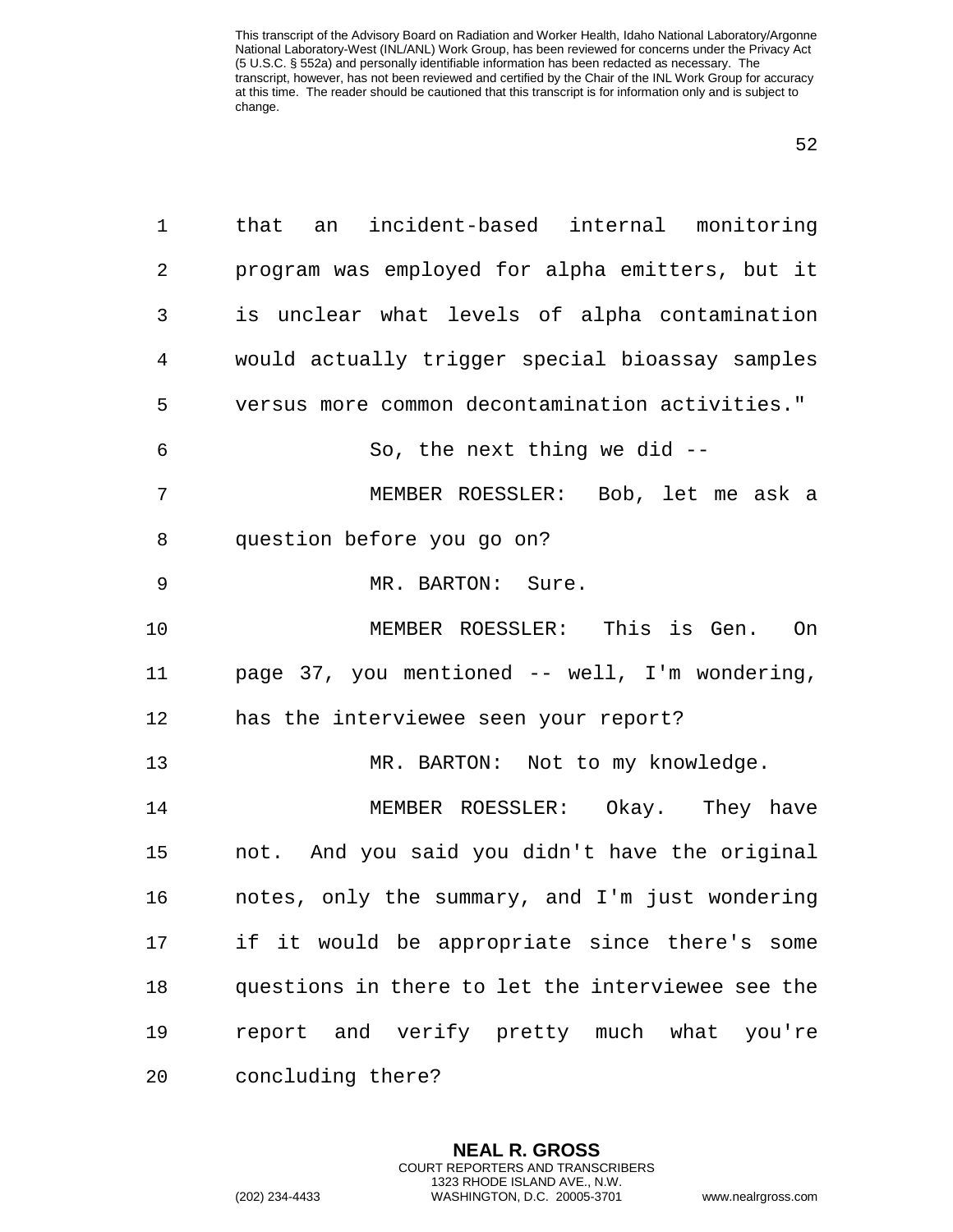| $\mathbf 1$ | MR. BARTON: I don't know what that                |
|-------------|---------------------------------------------------|
| 2           | process would necessarily be.                     |
| 3           | MEMBER ROESSLER: I don't either. I                |
| 4           | know that this interviewee has been called in     |
| 5           | several times, and I don't know how important     |
| 6           | that would be, but it just seemed like there's    |
| 7           | some questions hanging there.                     |
| 8           | DR. TAULBEE: This is Tim. I think                 |
| 9           | the, the areas where you're making some           |
| 10          | assumptions, Bob, based upon the summary, I think |
| 11          | we can get clarification on that from the actual  |
| 12          | interviewee.                                      |
| 13          | I don't think it would be appropriate             |
| 14          | though, Gen, for the interviewee to review the    |
| 15          | documents in that the interviewee is actually --  |
| 16          | we got approval or a waiver to interview him,     |
| 17          | because of his, because of, you know, the unique  |
| 18          | experience here, but I don't think the review of  |
| 19          | the document is appropriate, but I do think the   |
| 20          | clarifications, some of what Bob has, you know,   |

**NEAL R. GROSS** COURT REPORTERS AND TRANSCRIBERS 1323 RHODE ISLAND AVE., N.W.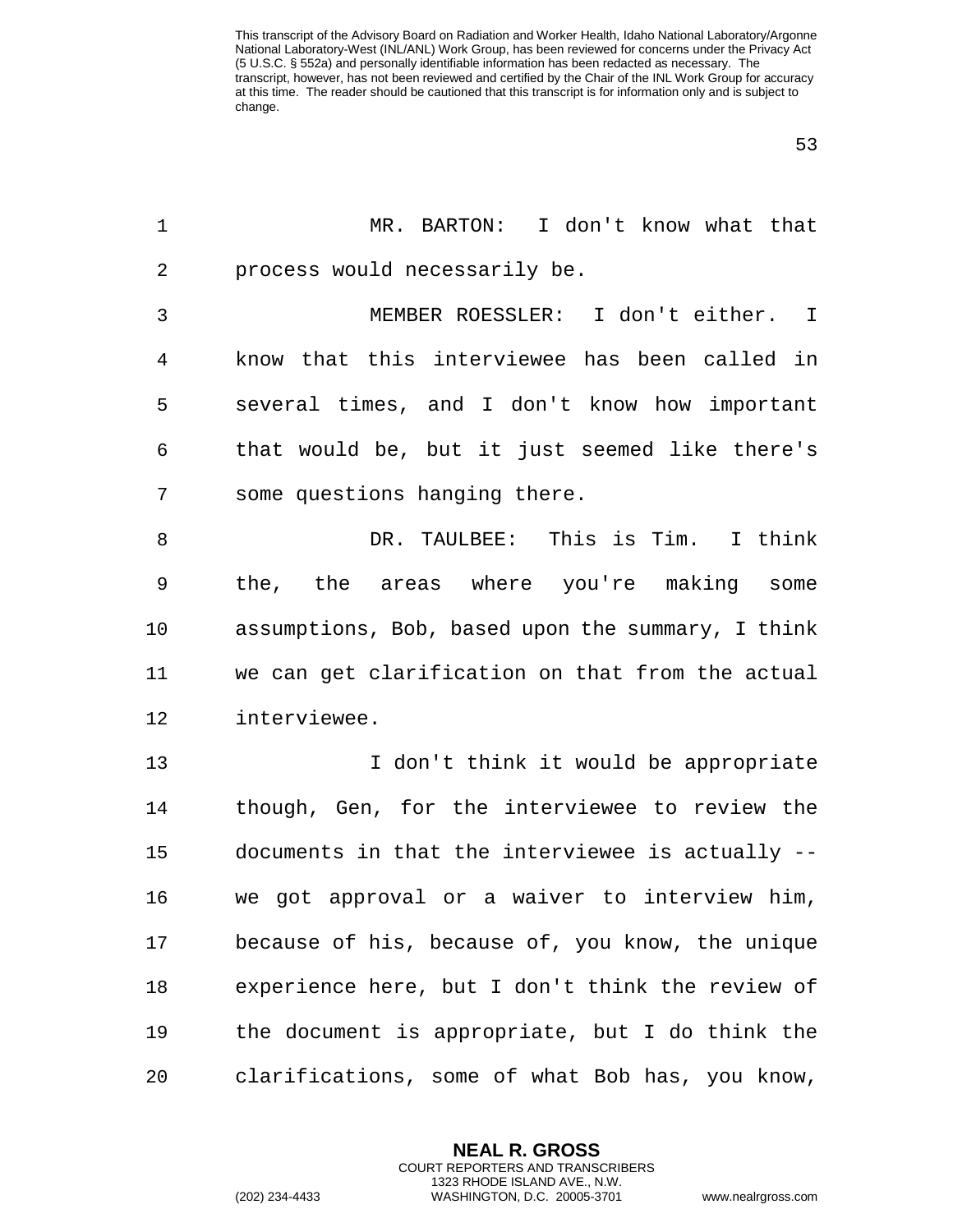| $\mathbf 1$ | indicated he's not sure what this meant, we       |
|-------------|---------------------------------------------------|
| $\sqrt{2}$  | certainly can go back to the interviewee and ask. |
| 3           | MEMBER ROESSLER: Probably at this                 |
| 4           | point in time until we have a time to study this  |
| 5           | a little further, it's probably not appropriate,  |
| 6           | but I was just wondering what procedure might be  |
| 7           | if there were questions.                          |
| 8           | DR. TAULBEE: I think we could just do             |
| 9           | follow-up interview with the, with the<br>a       |
| 10          | individual.                                       |
| 11          | MEMBER ROESSLER: Okay. I think                    |
| 12          | you've clarified that, so thank you.              |
| 13          | MR. BARTON: Okay. Very good. So,                  |
| 14          | those were, those were the interviews that were   |
| 15          | conducted in 2016. One of them, the interviewee   |
| 16          | we were just discussing, I believe, was actually  |
| 17          | 2014, but another thing we did, as I discussed at |
| 18          | the beginning, is we went into claim files,       |
|             |                                                   |
| 19          | specifically job titles, most likely to have the  |

**NEAL R. GROSS** COURT REPORTERS AND TRANSCRIBERS 1323 RHODE ISLAND AVE., N.W.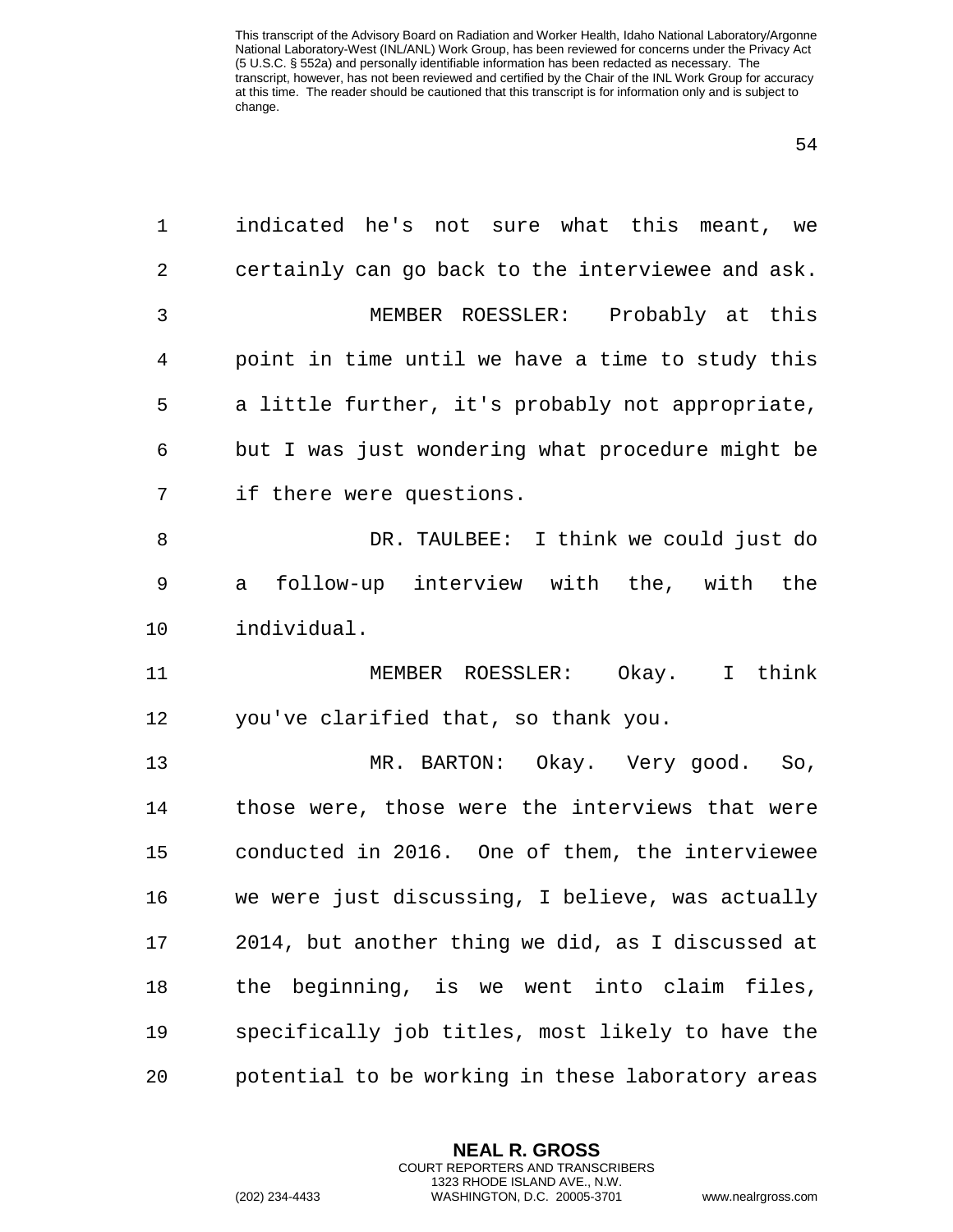or otherwise job titles that may have come into contact with the alpha material that may not have been comingled, so these are your lab techs, chemists, chemical engineers, research engineers, scientists, those sorts of job categories.

 We found that 62 fit those job criteria, and were obviously employed during the period of interest. Of those 62, 32 had some, or all of their employment, at CPP based on their records. Only 1 of those 32 had any uranium bioassay, and we'll show that.

 Again, this is, this is for one of the claimants, and this is from 1959. You can see, these are actually two records that I kind of placed together, so they're two separate records. The top part, again, December 1959. It's not actually labeled as routine or special, but as you'll see on the next slide, it was actually a routine bioassay just based on the date. And

> **NEAL R. GROSS** COURT REPORTERS AND TRANSCRIBERS 1323 RHODE ISLAND AVE., N.W.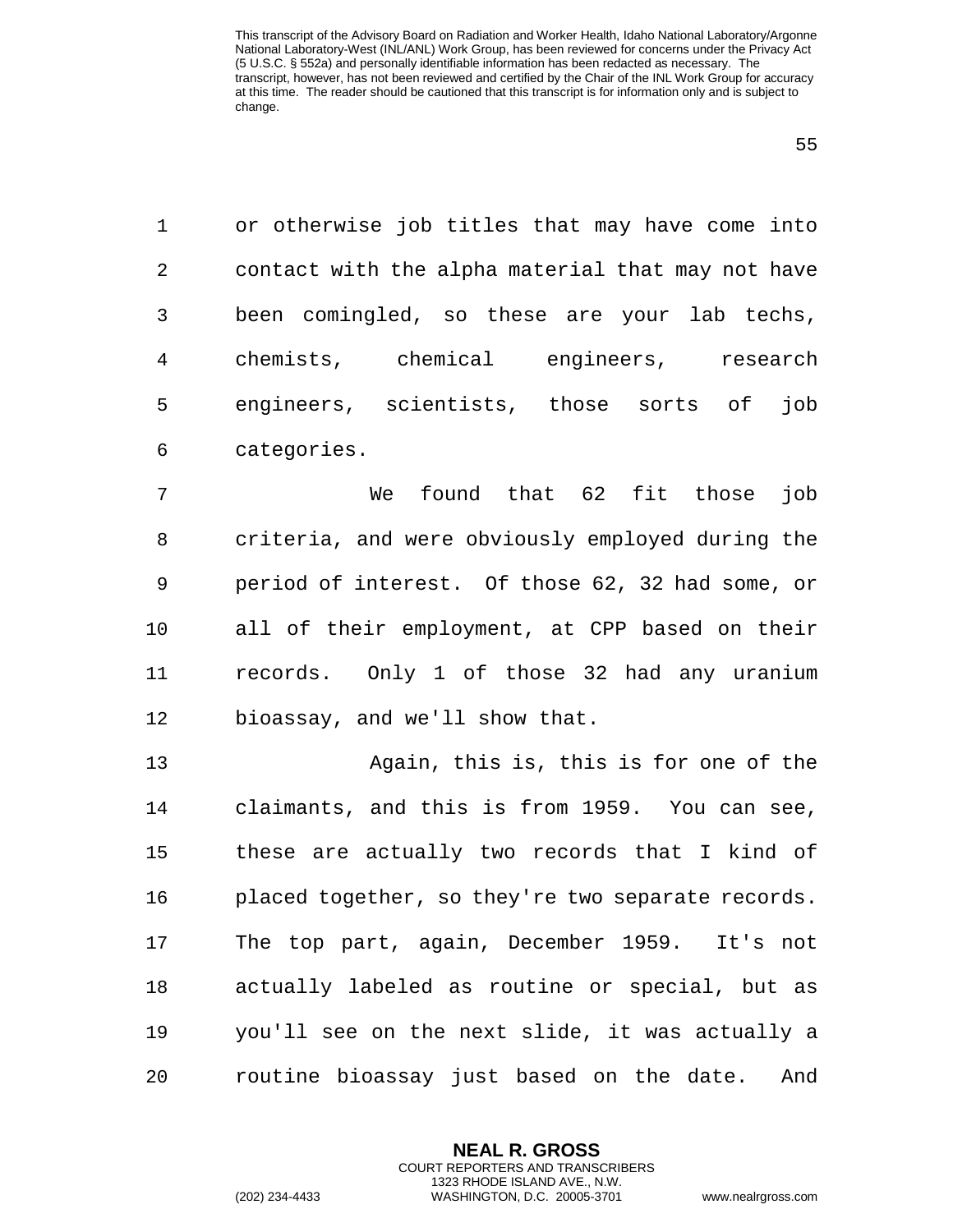then the -- the bottom one is a special -- we'll follow a sample, because the first one showed a positive result.

 A little bit about this claimant. He spent the first few years as a chemical analyst, and analyzed samples from the plant, and quality control, they prepared standards to check the accuracy of samples sent from plant. They describe using radiation work permits. Specifically, they say radiation work permits were required when he worked with U-233, and other types of special jobs, but he did not work under one routinely. So, again, this person submitted U-233 urine results from 1959.

 And I'm just going to go to the next page. This is actually also from the claim file. And as you can see, that top result was a routine as shown in their chronological record of medical care, but then there's also, and they're called out special samples required later in that month,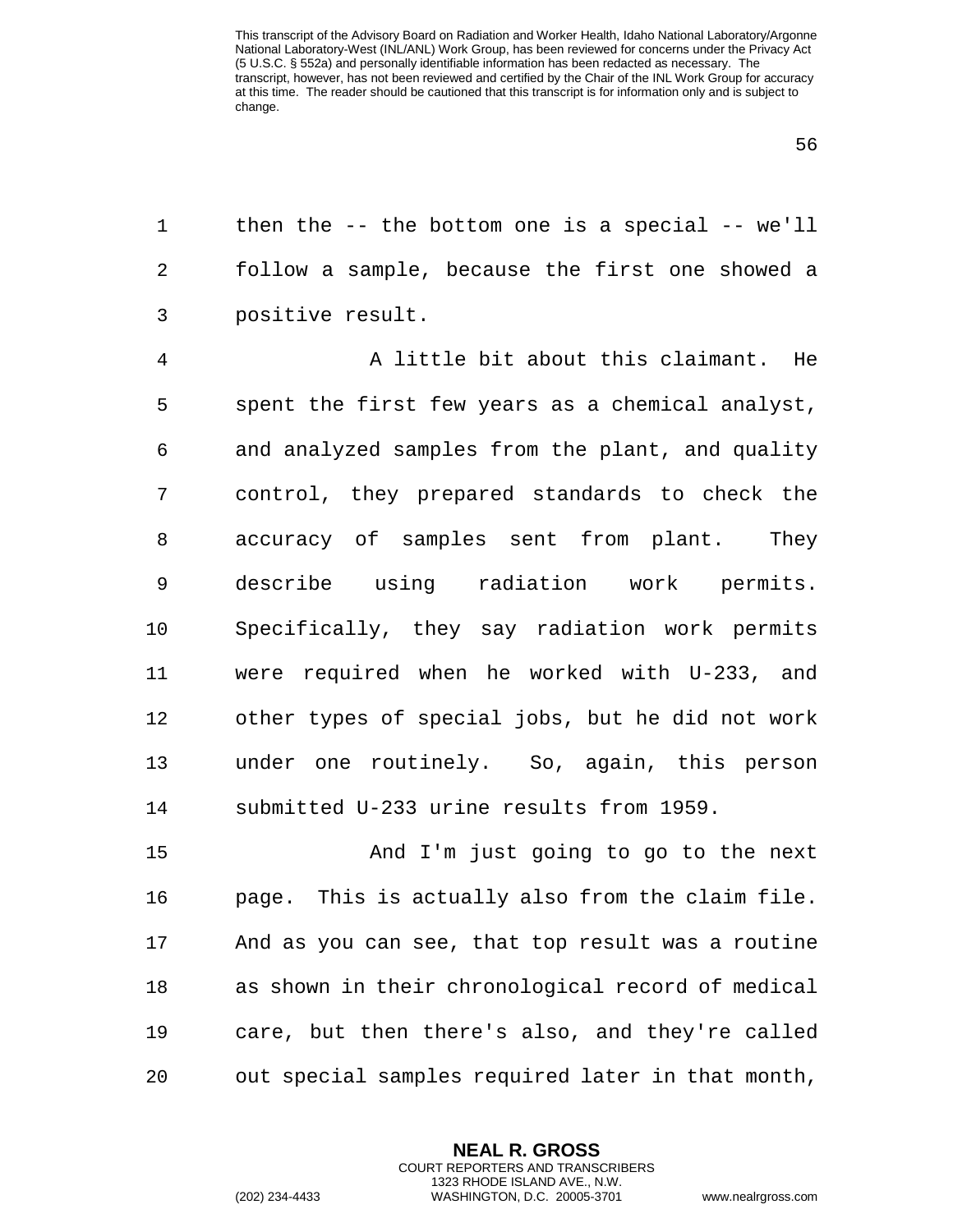and also in January follow-up samples, and then there was another routine sample in February of that year. So, we couldn't find any specific incident that this person was involved in, but it seems like they were on a routine program, or maybe there was a bioassay required by a work permit, and then when they took that routine bioassay when they realized they needed some follow-ups.

 Now, in the original DOE file, only one of the follow-ups was included, so really there was a routine sample, and then three follow-ups, so one of the follow-ups was included.

 NIOSH was actually able to identify another using a technique that I believe is called, "Optical Recognition Imaging," and essentially when they capture records from a site and they can match names or other identifying

> **NEAL R. GROSS** COURT REPORTERS AND TRANSCRIBERS 1323 RHODE ISLAND AVE., N.W.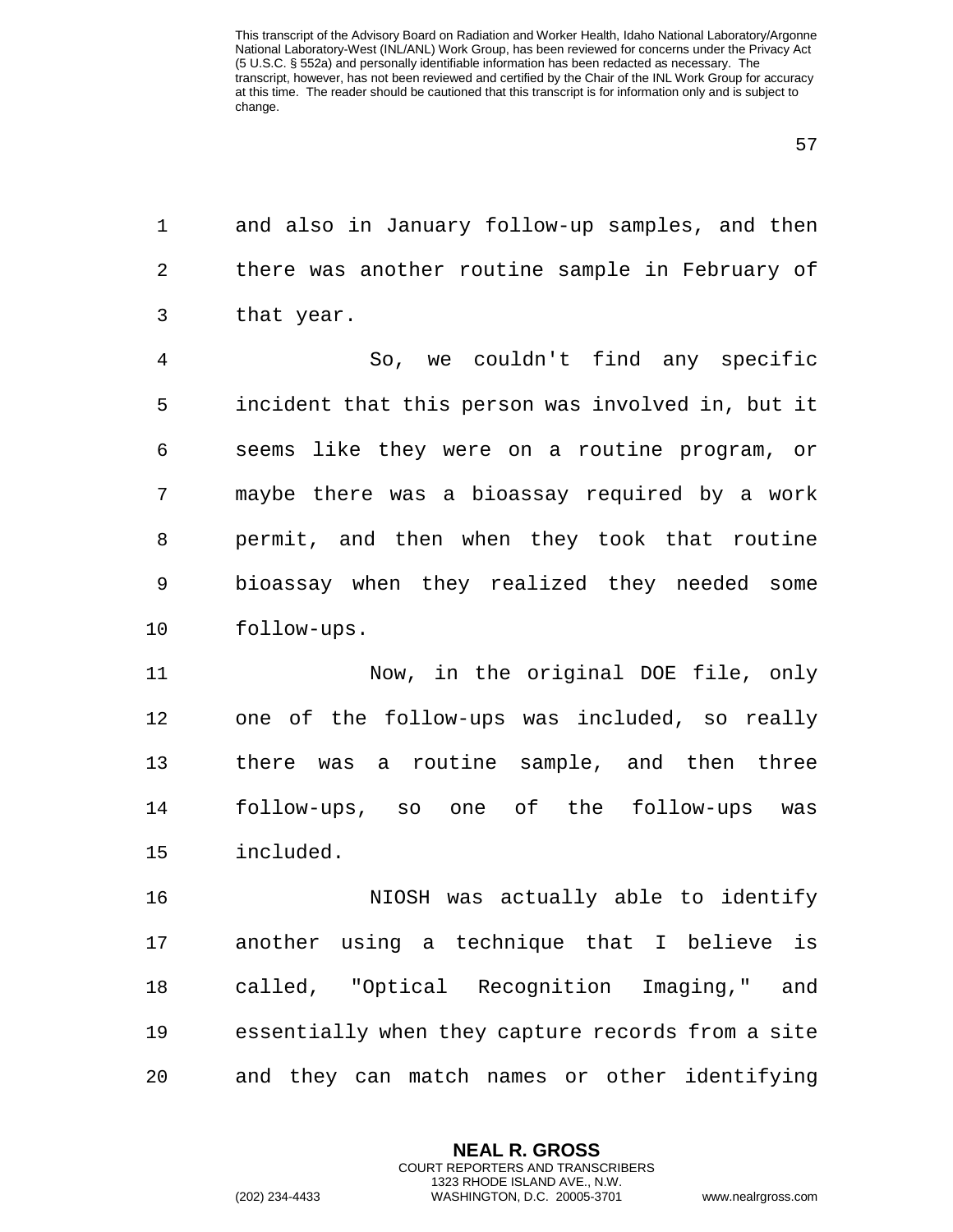| $\mathbf{1}$   | information, a lot of times, they'll hotlink that  |
|----------------|----------------------------------------------------|
| 2              | into a claim file.                                 |
| 3              | So, DOE provided two of the records,               |
| $\overline{4}$ | NIOSH on the third, and then there's a fourth one  |
| 5              | that we couldn't find anywhere. It wasn't found    |
| 6              | by the Optical Recognition, and it wasn't in the   |
| 7              | DOE<br>records, so we're really not sure what      |
| 8              | happened to that one.                              |
| $\mathsf 9$    | So, that kind of brings us to Finding              |
| 10             | "SC&A identified a single example in which<br>5.   |
| 11             | internal monitoring for uranium, specifically, U-  |
| 12             | 233, occurred out of the 32 reviewed claims who    |
| 13             | held job titles with the potential for laboratory  |
| 14             | work at CPP. Two samples were provided in the      |
| 15             | claim monitoring record; however, a log of all     |
| 16             | medical treatment indicates that two additional    |
| 17             | follow-up samples occurred, which are missing      |
| 18             | from the dosimetry records supplied by DOE.<br>One |
| 19             | of those two follow-up samples was located via     |
| 20             | the NIOSH process known as 'Optical Recognition    |

COURT REPORTERS AND TRANSCRIBERS 1323 RHODE ISLAND AVE., N.W. (202) 234-4433 WASHINGTON, D.C. 20005-3701 www.nealrgross.com

**NEAL R. GROSS**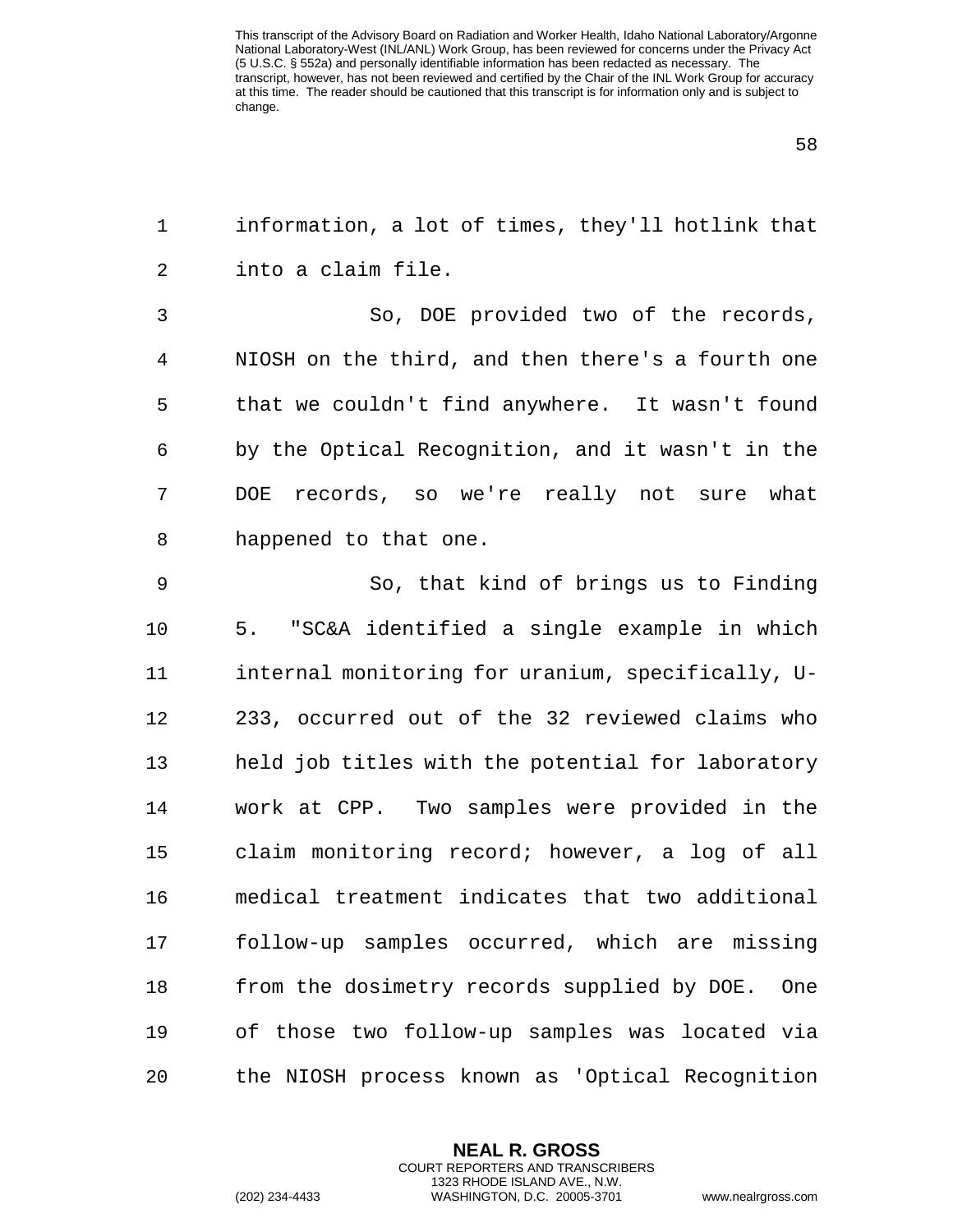| 1              | Imaging.' The disposition and availability of     |
|----------------|---------------------------------------------------|
| $\overline{2}$ | the other samples is unknown."                    |
| 3              | So, that was 1 of the 32 claims, so               |
| 4              | the other 31 claims did have accepted beta/gamma  |
| 5              | internal monitoring, and also sometimes iodine    |
| 6              | was included in that specifically, but, again, no |
| 7              | alpha monitoring.                                 |
| 8              | So, that brings us to Observation 2.              |
| 9              | "Thirty-one to thirty-two claimants who worked at |
| 10             | CPP prior to 1963 and had job types most likely   |
| 11             | to be associated with laboratory work did not     |
| 12             | have any internal monitoring results to uranium   |
| 13             | or other transuranic material, either special or  |
| 14             | routine.<br>It cannot be inferred from the        |
| 15             | available claimant files whether these workers    |
| 16             | should have been monitored and were not, were     |
| 17             | monitored and the records are unavailable, or did |
| 18             | not experience any exposure potential to uranium  |
| 19             | warranting routine monitoring."                   |
|                |                                                   |

Now, during -- when we're going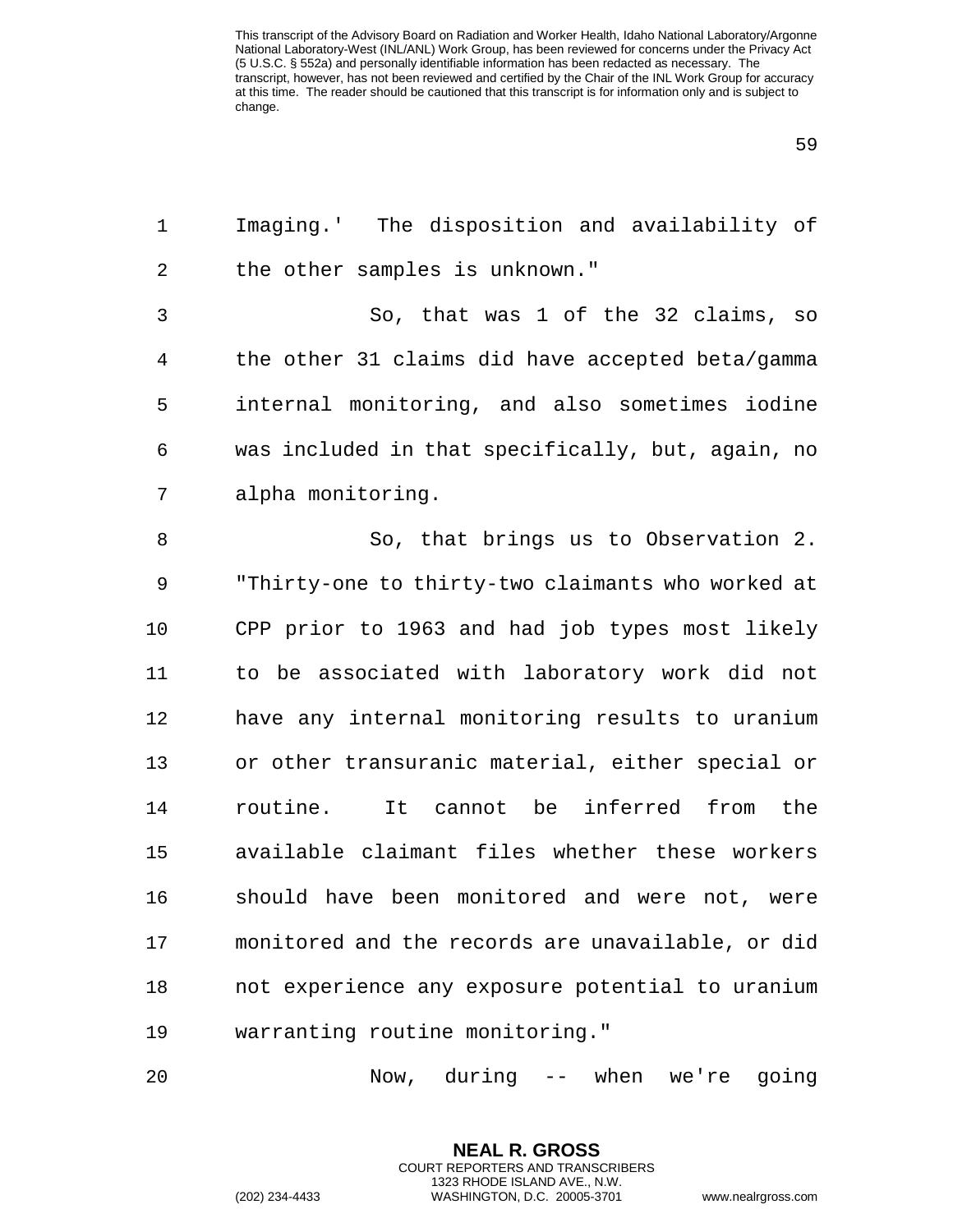| 1              | through these 32 claim files, we noted that on    |
|----------------|---------------------------------------------------|
| $\overline{a}$ | the dosimetry, the internal dosimetry records,    |
| 3              | obviously, there will be results for other people |
| 4              | that are not the claimant. And we noticed a lot   |
| 5              | of them actually had routine uranium, and so we   |
| 6              | took note of those when we saw them.              |
| 7              | You know, I'm going to put a table up             |
| 8              | here. So, you're looking directly at the report.  |
| 9              | It's Table 3, and it should be on page 43. It's   |
| 10             | on the left side. Obviously, there's not going    |
| 11             | to be any names.                                  |
| 12             | But, as you can see, these are the                |
| 13             | samples that we were able to associate with these |
| 14             | people. Just based on looking at other            |
| 15             | claimant's records, not the specific dosimetry    |
| 16             | files for these workers.                          |
| 17             | And, as you can see on some of them               |
| 18             | are spaced -- and, again, all the ones in that    |
| 19             | far right column, if they don't have the          |
| 20             | asterisk, they're all labeled as routine samples. |

**NEAL R. GROSS** COURT REPORTERS AND TRANSCRIBERS 1323 RHODE ISLAND AVE., N.W.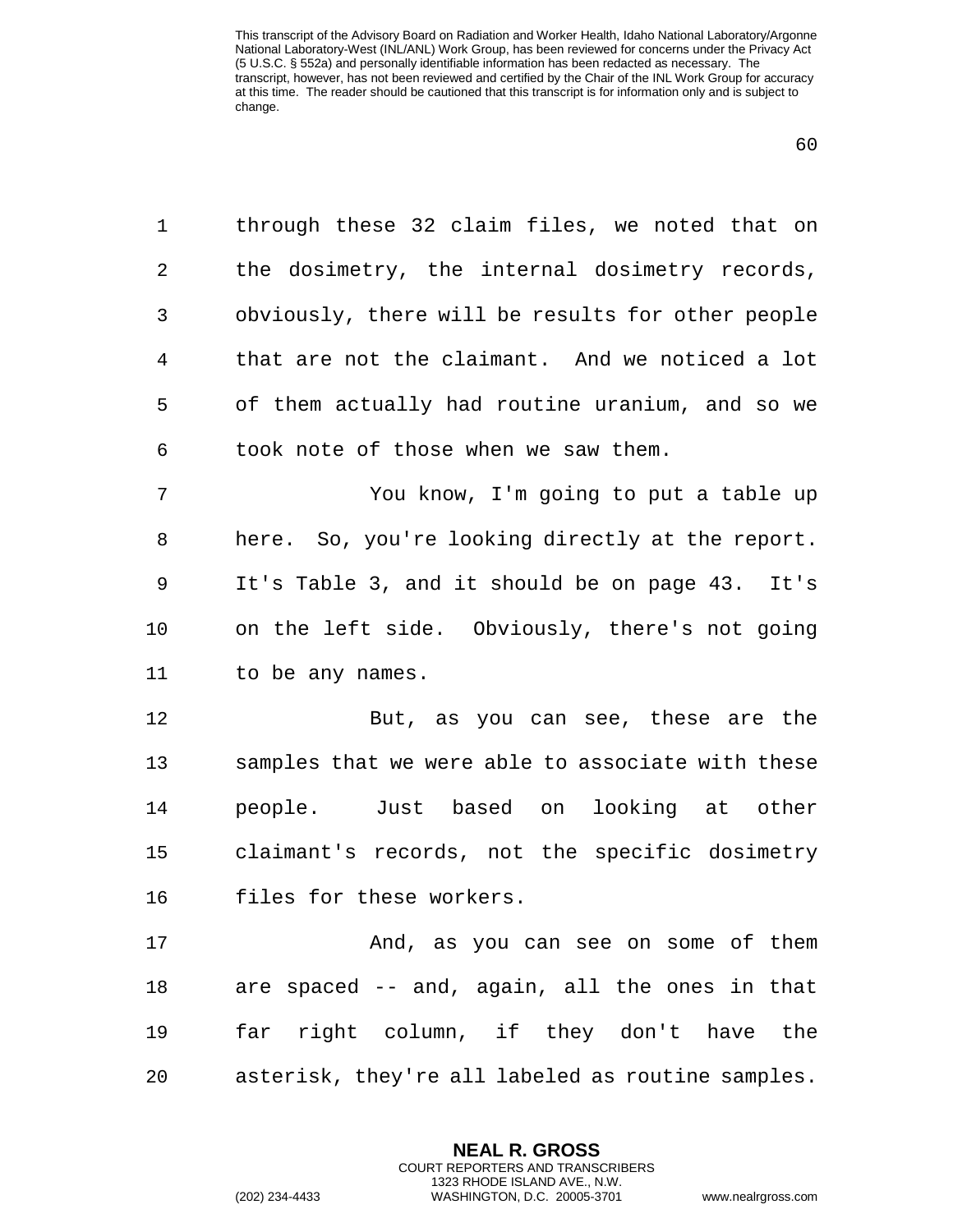| $\mathbf 1$    | The ones with the asterisks, and there's only a   |
|----------------|---------------------------------------------------|
| $\overline{2}$ | few of them, were actually special samples taken. |
| 3              | For a lot of the workers, they're                 |
| 4              | fairly evenly spaced for this period.<br>And,     |
| 5              | again, these aren't complete internal dosimetry   |
| 6              | files for these workers. These are just we        |
| 7              | noticed their name as a routine uranium sample,   |
| 8              | and so we took note wherever that happened during |
| 9              | the course of the claimant review.                |
| 10             | So, some of them appear to be on maybe            |
| 11             | a quarterly schedule. Reference numbers 2, 8, 9,  |
| 12             | 11 through 13. Some looked more like six months.  |
| 13             | The fact that these are really routine sort of    |
| 14             | indicates that there was a group of workers who   |
| 15             | Health Physics believed could have the potential  |
| 16             | for more of a chronic exposure, and so should be  |
| 17             | monitored on a routine, and not a special or      |
| 18             | incident basis.                                   |
| 19             | So, that brings us to Observation 3.              |
|                |                                                   |

"During its review of claimants, who may have

**NEAL R. GROSS** COURT REPORTERS AND TRANSCRIBERS 1323 RHODE ISLAND AVE., N.W.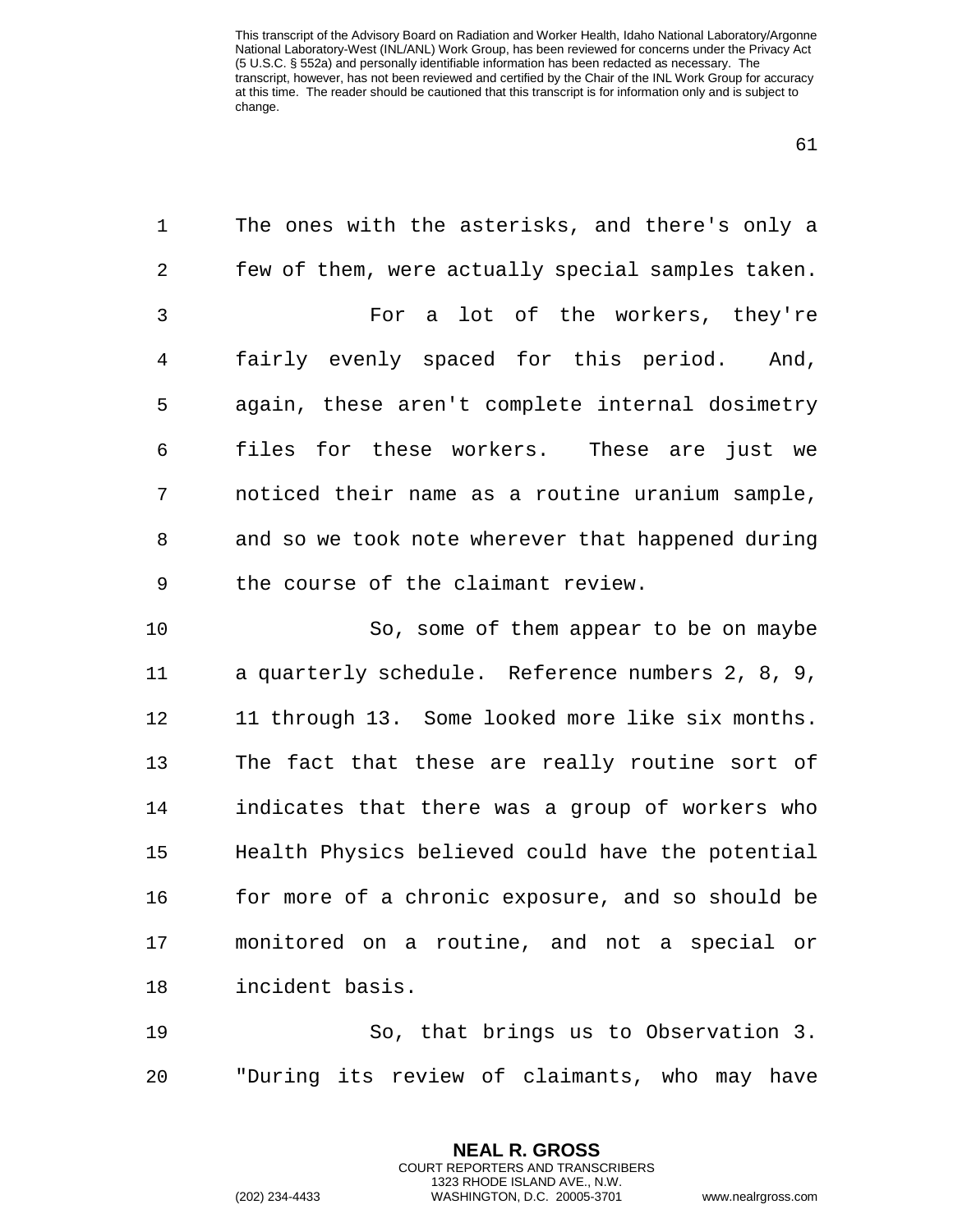worked in the laboratory areas of CPP, SC&A identified several non-claimants who appear to have been part of a regular routine monitoring program for uranium. This is logically indicative that a group of workers existed at CPP who had the potential for chronic rather than episodic exposure to uranium that was of radiological concern to the health and safety staff."

 Okay. Moving on. The last thing we're going to talk about is a couple of incidents, because we wanted to go through the SRDB and see what was documented there. We really only found two of them.

 The first one was airborne U-235 in the Z-cell in January of 1958. The Z-cell itself, the way it's described in the TBD, it says, "The Z-cell was the last stop for CPP-601's final product concentrated liquefied uranyl nitrate. For a time, the liquid was stored and packaged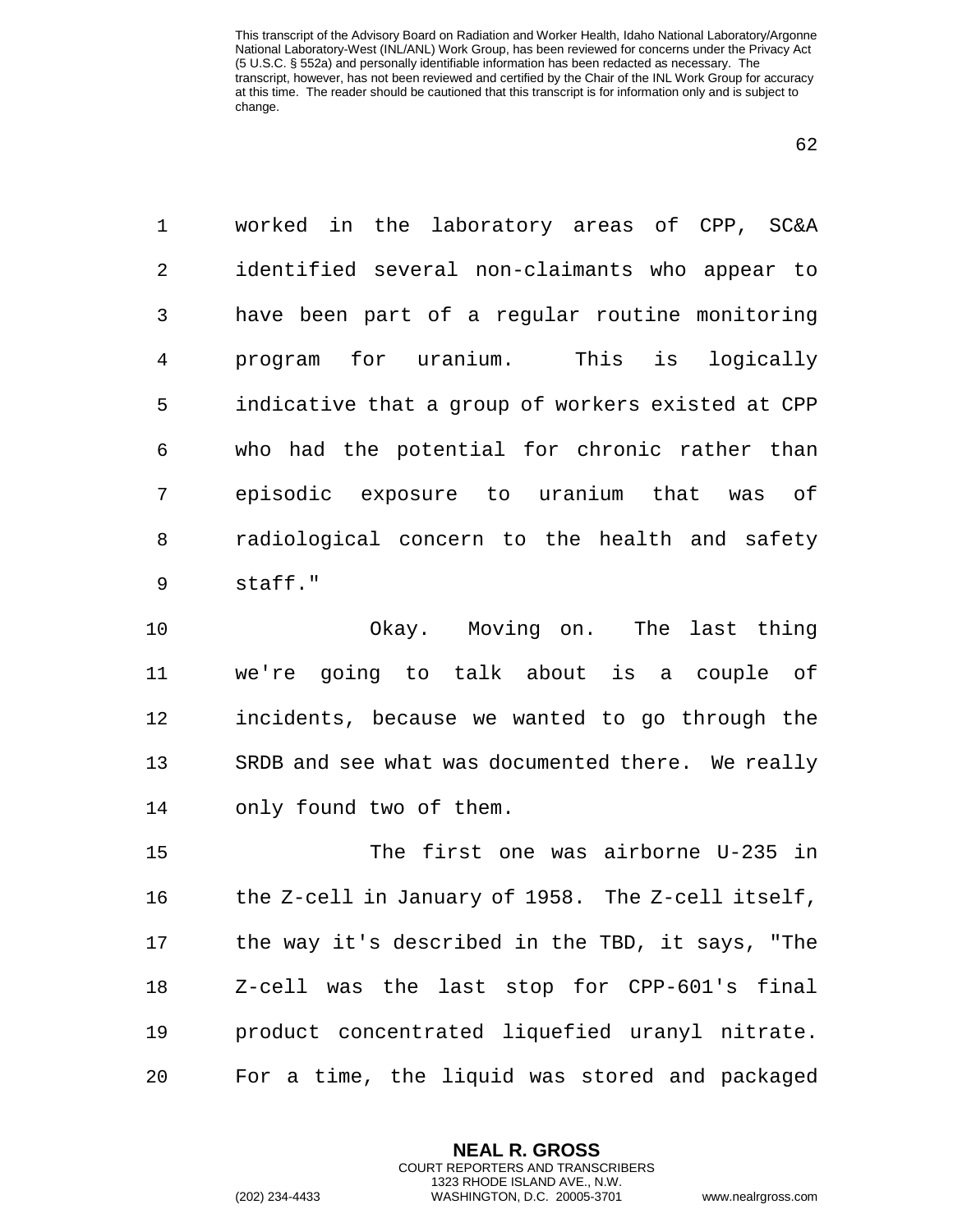for shipment in L-10 bottles at the facility set up within the Z-cell. So, during this incident, an alpha proportional counter measured an air concentration that was 10,000 times the maximum permissible concentration. Smears showed positive alpha on the floor near the sump, the stairs leading to the bottom of the cell, and the product room near the exit of the cell. Bioassay samples were taken for five of the workers involved and were positive, but follow-ups were below the detection limit, which was one times 12 ten to the minus five grams per liter." And what you're seeing now are actual quotes from the incident report. "The consequences of this particular incident are not especially alarming except that the situation could well have been more serious. Perhaps operational procedures with respect to this area of work should be reviewed to avoid future like incidents, since hazards from

> **NEAL R. GROSS** COURT REPORTERS AND TRANSCRIBERS 1323 RHODE ISLAND AVE., N.W.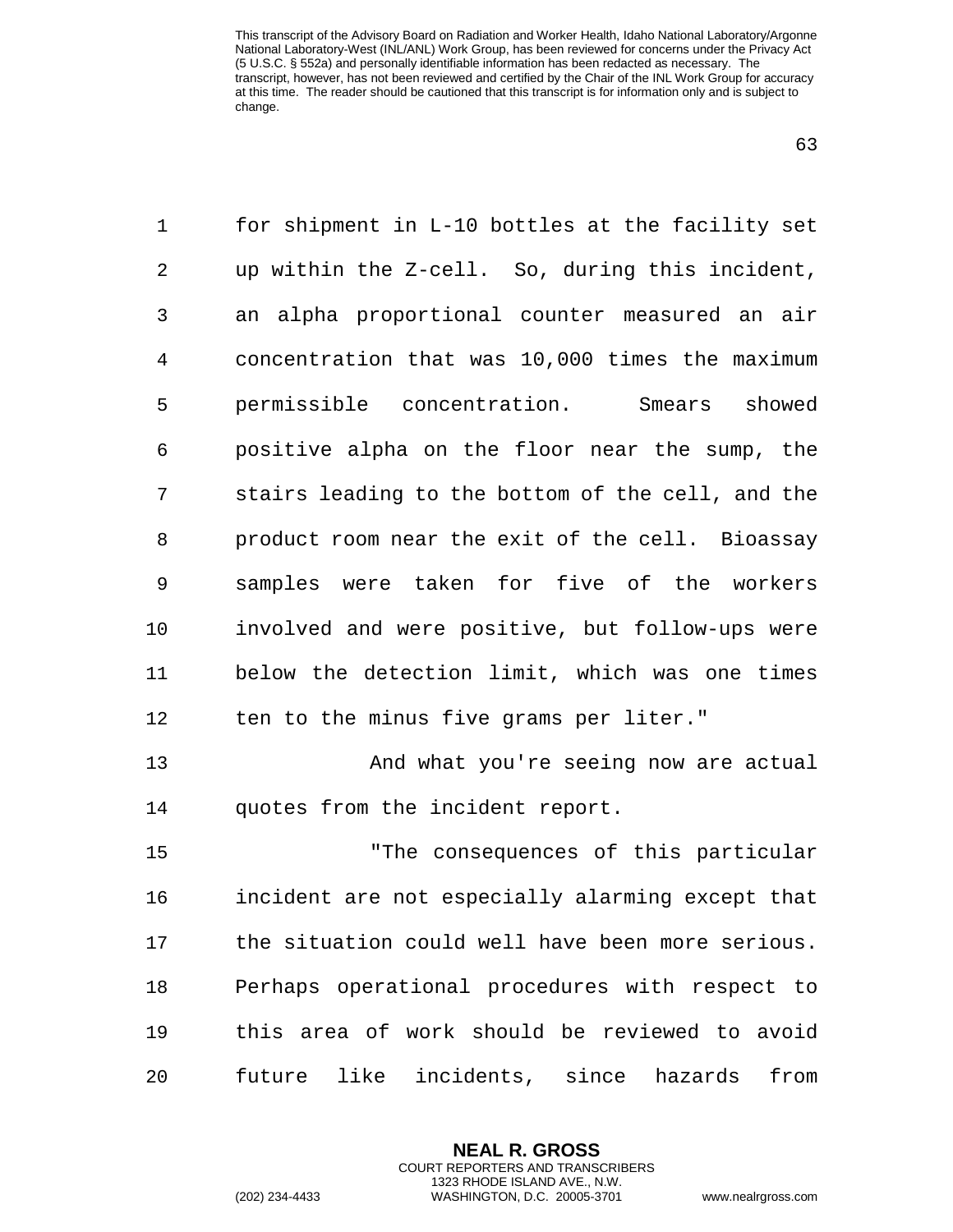| 1  | ingested and/or inhaled uranium are present."      |
|----|----------------------------------------------------|
| 2  | And, then a follow-up report to that               |
| 3  | incident, follow-up to the incident report noted   |
| 4  | the following changes were made.                   |
| 5  | "A rotameter was, should be installed,             |
| 6  | air spargers -- measure the amount of air to the   |
| 7  | spargers from front excessive sparging, the flow   |
| 8  | of air was increased, and the procedure for any    |
| 9  | further mixing experiments was changed to pull     |
| 10 | only one sample at a time when those are in        |
| 11 | operation."                                        |
| 12 | So, there was some recommendations                 |
| 13 | made, and as a result, they did make some changes. |
| 14 | The only other incident we found was               |
| 15 | a product solution spill that was actually in the  |
| 16 | access corridor in December 1958. And what they    |
| 17 | were doing is there was a maintenance activity,    |
| 18 | there was a blocked plug in one of the lines.      |
| 19 | The product line from X-Cell and Z-cell, they had  |
| 20 | to remove about 100 feet of the line, but they     |

**NEAL R. GROSS** COURT REPORTERS AND TRANSCRIBERS 1323 RHODE ISLAND AVE., N.W.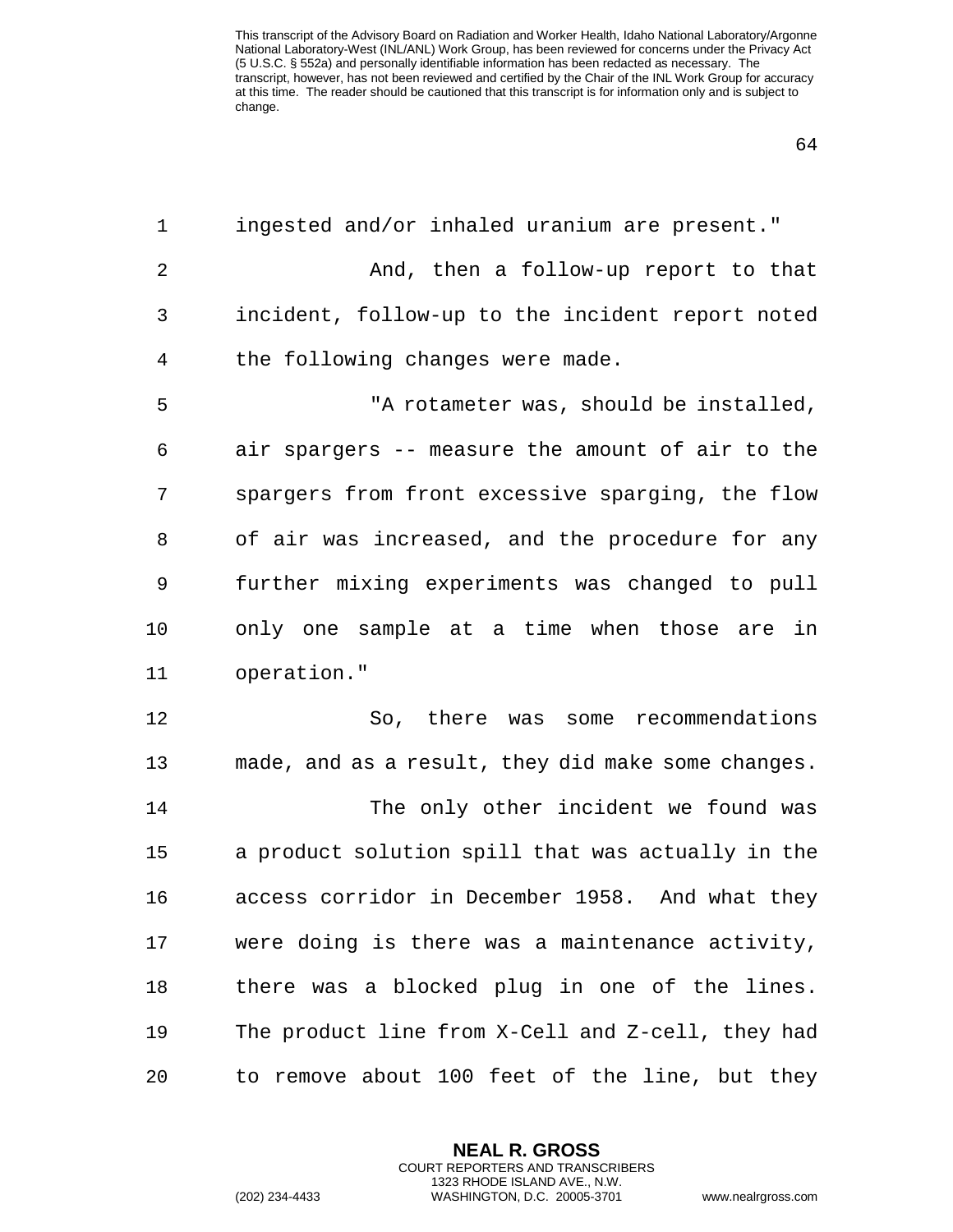| $\mathbf 1$    | didn't realize that there was an auxiliary pump  |
|----------------|--------------------------------------------------|
| $\overline{2}$ | that had been left on, which was still tied in   |
| 3              | when they went to go cut and to replace that     |
| $\overline{4}$ | section.                                         |
| 5              | Here's a couple of quotes from that              |
| 6              | report.                                          |
| $\overline{7}$ | Hold on a second. I lost a slide.                |
| 8              | Alright. I'm sorry. I was supposed               |
| 9              | to read Observation 4 before talking about that  |
| 10             | other incident, so just to wrap up that other    |
| 11             | incident.                                        |
| 12             | "A documented 1958 incident involving            |
| 13             | airborne U-235 alpha activity in the Z-cell      |
| 14             | indicates that HP was notified immediately and   |
| 15             | appropriate actions were taken, including air    |
| 16             | sampling, area swipe contamination surveys, and  |
| 17             | worker nasal wipes. Multiple bioassay samples    |
| 18             | were collected in the days immediately following |
| 19             | the incident. Analysis of the available bioassay |
| 20             | related to the incident indicates that exposures |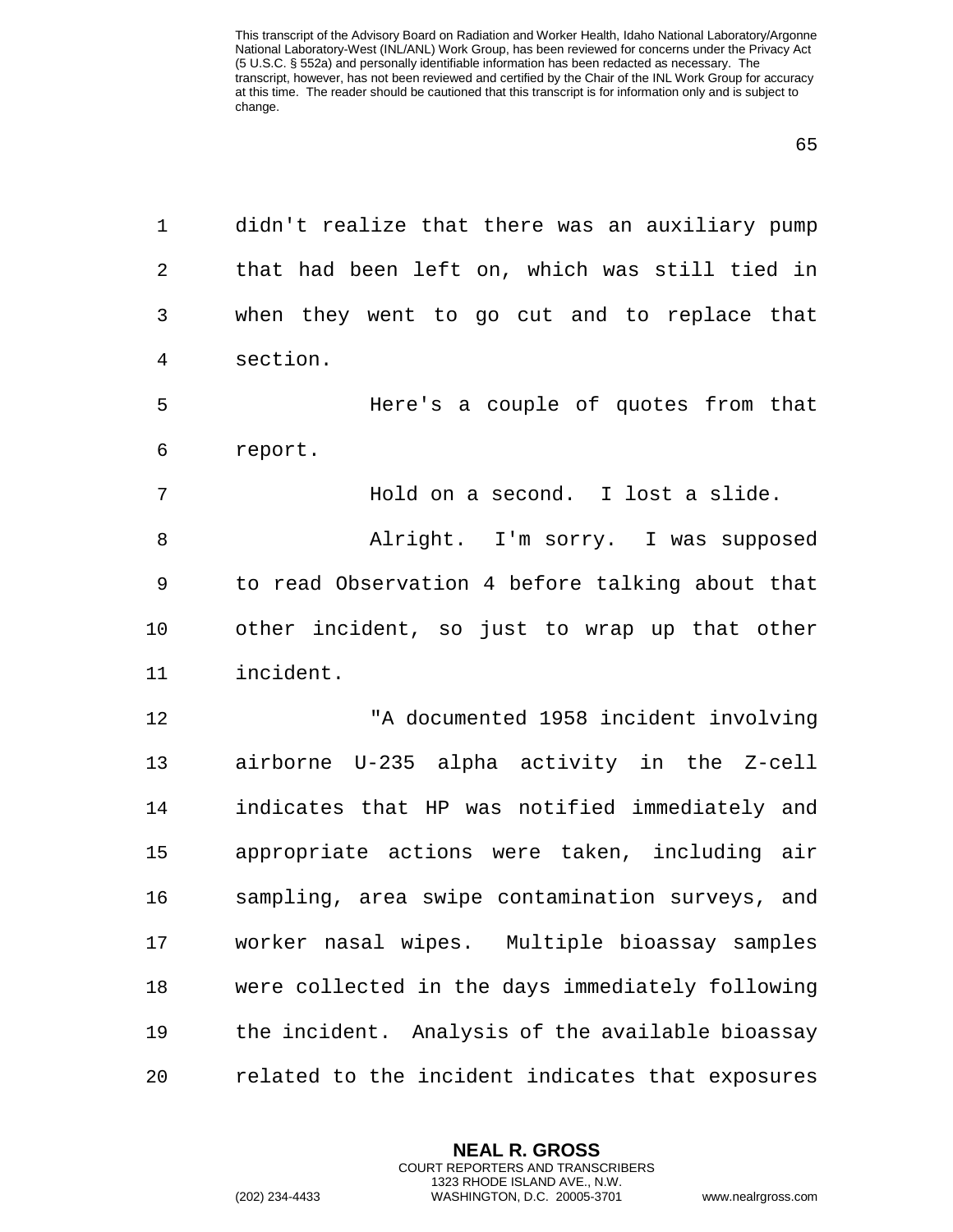| $\mathbf 1$    | were likely minimal. This incident was also       |
|----------------|---------------------------------------------------|
| 2              | discussed in NIOSH 2015b," which I believe is one |
| 3              | of the SEC ERs.                                   |
| $\overline{4}$ | And, so, again, back to the, the spill            |
| 5              | from cutting the line. These are quotes from the  |
| 6              | incident report.                                  |
| 7              | "Most of the solutions caught in a                |
| 8              | plastic bag with some spilled on the floor and    |
| 9              | some splashed on a maintenance fitter, who cut    |
| 10             | into the pipe. That person's coveralls were       |
| 11             | gathered up in a plastic bag and spilled liquid   |
| 12             | was cleaned up, and all were taken to the product |
| 13             | room for a full recovery," so were able to reuse  |
| 14             | it.                                               |
| 15             | And these were the recommendations                |
| 16             | based on that incident. "Don't start a critical   |
| 17             | job without having the written work request in    |
| 18             | the hands of the maintenance foreman; all work    |
| 19             | requests contain written precautions. If to be    |

checked back by operations, approvals by safety,

**NEAL R. GROSS** COURT REPORTERS AND TRANSCRIBERS 1323 RHODE ISLAND AVE., N.W.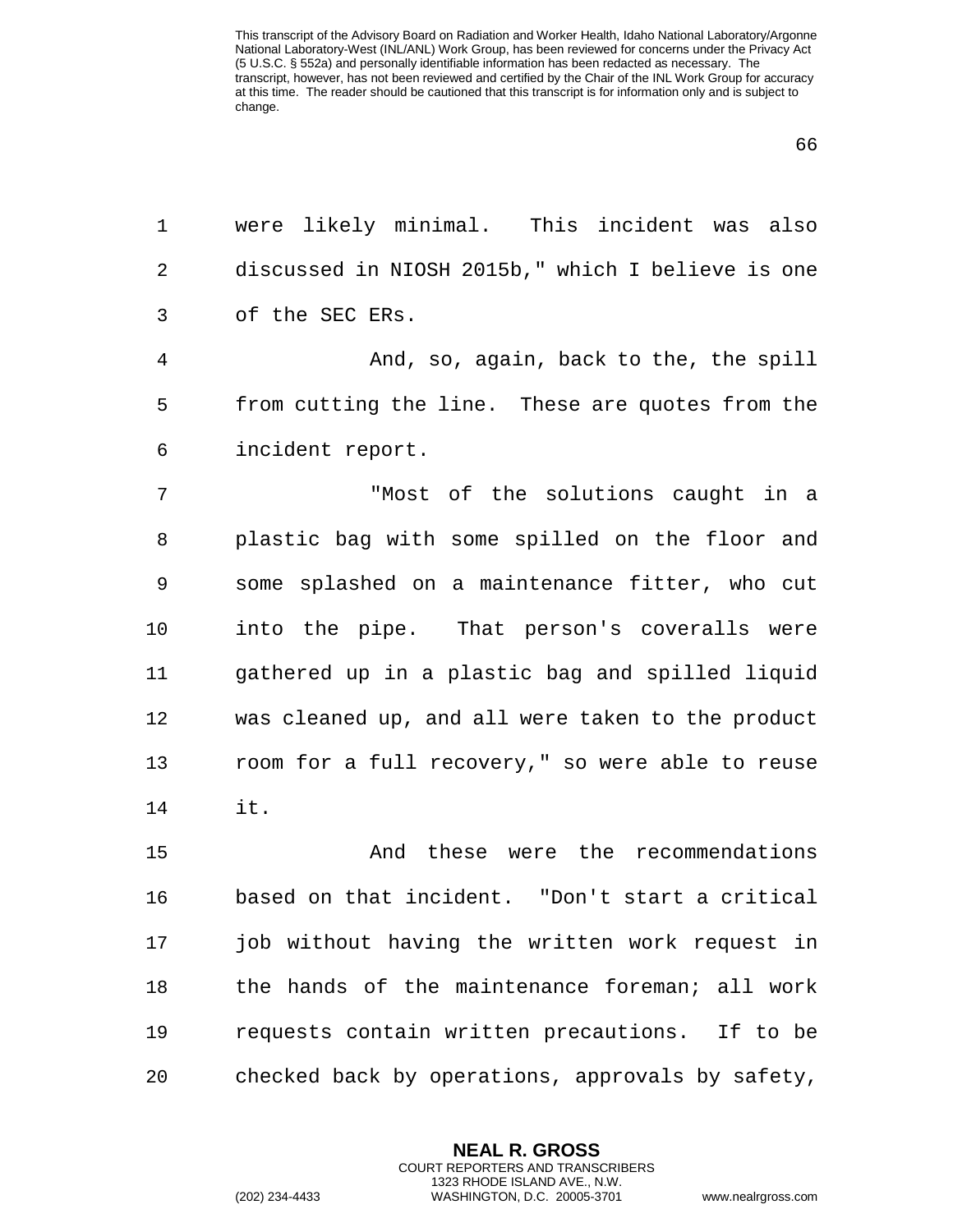| 1              | safeguards, etc. when special hazards exist; if   |
|----------------|---------------------------------------------------|
| 2              | there are critical hazards, maintenance should be |
| 3              | advised how to do their job safely; and add       |
| $\overline{4}$ | details of HP and safety procedures on the HP and |
| 5              | safety permits; and then adhere strictly to the   |
| 6              | tag out procedure."                               |
| 7              | So this leads us to Observation 5.                |
| 8              | Oh, I would also note that while that             |
| 9              | incident report didn't specifically say that      |
| 10             | internal monitoring should have occurred, we were |
| 11             | able to find monitoring for at least one of the   |
| 12             | workers who was involved, but we don't know if    |
| 13             | the other workers who were involved in the        |
| 14             | situation were similarly monitored. We just --    |
| 15             | we were able to find at least one of the names    |
| 16             | that was included in the bioassay records.        |
| 17             | So this takes us to Observation 5, and            |
| 18             | this is the final observation.                    |
| 19             | "A documented incident in December                |
| 20             | describes a product line maintenance<br>1958      |

**NEAL R. GROSS** COURT REPORTERS AND TRANSCRIBERS 1323 RHODE ISLAND AVE., N.W.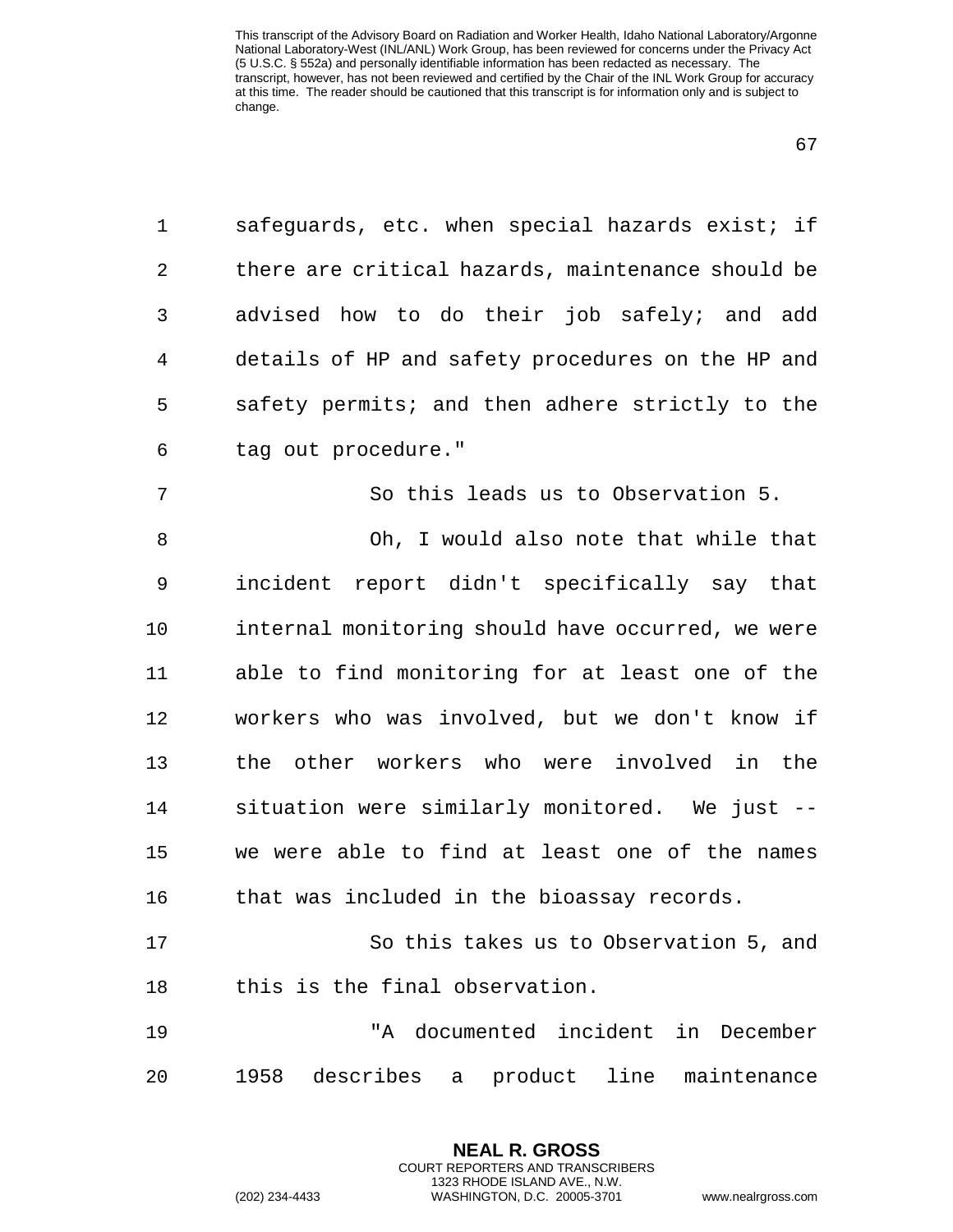activity that resulted in a spill of U-235 in the access corridor of CPP. The activity involved an HP permit, and also had -- an HP presence in at least one of the two maintenance locations," so they were cutting in two ends of this pipe, and the HP was at one end.

 "Follow-up reports indicate HP and safety permits required more detail to avoid future incidents. Although not specified in the incident report, SC&A located at least one special uranium sample that was taken for a pipe fitter who was involved in the spill."

 So, after all that, our summary conclusion is, "We identified several example locations and time periods for which alpha contamination was identified and does not appear to be directly comingled with fission and activation product material. Reconstruction of internal exposures to alpha material by ratioing to calculated intakes of fission and activation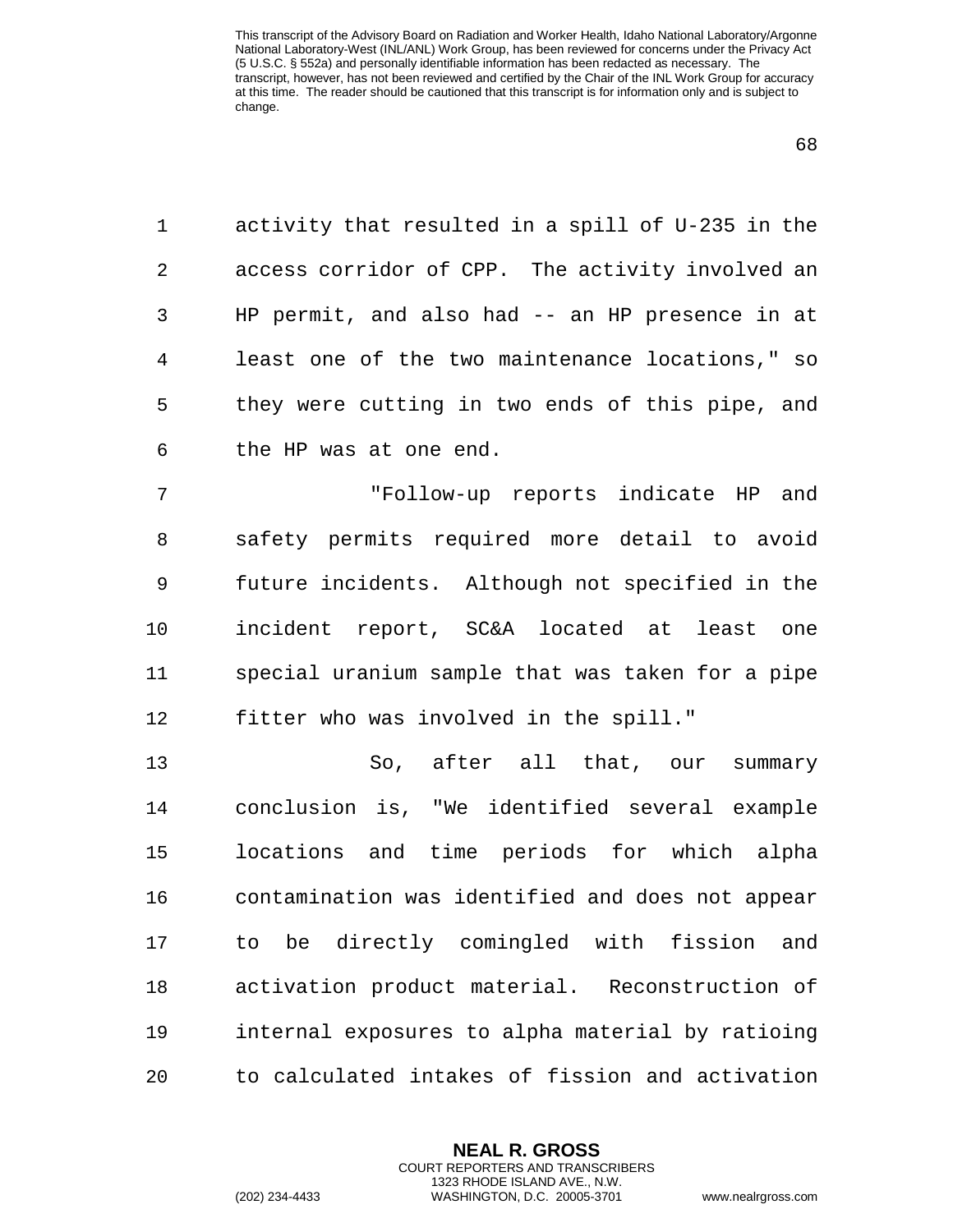| $\mathbf 1$    | material would not be technically appropriate for |
|----------------|---------------------------------------------------|
| $\overline{2}$ | at least some of these workers, activities, and   |
| 3              | locations within CPP."                            |
| 4              | So, that is the summary of our report             |
| 5              | evaluating the potential for alpha exposure to    |
| 6              | CPP prior to 1963. Be happy to answer any         |
| 7              | questions or clarify any points or whatever I can |
| 8              | do to help move the conversation.                 |
| 9              | MEMBER BEACH: I think you've stunned              |
| 10             | everybody, Bob.                                   |
| 11             | CHAIR SCHOFIELD: I don't have any                 |
| 12             | questions, but maybe someone else might though.   |
| 13             | MEMBER ROESSLER: This is Gen.<br>$\mathbb{Z}$     |
| 14             | don't have any questions, but I'm looking through |
| 15             | your summary statement that you showed on the     |
| 16             | slides in the report. The report's a little hard  |
| 17             | to read, because of all the blackouts. Is that    |
| 18             | in the reports?                                   |
| 19             | MR. BARTON: Yes, I believe that's in              |
| 20             | the executive summary.                            |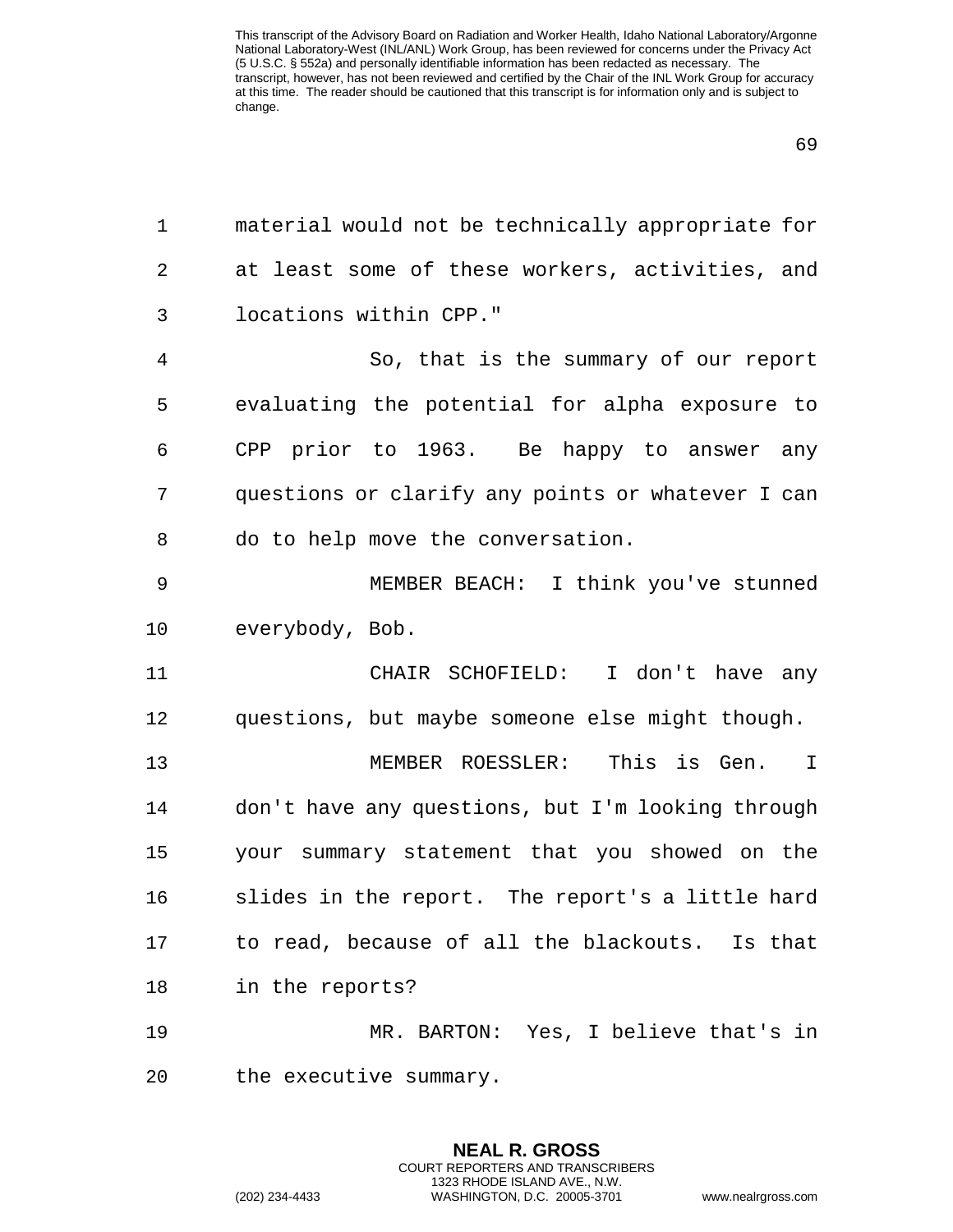| 1              | MEMBER ROESSLER: Okay. It's not at                 |
|----------------|----------------------------------------------------|
| $\overline{2}$ | the end, which is where I was. Okay. I just        |
| 3              | wanted to make sure it was in there.               |
| $\overline{4}$ | MR. BARTON: Yes, it does. It appears               |
| 5              | on page -- the bottom of page seven, which is the  |
| 6              | executive summary.                                 |
| 7              | MEMBER ROESSLER: Okay. I see it.                   |
| 8              | Okay. Good. Okay.                                  |
| 9              | MEMBER BEACH: Bob, this is Josie. I                |
| 10             | found your report to be very thorough, and I don't |
| 11             | have any questions at this time other than         |
| 12             | waiting for NIOSH's response.                      |
| 13             | DR. TAULBEE: This is Tim at NIOSH. I               |
| 14             | don't have any questions at this time either, but  |
| 15             | we are developing a response to this just so the   |
| 16             | Work Group is aware that we are doing that.        |
| 17             | MEMBER MELIUS: Yes. Tim, this is Jim               |
| 18             | Melius. Any idea on timing on that response?       |
| 19             | DR. TAULBEE: Well, that's a good                   |
| 20             | question there, Dr. Melius.                        |

**NEAL R. GROSS** COURT REPORTERS AND TRANSCRIBERS 1323 RHODE ISLAND AVE., N.W.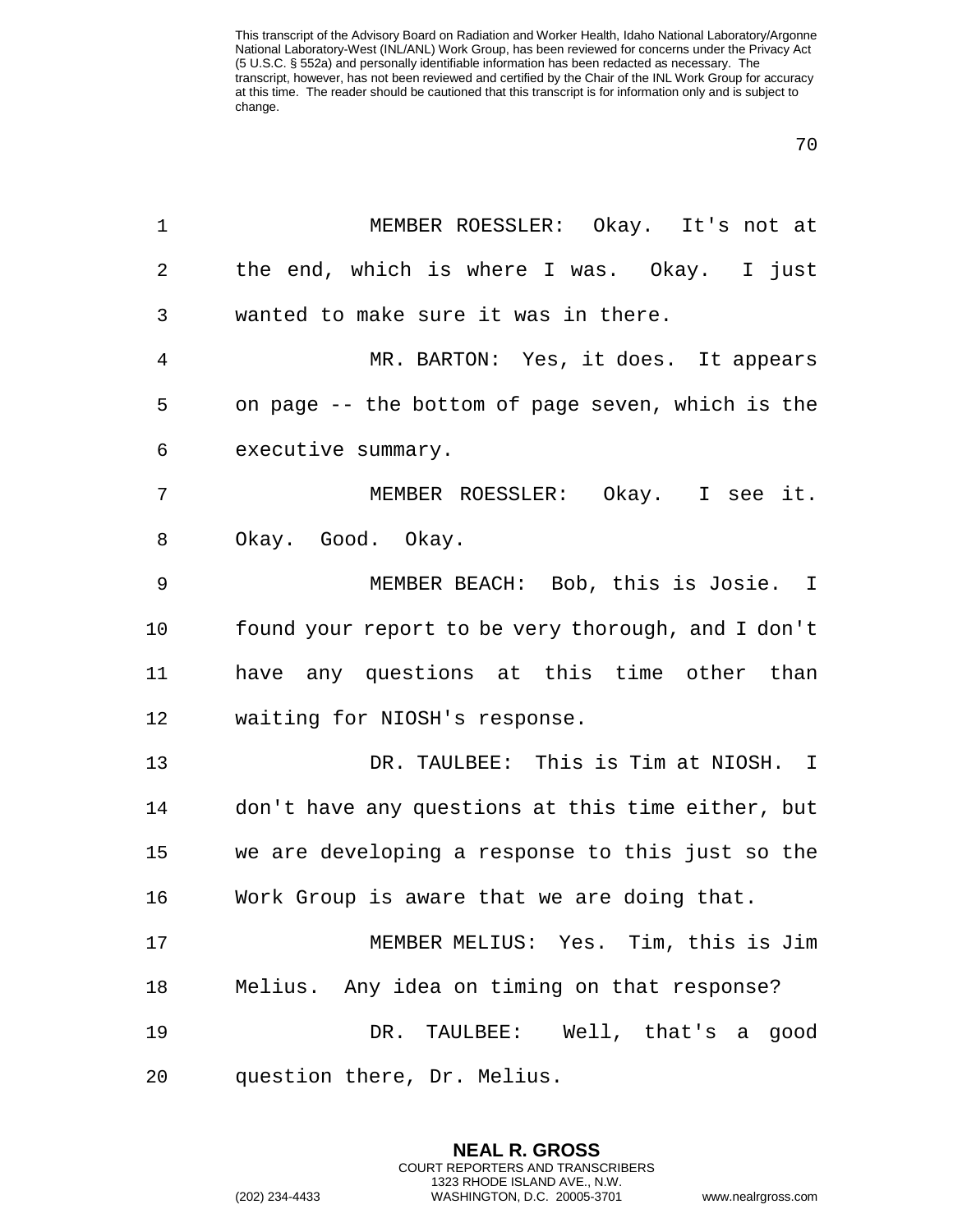| $\mathbf{1}$ | MEMBER MELIUS: It sure is.                        |
|--------------|---------------------------------------------------|
| 2            | DR. TAULBEE: Trying to get this into              |
| 3            | the discussion of priorities again, --            |
| 4            | MEMBER MELIUS: Yes.                               |
| 5            | DR. TAULBEE: -- and that was one of               |
| 6            | the things I wanted to make sure we touched on    |
| 7            | before we finished today was to talk about the    |
| 8            | priorities in a sense.                            |
| 9            | So, do you want to jump into that now             |
| 10           | as to how soon you guys want to see this or --    |
| 11           | would it better for me to tell you what all is on |
| 12           | our plate that we're trying to get off, and then  |
| 13           | you can kind of order, reorder them as you see,   |
| 14           | you would like to see them? Would that be         |
| 15           | helpful?                                          |
| 16           | Tim, for me, yes,<br>MELIUS:<br>MEMBER            |
| 17           | definitely, and also, hear the same from SC&A.    |
| 18           | MEMBER BEACH: Well, this is Josie. I              |
| 19           | was going to ask later, but it would be nice to   |
| 20           | have something in writing updating priorities,    |

**NEAL R. GROSS** COURT REPORTERS AND TRANSCRIBERS 1323 RHODE ISLAND AVE., N.W.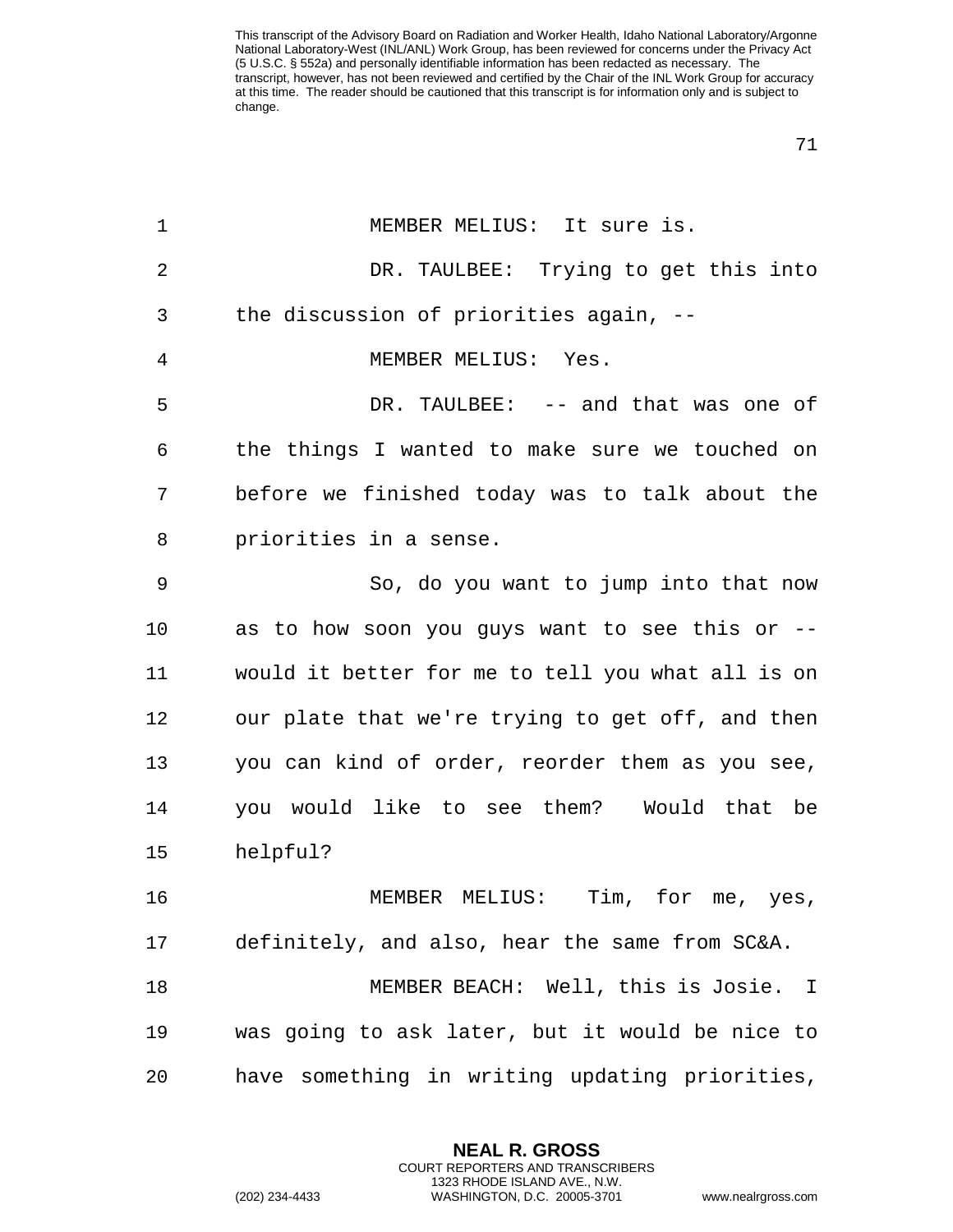| $\mathbf 1$    | because it's -- this is becoming a bit of a large, |
|----------------|----------------------------------------------------|
| 2              | large items that we're, we're prioritizing, and    |
| 3              | I don't -- I just don't want anything to get lost, |
| $\overline{4}$ | $SO = -$                                           |
| 5              | DR. TAULBEE: Okay.                                 |
| 6              | MEMBER BEACH: I don't know if that's               |
| 7              | NIOSH's or SC&A's. Our matrix is a<br>little       |
| 8              | unusual, so it's a little harder to kind of keep   |
| 9              | track of everything.                               |
| 10             | DR. TAULBEE: What -- why don't we                  |
| 11             | take -- NIOSH, why don't we take a stab at it      |
| 12             | first as to what we've all got on our plate and    |
| 13             | what we are responding to, and then SC&A can add   |
| 14             | to it from that standpoint, so why don't we commit |
| 15             | to get you a draft, I guess, our kind of priority  |
| 16             | list following a little bit of discussion here     |
| 17             | today, because I did want to update you guys a     |
| 18             | little bit on the data capture that we did for     |
| 19             | the burial ground.                                 |

Would that be acceptable then?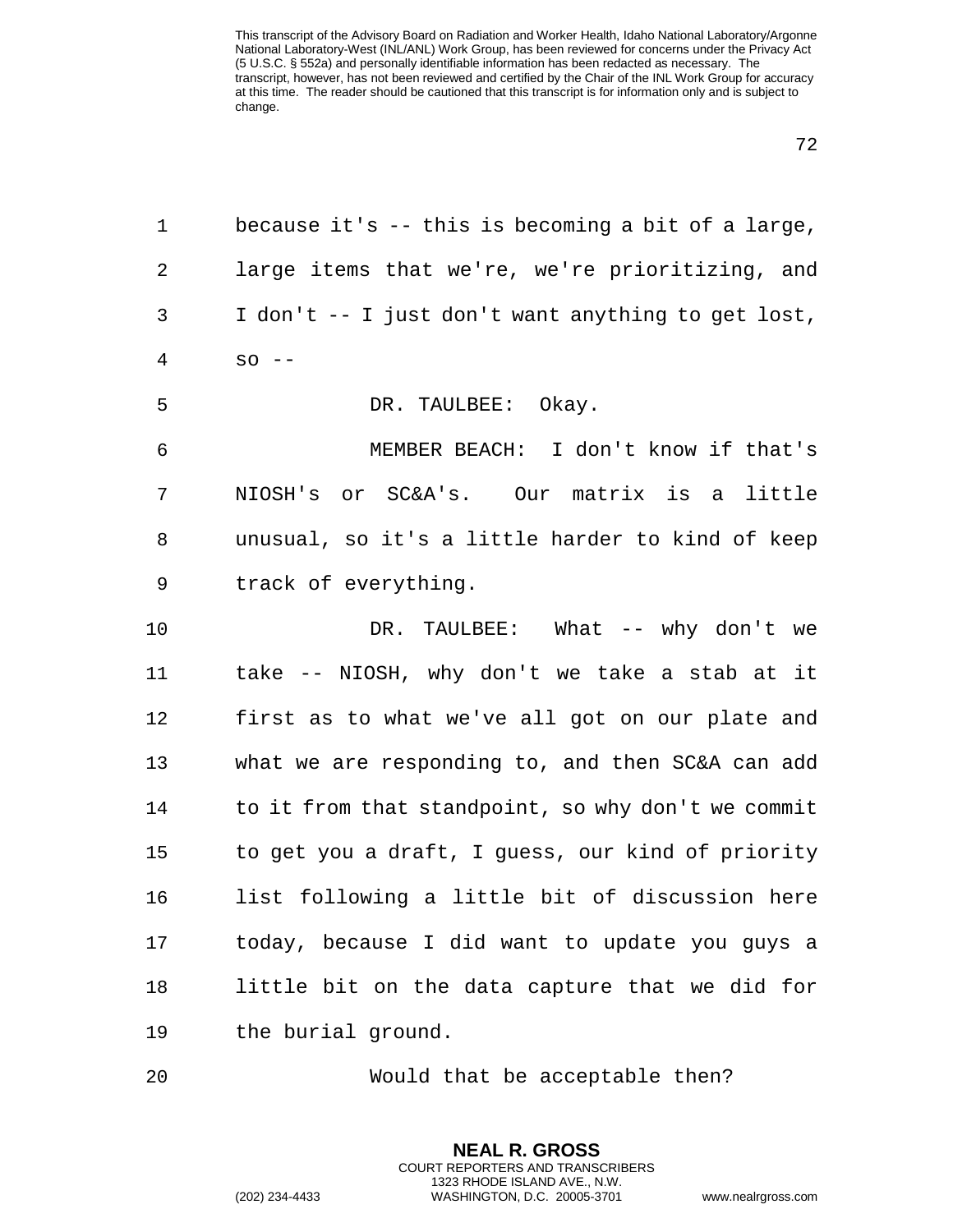73

| 1       | MEMBER BEACH:<br>Yes. Tim, this is                |
|---------|---------------------------------------------------|
| 2       | Josie. I think there was a draft or there was a   |
| 3       | priority's list out there, so you might start     |
| 4       | with that, or at least include some of that. That |
| 5       | was a couple of meetings back.                    |
| 6       | DR. TAULBEE: Okay. Alright, we will               |
| 7       | certainly do so, okay.                            |
| 8       | Well, I guess we should make sure                 |
| 9       | there aren't any other questions on Bob's         |
| $10 \,$ | presentation here first. Are there any other      |
| 11      | questions for Bob?                                |
| 12      | MR. BARTON: It looks like I'm getting             |
| 13      | off easy today.                                   |
| 14      | (Laughter.)                                       |
| 15      | Plans for August Board Meeting and                |
| 16      | Status/Path Forward on Ongoing Issues             |
| 17      | Resolution for INL/ANL-W                          |
| 18      | DR. TAULBEE: Okay. Well, as you know              |
| 19      | from our last meeting, the 83.14 for the burial   |
| 20      | ground was -- puts just under the 83.14 for the   |

**NEAL R. GROSS** COURT REPORTERS AND TRANSCRIBERS 1323 RHODE ISLAND AVE., N.W.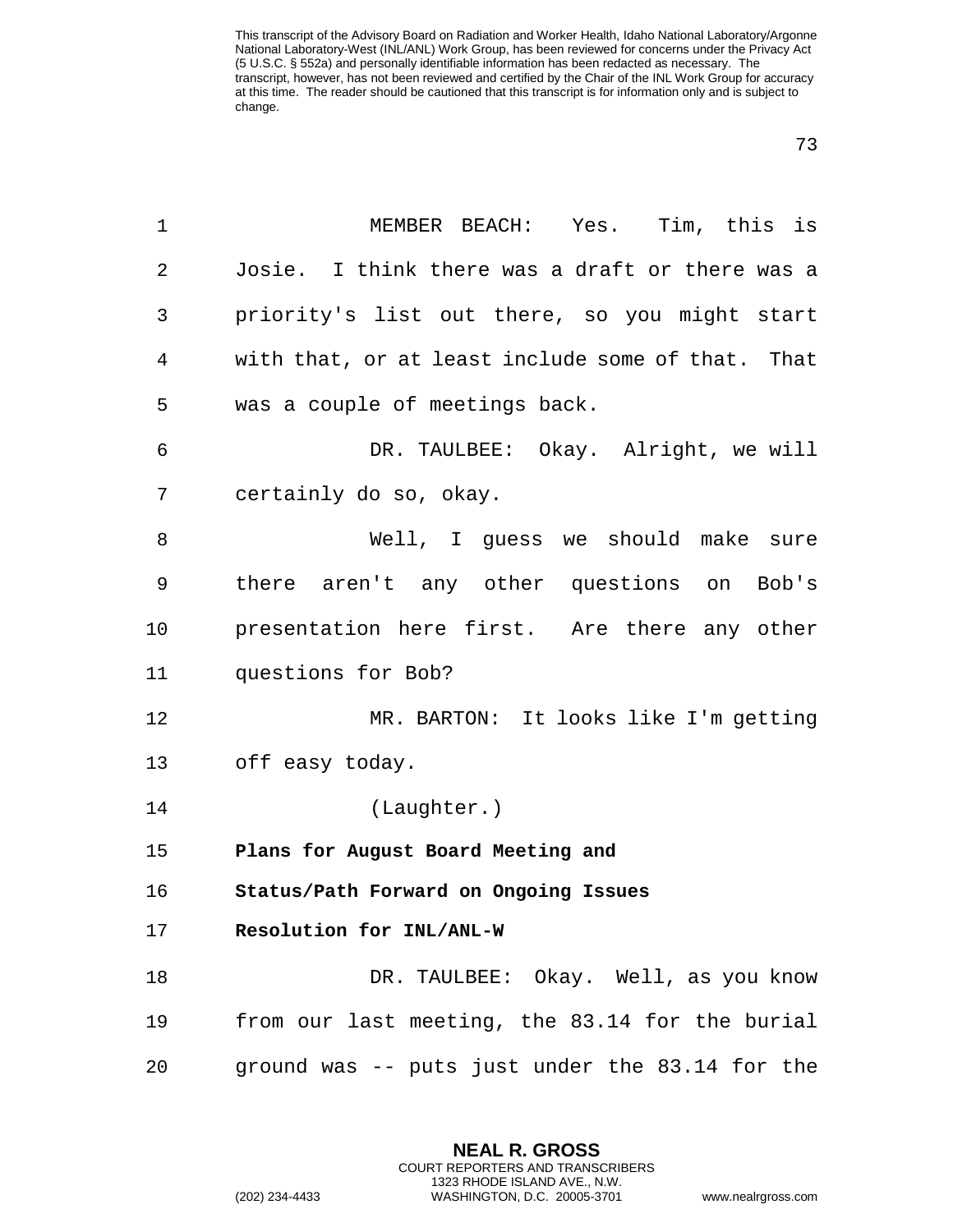| $\mathbf{1}$ | CPP evaluation, which we have now delivered to    |
|--------------|---------------------------------------------------|
| 2            | you all, and so we have been working on the 83.14 |
| 3            | for the burial ground, and we went out and        |
| 4            | conducted a data capture. Mitch and Brian went    |
| 5            | out and collected data.                           |
| 6            | And one of the interesting things that            |
| 7            | was found is that there's some air sampling data  |
| 8            | out there for the burial grounds during that time |
| 9            | period when these recoveries were taking place.   |
| 10           | We requested that data.                           |
| 11           | Now, is this is sufficient to support             |
| 12           | dose reconstruction? We don't know yet, but we    |
| 13           | have not received that data back from the site.   |
| 14           | This data capture took place the last week of     |
| 15           | June, and it was targeted for the burial grounds. |
| 16           | So, from that standpoint, the 83.14,              |
| 17           | once we get that data, then we'll know better     |
| 18           | whether or not we're going to be recommending an  |
| 19           | 83.14 or not from that based upon the, those      |
|              |                                                   |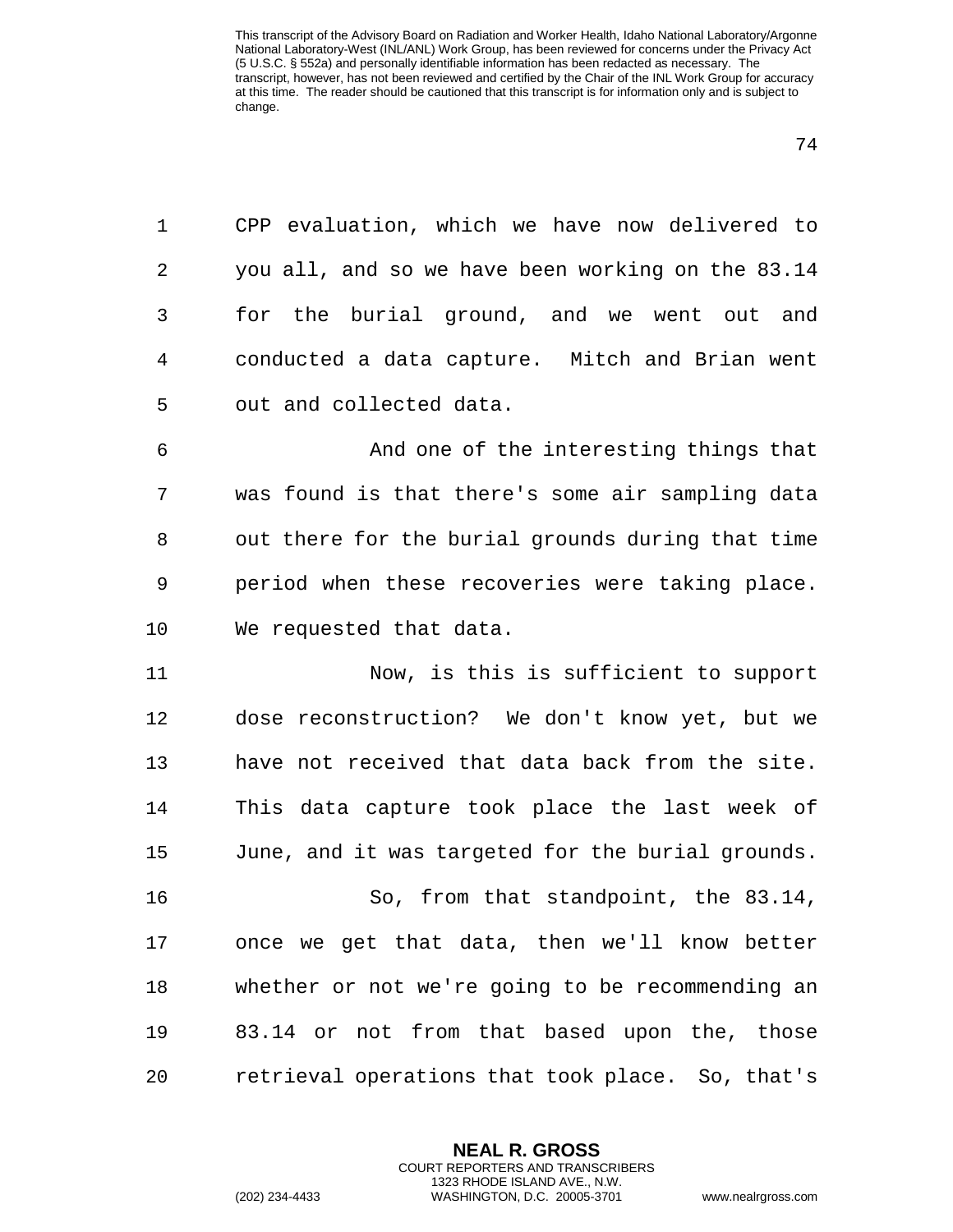| $\mathbf 1$    | kind of the status of that particular effort.      |
|----------------|----------------------------------------------------|
| $\overline{2}$ | At the same time -- well, shortly                  |
| 3              | after that data capture is when we received the    |
| 4              | CPP, or the reports that Bob just talked about,    |
| 5              | so that's on our plate to respond to.              |
| 6              | The ANL-West air monitoring that was               |
| 7              | brought up, I guess, a year ago in November maybe, |
| 8              | I think that was when, but we had a Work Group     |
| 9              | meeting and discussed that one. You guys had       |
| 10             | indicated that after the 83.14, that we would      |
| 11             | then go with the ANL-West air monitoring, and      |
| 12             | then responding to the burial ground report by     |
| 13             | SC&A. That was the current path.                   |
| 14             | wanted to know where the CPP<br>$\mathbf{I}$       |
| 15             | evaluation that we just received last month falls  |
| 16             | into your priorities. Do you want us to do that    |
| 17             | before the ANL-West and the burial ground          |
| 18             | response, or where do you want this?               |
| 19             | MEMBER BEACH: Well, my guess I wonder              |
| 20             | where we at for the, the CPP SEC from '63 to '70.  |

**NEAL R. GROSS** COURT REPORTERS AND TRANSCRIBERS 1323 RHODE ISLAND AVE., N.W.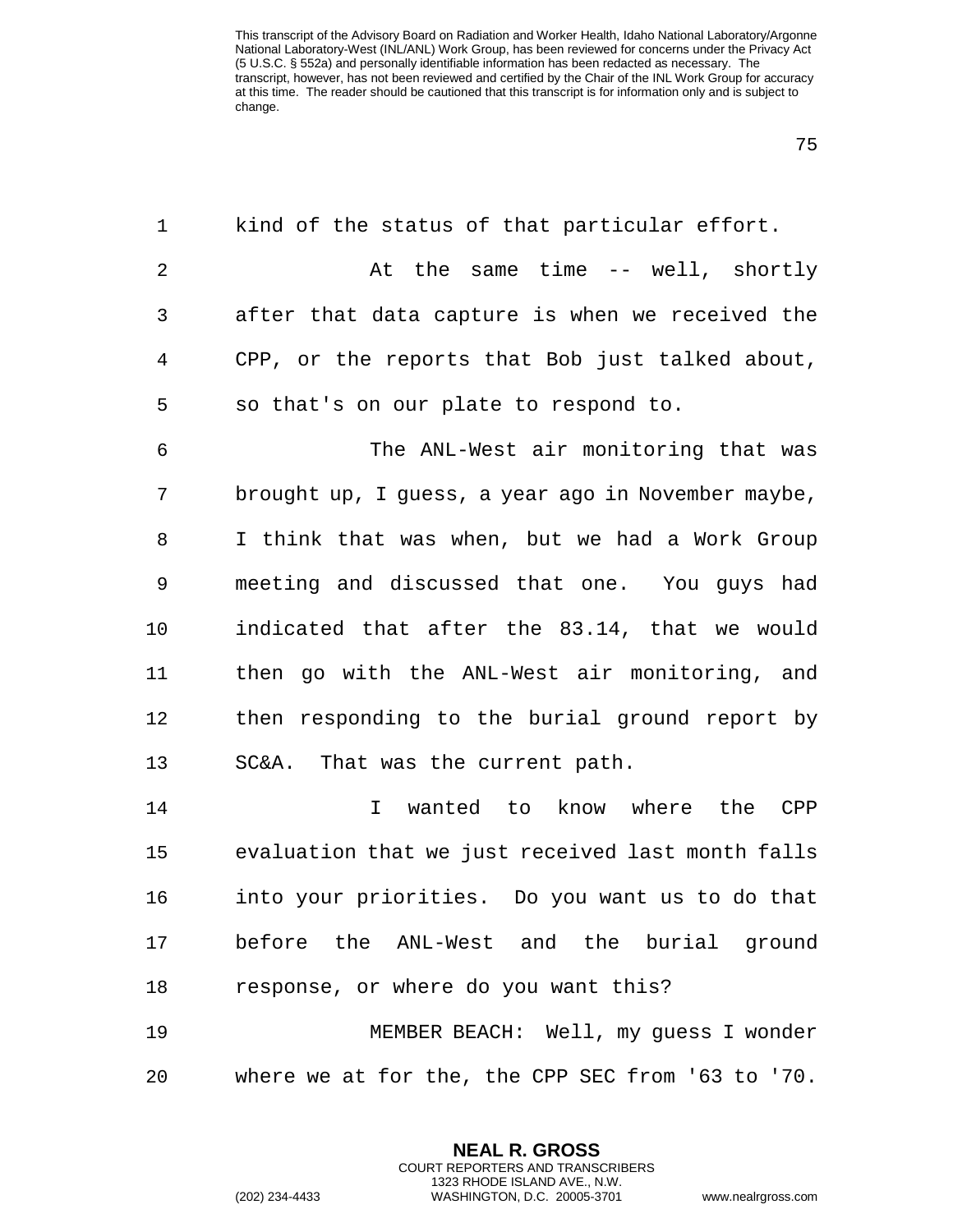| $\mathbf 1$ | It's still to be determined. Can anybody kind of |
|-------------|--------------------------------------------------|
| 2           | give us an update on that?                       |
| 3           | DR. TAULBEE: I think that's the next             |
| 4           | agenda item with the V&V.                        |
| 5           | MEMBER BEACH: Is it?                             |
| 6           | DR. TAULBEE: I believe so.                       |
| 7           | MEMBER ROESSLER: It's not stated on              |
| 8           | the agenda.                                      |
| 9           | DR. TAULBEE: Oh, I'm sorry. It's not             |
| 10          | on there.                                        |
| 11          | MEMBER BEACH: No, it's actually not,             |
| 12          | $SO = -$                                         |
| 13          | DR. TAULBEE: I apologize. I thought              |
| 14          | that was on a draft again that I saw. Okay.      |
| 15          | Well, the one big news I can give, and then I'll |
| 16          | give it over to Bob, we did receive word last    |
| 17          | week that the site has finally completed all of  |
| 18          | the coding of all the temporary badges that you  |
| 19          | can now begin to do that V&V, and Bob sent out a |
| 20          | memo about that.                                 |

**NEAL R. GROSS** COURT REPORTERS AND TRANSCRIBERS 1323 RHODE ISLAND AVE., N.W.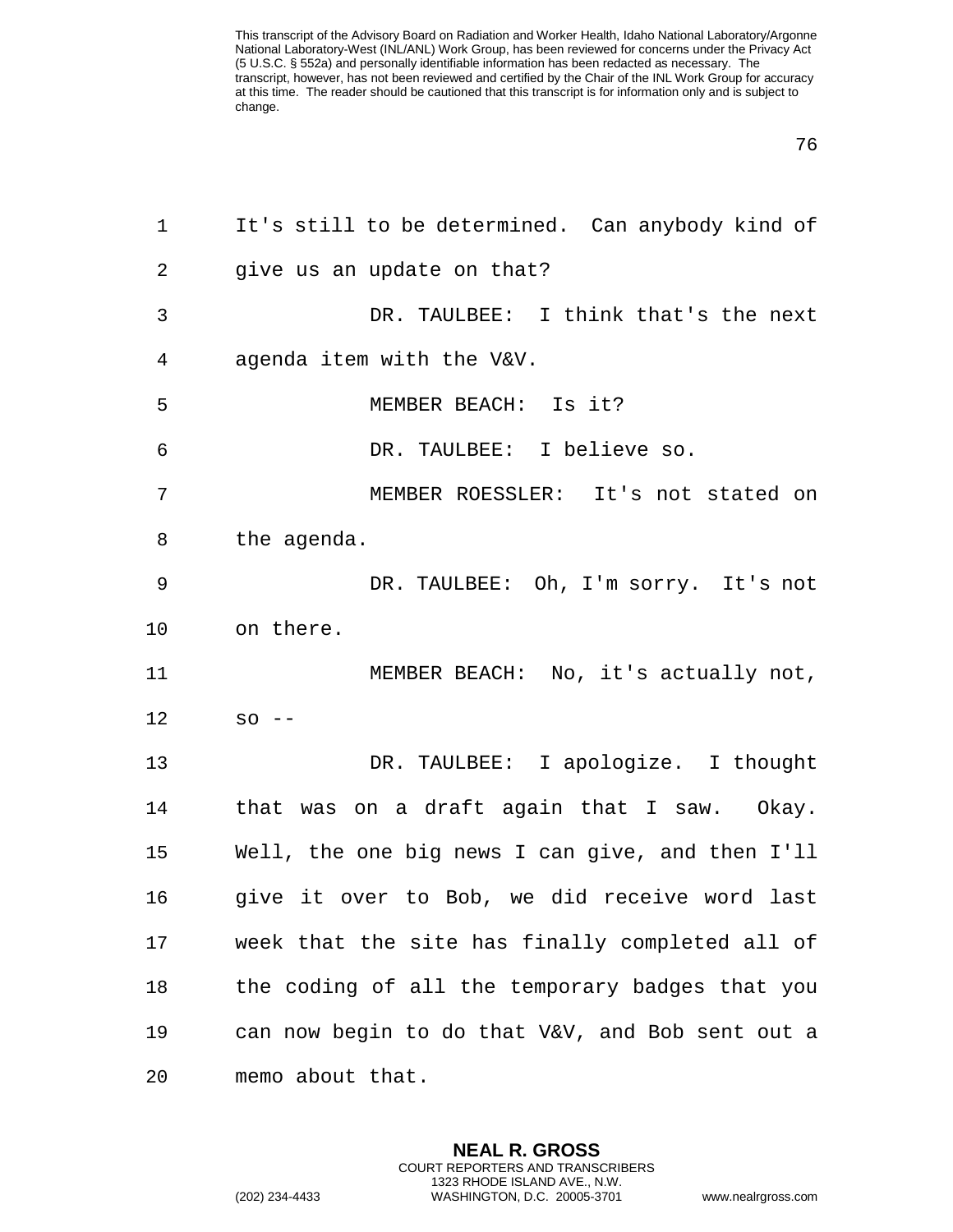| $\mathbf 1$    | Go ahead, Bob.                                    |
|----------------|---------------------------------------------------|
| $\overline{2}$ | MR. BARTON: Yes, that's right. If                 |
| 3              | you remember the last meeting, we had presented   |
| $\overline{4}$ | a proposed path to try to perform the V&V         |
| 5              | activities. What we had done is we'd gone through |
| 6              | a set of visitor cards, mostly from 1968, 1969,   |
| 7              | and early 1970, to identify claimants who were in |
| 8              | those files.                                      |
| 9              | Also, with a caveat that those same               |
| 10             | claimants would still require<br>dose             |
| 11             | reconstructions regardless of the SEC either      |
| 12             | because they didn't have an SEC cancer or, I      |
| 13             | believe, medical dose reconstruction still had to |
| 14             | happen, even if you have qualified for the SEC,   |
| 15             | but you have non-SEC cancers in addition, I       |
| 16             | believe, a dose reconstruction still happened.    |
| 17             | So, at that time, we had a little over            |
| 18             | 30 claimants that we identified from those        |
| 19             | visitor cards, and there was about 50, or, you    |
| 20             | know, a little over 50 samples that we would be   |

**NEAL R. GROSS** COURT REPORTERS AND TRANSCRIBERS 1323 RHODE ISLAND AVE., N.W.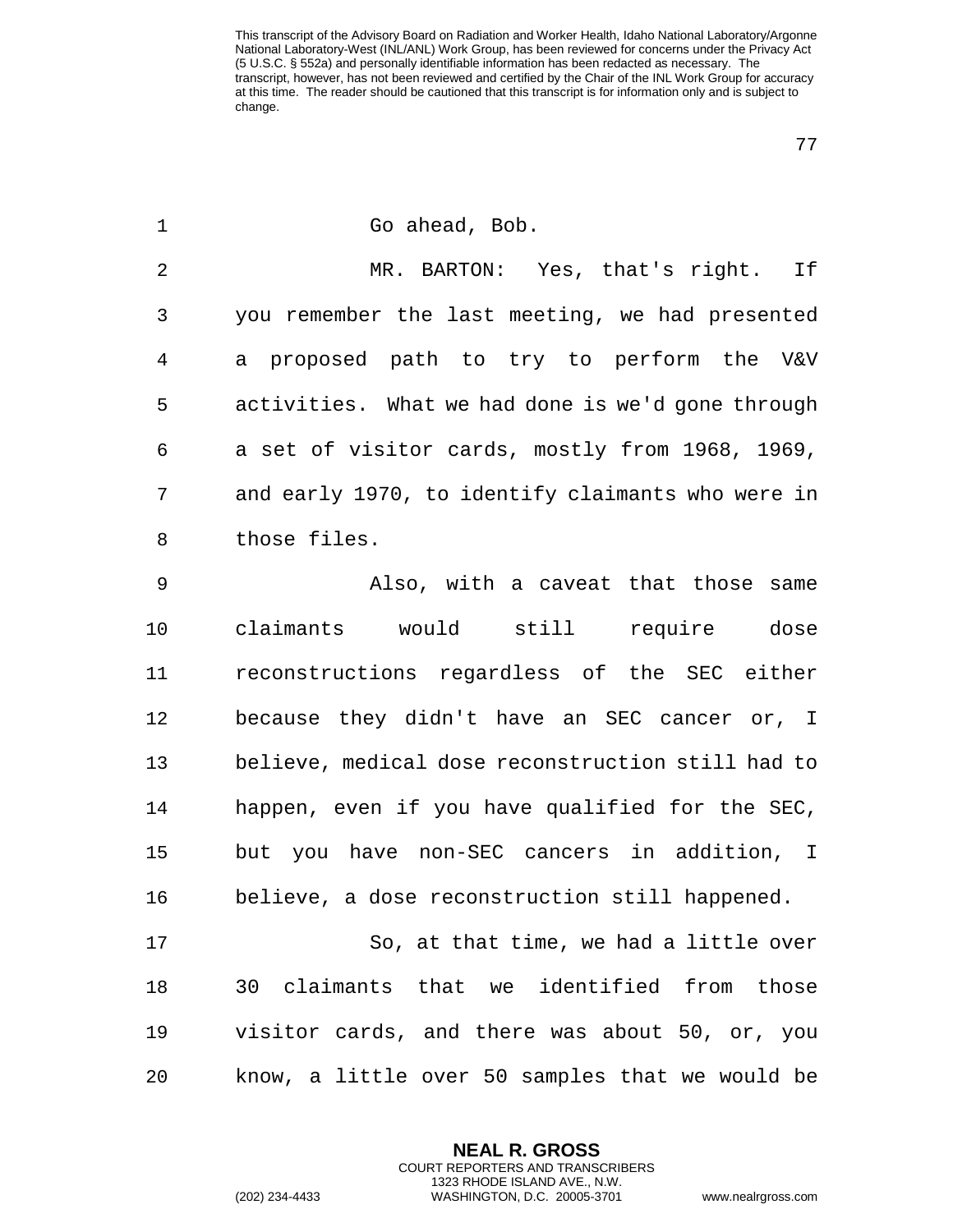| $1 \quad \Box$ | able to check, and the Work Group requested that |
|----------------|--------------------------------------------------|
| $\mathbf{2}$   | we try to expand the pool of potential claimants |
| $3 \sim$       | and the number of samples that could be used in  |
| $4\degree$     | a sort of V&V analysis.                          |

 Unfortunately, we don't have the visitor cards for the remaining years. As I said, the visitor cards we examined were from the late 1960s, but we do have temporary badge reports, which are a little different in that they're a listing of a number of workers instead of a visitor card, which obviously only has one worker on it.

 One drawback to the temporary badge reports is that they do not include a security number, which is really a direct link between that temporary badge or non-routine badge, if you like, and the worker that we would like to be checking, but nonetheless, we went through those temporary badge reports and attempted to match those workers and those to our claimant database,

> **NEAL R. GROSS** COURT REPORTERS AND TRANSCRIBERS 1323 RHODE ISLAND AVE., N.W.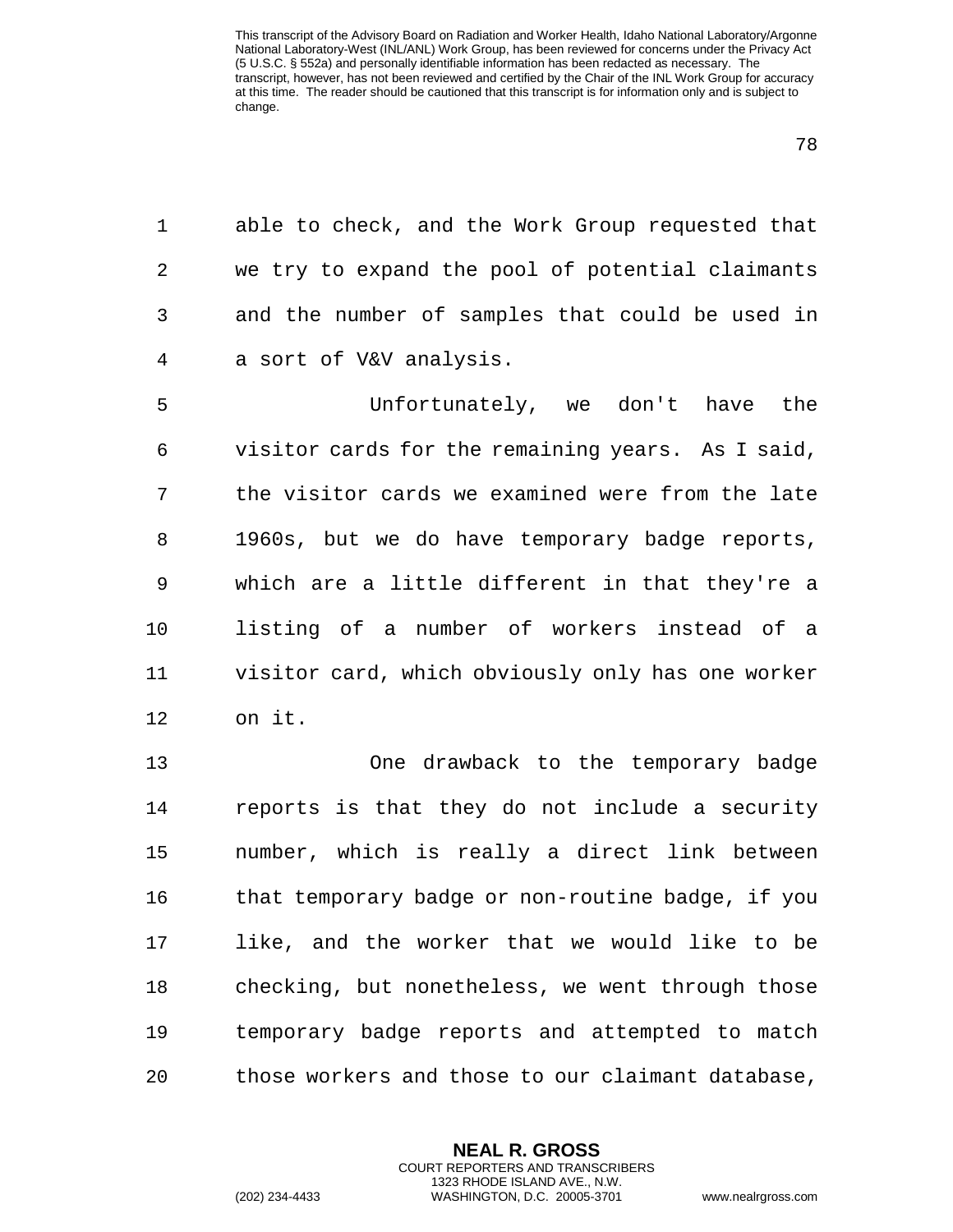| $\mathbf{1}$ | and, obviously, it's mainly based on the name,    |
|--------------|---------------------------------------------------|
| 2            | but also when the sample was taken and how that   |
| 3            | lines up with their actual covered employment,    |
| 4            | does it makes sense that that could be that       |
| 5            | person, and also their employer.                  |
| 6            | And, let me see. Would it be helpful              |
| 7            | if I put that memo up on the screen, or does      |
| 8            | everybody have it from the website?               |
| $\mathsf 9$  | MEMBER BEACH: That'd be helpful.                  |
| 10           | MR. BARTON: Okay. Just give me one                |
| 11           | moment here. It always seems to go a little slow  |
| 12           | when you need it. You can keep talking while I    |
| 13           | try to work to get that up there.                 |
| 14           | That's actually -- through our                    |
| 15           | expansion activities, we went from about 32       |
| 16           | claimants to 137 claimants based on<br>the        |
| 17           | combination of the temporary badge reports and    |
| 18           | those visitor cards, and so we have 137 that we   |
| 19           | can check, and also we found additional claimants |
| 20           | that really would qualify for the SEC, so it      |

**NEAL R. GROSS** COURT REPORTERS AND TRANSCRIBERS 1323 RHODE ISLAND AVE., N.W.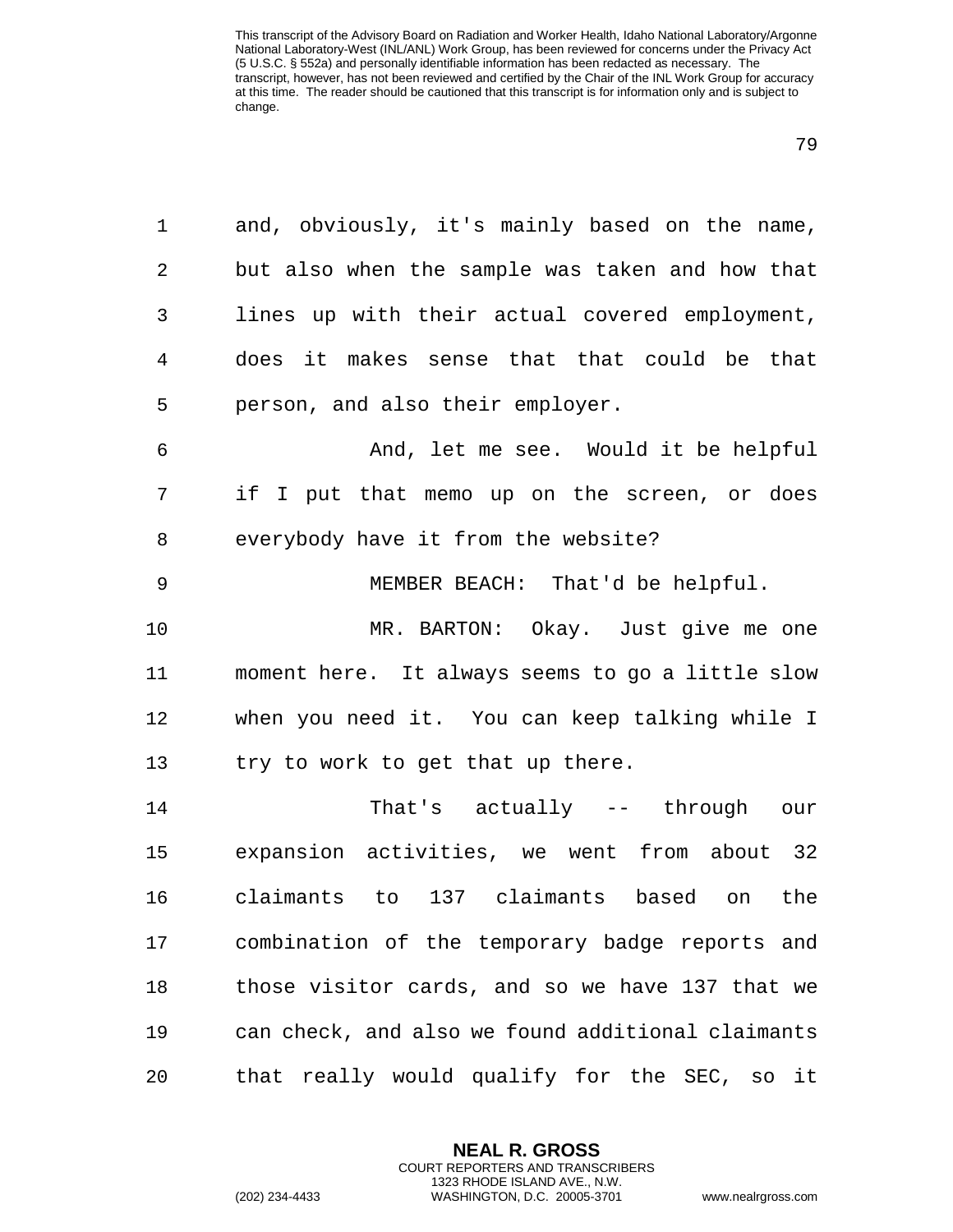| 1              | wouldn't necessarily require<br>dose               |
|----------------|----------------------------------------------------|
| 2              | reconstruction.                                    |
| 3              | Now, why that's important here,                    |
| $\overline{4}$ | remember we're trying to -- if we're going to use  |
| 5              | the resources of the site to sort of research the  |
| 6              | histories of these people, we'd prefer to keep it  |
| 7              | with ones that we'd be researching anyway,         |
| 8              | because dose reconstruction would be required,     |
| 9              | again, with our list of any SEC determinations,    |
| 10             | but there is another group, so if we include       |
| 11             | those, those workers who we identified, you would  |
| 12             | have a pool of 228 total workers.                  |
| 13             | That seems really high considering                 |
| 14             | that based on past experience, it does take a      |
| 15             | little while for the site to respond with the      |
| 16             | full dosimetry histories for these workers. An     |
| 17             | estimate was given that, you know, for, for maybe  |
| 18             | 20 workers, you might be looking at a month, month |
| 19             | and a half. For 40 workers, maybe you're looking   |
| 20             | more at like two months.                           |

**NEAL R. GROSS** COURT REPORTERS AND TRANSCRIBERS 1323 RHODE ISLAND AVE., N.W.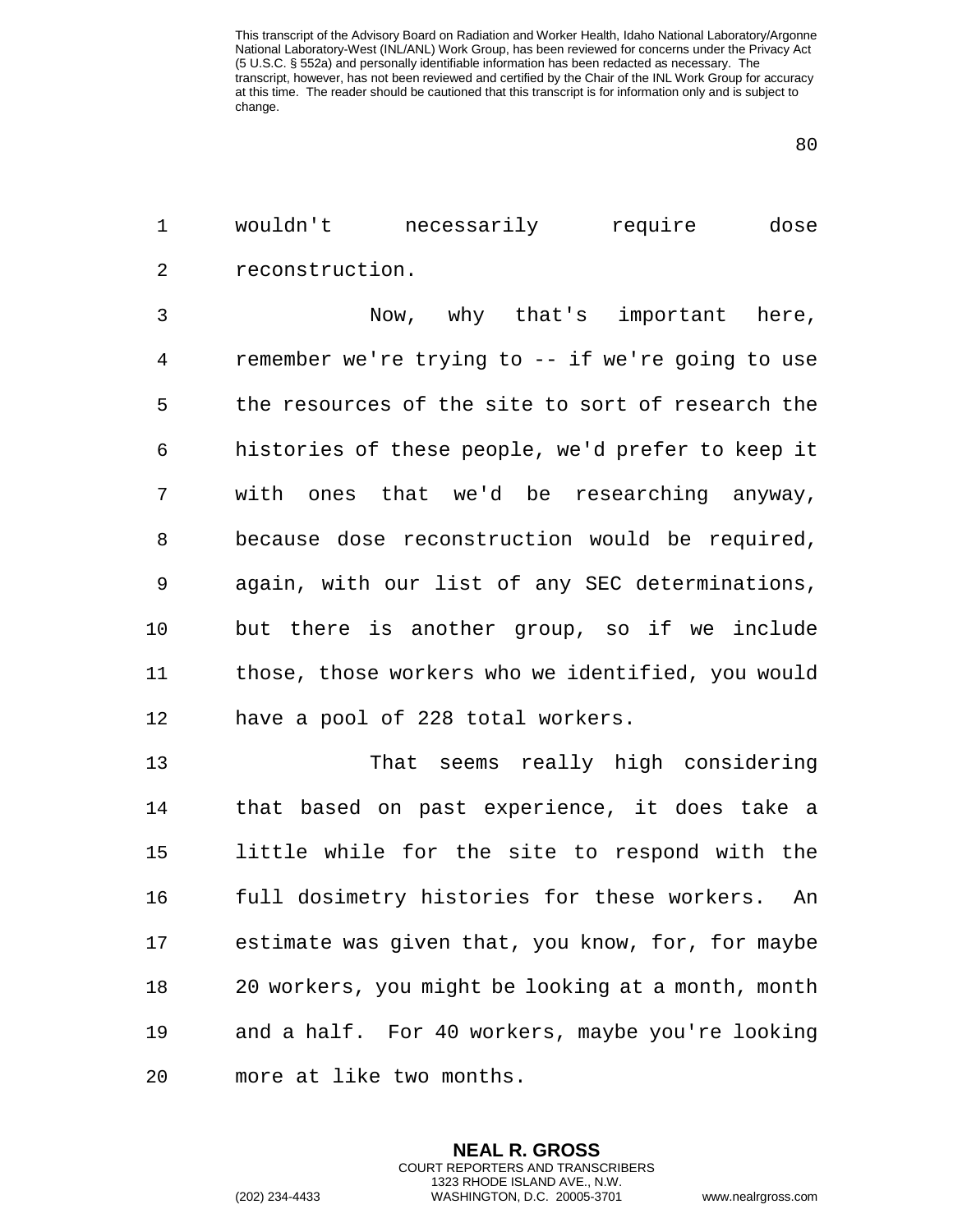| $\mathbf 1$    | So, what we did, and this in the most             |
|----------------|---------------------------------------------------|
| $\overline{a}$ | recent memo, is we actually went through and sort |
| 3              | of picked off or parsed those claimants we're     |
| 4              | able to identify sort of based on how useful we   |
| 5              | felt they would be to any sort of V&V analysis,   |
| 6              | and we essentially have three groups that we      |
| 7              | split those 137 claimants in. And the first 2     |
| 8              | groups are 30 claimants each.                     |
| 9              | I'm still, still trying to get that               |
| 10             | table in front of you guys. I'm having a little   |
| 11             | difficulty today, but in the first group, which   |
| 12             | I would say are the higher priority ones, because |
| 13             | I believe we're going to get the most out of      |
| 14             | having those claimants researched, and then       |
| 15             | checked again, the responses we get from INL.     |
| 16             | In those 30 claimants, you have 34                |
| 17             | total visitor badges, and those include the       |
| 18             | actual number, so it's a direct link between the  |
| 19             | visitor badge and the claimant. Six hundred and   |
|                |                                                   |

eighty-eight temporary badges among those thirty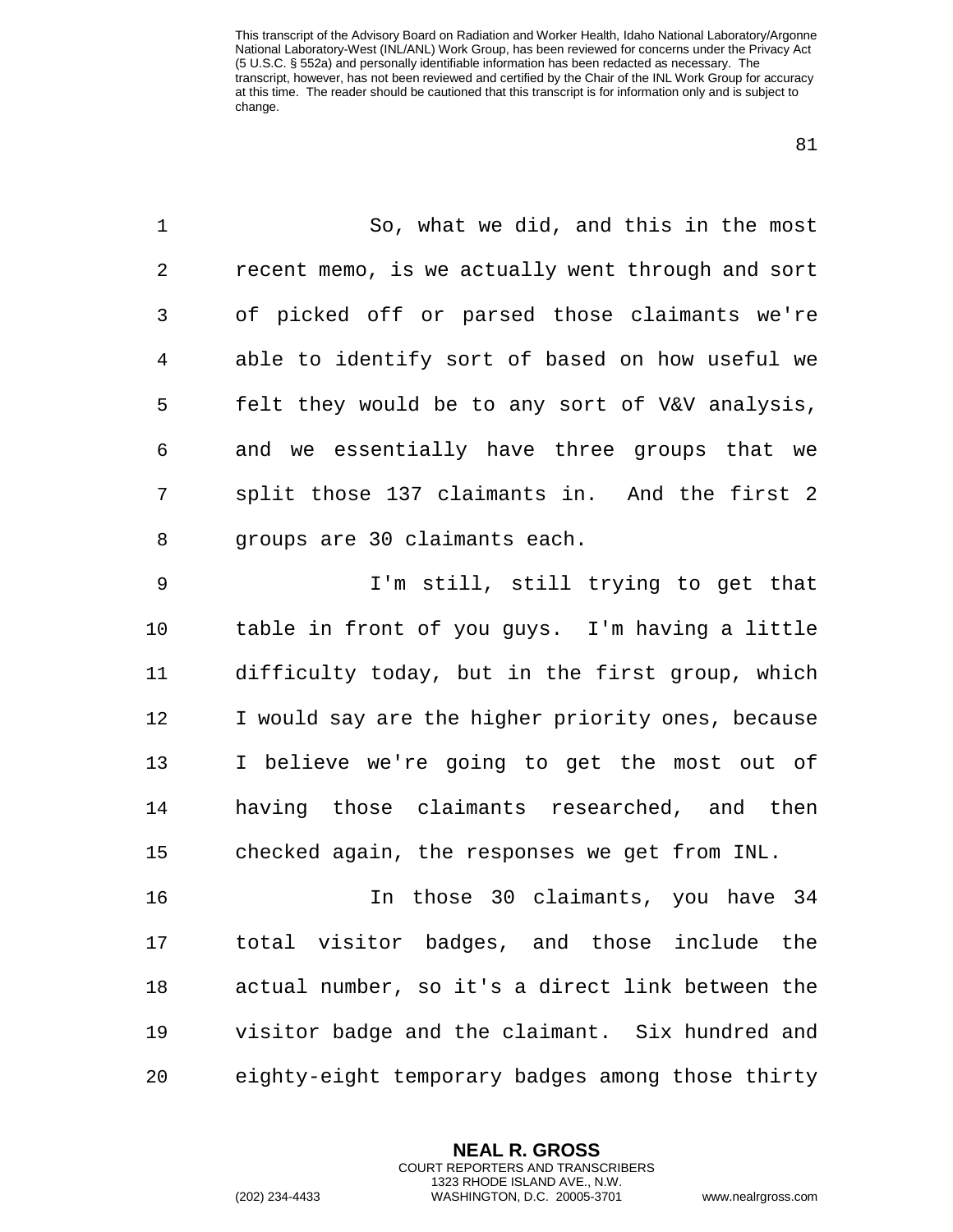| $\mathbf 1$    | claimants, so we found some people that they     |
|----------------|--------------------------------------------------|
| $\overline{2}$ | really had temporary badges.                     |
| 3              | Like, I think, the highest one, we had           |
| 4              | a worker who had 135 total temporary badges      |
| 5              | issued to them at CPP during this period. So, in |
| 6              | that first group, you have essentially 30        |
| 7              | claimants with a total of 722 non-routine badges |
| 8              | that we can check.                               |
| 9              | The second group, those numbers go               |
| 10             | down among the second group. We only have one    |
| 11             | visitor badge among them that has the S number,  |
| 12             | about half the number of temporary badges of the |
| 13             | first group, so about 350 temporary badges.      |
| 14             | For group 2, we have about 354 total             |
| 15             | badge, total non-routine badges to be able to    |
| 16             | check, and then there's the remainder group,     |
| 17             | which was $-$ it's the remainder, so that's 77   |
| 18             | that were left that would require<br>dose        |
| 19             | reconstruction.                                  |
| 20             | Two there -- you'd have two visitor              |

**NEAL R. GROSS**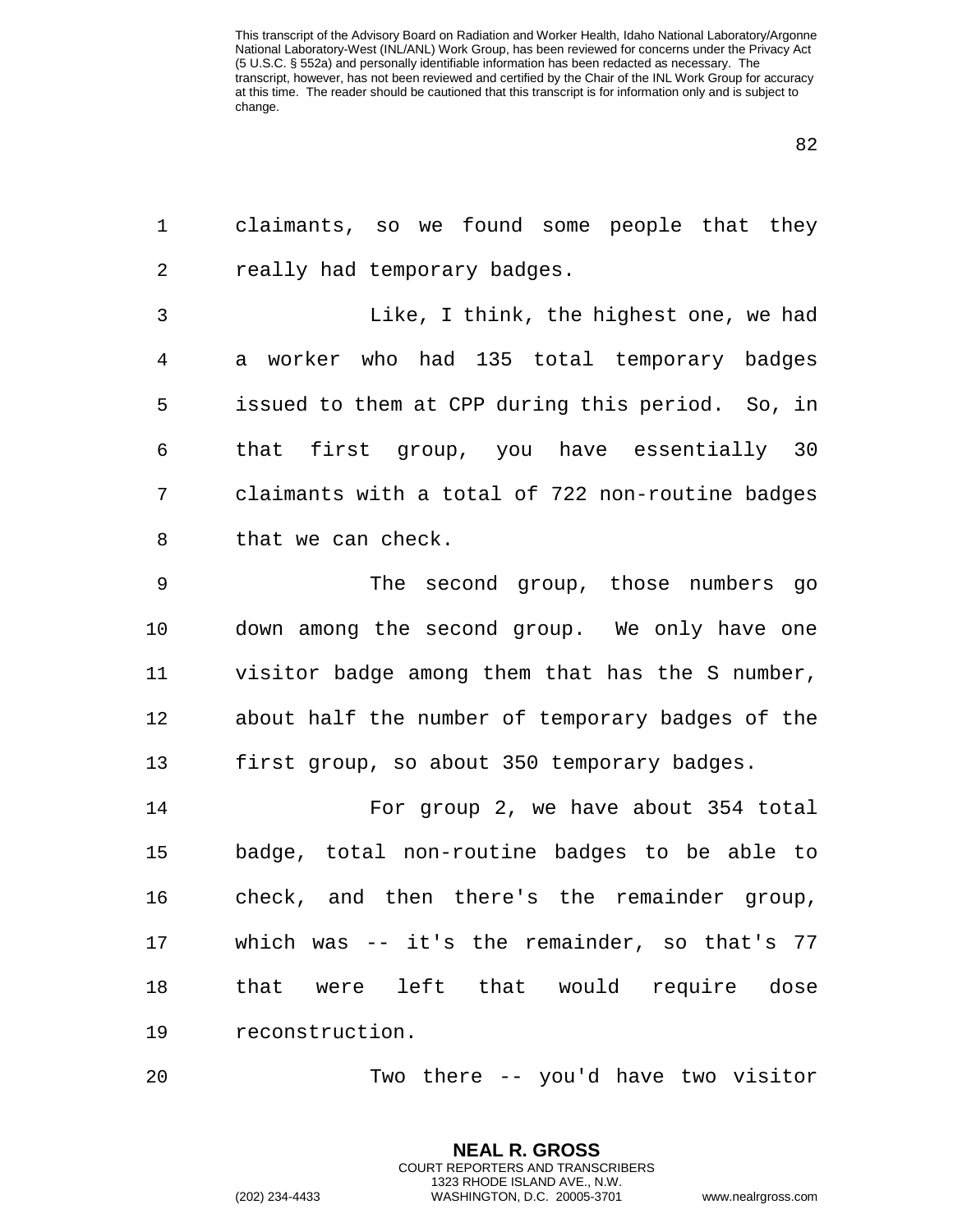badges that we can check, about 184 temporary badges, so that's a total of 186 badges among 77 claimants. And, again, you have to think about it that it's generally lower the number kind of claimants we're going to get it from the site, I don't believe it's actually the number of badges that would really slow them down, but maybe that's, that can do it too.

 But not only the number of badges, one thing we kind of looked at when we were analyzing these groups was, did we see, observe name variations, because that would be a very important thing when you're trying to code from these temporary badge reports and visitor cards is if you see slight changes in the spelling, would be important to see how those are dealt with in the new database.

 The other thing that we wanted to try to get is a little bit of diversity among the employees. We wanted to see some subcontract

> **NEAL R. GROSS** COURT REPORTERS AND TRANSCRIBERS 1323 RHODE ISLAND AVE., N.W.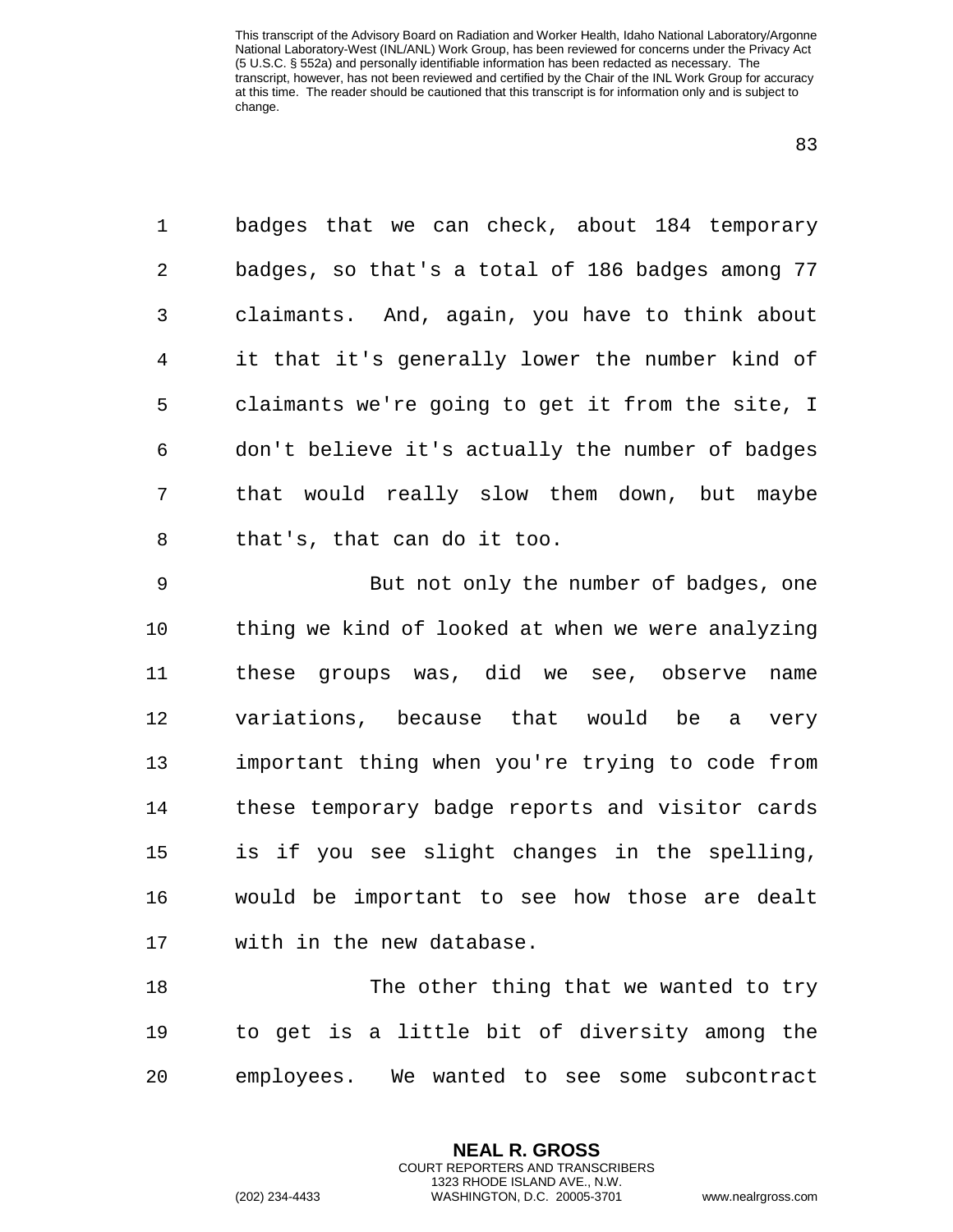| $\mathbf 1$    | employers, employees, as well as the prime         |
|----------------|----------------------------------------------------|
| $\overline{2}$ | contract.                                          |
| 3              | So, the group one, which is a group,               |
| 4              | again, we feel is going to be most beneficial to   |
| 5              | look at first, about three-quarters of them were   |
| 6              | employed by the prime contractor, and about a      |
| 7              | quarter by subcontractors, and half of them, we    |
| 8              | actually saw some variations in the name, so that  |
| 9              | would be something that I think would offer a lot  |
| 10             | of, at least, qualitative information to the Work  |
| 11             | Group.                                             |
| 12             | And when you see a name variation, and             |
| 13             | they worked for the same contractor in the same    |
| 14             | covered period, to see how that was dealt with     |
| 15             | during the coding process.                         |
| 16             | So, what we recommended was that to                |
| 17             | sort of do this in a graded fashion where we'd     |
| 18             | request from the site the records for the group    |
| 19             | one claims, and then we'd get those back and those |
| 20             | could be processed on our side very quickly just   |

**NEAL R. GROSS** COURT REPORTERS AND TRANSCRIBERS 1323 RHODE ISLAND AVE., N.W.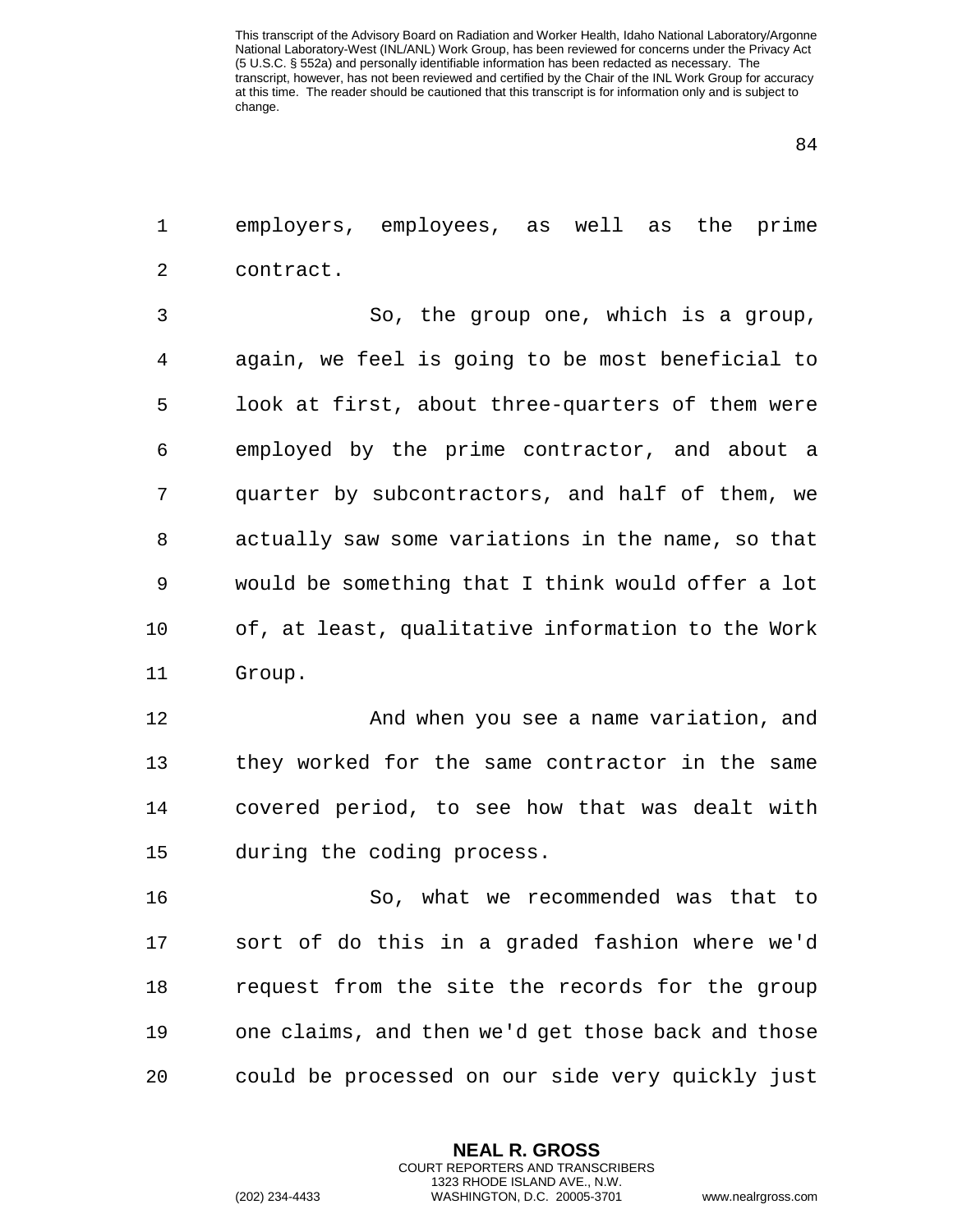to verify whether or not those badges we noticed are in fact now included in the claimant dosimetry files, so once we get those records back from the site, it will be a very quick turnaround to be able to report back to the Work Group, and then we can either send out group two if we feel more analysis should be done, or we could send out group two as soon as group one is done. I guess that's really at the behest of the Work Group.

 So, that's where we're at with that. We expanded. We have the names and Social Security numbers ready to go.

 As Tim said, just the coding effort was really just completed last week, so, I guess, our recommendation now would be that we send off the group one claims, and see what we get back, and then at that time, we can either ask for the group two, or if the Work Group elects, we can send off group one, and then have group two sent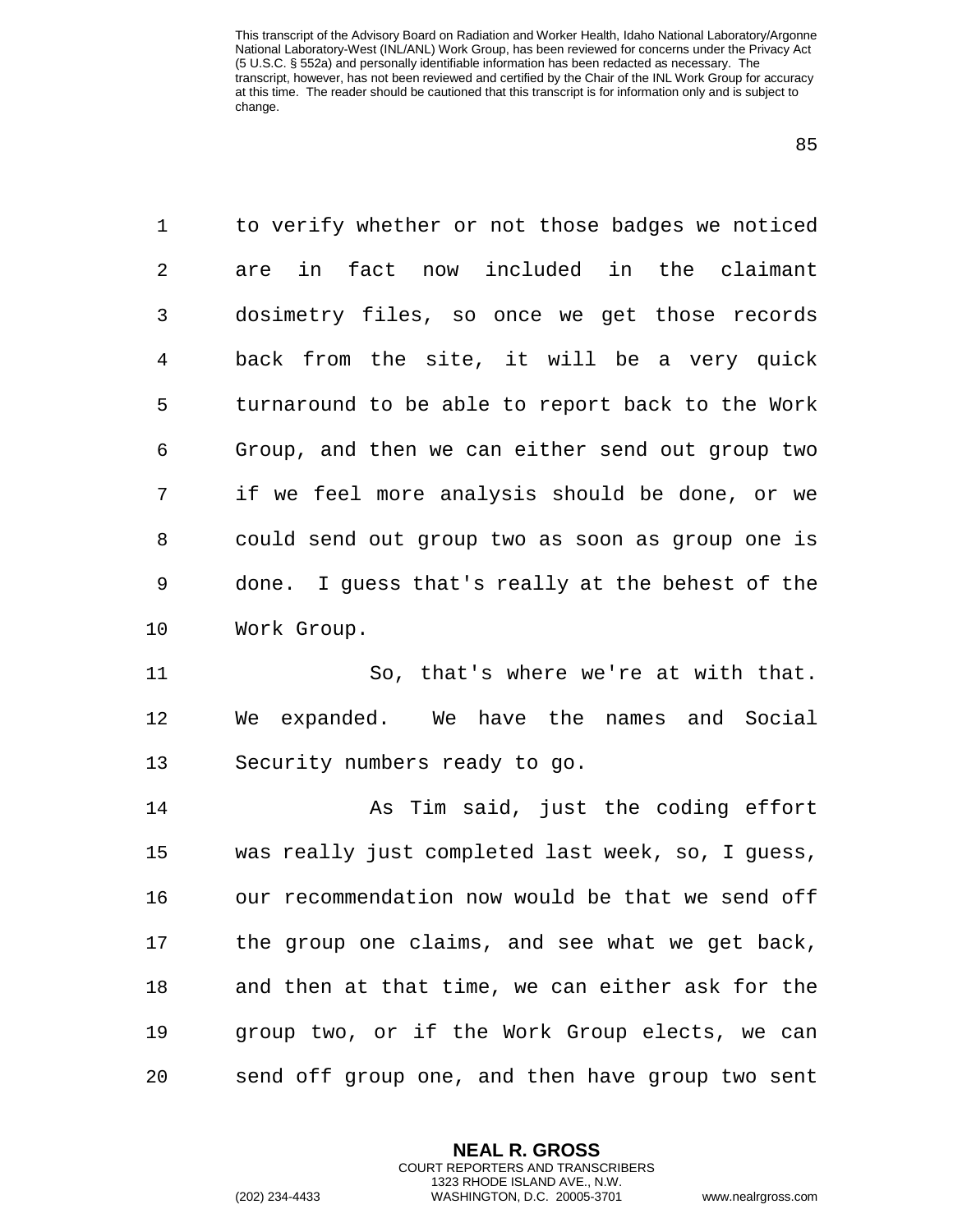1 off immediately after group one comes back before 2 we're actually able to make any determinations on 3 it. If we're only given the 30 claims, it seems 4 insufficient.

5 MEMBER MELIUS: This is Jim Melius. 6 Yes, I'd go with option two that you do group 7 one, and as soon as you get those back, you send 8 out group two, because otherwise, we're just 9 going to lose time. By the time we set up the 10 Work Group, call, and you do the analysis, we do 11 Work Group call, and so forth --

12 MEMBER ROESSLER: I agree with Jim in 13 that.

14 MR. BARTON: Okay. I have a note, 15 again, that these are claimants for whom the site 16 will be, or should be researching these dosimetry 17 files anyway, so you're right. As far as the 18 question of timing, they'd be doing the work 19 anyway, so it might be smarter to do them 20 sequentially like that.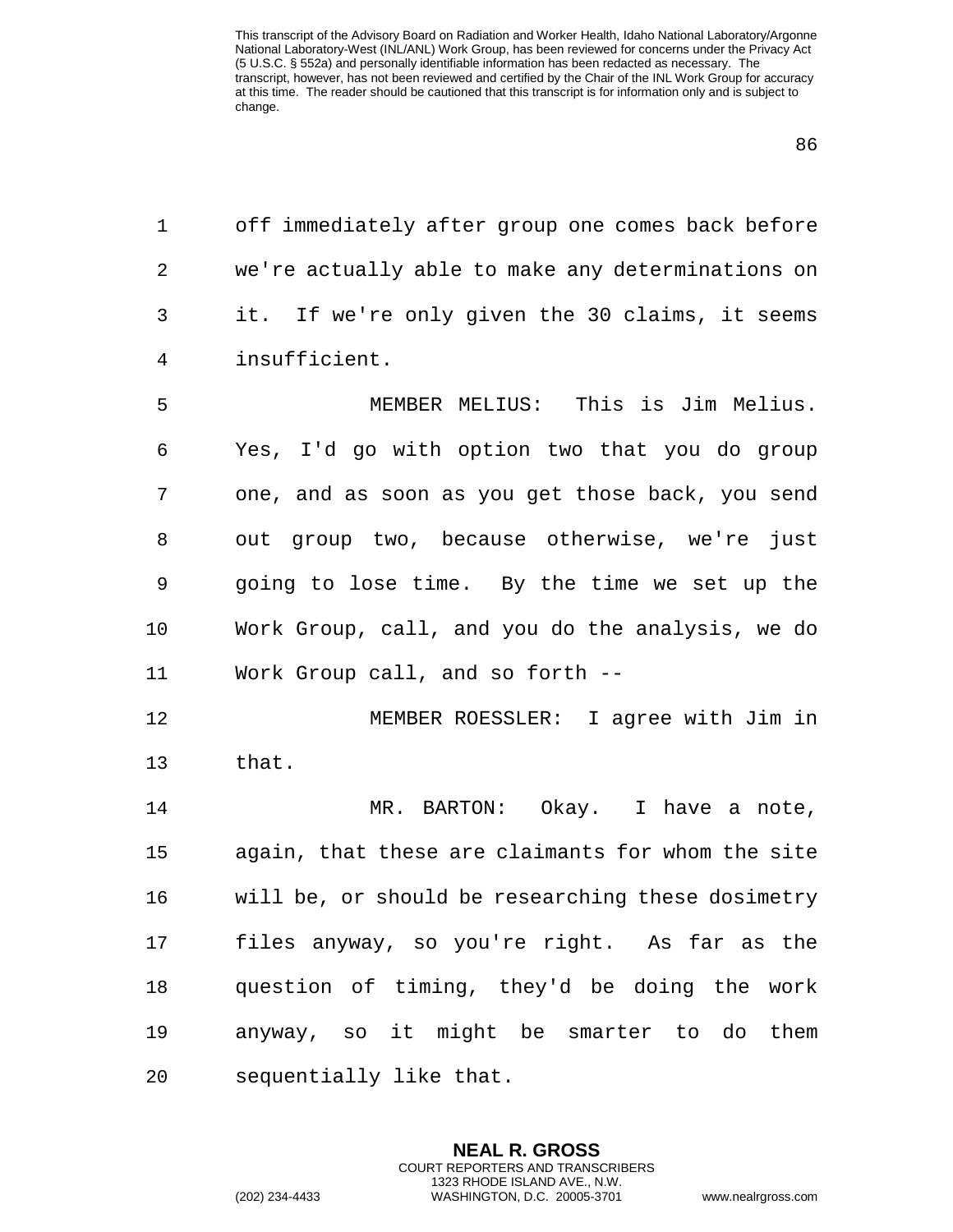87

| $\mathbf 1$    | DR. TAULBEE:<br>When you send that                 |
|----------------|----------------------------------------------------|
| $\overline{a}$ | request to the site, could you cc me on that,      |
| 3              | please?                                            |
| 4              | MR. BARTON: Well, actually, that was               |
| 5              | going to be a question, because I'm not sure of    |
| 6              | the steps on how we go about making those          |
| 7              | requests. I don't know if that's something that    |
| 8              | should probably go through NIOSH's channel, given  |
| 9              | that we end up on NOCTS, the result would likely   |
| 10             | end up on NOCTS anyway, so I guess -- I don't      |
| 11             | know what the proper procedure would be to, to     |
| 12             | make that request, so I was hoping for a little    |
| 13             | guidance on that.                                  |
| 14             | DR. TAULBEE: Okay. Let me get back                 |
| 15             | to you on that, because I think you all are        |
| 16             | correct. It would probably be the most efficient   |
| 17             | for us to get our regular claims processing group  |
| 18             | to get them, and then we can put them and identify |
| 19             | them to you when we receive the responses, but     |
| 20             | I'll get back to you, hopefully, later today on    |

**NEAL R. GROSS** COURT REPORTERS AND TRANSCRIBERS 1323 RHODE ISLAND AVE., N.W.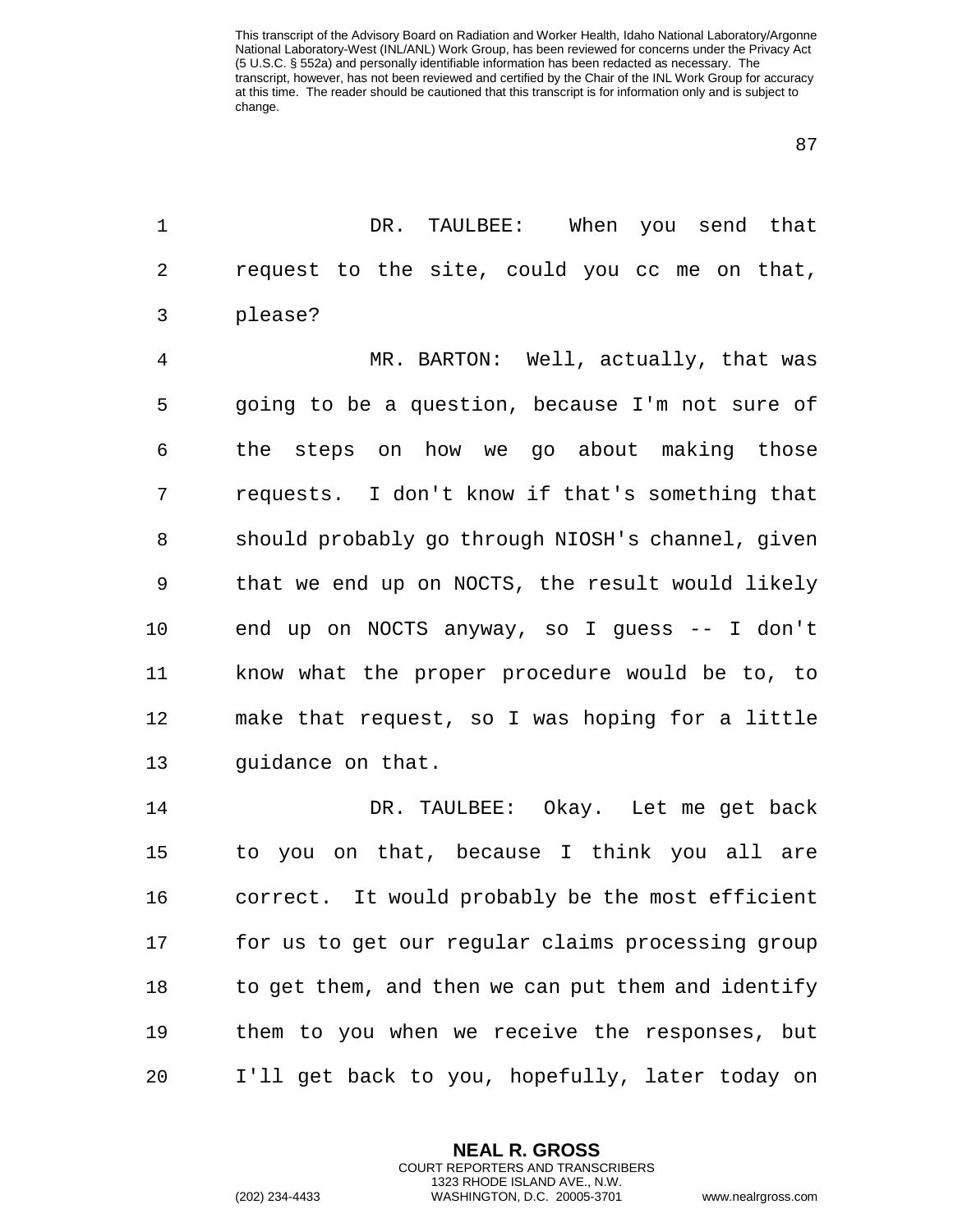| 1  | that.                                             |
|----|---------------------------------------------------|
| 2  | MR. BARTON: Okay, great.                          |
| 3  | MR. KATZ: Yes, Tim, this is Ted. I                |
| 4  | think that's a good idea also, because you have   |
| 5  | sort of a well-established quality process for    |
| 6  | getting this kind of data from the sites.         |
| 7  | DR. TAULBEE: Yes.                                 |
| 8  | MR. KATZ: Thanks.                                 |
| 9  | MEMBER BEACH: Tim, when do you think              |
| 10 | we could expect a draft of the priorities of most |
| 11 | of which we discussed?                            |
| 12 | DR. TAULBEE: I'm hoping later this                |
| 13 | week, if not sooner. I don't know what the rest   |
| 14 | of my team's schedule is for this week.           |
| 15 | MEMBER BEACH: And then I have a                   |
| 16 | tasking question if that's appropriate, Phil, now |
| 17 | or there's more to go through?                    |
| 18 | MEMBER MELIUS: We still have one --               |
| 19 | Tim had a prioritization question.                |
| 20 | MEMBER BEACH:<br>Okay.                            |

**NEAL R. GROSS** COURT REPORTERS AND TRANSCRIBERS 1323 RHODE ISLAND AVE., N.W.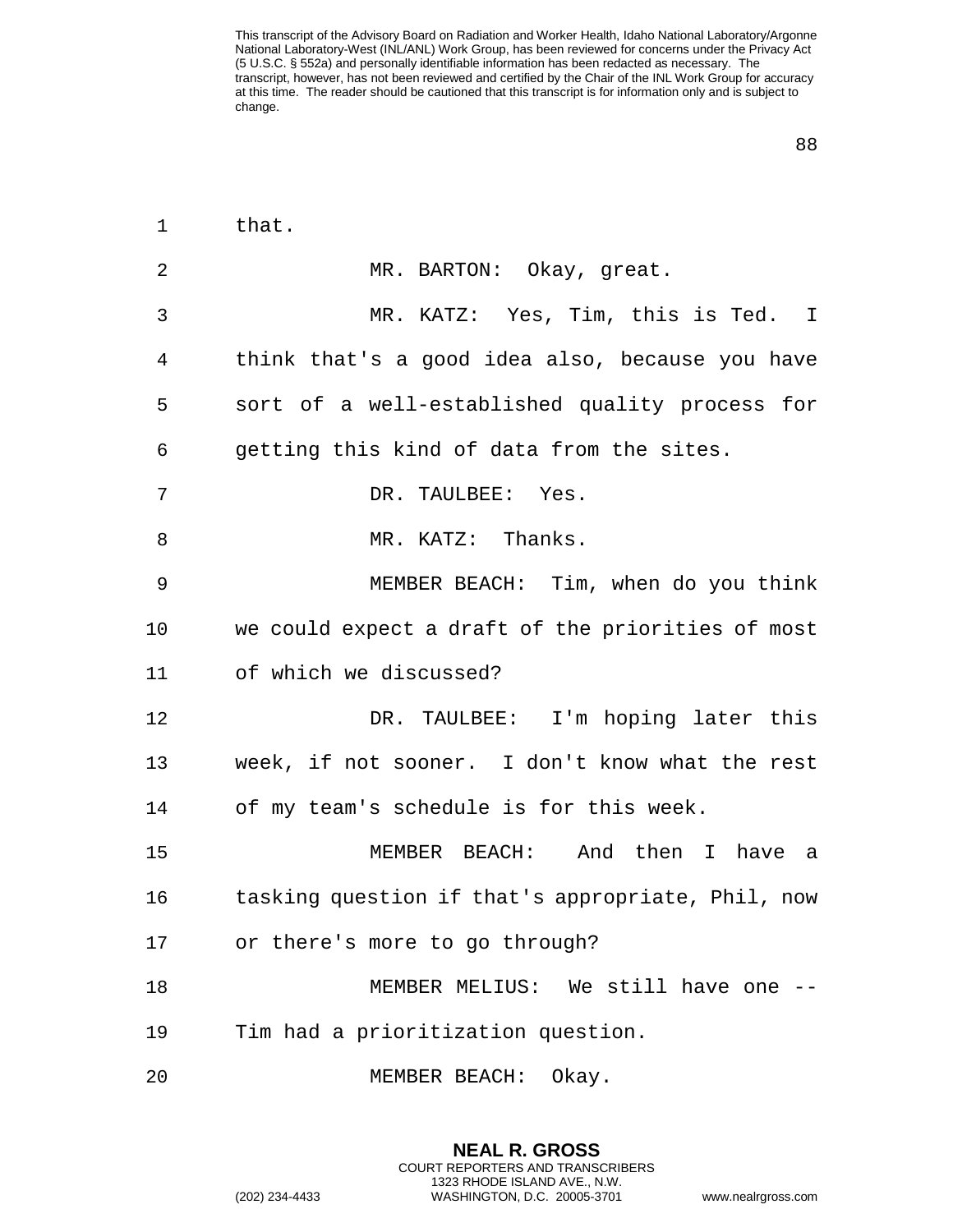| $\mathbf 1$    | MEMBER MELIUS: It's whether he --                |
|----------------|--------------------------------------------------|
| 2              | whether they respond to the SC&A report or       |
| 3              | whether they follow-up on the ANL-West issue.    |
| $\overline{4}$ | Was that correct? Tim, was that your             |
| 5              | question?                                        |
| 6              | DR. TAULBEE: Yes, it is.                         |
| 7              | MEMBER MELIUS: Yes, okay.                        |
| 8              | DR. TAULBEE: I mean, because right               |
| 9              | now, we're in kind of a -- well, I wouldn't say  |
| 10             | a low, but we're working -- we're waiting on the |
| 11             | data for the 83.14 from the burial ground, so    |
| 12             | until we get that data, we can't be working on   |
| 13             | either INL or ANL-West or the CPP one or the     |
| 14             | burial ground's follow-up, the SC&A's burial     |
| 15             | ground report, so I guess it's between those     |
| 16             | three, but I would think the top, the first two  |
| 17             | I mentioned, the CPP and ANL-West, are you all's |
| 18             | top priorities.                                  |
| 19             | MR. STIVER: Yes, Tim, this is Stiver.            |
| 20             | That's what I recall from the last fall when you |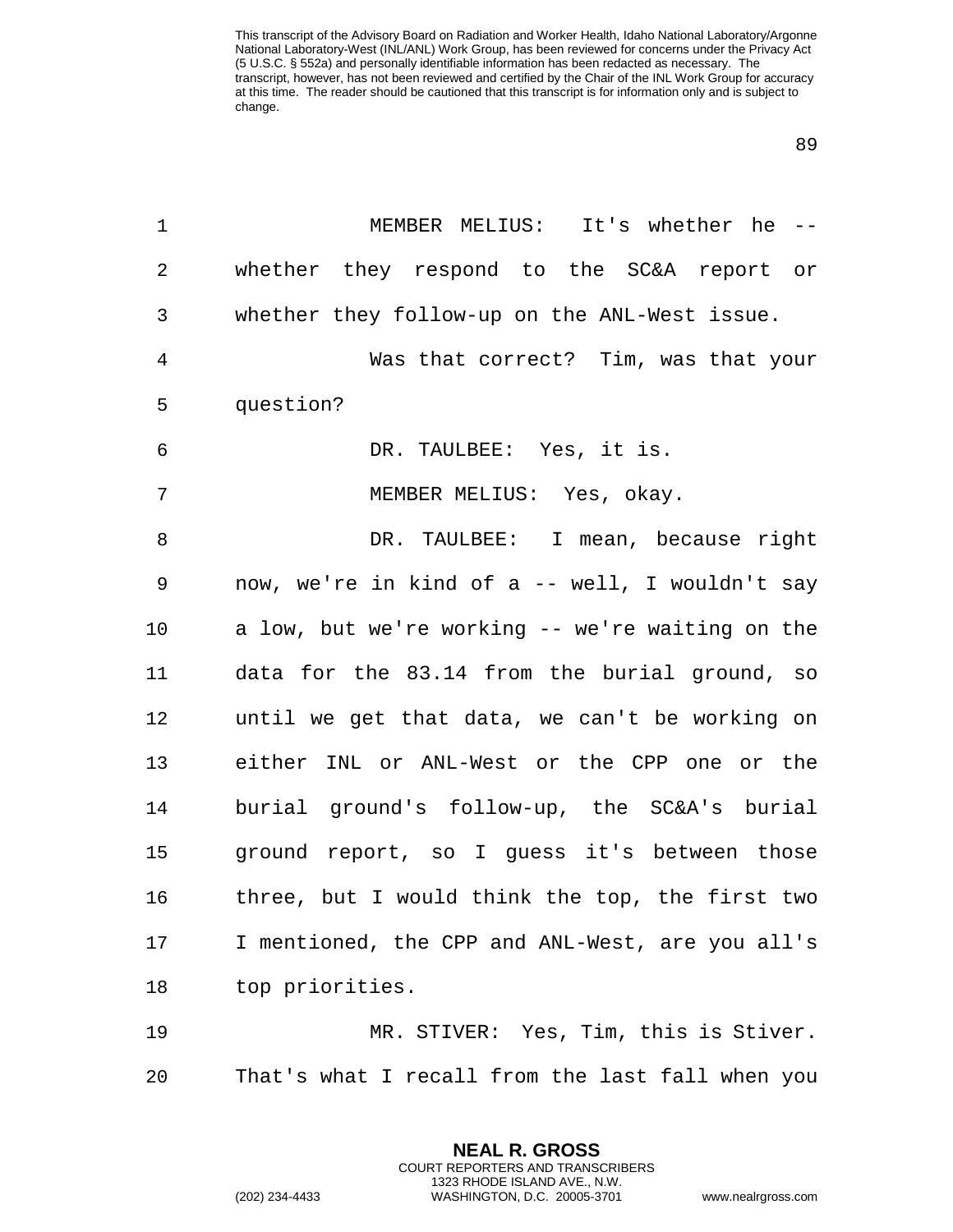| 1  | set up a list of priorities under the report on    |
|----|----------------------------------------------------|
| 2  | the air sampling at ANL-West, and then following   |
| 3  | up after that with a response to the burial ground |
| 4  | paper.                                             |
| 5  | DR. TAULBEE: Okay. So, I guess, then               |
| 6  | the question for the Work Group is CPP or the      |
| 7  | ANL-West air monitoring.                           |
| 8  | MEMBER MELIUS: And what if we throw                |
| 9  | it back to you? What's your preference?            |
| 10 | DR. TAULBEE: I guess, my preference                |
| 11 | would be the CPP only because I'd like to try and  |
| 12 | get this one wrapped up.                           |
| 13 | (Laughter.)                                        |
| 14 | MEMBER MELIUS: Yes, I would agree, I               |
| 15 | think.                                             |
| 16 | MEMBER ROESSLER: Yes, I agree too,                 |
| 17 | although, I'm not strong on that.                  |
| 18 | DR. TAULBEE: Okay. Alright, then we                |
| 19 | will go ahead and move that one to the -- move it  |
| 20 | up into the current slot, and readjust. And,       |

**NEAL R. GROSS** COURT REPORTERS AND TRANSCRIBERS 1323 RHODE ISLAND AVE., N.W.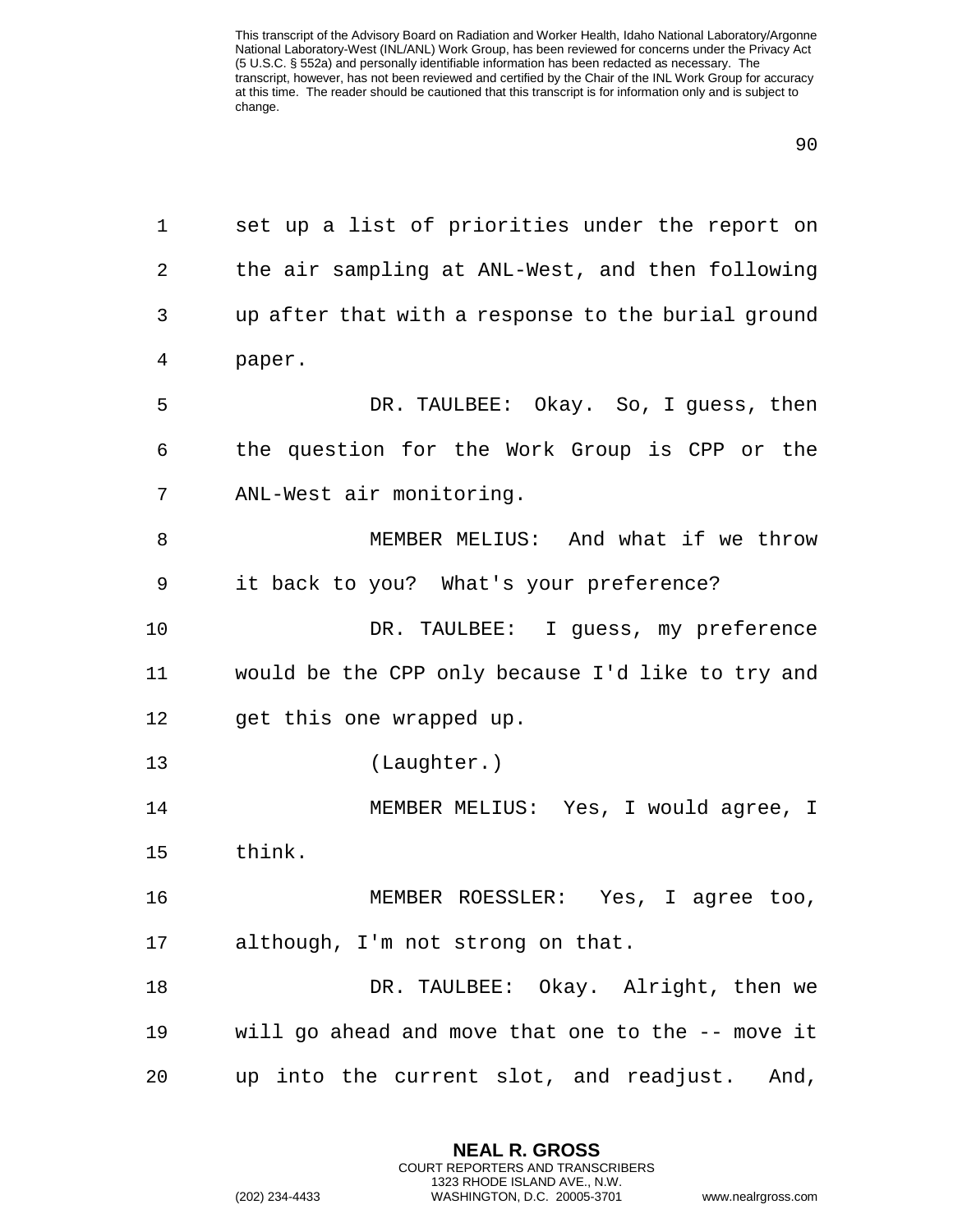| $\mathbf 1$ | again, I hope to send out kind of this priority |
|-------------|-------------------------------------------------|
| 2           | memo to the Work Group by the end of the week.  |
| 3           | MEMBER MELIUS: Okay.                            |
| 4           | CHAIR SCHOFIELD: Will this report be            |
| 5           | ready in time for the meeting in Santa Fe?      |
| 6           | DR. TAULBEE: Phil, this is just a               |
| 7           | memo of the priorities. That's all.             |
| 8           | CHAIR SCHOFIELD: It's just going to             |
| 9           | be strictly a memo to the Work Group then?      |
| 10          | DR. TAULBEE: Yes.                               |
| 11          | CHAIR SCHOFIELD: Okay.                          |
| 12          | MEMBER BEACH: So, no, it won't be               |
| 13          | ready, right, Phil? Okay. So, can I ask about   |
| 14          | tasking the 83.14 that we just reviewed, Tim?   |
| 15          | Can that be tasked to SC&A to review it?        |
| 16          | MR. KATZ: This is Ted. Yes.                     |
| 17          | MEMBER BEACH: Okay.                             |
| 18          | CHAIR SCHOFIELD:<br>Seems a logical             |
| 19          | step.                                           |
| 20          | If the Work Group wants<br>MR.<br>KATZ:         |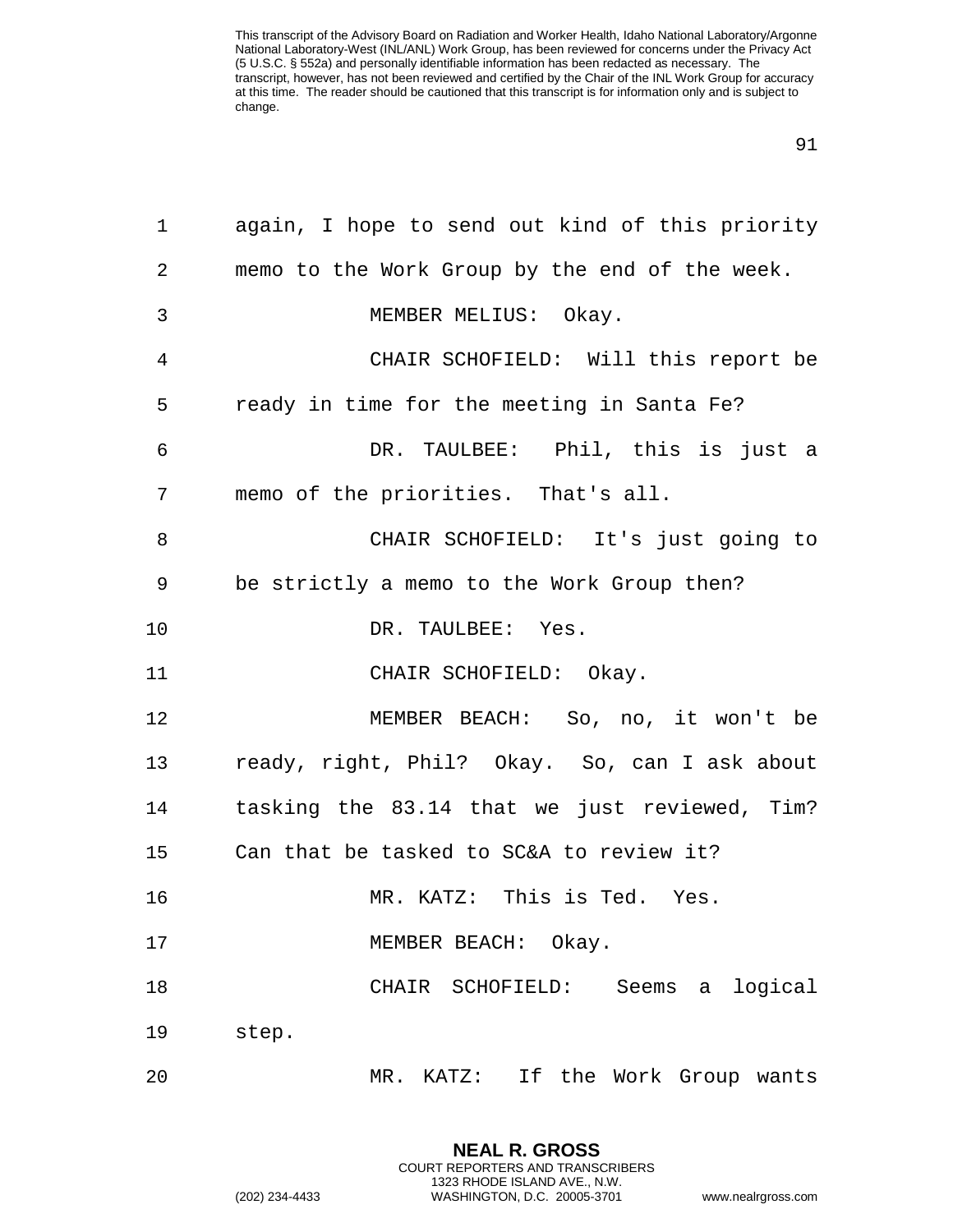1 that done, that's fine. 2 MEMBER MELIUS: Yes, but the only 3 question I have on that is that in cities, they 4 were going to do more work on that. This whole 5 question of, you know, who's being monitored in 6 post-'81 and so forth. 7 DR. TAULBEE: Actually, we weren't 8 going to unless given a specific question about 9 that. I mean, is that -- 10 MEMBER MELIUS: You sound like -- 11 okay. You sound as if you were planning on it 12 that's why -- 13 DR. TAULBEE: No, no, no, no. 14 MEMBER MELIUS: Okay. 15 DR. NETON: This is Jim. This is an 16 83.14, you know, we identified the infeasibility 17 through a certain date, and we need to just go 18 ahead with that, and then we can proceed later to 19 identify any additional infeasibilities. 20 MEMBER MELIUS: Yes, but we've got the

> **NEAL R. GROSS** COURT REPORTERS AND TRANSCRIBERS 1323 RHODE ISLAND AVE., N.W.

(202) 234-4433 WASHINGTON, D.C. 20005-3701 www.nealrgross.com

92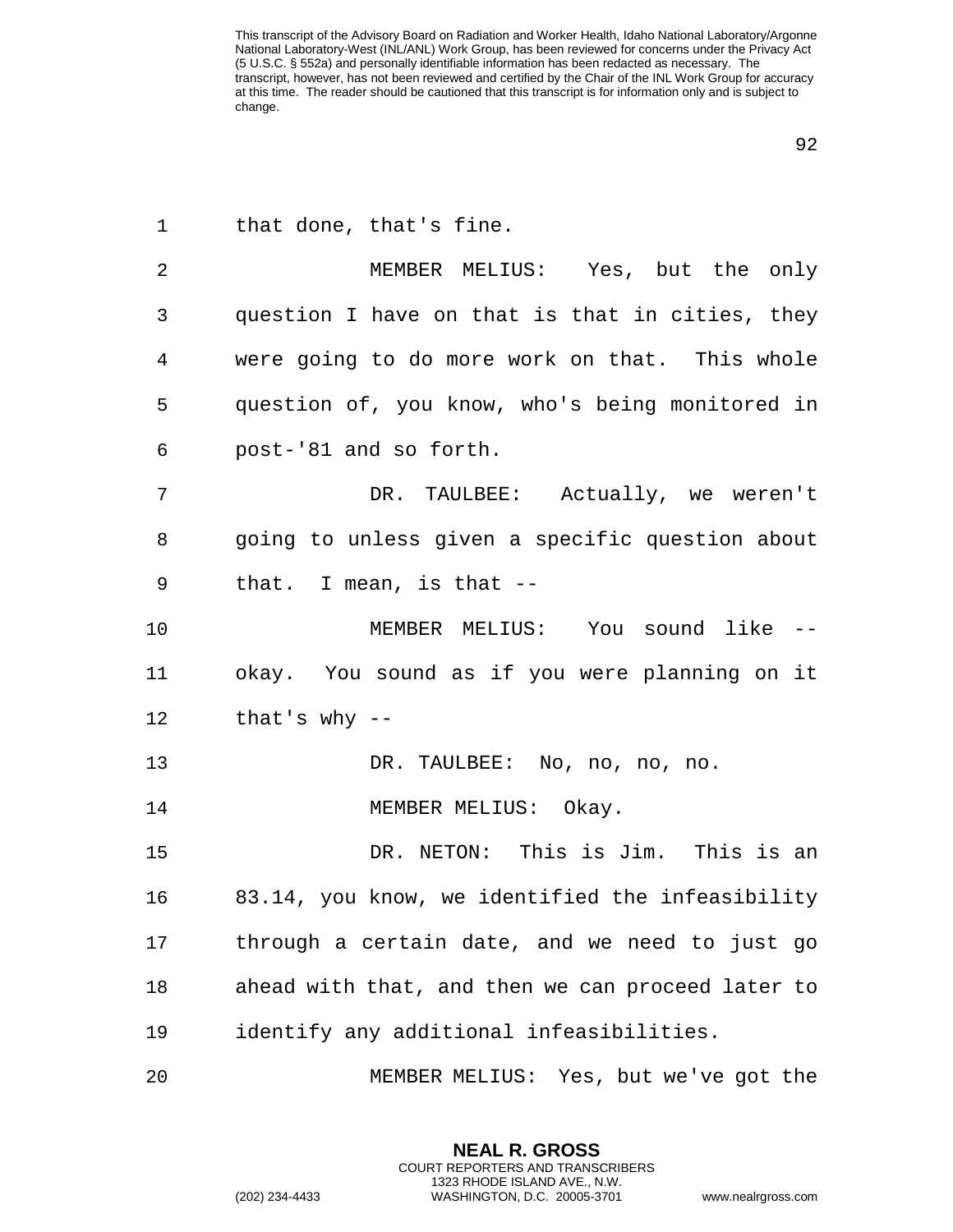93

| $\mathbf 1$ | Class Definition issue, right?                     |
|-------------|----------------------------------------------------|
| 2           | DR. NETON: Yes, that's true.                       |
| 3           | MEMBER MELIUS: That's what make this               |
| 4           | one different, and I don't think that's going to   |
| 5           | get resolved for a couple of months.               |
| 6           | DR. NETON: Good point.                             |
| 7           | MEMBER MELIUS: Yes. So, yes, I                     |
| 8           | guess, it makes sense then for -- I mean, I think, |
| 9           | there are issues that, that have been raised or    |
| 10          | questions anyway, so to have SC&A go through that  |
| 11          | would make sense, but not in relationship to the   |
| 12          | card timeframe of the report. I don't know.        |
| 13          | Maybe it doesn't make sense until we get a better  |
| 14          | handle on --                                       |
| 15          | MR. KATZ: Yes, Jim, I'm -- yes, Jim,               |
| 16          | I'm unclear what the, I guess, focus about SC&A's  |
| 17          | review would be at this point.                     |
| 18          | DR. NETON: I think the only issue is               |
| 19          | probably the cutoff date, right?                   |
| 20          | MEMBER BEACH: Yes, I think, that's -               |

**NEAL R. GROSS** COURT REPORTERS AND TRANSCRIBERS 1323 RHODE ISLAND AVE., N.W.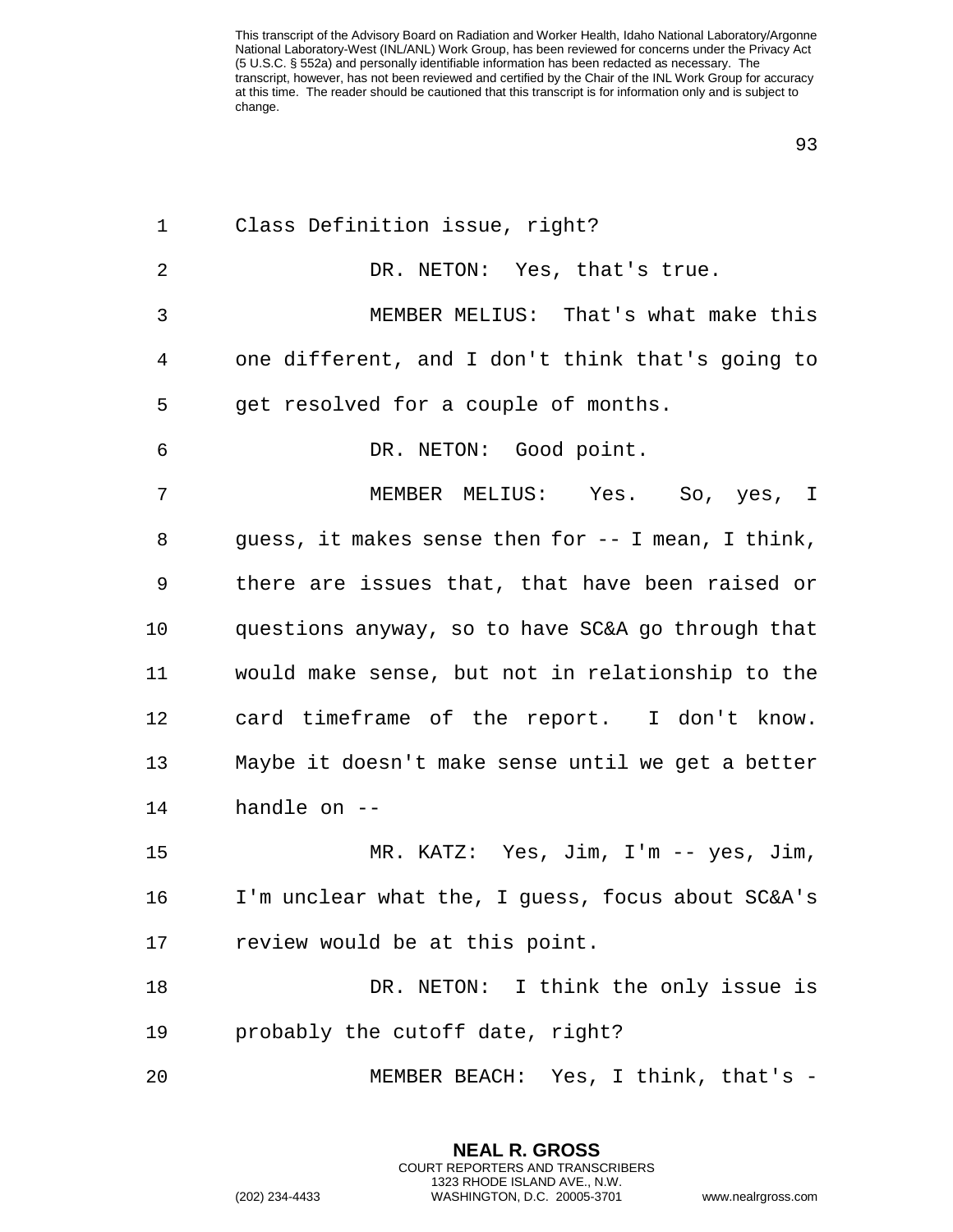94

| 1              |                                                    |
|----------------|----------------------------------------------------|
| $\overline{2}$ | DR. NETON: Yes, that's been --                     |
| 3              | MR. STIVER: That would be the first                |
| 4              | thing we'd look at would be the cutoff date, yes.  |
| 5              | DR. TAULBEE: Well, this is Tim.                    |
| 6              | Under the 83.14, we tend to, you know, we've       |
| 7              | identified an unfeasibility. If there's an         |
| 8              | additional unfeasibility after the cutoff, that    |
| 9              | cutoff date is not good in a sense, then we would  |
| 10             | do another 83.14.                                  |
| 11             | MR. STIVER: Right.                                 |
| 12             | DR. TAULBEE: So, on this one, you                  |
| 13             | know, we're stating that there's an unfeasibility  |
| 14             | here, and there's things that we can't do, so,     |
| 15             | you know, we can expand the Class at a later time. |
| 16             | MR. STIVER: Right.                                 |
| 17             | MR. KATZ: Tim, this doesn't $-$ if                 |
| 18             | SC&A reviews this, this doesn't delay the process  |
| 19             | on this current 83.14 Class as defined, so it      |
| 20             | wouldn't delay you, Tim, in any way. It's just     |

**NEAL R. GROSS** COURT REPORTERS AND TRANSCRIBERS 1323 RHODE ISLAND AVE., N.W.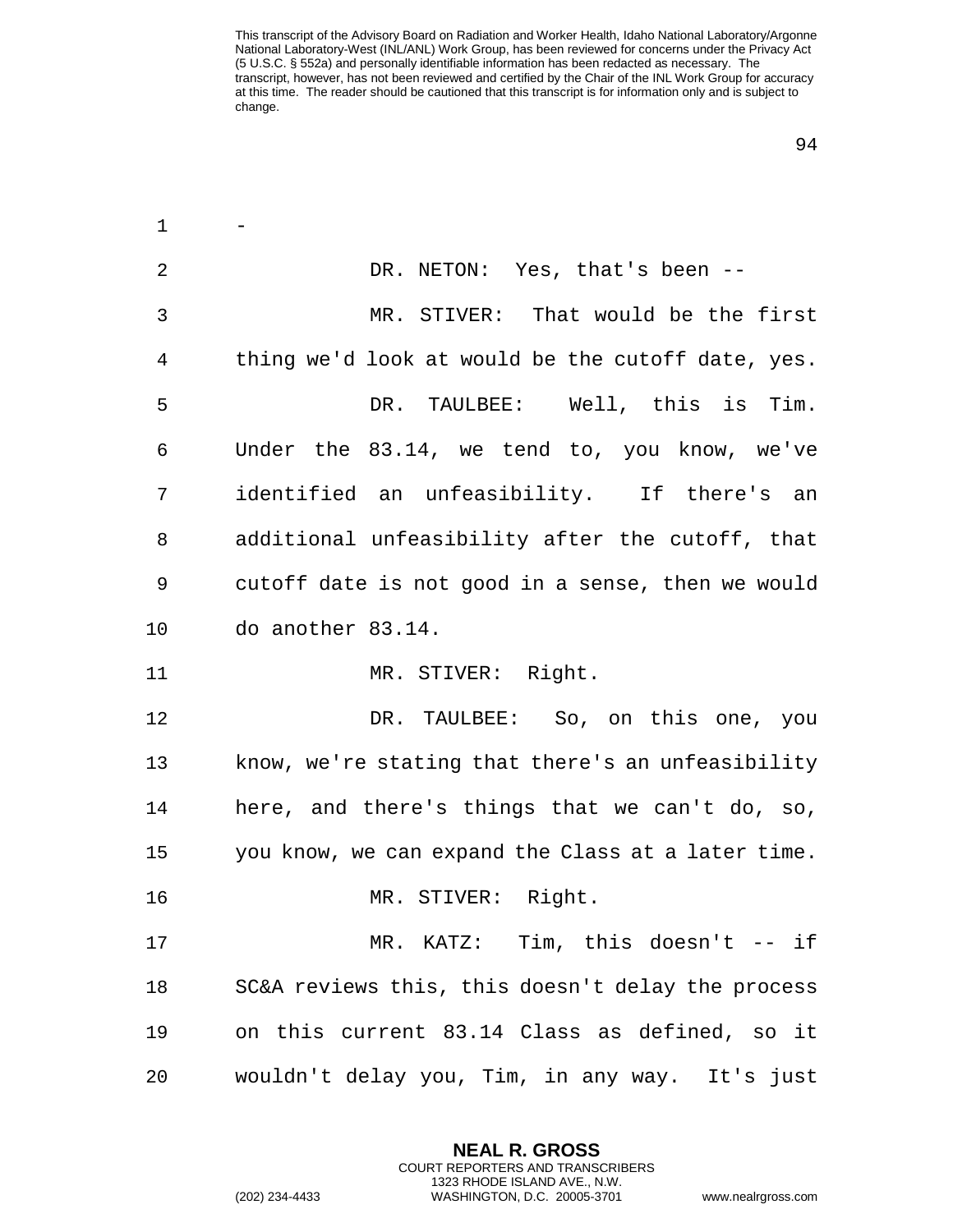| 1  | -- I think, the only thing hanging out there for  |
|----|---------------------------------------------------|
| 2  | this 83.14 is the same thing that is on the       |
| 3  | original CPP, which is the Class Definition       |
| 4  | thing, and so there's not more for them to do on  |
| 5  | that I don't think, but that's why I was saying,  |
| 6  | I'm not sure what the focus is, but if they're    |
| 7  | looking at whether that end date is appropriate,  |
| 8  | it doesn't mean that that holds anything left in  |
| 9  | terms of the Board acting on this 83.14 when it's |
| 10 | ready to with respect to the other issue in the   |
| 11 | Class Definition whether these people can be      |
| 12 | identified.                                       |
| 13 | MEMBER MELIUS: Yes, but it, I mean,               |
| 14 | it does raise some -- one is, what else is SC&A   |
| 15 | working on, so how much of a priority do they     |
| 16 | give to this?                                     |
| 17 | MR. KATZ: Right.                                  |
| 18 | MEMBER MELIUS: Secondly, I don't                  |
| 19 | think we have an active petition that covers this |
| 20 | time period, right?                               |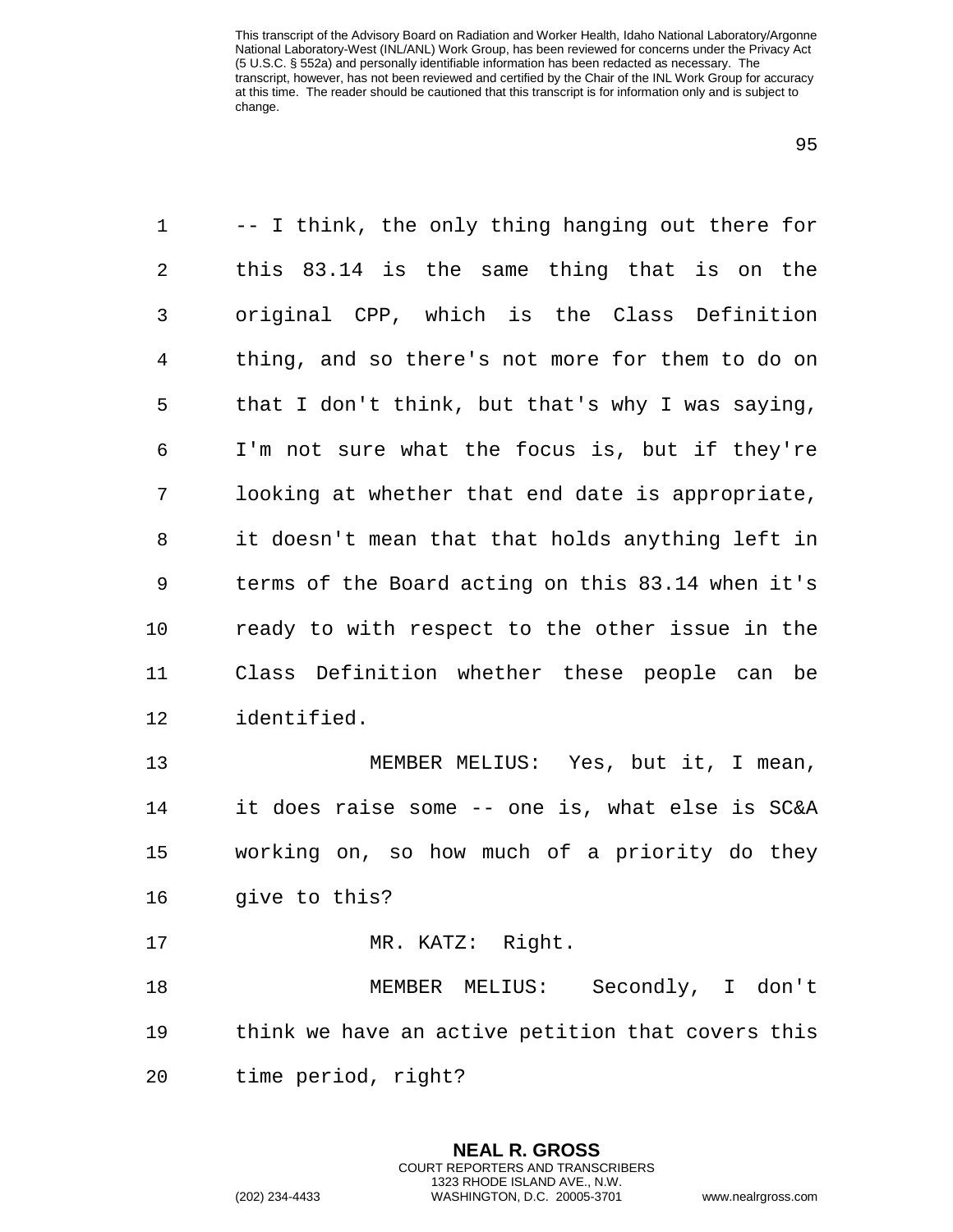96

| $\mathbf 1$    | DR. TAULBEE: Yes, we do.                          |
|----------------|---------------------------------------------------|
| $\overline{2}$ | MEMBER MELIUS: We do? Does it cover               |
| 3              | -- goes beyond this time period then?             |
| 4              | MR. TAULBEE: Oh, does not go beyond               |
| 5              | this time period. No, not beyond this period.     |
| 6              | MEMBER MELIUS: Yes, and so it gets a              |
| 7              | little -- I mean -- I'm just not sure how much of |
| 8              | a priority -- I guess, personally, I'd rather get |
| 9              | a better handle on what priorities are for both   |
| 10             | NIOSH, and then SC&A at this point and how we get |
| 11             | everything coordinated before we go ahead and do  |
| 12             | additional tasking.                               |
| 13             | MEMBER BEACH: So, how about tasking               |
| 14             | SC&A to update and review the matrix for, for     |
| 15             | INL, kind of get a handle on all these different  |
| 16             | areas?                                            |
| 17             | MEMBER MELIUS: I thought we were                  |
| 18             | already doing that. I think we're getting what    |
| 19             | work NIOSH had underway, and then at the same     |
| 20             | time, we'd see what work SC&A had underway and -  |

**NEAL R. GROSS** COURT REPORTERS AND TRANSCRIBERS 1323 RHODE ISLAND AVE., N.W.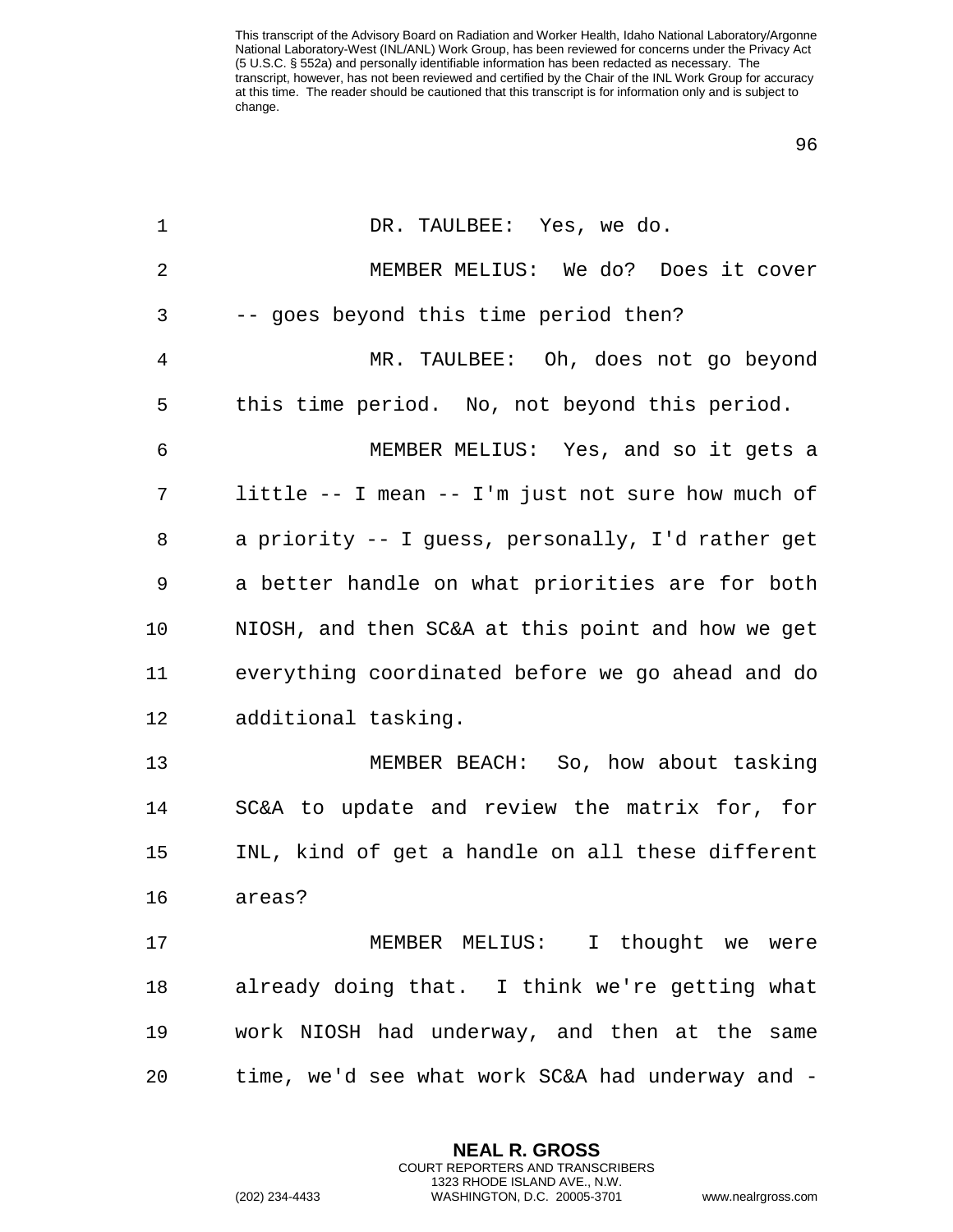| 1  |                                                   |
|----|---------------------------------------------------|
| 2  | MEMBER BEACH: Yes. Yes, I guess                   |
| 3  | you're right.                                     |
| 4  | MEMBER MELIUS: -- get it coordinated.             |
| 5  | MR. KATZ: So, I guess, what I'm                   |
| 6  | hearing is just maybe hold your horses, let's get |
| 7  | this CPP Class Definition thing sorted out, the   |
| 8  | V&V did or whatever Bob's next step is first.     |
| 9  | Certainly that's super important since CPP is     |
| 10 | sitting there until that gets done.               |
| 11 | MEMBER MELIUS: Yes. We're going to                |
| 12 | have a Work Group meeting, you know, at least at  |
| 13 | the time within a couple of months, and maybe     |
| 14 | we'd want to do one sooner, or, you know, a quick |
| 15 | call, because of the -- when we get the           |
| 16 | information on what's active and so forth.        |
| 17 | MEMBER BEACH: That makes sense.                   |
| 18 | MR. KATZ: Okay then. Is that a wrap?              |
| 19 | CHAIR SCHOFIELD: I think that's a                 |
| 20 | wrap.                                             |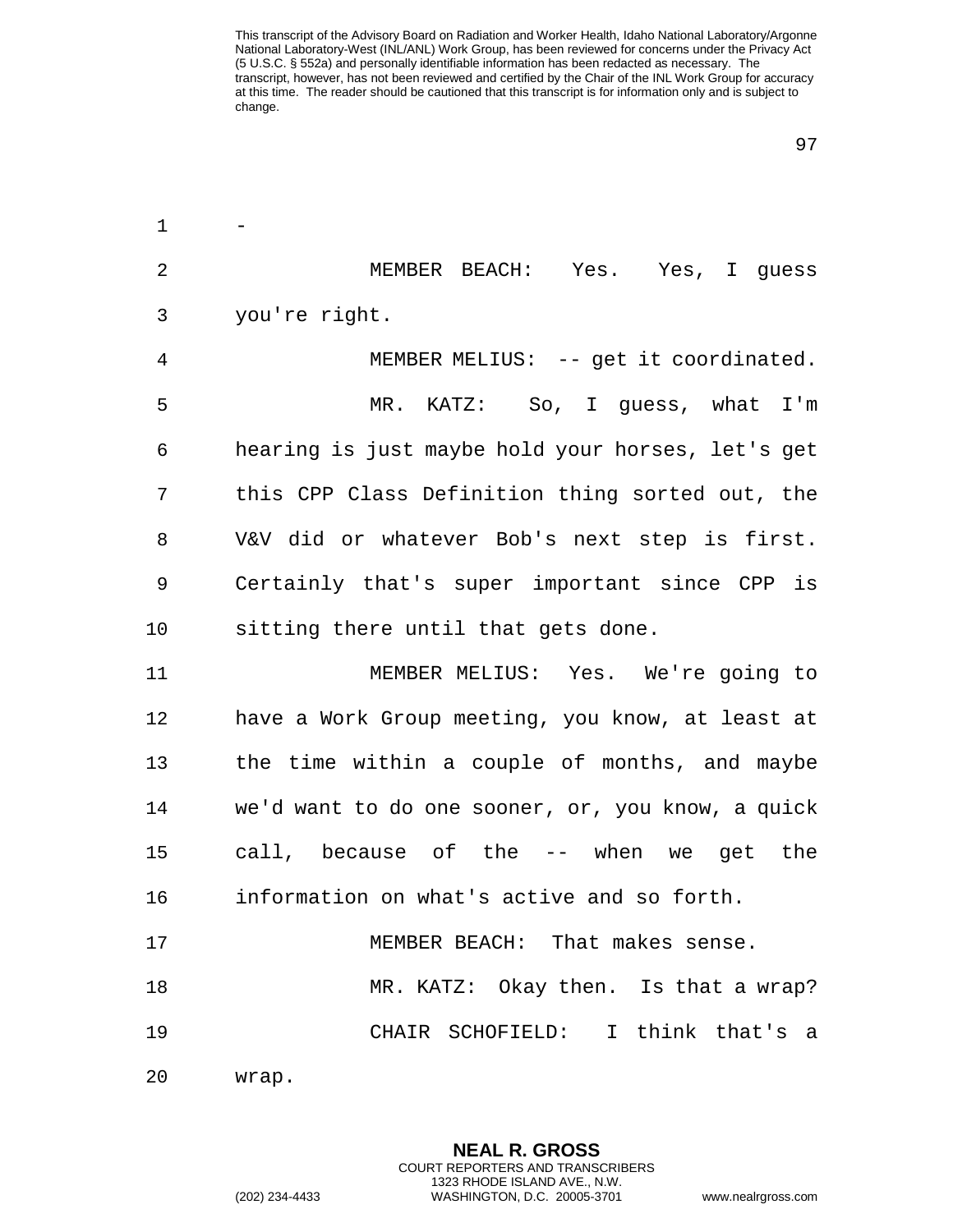98

| $\mathbf 1$    | (Laughter.)                                       |
|----------------|---------------------------------------------------|
| $\overline{2}$ | is Steve<br>DR. OSTROW: Hi.<br>This               |
| 3              | Ostrow. We're talking about schedules. One item   |
| 4              | is these reactor studies that related to OTIB-    |
| 5              | 54. You know, we had put out a report in, last    |
| 6              | December where we consolidated comments that we   |
| 7              | had on reactors, reactor characterization from    |
| 8              | INL and ANL-West, and also we captured some       |
| 9              | comments and findings that we had from two older  |
| 10             | reports we did about, I think, in 2015 on TAN and |
| 11             | TRA areas.                                        |
| 12             | And when we had the Work Group meeting            |
| 13             | last April, at that time, we were talking about   |
| 14             | the schedule for that. Tim had mentioned that     |
| 15             | they had, NIOSH had a new person available to do  |
| 16             | analysis work parallel to the other efforts, but  |
| 17             | when I asked subsequently about a, I think, on    |
| 18             | July 18th, Tim and I emailed each other, and he   |
| 19             | indicated that because of staffing issues that    |
| 20             | NIOSH wouldn't get around to this until, I think, |

**NEAL R. GROSS** COURT REPORTERS AND TRANSCRIBERS 1323 RHODE ISLAND AVE., N.W.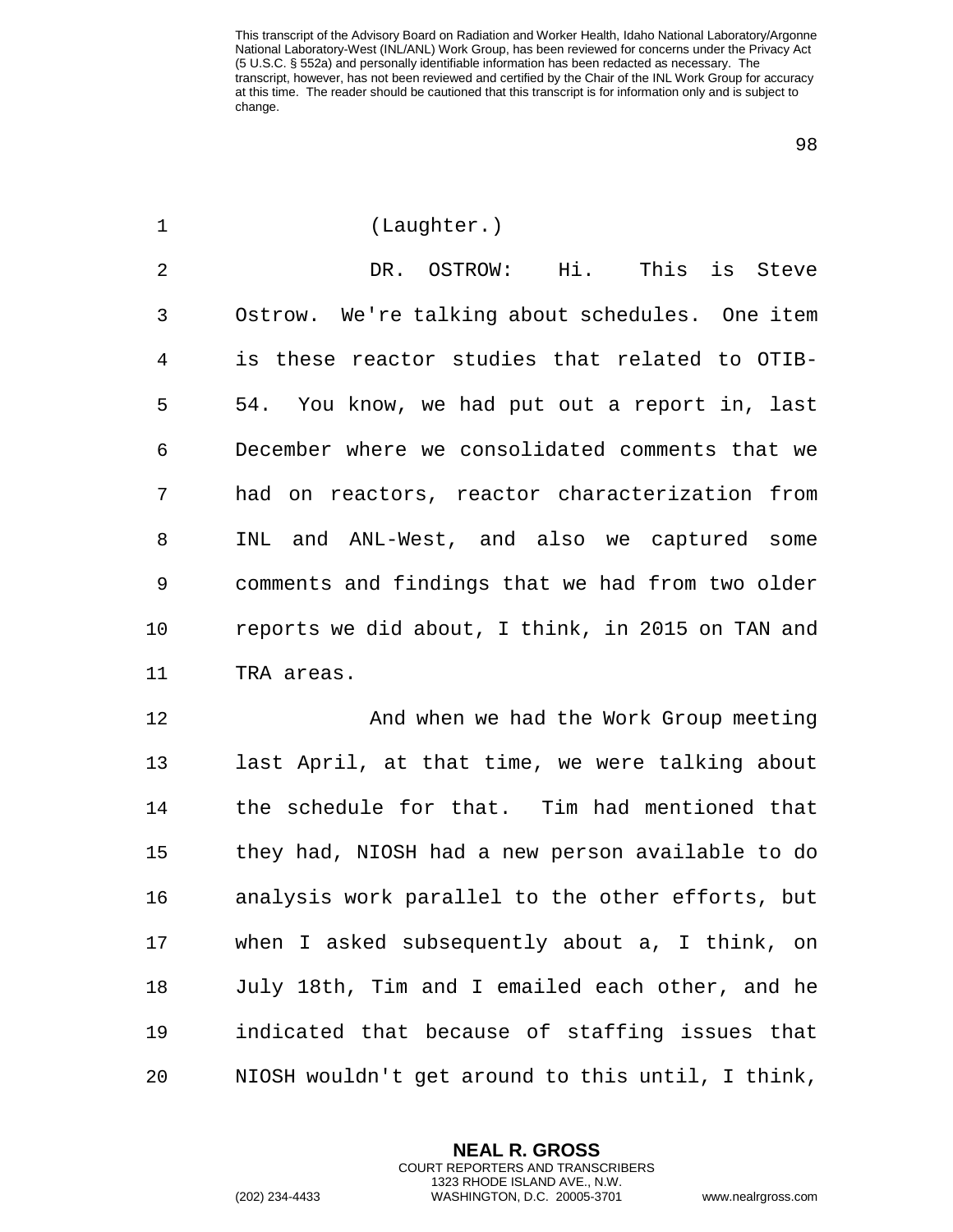99

| 1              | March of 2018, so I just wondering from NIOSH, is |
|----------------|---------------------------------------------------|
| $\overline{a}$ | this still the schedule that you anticipate to    |
| 3              | respond to our reactor study comments?            |
| $\overline{4}$ | DR. TAULBEE: Yes, it is. It's just                |
| 5              | one of those that's on the, kind of a lower       |
| 6              | priority here. I will say that there was some     |
| 7              | work that has, has begun on that. The additional  |
| 8              | resource though that we have is quite limited,    |
| 9              | but they did participate in the data capture in   |
| 10             | June, and did gather some information for one of  |
| 11             | the priority reactors.                            |
| 12             | DR. OSTROW: Okay, good.                           |
| 13             | DR. TAULBEE: But, again, we haven't               |
| 14             | received that yet. We are still projecting that   |
| 15             | it'd be next spring.                              |
| 16             | DR. OSTROW: Okay. That could just be              |
| 17             | included on the work, I guess, you know, of your  |
| 18             | priority list that you're going to do.            |
| 19             | DR. TAULBEE: Yes. Actually, I was                 |
| 20             | planning to send it to John Stiver, because I'm   |

**NEAL R. GROSS** COURT REPORTERS AND TRANSCRIBERS 1323 RHODE ISLAND AVE., N.W.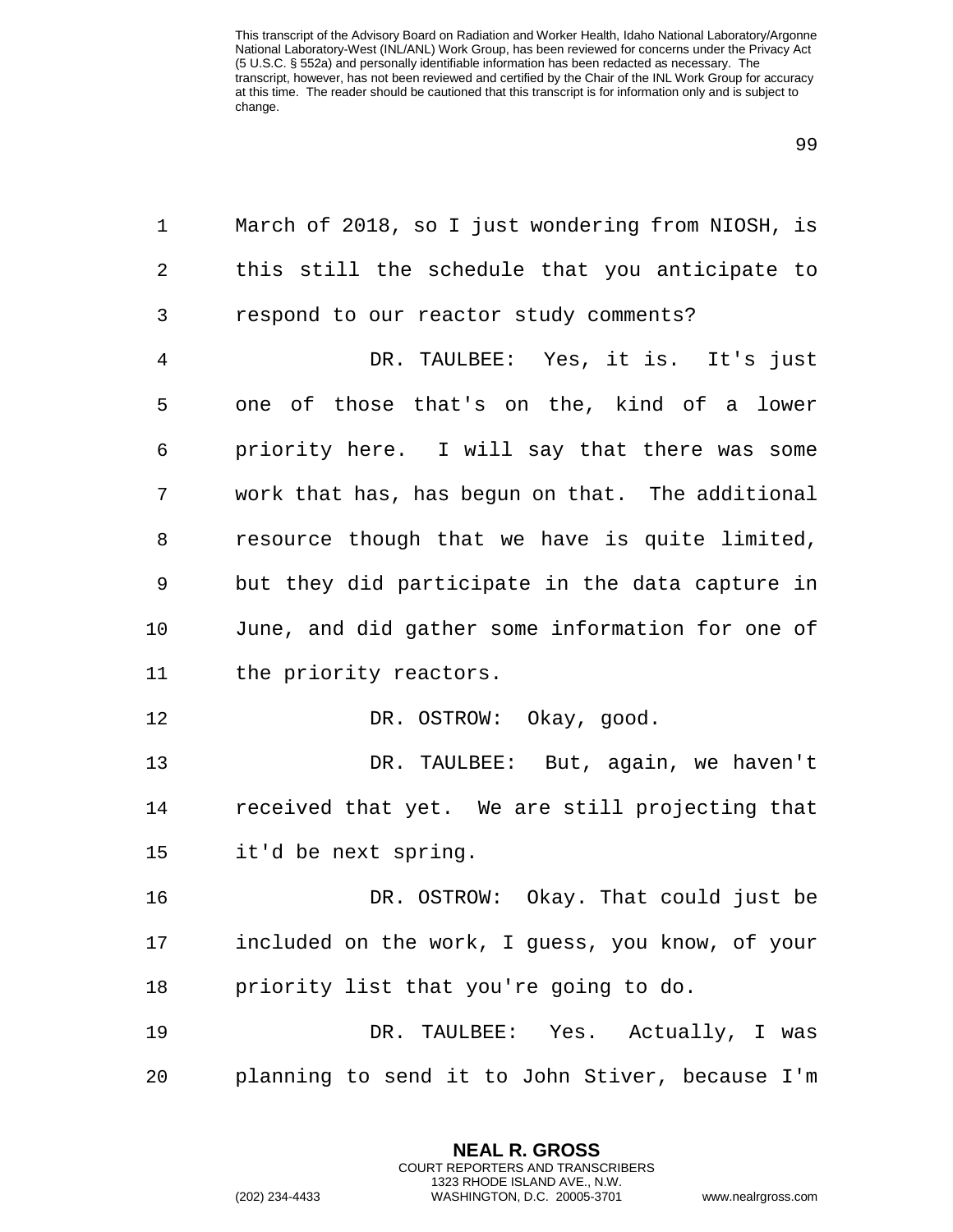| $\mathbf 1$ | not sure who all on your all side<br>for       |
|-------------|------------------------------------------------|
| 2           | distribution, so --                            |
| 3           | DR. OSTROW: I'm sure John can, you             |
| 4           | know, $--$                                     |
| 5           | DR. TAULBEE: -- distributed out.               |
| 6           | DR. OSTROW: Okay. Thank you.                   |
| 7           | MR. STIVER: Thanks, Steve.                     |
| 8           | MR. KATZ: Okay. Then, if there are             |
| $\mathsf 9$ | no other questions or issues, Phil, can we     |
| 10          | adjourn?                                       |
| 11          | CHAIR SCHOFIELD: I don't have any              |
| 12          | unless anybody does, I mean, otherwise I think |
| 13          | we've kind of covered it. We should be getting |
| 14          | the documents to kind of give us path forward  |
| 15          | where we are right now by going in order of    |
| 16          | priorities.                                    |
| 17          | MR. KATZ: Okay, then --                        |
| 18          | CHAIR SCHOFIELD: Lest I be confused.           |
| 19          | (Laughter.)                                    |